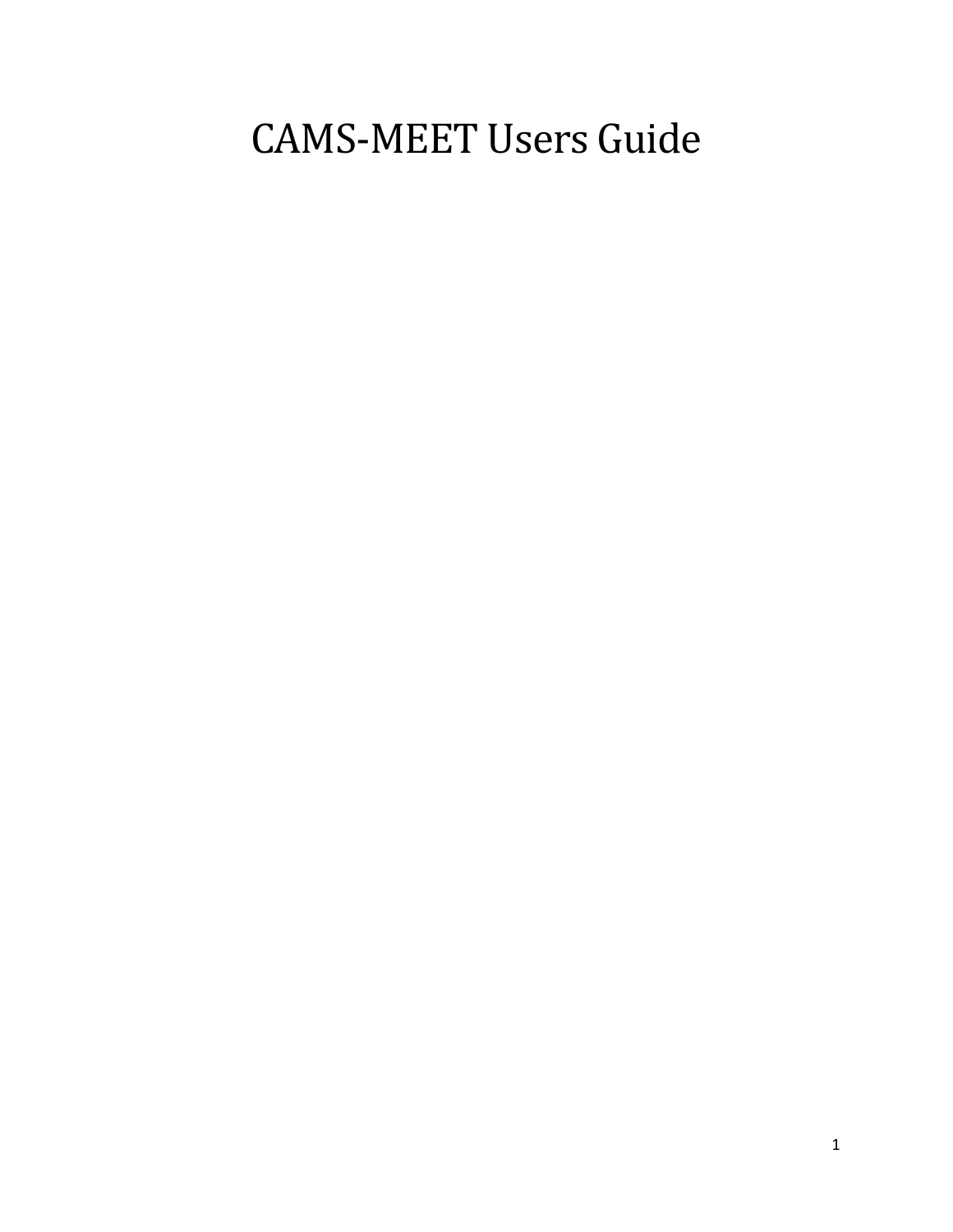## **Table of Contents**

| $\mathbf{1}$   |        |  |  |  |
|----------------|--------|--|--|--|
|                | 1.1    |  |  |  |
|                | 1.2    |  |  |  |
| $\overline{2}$ |        |  |  |  |
|                | 2.1    |  |  |  |
|                | 2.2    |  |  |  |
|                | 2.2.1  |  |  |  |
|                | 2.2.2  |  |  |  |
|                | 2.2.3  |  |  |  |
|                | 2.2.4  |  |  |  |
|                | 2.2.5  |  |  |  |
|                | 2.2.6  |  |  |  |
|                | 2.2.7  |  |  |  |
|                | 2.2.8  |  |  |  |
|                | 2.2.9  |  |  |  |
|                | 2.2.10 |  |  |  |
|                | 2.2.11 |  |  |  |
|                | 2.3    |  |  |  |
|                | 2.3.1  |  |  |  |
|                | 2.3.2  |  |  |  |
|                | 2.3.3  |  |  |  |
| 3              |        |  |  |  |
|                | 3.1    |  |  |  |
| 4              |        |  |  |  |
|                |        |  |  |  |
|                | 4.1.1  |  |  |  |
|                | 4.1.2  |  |  |  |
|                | 4.1.3  |  |  |  |
|                | 4.1.4  |  |  |  |
|                | 4.2    |  |  |  |
| 5              |        |  |  |  |
|                |        |  |  |  |
|                |        |  |  |  |
|                |        |  |  |  |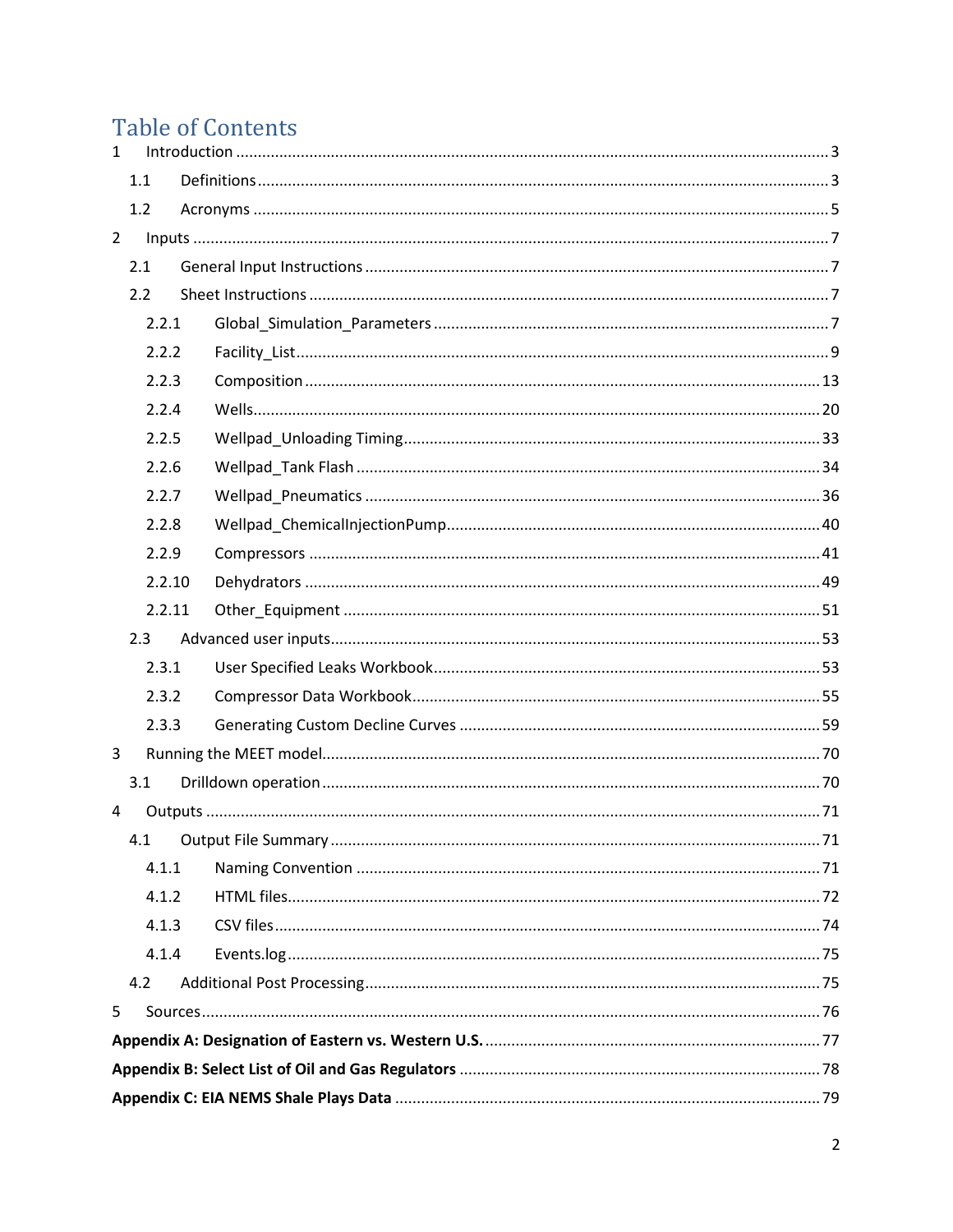## <span id="page-2-0"></span>1 Introduction

The Methane Emissions Estimation Tool (MEET) is a computer model built to simulate methane and other hydrocarbon emissions from the onshore natural gas industry over time. The model can estimate emissions from either a single facility or multiple facilities in a geographic area. Emissions are estimated using data from published research, or from custom data entered by the user. Industry segments in the model include onshore natural gas production, gathering and boosting, gas processing, and transmission and storage. The most fully developed models as of release of this user's guide are onshore production sites and midstream gathering compressor stations.

Since measurements are not available for every piece of equipment at every site, emission estimates are based on emissions measurements made on representative sub-populations. Data on emission measurements are embedded in MEET as distributions of measurements values, and therefore emissions estimates are inherently stochastic. For this reason, the MEET model uses Monte Carlo methods to determine a range of possible emissions values over the study period. This means that for a typical use case the model will run a number of iterations (i.e., Monte Carlo runs) to determine the most likely emissions scenarios.

## <span id="page-2-1"></span>1.1 Definitions

| <b>API Gravity</b>             | A measure of density of crude oil and condensate. API Gravity may<br>be calculated from specific gravity (1=water) using the following<br>formula: API Gravity=141.5/(SG-131.5)                                                                                                                          |  |
|--------------------------------|----------------------------------------------------------------------------------------------------------------------------------------------------------------------------------------------------------------------------------------------------------------------------------------------------------|--|
| <b>Chemical Injection Pump</b> | A pump used to inject chemicals into the natural gas or well fluids.<br>They may be powered by compressed gas (air or natural gas) or<br>electricity. Examples of chemicals injected include corrosion<br>inhibitors and methanol.                                                                       |  |
| Completion                     | The process of completing a well so that it can being producing. This<br>process includes hydraulic fracturing and flowback operations.                                                                                                                                                                  |  |
| Condensate                     | A light oil produced with natural gas. It may also condense in<br>natural gas gathering pipelines due to pressure and temperature<br>changes.                                                                                                                                                            |  |
| Dehydrator                     | A piece of equipment used to remove water from natural gas.<br>Dehydrators may use salts (desiccant) or glycol to remove the<br>water.                                                                                                                                                                   |  |
| Dump Event                     | Transfer of oil/condensate or water from a separator vessel to<br>storage tanks. The transfer is typically done automatically by<br>opening a valve for a short period of time. During first production<br>the frequency of dumps event is as high as every few seconds due<br>to high production rates. |  |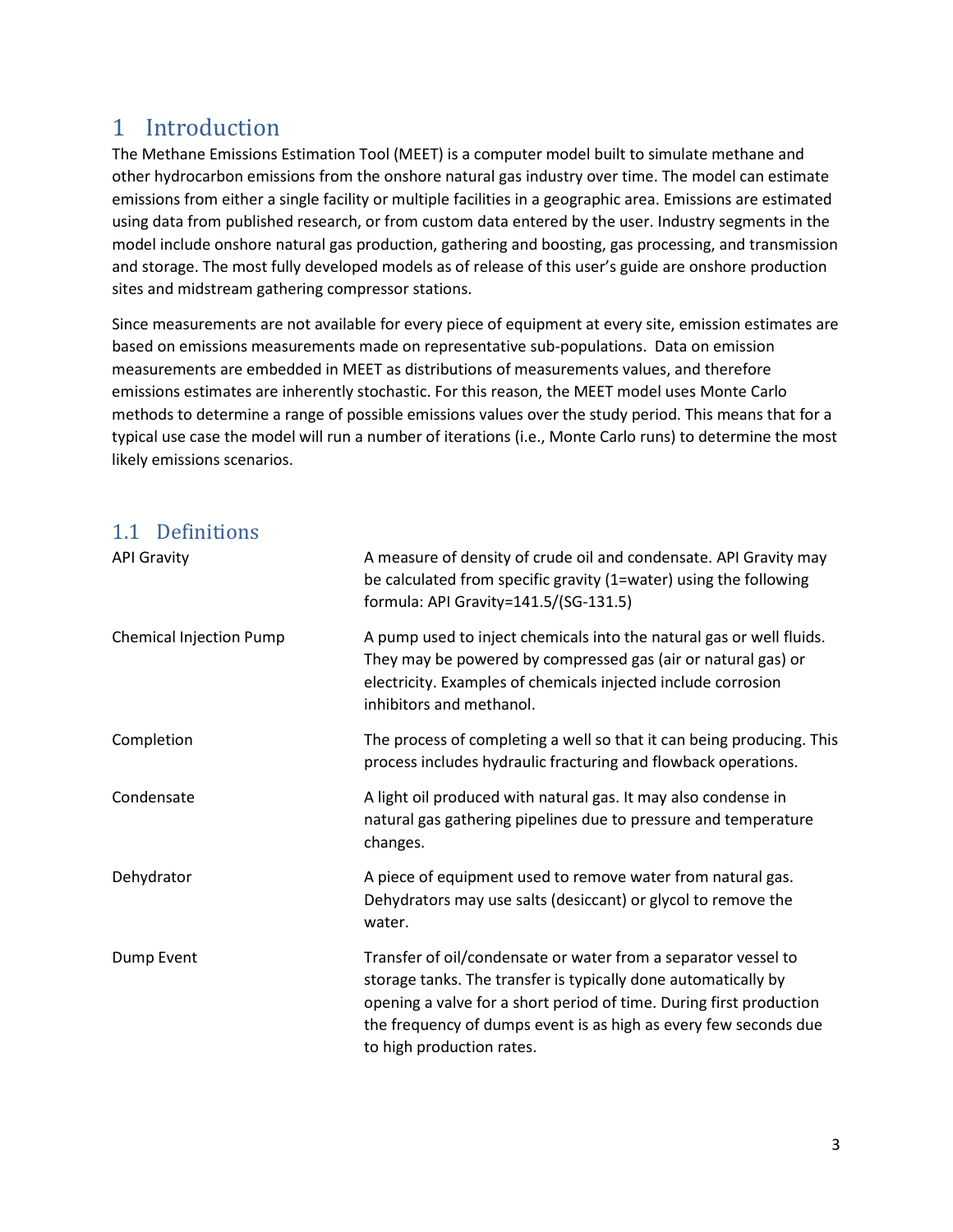| Flash                         | When Gas that is liberated from liquids such as oil/condensate or<br>water as result of a decrease in pressure, an increase in<br>temperature or both.                                                                                                                                                                                                                                                                                                                                                                   |  |
|-------------------------------|--------------------------------------------------------------------------------------------------------------------------------------------------------------------------------------------------------------------------------------------------------------------------------------------------------------------------------------------------------------------------------------------------------------------------------------------------------------------------------------------------------------------------|--|
| Flowback                      | The first fluids that are produced from the well. Typically, this is<br>mostly sand and water as a result of hydraulic fracturing.                                                                                                                                                                                                                                                                                                                                                                                       |  |
| Gathering and Boosting Sector | Gathering pipelines and other equipment used to collect petroleum<br>and/or natural gas from onshore production gas or oil wells and<br>used to compress, dehydrate, sweeten, or transport the petroleum<br>and/or natural gas to a natural gas processing facility, a natural gas<br>transmission pipeline or to a natural gas distribution pipeline.                                                                                                                                                                   |  |
| <b>Hydraulic fracturing</b>   | High pressure fluid is used to create fractures in the formation rock<br>to allow for oil and gas to flow more easily to the surface.                                                                                                                                                                                                                                                                                                                                                                                    |  |
| Plunger Lift                  | A method of operation of well where a mechanical plunger is used<br>to help bring liquids to the surface. Typical order of operation<br>includes the well is opened and the plunger is brought to the<br>surface by pressure in the well. Once the plunger reaches the<br>surface it remains there for a few minutes to allow all liquids to<br>clear the well (called after flow). Then the well is shut in and the<br>plunger is allowed to fall back to the bottom of the well.                                       |  |
| Pneumatic controller          | Equipment which uses pressurized gas to monitor and control<br>various operations at a natural gas facility. Examples include liquid<br>level controllers, positioners, and temperature controllers.                                                                                                                                                                                                                                                                                                                     |  |
| <b>Processing Sector</b>      | The separation of natural gas liquids (NGLs) or non-methane gases<br>from produced natural gas, or the separation of NGLs into one or<br>more component mixtures. Separation includes one or more of the<br>following: forced extraction of natural gas liquids, sulfur and carbon<br>dioxide removal, fractionation of NGLs, or the capture of CO2<br>separated from natural gas streams. This segment also includes all<br>residue gas compression equipment owned or operated by the<br>natural gas processing plant. |  |
| <b>Production Sector</b>      | All equipment on a single well-pad or associated with a single well-<br>pad used in the production, extraction, recovery, lifting, separation<br>or treating of petroleum and/or natural gas (including condensate).<br>Production also means all equipment on or associated with a single<br>enhanced oil recovery (EOR) well pad using CO2 or natural gas<br>injection.                                                                                                                                                |  |
| Separator                     | A vessel used to separate well fluid into constituents of water, gas<br>and oil/condensate.                                                                                                                                                                                                                                                                                                                                                                                                                              |  |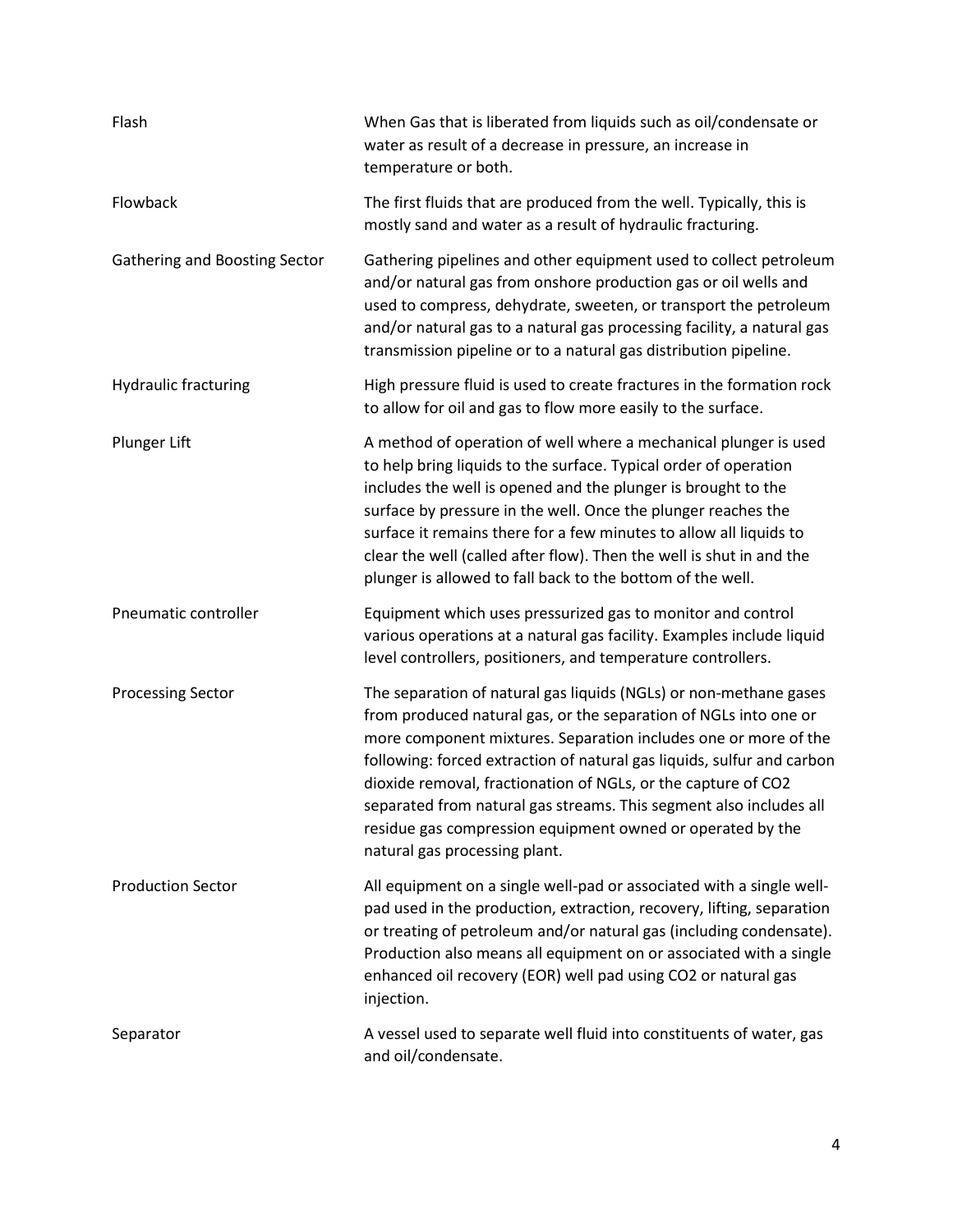| Shut-in                         | When a well is temporary closed and does not produce. This may be<br>an automated process such as when plunger lift system is installed<br>or manually.                                                                                                                                                                                                                                                                                                                                                                                                                                                                                                                                                                                                                                                                                                                                                                                 |
|---------------------------------|-----------------------------------------------------------------------------------------------------------------------------------------------------------------------------------------------------------------------------------------------------------------------------------------------------------------------------------------------------------------------------------------------------------------------------------------------------------------------------------------------------------------------------------------------------------------------------------------------------------------------------------------------------------------------------------------------------------------------------------------------------------------------------------------------------------------------------------------------------------------------------------------------------------------------------------------|
| Transmission and Storage Sector | Transmission includes compressors that move natural gas from<br>production fields, natural gas processing plants, or other<br>transmission compressors through transmission pipelines to natural<br>gas distribution pipelines, LNG storage facilities, or into<br>underground storage. Underground natural gas storage includes<br>subsurface storage, including depleted gas or oil reservoirs and salt<br>dome caverns that store natural gas that has been transferred from<br>its original location for the primary purpose of load balancing (the<br>process of equalizing the receipt and delivery of natural gas); it<br>includes natural gas underground storage processes and operations<br>(including compression, dehydration and flow measurement, and all<br>the wellheads connected to the compression units located at the<br>facility that inject and recover natural gas into and from the<br>underground reservoirs. |
| <b>Well Unloading</b>           | A liquid unloading may be necessary when a gas well that also<br>produces oil or liquids accumulate in the well bore and prevents<br>the well from producing normally. The liquids accumulation may be<br>due to a variety of causes, including decreases in gas velocity in the<br>well, decreases in reservoir pressure, or changing gas to liquid<br>ratios. As liquids accumulate, well production can decline, and an<br>operator may choose to unload the liquids from the well to restore<br>production. Not all unloading methods lead to venting emissions,<br>however, emissions do occur when the flow from the well is<br>temporarily diverted to an atmospheric vent. MEET only estimates<br>emissions from unloadings that vent to atmosphere.                                                                                                                                                                            |

## <span id="page-4-0"></span>1.2 Acronyms

| 2SLB        | Two-Stroke Lean Burn                   |
|-------------|----------------------------------------|
| 4SLB        | Four-Stroke Lean Burn                  |
| 4SRB        | Four-Stroke Rich Burn                  |
| AGU         | Acid Gas Removal Unit                  |
| <b>API</b>  | American Petroleum Institutes          |
| <b>Bhp</b>  | Break Horsepower                       |
| <b>BSEC</b> | <b>Break Specific Fuel Consumption</b> |
| <b>BTU</b>  | <b>British Thermal Units</b>           |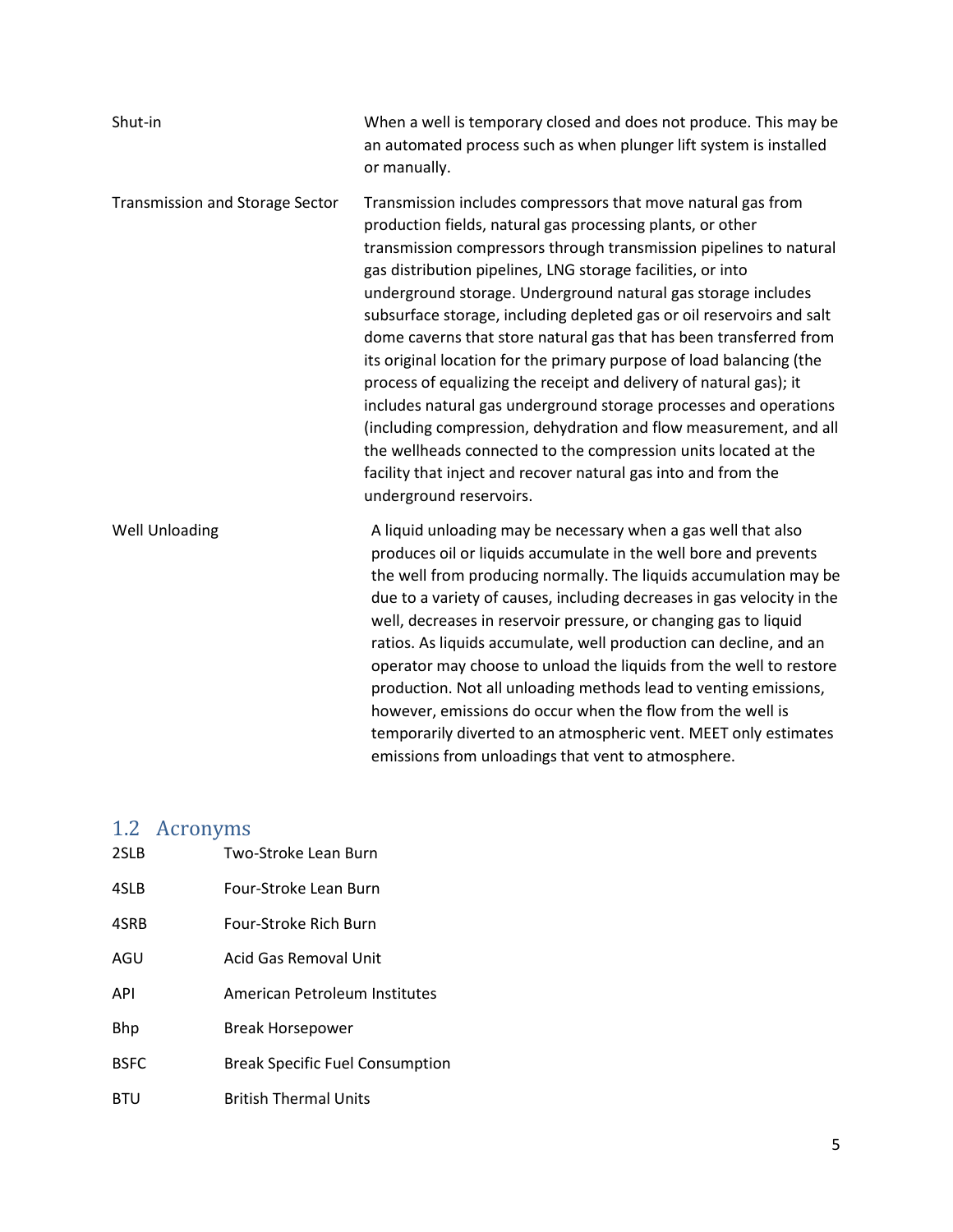| Bbl             | Petroleum barrels (equal to 42 U.S. Gallons)                      |
|-----------------|-------------------------------------------------------------------|
| CAMS            | Collaboratory to Advance Methane Science                          |
| <b>CSV</b>      | <b>Comma Separated Variable</b>                                   |
| <b>EIA NEMS</b> | Energy Information Administration National Energy Modeling System |
| <b>FIPS</b>     | <b>Federal Information Processing Standards</b>                   |
| <b>GHGRP</b>    | <b>Greenhouse Gas Reporting Program</b>                           |
| <b>HHV</b>      | <b>Higher Heating Value</b>                                       |
| Hr              | Hour(s)                                                           |
| <b>HTML</b>     | Hypertext Markup Language                                         |
| Kg              | Kilograms                                                         |
| Mbbl            | One thousand petroleum barrels                                    |
| Mscf            | One thousand standard cubic feet                                  |
| <b>MMscf</b>    | One million standard cubic feet                                   |
| <b>MEET</b>     | <b>Methane Emissions Estimation Tool</b>                          |
| <b>NOD</b>      | Not Operating Depressurized                                       |
| <b>NOP</b>      | <b>Not Operating Pressurized</b>                                  |
| OP              | Operating                                                         |
| <b>RICE</b>     | <b>Reciprocating Internal Combustion Engine</b>                   |
| Scf             | <b>Standard Cubic Feet</b>                                        |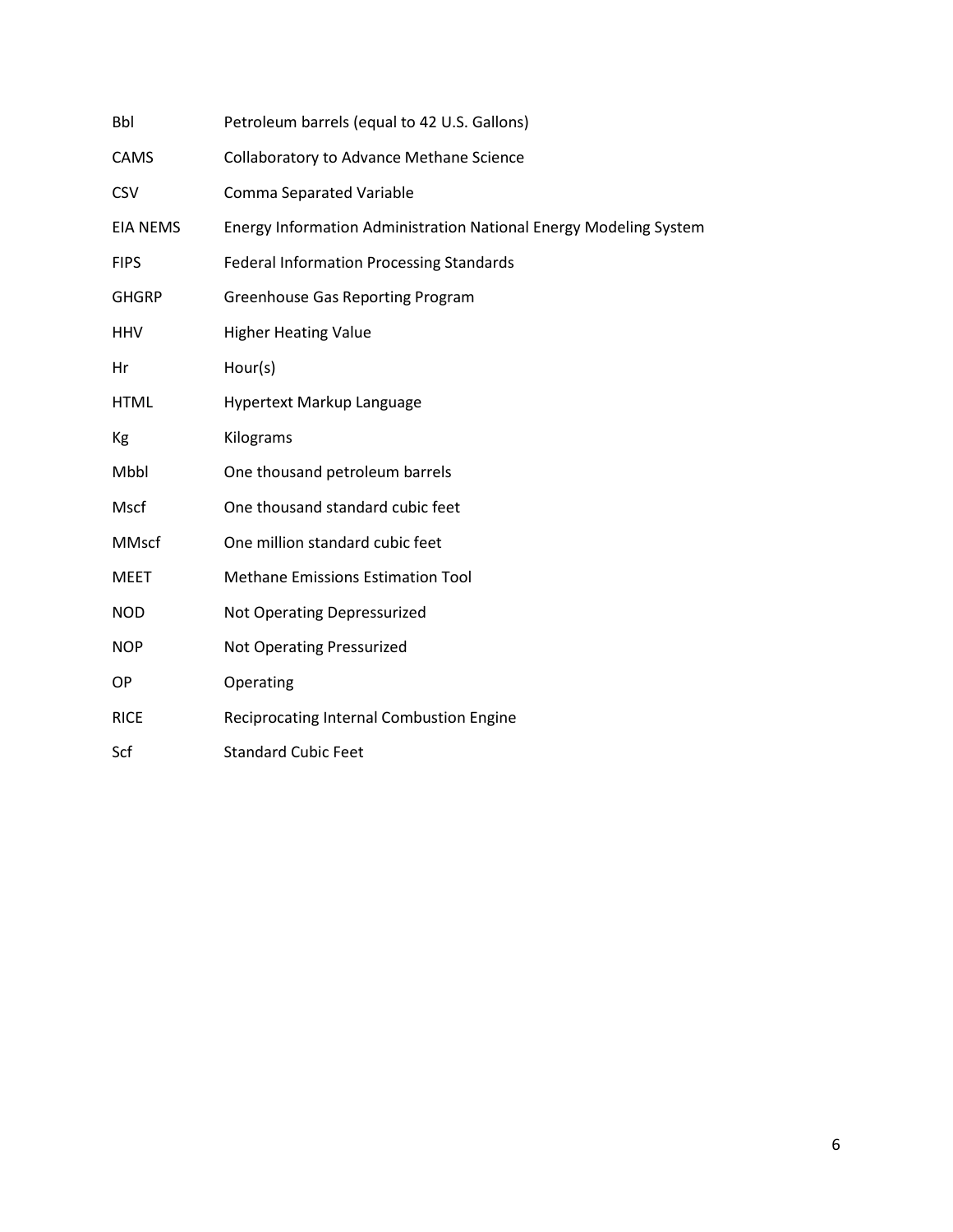## <span id="page-6-0"></span>2 Inputs

Inputs to the model are specified in the developer provided Excel intake file. A template file should be used as a starting point and modified to the user's specific needs. As described later in this manual, a few other input files for user specified leaks and compressor data can also be used but are not required.

## <span id="page-6-1"></span>2.1 General Input Instructions

The input sheet is a Microsoft Excel workbook. There are a number of smart features to ensure the correct information is input into the sheet including drop down lists and conditional formatting. In general, yellow  $\Box$ ) cells are mandatory inputs, grey cells  $\Box$ ) are optional inputs which will override defaults, and black cells (**in the same of used.**) are not used.

Rows in most sheets can be added by copying the last formatted row and pasting it below the last formatted row. Changes should not be made to the three sheets labeled "InternalUseOnly\_..."

## <span id="page-6-2"></span>2.2 Sheet Instructions

The inputs for each sheet are discussed below. These instructions are for simple runs only that use many of the default values. For more advanced runs please refer the advanced instructions section of this user's guide.

Each subsection describes a sheet in the input workbook. Each input location in the sheet is described using the following format:

- General input description
- Written commentary on how to select the best option.
- A sheet that specifies:
	- o The cell or column in which the input is located within the sheet
	- o The format of the input (i.e. text, number, date, time, etc.) in some cases, the format must be specific (for example the Simulation Start Date in the Global Simulation Parameters)
	- o The units (i.e. psia, bbl, Mscf, etc.) of the input, if applicable
	- o If the input has any limitations (i.e. must fall in certain range, must be from a drop down, etc.)
	- o When the input required. Specifically, what other inputs must be selected in order to make the input required
	- o When the input is optional. Specifically, what other inputs must be selected in order to make the input optional
	- o A suggested default for that input

## <span id="page-6-3"></span>2.2.1 Global Simulation Parameters

The global simulation sheet sets the time frame, plot resolution, number of iterations and input and output locations. Each element in the sheet is described in detail below.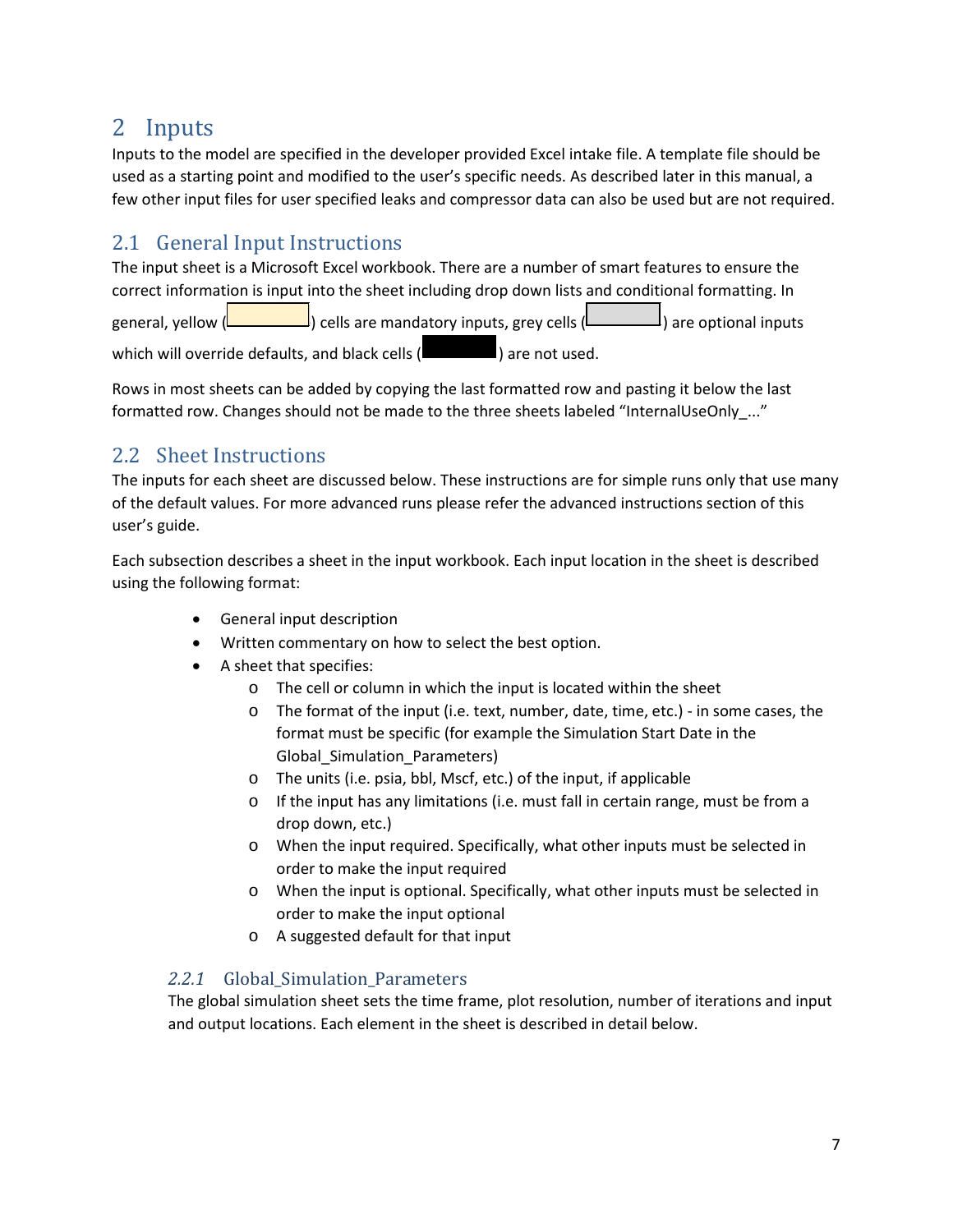## *2.2.1.1 Simulation Start Date:*

The date the model will begin calculating emissions. To use the MEET tool to correspond to emission measurement, the simulation start date should correspond to the date the measurement began.

| <b>Cell</b>              | <b>B1</b> |
|--------------------------|-----------|
| Format                   | MM/DD/YYY |
| <b>Units</b>             | Date      |
| Limitations              | None      |
| <b>Required if</b>       | Always    |
| <b>Optional if</b>       | N/A       |
| <b>Suggested Default</b> | N/A       |

## *2.2.1.2 Simulation Duration*

The number of days for which the MEET model will calculate emissions.

| <b>Cell</b>              | B <sub>2</sub> |
|--------------------------|----------------|
| Format                   | Number         |
| <b>Units</b>             | Days           |
| <b>Limitations</b>       | None           |
| <b>Required if</b>       | Always         |
| <b>Optional if</b>       | N/A            |
| <b>Suggested Default</b> | N/A            |

#### *2.2.1.3 Plot Interval*

The scale at which the emissions are output in the csv and html out files . The scale should be selected based on the granularity needed.

| Cell                     | B3                 |
|--------------------------|--------------------|
| Format                   | Number             |
| <b>Units</b>             | Time               |
| <b>Limitations</b>       | Value must be from |
|                          | the drop-down list |
| <b>Required if</b>       | Always             |
| <b>Optional if</b>       | N/A                |
| <b>Suggested Default</b> | N/A                |

#### *2.2.1.4 Number of Monte Carlo Iterations*

The number of iterations of the model to be run. The more iterations, the more accurate the probabilistic distribution will be (i.e. the likelihood of emission rates at various times during the model). However, the tradeoff is more iterations require more time for the model run.

| <b>Cell</b> | Β4      |
|-------------|---------|
| Format      | Integer |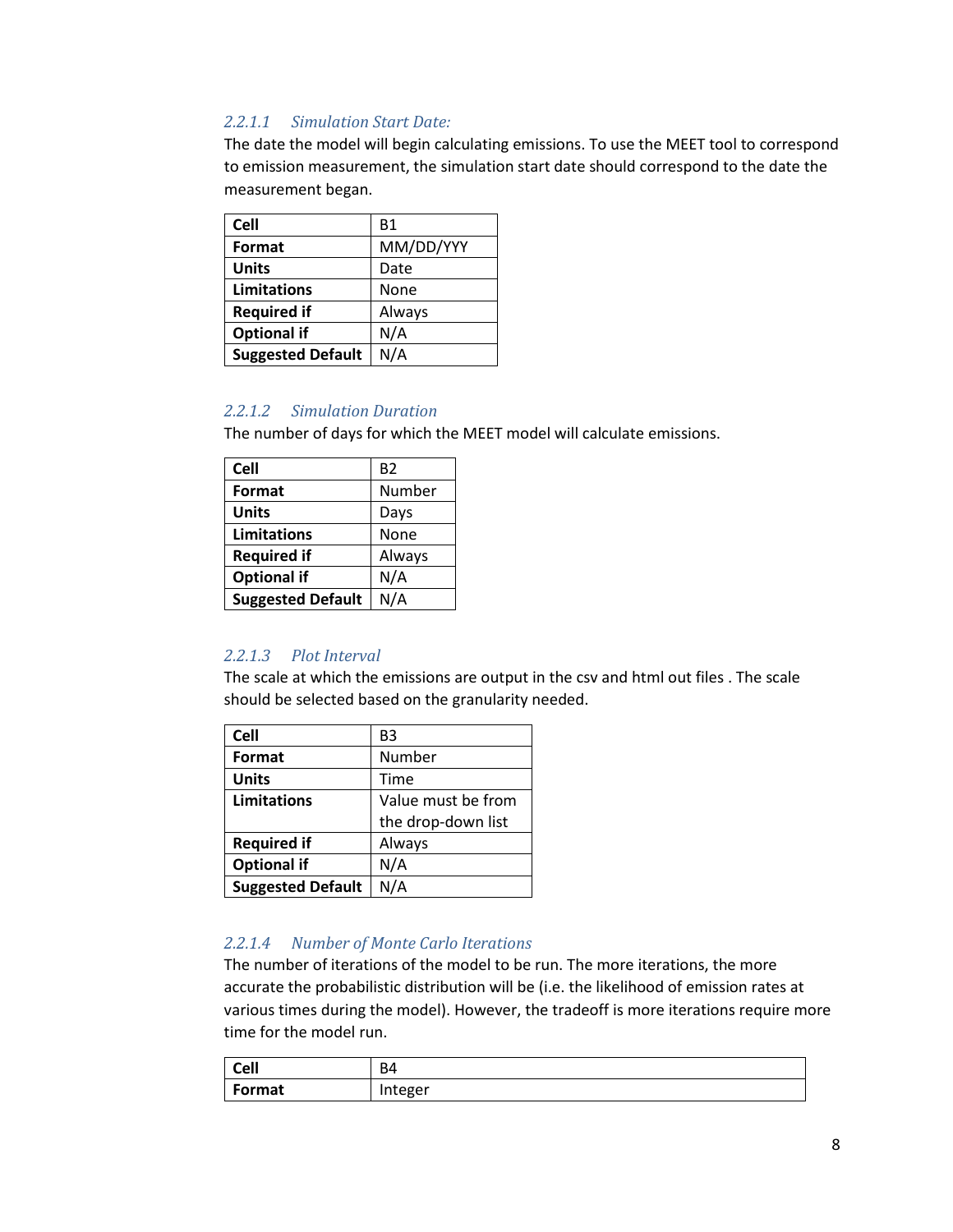| <b>Units</b>             | <b>Runs</b>                                                                                     |
|--------------------------|-------------------------------------------------------------------------------------------------|
| <b>Limitations</b>       | none                                                                                            |
| <b>Required if</b>       | Always                                                                                          |
| <b>Optional if</b>       | N/A                                                                                             |
| <b>Suggested Default</b> | For production sites primarily in the drilling and<br>$\bullet$<br>completion phase: 50 or less |
|                          | For production sites in the producing phase: 100 or<br>$\bullet$                                |
|                          | less                                                                                            |
|                          | For compression and gathering sites: 100 or less<br>$\bullet$                                   |

## *2.2.1.5 Output Directory*

The location the user would like the output files to go relative to directory the model is being run from. Actual output directory will have time stamp for the simulation run appended to the name.

| <b>Cell</b>              | <b>B5</b>          |
|--------------------------|--------------------|
| Format                   | Relative File path |
| <b>Units</b>             | N/A                |
| <b>Limitations</b>       | none               |
| <b>Required if</b>       | Always             |
| <b>Optional if</b>       | N/A                |
| <b>Suggested Default</b> | N/A                |
|                          |                    |

## *2.2.1.1 Tank Flash Saver Interval Threshold*

The frequency at which a dump event information is saved for the output. This does not affect the number of dump events modeled just how they appear in the output. Dump events may occur every few minutes which generates many data points in the output. For models with a short simulation duration the tank flash saver interval threshold may be shortened to a value shorter than 60 min.

| Cell                     | <b>B6</b>     |
|--------------------------|---------------|
| Format                   | number        |
| <b>Units</b>             | Minutes (min) |
| <b>Limitations</b>       | none          |
| <b>Required if</b>       | Always        |
| <b>Optional if</b>       | N/A           |
| <b>Suggested Default</b> | 60            |

## <span id="page-8-0"></span>*2.2.2* Facility\_List

<span id="page-8-1"></span>This sheet specifies facility level information including data such as location, sector, emission composition and source of emission data for fugitives and pneumatics.

## *2.2.2.1 Facility\_ID*

A unique facility ID for each facility to be modeled. This can be facility name or number.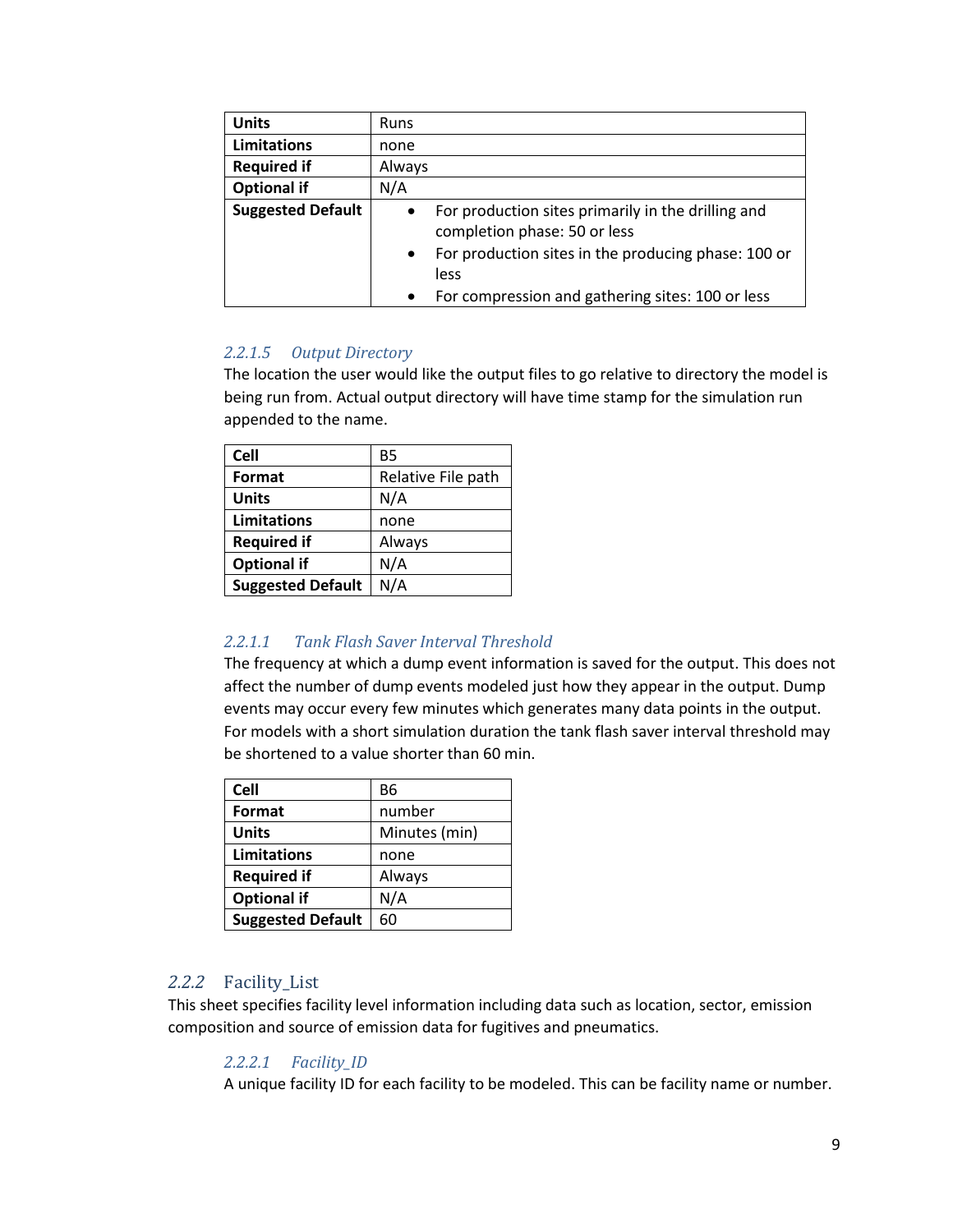| Column                   | А              |
|--------------------------|----------------|
| Format                   | Text or number |
| <b>Units</b>             | N/A            |
| <b>Limitations</b>       | none           |
| <b>Required if</b>       | Always         |
| <b>Optional if</b>       | N/A            |
| <b>Suggested Default</b> | N/A            |

#### *2.2.2.2 Latitude*

The latitude of each facility to be included in the model. The model is currently only designed to be used for locations in the U.S.

| Column                   | В                                     |
|--------------------------|---------------------------------------|
| Format                   | Decimal Latitude                      |
| <b>Units</b>             | N/A                                   |
| <b>Limitations</b>       | Value must be positive representing a |
|                          | location in the northern hemisphere   |
| <b>Required if</b>       | Always                                |
| <b>Optional if</b>       | N/A                                   |
| <b>Suggested Default</b> | N/A                                   |

#### *2.2.2.3 Longitude*

The longitude of each facility to be included in the model. The model is currently only designed to be used for locations in the U.S.

| Column                   |                                                        |
|--------------------------|--------------------------------------------------------|
| Format                   | Decimal Longitude                                      |
| <b>Units</b>             | N/A                                                    |
| <b>Limitations</b>       | Value must be negative, representing a location in the |
|                          | western hemisphere                                     |
| <b>Required if</b>       | Always                                                 |
| <b>Optional if</b>       | N/A                                                    |
| <b>Suggested Default</b> | N/A                                                    |

#### *2.2.2.4 Region*

The region of the U.S. the facility is located. See Appendix A for a list of which states are considered to be in the eastern and western U.S.

| Column                   | D                                                       |
|--------------------------|---------------------------------------------------------|
| Format                   | text                                                    |
| <b>Units</b>             | N/A                                                     |
| <b>Limitations</b>       | Must be a value from the drop-down list                 |
| <b>Required if</b>       | Always                                                  |
| <b>Optional if</b>       | N/A                                                     |
| <b>Suggested Default</b> | Lookup in Appendix A based on state facility is located |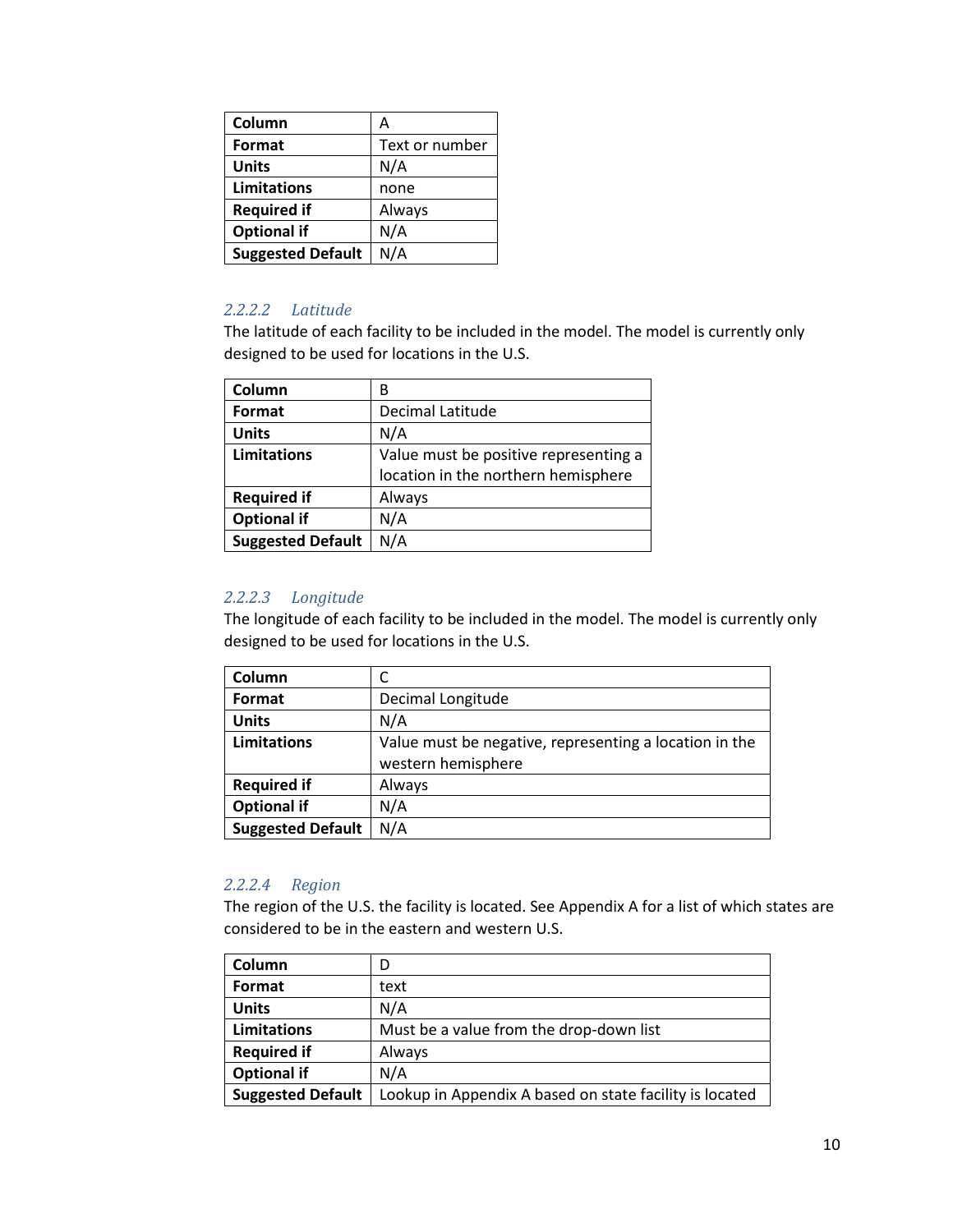## *2.2.2.5 .Sector*

The sector the facility is located in. See definitions for general sector definitions based on EPA's mandatory greenhouse gas reporting rule.

| Column                   | E                    |
|--------------------------|----------------------|
| Format                   | text                 |
| <b>Units</b>             | N/A                  |
| Limitations              | Must be a value from |
|                          | the drop-down list   |
| <b>Required if</b>       | Always               |
| <b>Optional if</b>       | N/A                  |
| <b>Suggested Default</b> | N/A                  |

## *2.2.2.6 Leak Emission Data Sources*

The source of data to estimate fugitive equipment leak probabilities and emission rates. User Specified data sources will need to create a data source file. Data source file set up is addressed in section [2.3.1](#page-52-1) of this manual.

| Column                   | F                                                                   |
|--------------------------|---------------------------------------------------------------------|
| Format                   | text                                                                |
| <b>Units</b>             | N/A                                                                 |
| Limitations              | Must be a value from the drop-down list                             |
| <b>Required if</b>       | Always                                                              |
| <b>Optional if</b>       | N/A                                                                 |
| <b>Suggested Default</b> | Production Facilities: "U.S. EPA Greenhouse Gas                     |
|                          | Reporting Program (GHGRP)"                                          |
|                          | <b>Gathering and Boosting Facilities: "Gathering</b><br>$\bullet$   |
|                          | Compressor Station Study (CSU)"                                     |
|                          | Processing Facilities: "U.S. EPA Greenhouse Gas<br>$\bullet$        |
|                          | Reporting Program (GHGRP)"                                          |
|                          | Transmission and Storage Facilities: "Transmission and<br>$\bullet$ |
|                          | Storage Compressor Station Study (CSU)"                             |

## *2.2.2.7 Leak Survey Method*

The leak survey method used at the facility; only applicable if U.S. EPA Greenhouse Gas Reporting Program (GHGRP) is used for the leak emission data source.

| Column             | G                                                               |
|--------------------|-----------------------------------------------------------------|
| Format             | text                                                            |
| <b>Units</b>       | N/A                                                             |
| Limitations        | Must be a value from the drop-down list                         |
| <b>Required if</b> | Leak Emission Data Source is "U.S. EPA Greenhouse Gas Reporting |
|                    | Program (GHGRP)"                                                |
| <b>Optional if</b> | N/A                                                             |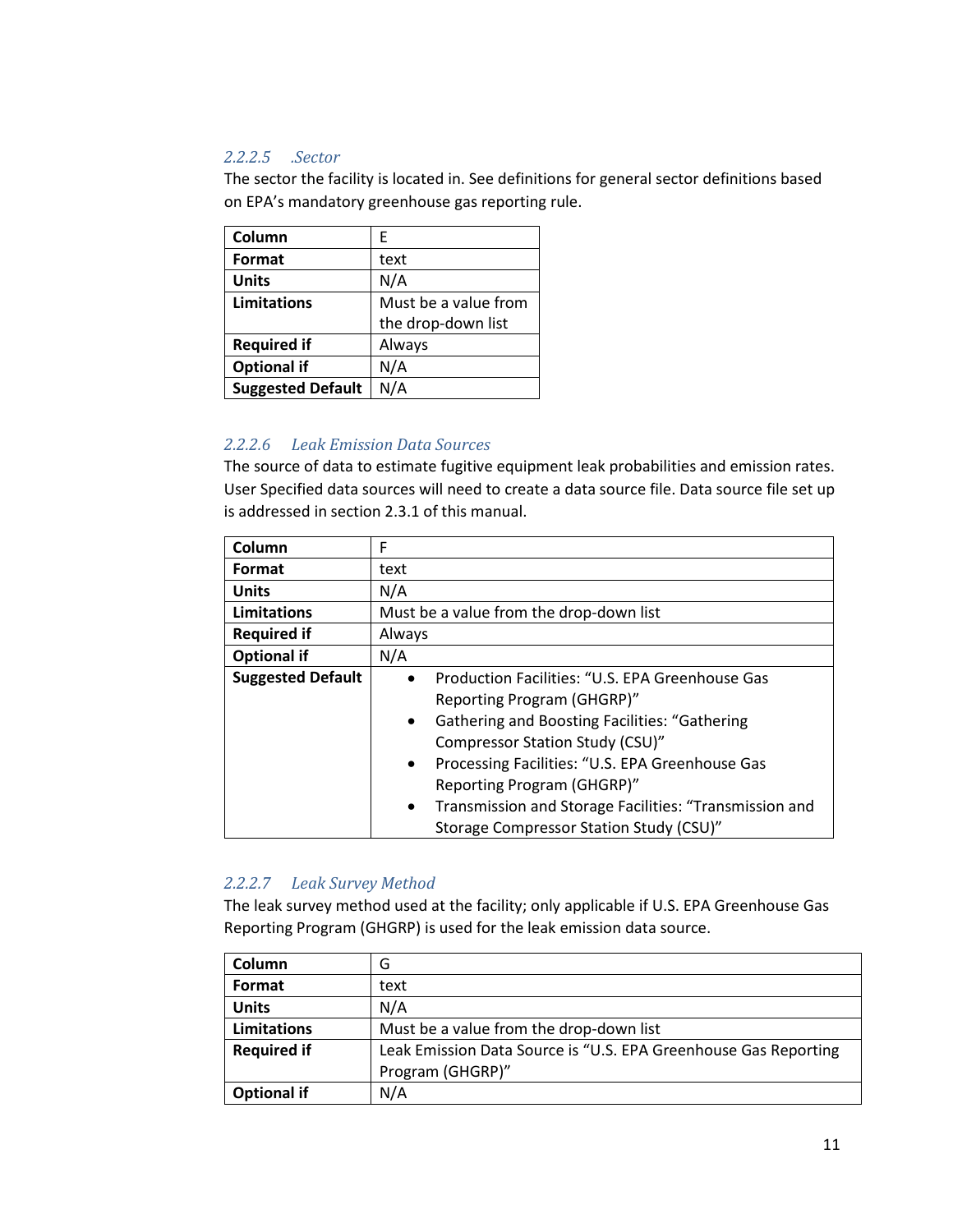| <b>Suggested Default</b> | • If Method 21 is used under 40 CFR 60 Subpart OOOOa:<br>"Method 21 as specified in §60.5397a"<br>Leak detection program is not in place, unknown, or not<br>conducted under Subpart OOOOa: "OGI, Method 21, |
|--------------------------|--------------------------------------------------------------------------------------------------------------------------------------------------------------------------------------------------------------|
|                          | Infrared, or Acoustic"                                                                                                                                                                                       |

## *2.2.2.8 Filename for User Specified Leaks*

The file name of user specified leaks. Setting up this file is covered in Section [2.3.1](#page-52-1) of this manual. This is only required if leak emission data source is "User Specified".

| Column                   | н                                |
|--------------------------|----------------------------------|
| Format                   | Excel file name (.xls .xlsx)     |
| <b>Units</b>             | N/A                              |
| <b>Limitations</b>       | None                             |
| <b>Required if</b>       | <b>Leak Emission Data Source</b> |
|                          | is "User Specified"              |
| <b>Optional if</b>       | N/A                              |
| <b>Suggested Default</b> | N/A                              |

## *2.2.2.9 Pneumatic Data Source*

The source of data for estimating emission rates from pneumatic devices.

| Column                   |                                                 |
|--------------------------|-------------------------------------------------|
| Format                   | Text                                            |
| <b>Units</b>             | N/A                                             |
| Limitations              | Must be a value from the drop-down list         |
| <b>Required if</b>       | Always                                          |
| <b>Optional if</b>       | N/A                                             |
| <b>Suggested Default</b> | "Allen 2015 EF: Allen 2020 Abnormal Operations" |

#### *2.2.2.10 Reporting Year*

The is the year of U.S. EPA Greenhouse Gas Reporting Program data that is used for the model.

| Column                   |                                                   |
|--------------------------|---------------------------------------------------|
| Format                   | YYYY                                              |
| <b>Units</b>             | Year                                              |
| <b>Limitations</b>       | Must be a value from the drop-down list           |
| <b>Required if</b>       | Always                                            |
| <b>Optional if</b>       | N/A                                               |
| <b>Suggested Default</b> | Same year or closest year to the Simulation Start |
|                          | Date in the Global Simulation Parameters          |

#### *2.2.2.11 Composition Profile ID*

The ID of the composition profile from the Composition sheet.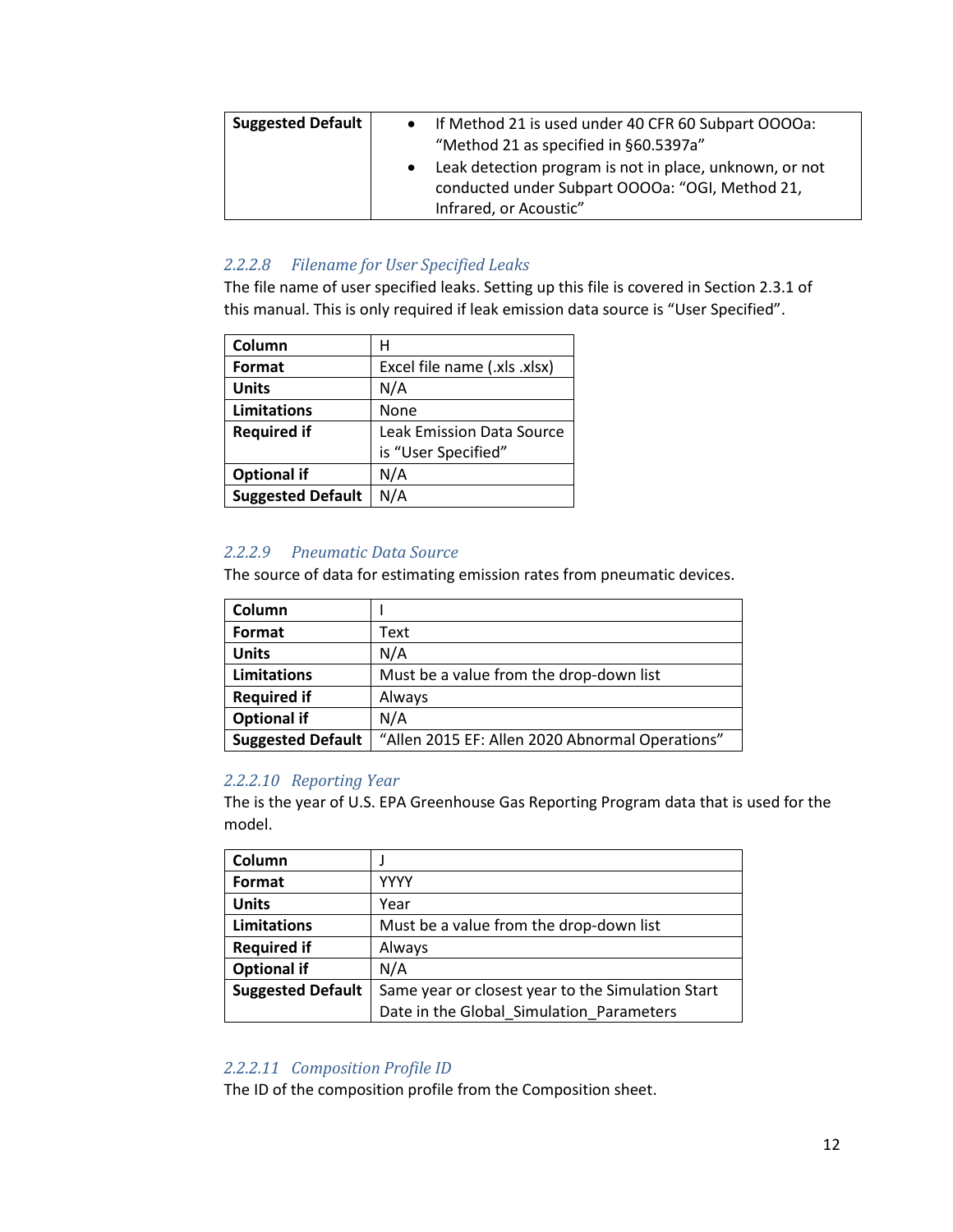| Column                   | К                                    |
|--------------------------|--------------------------------------|
| Format                   | text                                 |
| <b>Units</b>             | N/A                                  |
| <b>Limitations</b>       | Must match one of the Composition    |
|                          | Profile IDs in the Composition sheet |
| <b>Required if</b>       | Always                               |
| <b>Optional if</b>       | N/A                                  |
| <b>Suggested Default</b> | N/A                                  |

## <span id="page-12-0"></span>*2.2.3* Composition

This sheet specifies the composition of emissions from each facility. A single composition may be applied to multiple facilities. Production facilities may have one composition per well thus multiple compositions for one facility. All other sectors may only have one composition profile per facility.

Many of the values may fluctuate depending on several variables such as time of year and age of wells. If possible, this value should correspond to the measurement of this value during the time the model is run (see Simulation Start Date in Global\_Simulation\_Parameters). Some of the required inputs for specific wells or regions may be publicly available from a state's oil and gas regulator. A list of regulators in select states can be found in Appendix C. Careful review of the data should be conducted as requirements for data quality vary.

## *2.2.3.1 Composition Profile ID*

| Column                   | А                                |
|--------------------------|----------------------------------|
| Format                   | Text, number or a combination of |
|                          | both                             |
| <b>Units</b>             | N/A                              |
| <b>Limitations</b>       | none                             |
| <b>Required if</b>       | Always                           |
| <b>Optional if</b>       | N/A                              |
| <b>Suggested Default</b> | N/A                              |

A unique ID for each composition profile. This ID cross references to the Composition Profile ID in the Facility Lists sheet.

## *2.2.3.2 Composition Data Source*

The method used to calculate the composition of gas on the site. The "thermodynamics" option calculates different compositions for different sources (for example the composition of flash gas from storage tanks will be different from the actuation gas of a pneumatic device). For the other options a single composition will be used for all sources at a site.

| Column       | D    |
|--------------|------|
| Format       | Text |
| <b>Units</b> | N/A  |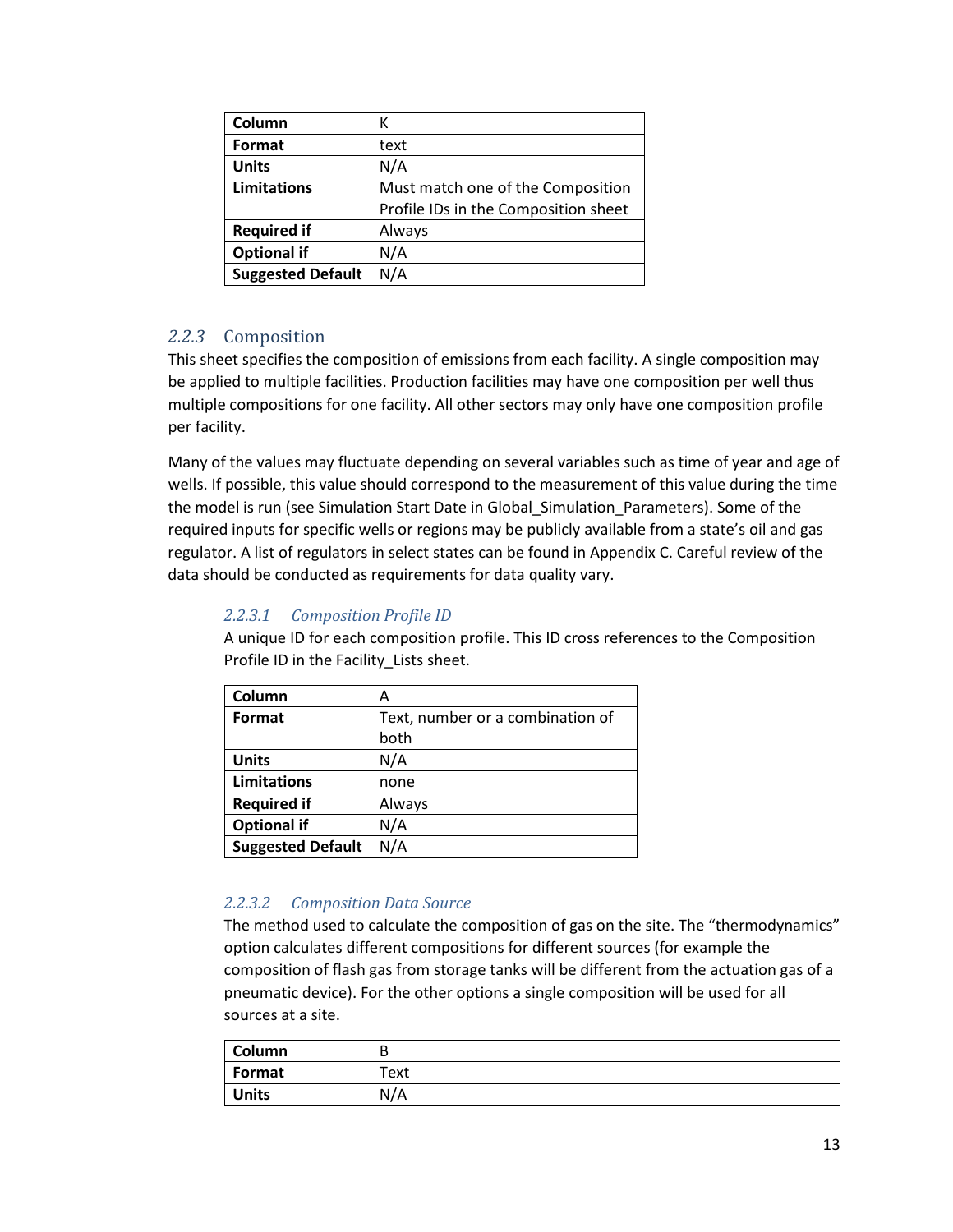| Limitations              | Must be one of the options in the drop-down list                  |
|--------------------------|-------------------------------------------------------------------|
| <b>Required if</b>       | Always                                                            |
| <b>Optional if</b>       | N/A                                                               |
| <b>Suggested Default</b> | Production Facilities: "thermodynamics"<br>$\bullet$              |
|                          | Gathering and Boosting Facilities : "user specified"<br>$\bullet$ |
|                          | Processing Facilities: "user specified"<br>$\bullet$              |
|                          | Transmission and Storage Facilities: "Cardoso 2019<br>$\bullet$   |
|                          | correlation"                                                      |

## *2.2.3.3 Condensate (or OIL formation)*

If the formation is considered condensate or oil. If the formation is oil it will in general result in lower amount of flash emissions from the storage tanks.

| Column                   |                                                        |
|--------------------------|--------------------------------------------------------|
| Format                   | Yes or No                                              |
| <b>Units</b>             | N/A                                                    |
| <b>Limitations</b>       | Must be one of the options in the drop-down list       |
| <b>Required if</b>       | Composition data source is "thermodynamics"            |
| <b>Optional if</b>       | N/A                                                    |
| <b>Suggested Default</b> | Two or more stage of gas/hydrocarbon separation: "yes" |
|                          | Stock Tank API Gravity of 38 or less: "no"             |

## *2.2.3.4 Number of Separator Stages*

If the formation is oil (i.e. column C is set to "no") the number of separator stages must be 1.

| Column                   | D                                                  |
|--------------------------|----------------------------------------------------|
| Format                   | Integer                                            |
| <b>Units</b>             | N/A                                                |
| <b>Limitations</b>       | 1 or 2                                             |
|                          |                                                    |
|                          | Must be 1 if Condensate (or OIL formation) is "no" |
| <b>Required if</b>       | Composition data source is "thermodynamics"        |
| <b>Optional if</b>       | N/A                                                |
| <b>Suggested Default</b> | Number of stages of separation is one or           |
|                          | unknown: "1"                                       |
|                          | Number of stages is two or more: "2"               |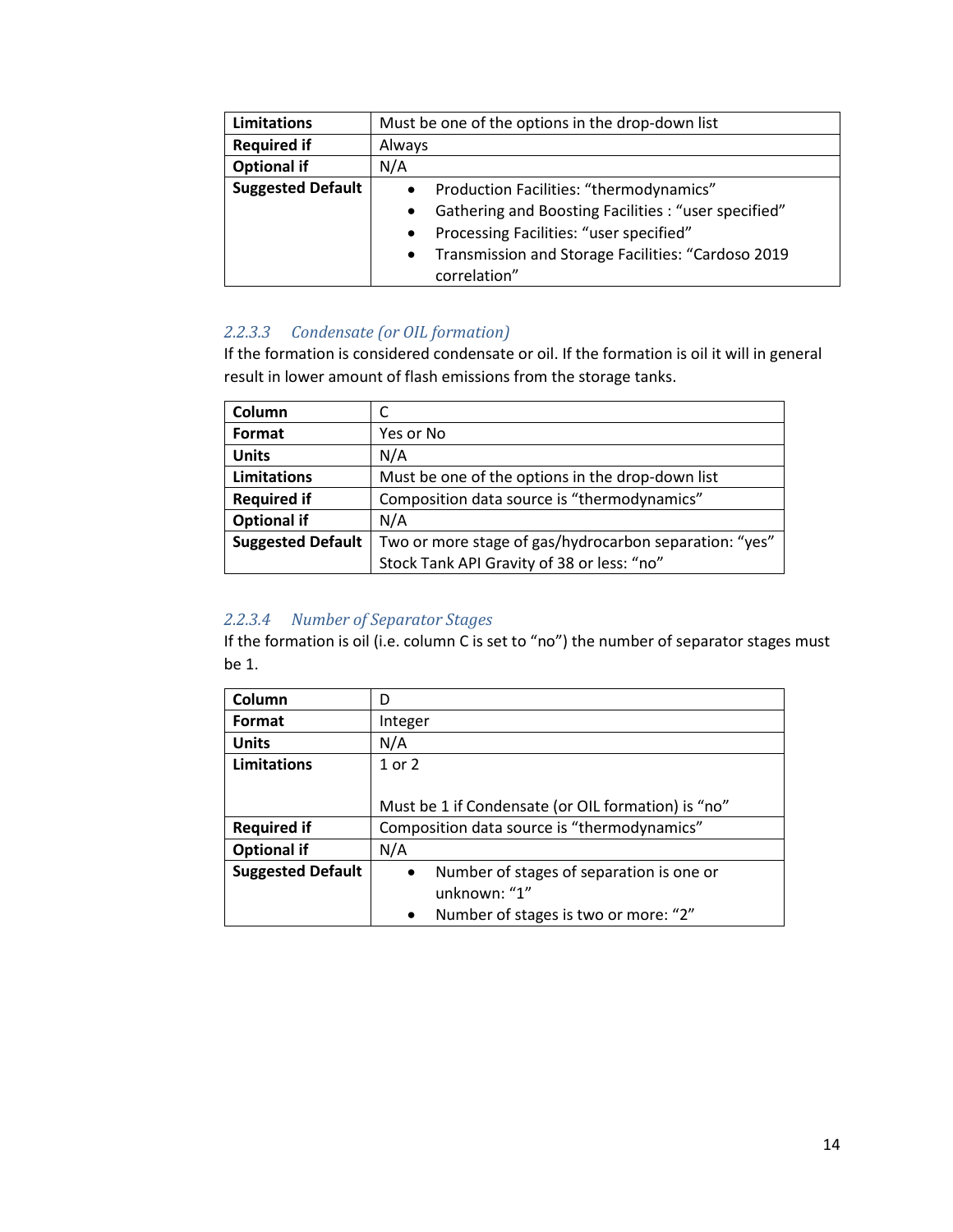## *2.2.3.5 API Gravity*

The API gravity<sup>[1](#page-14-0)</sup> (i.e. specific gravity) of the stock tank condensate. A higher API gravity tends to yield more methane emissions from the storage tank source. This value may fluctuate over time and may be publicly available from an oil and gas regulator.

| Column                   | F                                             |
|--------------------------|-----------------------------------------------|
| Format                   | Number                                        |
| <b>Units</b>             | Degrees API                                   |
| Limitations              | Must be between 38 and 62.8 degrees API       |
| <b>Required if</b>       | Composition data source is "thermodynamics"   |
|                          | and Condensate (or OIL formation) is "yes"    |
| <b>Optional if</b>       | N/A                                           |
| <b>Suggested Default</b> | Look up from state regulator (see appendix C) |

## *2.2.3.6 Gas to Oil Ratio*

The ratio of gas volume produced to stock tank oil volume produced. This value may fluctuate over time and may be publicly available from an oil and gas regulator.

| Column                   | F                                                  |
|--------------------------|----------------------------------------------------|
| Format                   | Number                                             |
| <b>Units</b>             | standard cubic foot per petroleum barrel (scf/bbl) |
| <b>Limitations</b>       | Must be between 477 scf/bbl and 58,200 scf/bbl     |
| <b>Required if</b>       | Composition data source is "thermodynamics"        |
|                          | and Condensate (or OIL formation) is "yes"         |
| <b>Optional if</b>       | N/A                                                |
| <b>Suggested Default</b> | Calculated from production data from state         |
|                          | regulator (see appendix C)                         |

## *2.2.3.7 Temperature*

The temperature of the separator(s) at the facility. This value may fluctuate over time. A lower temperature tends to yield higher methane emissions from the storage tanks. If multiple separators are on site and they operate at different temperatures it is recommended the temperature of the last stage of separation be used.

| Column                   | G                                |
|--------------------------|----------------------------------|
| Format                   | Number                           |
| <b>Units</b>             | Degrees Fahrenheit (°F)          |
| Limitations              | Must be between 20 °F and 120 °F |
| <b>Required if</b>       | Composition data source is       |
|                          | "thermodynamics"                 |
| <b>Optional if</b>       | N/A                              |
| <b>Suggested Default</b> | N/A                              |

<span id="page-14-0"></span> $1$  API Gravity may be calculated from specific gravity (1=water) using the following formula: API Gravity=141.5/(SG-131.5)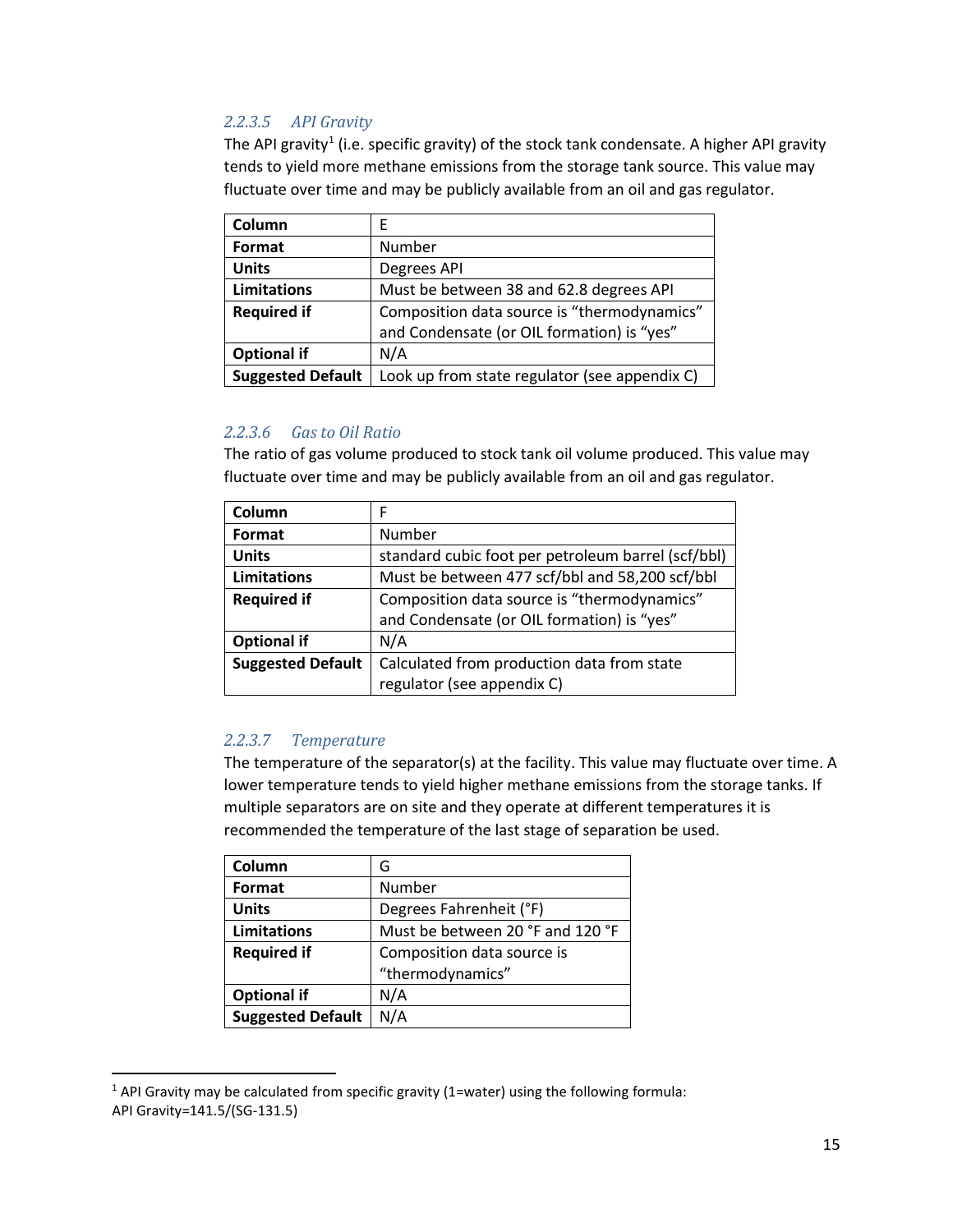## *2.2.3.8 1st Stage Pressure*

The average pressure of the first stage of separation at the facility. This value may fluctuate over time. A higher pressure tends to yield higher methane emissions from the storage tanks.

| Column                   | н                                           |
|--------------------------|---------------------------------------------|
| Format                   | Number                                      |
| <b>Units</b>             | Pounds per Square Inch Absolute (psia)      |
| Limitations              | Must be between 80 psia and 1,400 psia      |
| <b>Required if</b>       | Composition data source is "thermodynamics" |
| <b>Optional if</b>       | N/A                                         |
| <b>Suggested Default</b> | N/A                                         |

## *2.2.3.9 2nd Stage Pressure*

The average pressure of the second stage of separation at the facility. If the facility has more than two stages of separation this should instead be the pressure of the last stage of separation. This value may fluctuate over time. A higher pressure tends to yield higher methane emissions from the storage tanks. This field is only required if the composition data source is "thermodynamics" and Number of Separator Stages is "2".

| Column                   |                                             |
|--------------------------|---------------------------------------------|
| Format                   | Number                                      |
| <b>Units</b>             | Pounds per Square Inch Absolute (psia)      |
| <b>Limitations</b>       | Must be between 20 psia and 380 psia        |
| <b>Required if</b>       | Composition data source is "thermodynamics" |
|                          | and Number of Separator Stages is "2"       |
| <b>Optional if</b>       | N/A                                         |
| <b>Suggested Default</b> | N/A                                         |

#### *2.2.3.10 Methane*

The average mole fraction of methane in the sales gas. This value may fluctuate over time and may be publicly available from an oil and gas regulator.

| Column               |                                                                              |
|----------------------|------------------------------------------------------------------------------|
| Format               | Number                                                                       |
| <b>Units</b>         | Moles of methane per moles of gas (molar fraction)                           |
| Limitations          | Must be less than 1                                                          |
|                      | If Composition Data Source is "thermodynamics" must be between 0.58 and 0.90 |
| <b>Required if</b>   | Always                                                                       |
| <b>Optional if</b>   | N/A                                                                          |
| <b>Suggested</b>     | User Specified value is preferred but if value is unknown:                   |
| Default <sup>2</sup> | Production: "0.79"                                                           |

<span id="page-15-0"></span> <sup>2</sup> From U.S. EPA Natural Star Program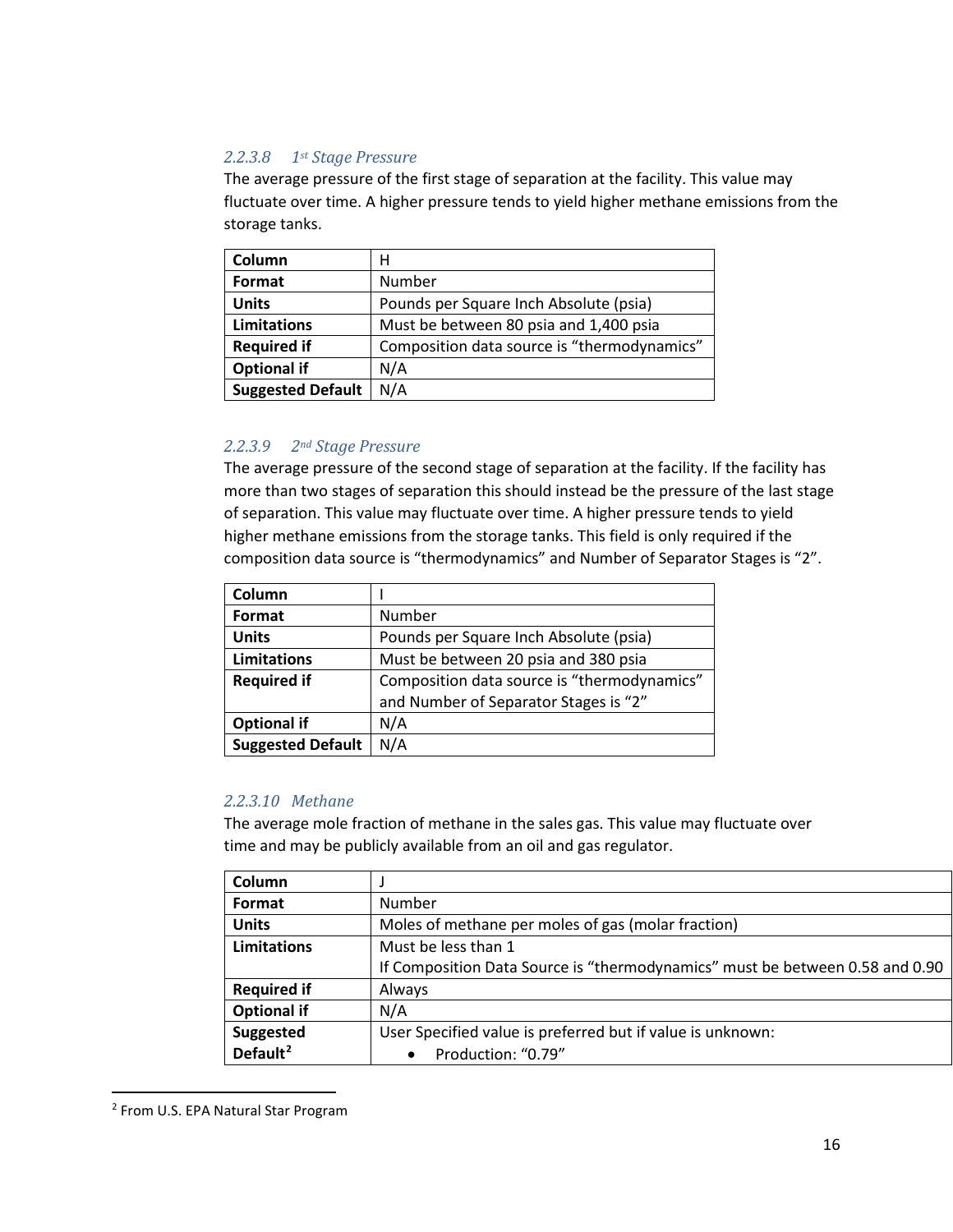|  | Gathering and Boosting: "0.79"   |
|--|----------------------------------|
|  | • Processing: "0.82"             |
|  | Transmission and Storage: "0.94" |

## *2.2.3.11 Ethane*

The average mole fraction of ethane in the sales gas. This value may fluctuate over time and may be publicly available for an oil and gas regulator.

| Column                   | К                                                                                 |
|--------------------------|-----------------------------------------------------------------------------------|
| Format                   | Number                                                                            |
| <b>Units</b>             | Moles of ethane per moles of gas (molar fraction)                                 |
| Limitations              | Must be less than 1                                                               |
|                          | If Composition Data Source is "thermodynamics"<br>must be between 0.028 and 0.159 |
| <b>Required if</b>       | Composition data source is "user specified"                                       |
| <b>Optional if</b>       | Composition data source is "thermodynamics"                                       |
| <b>Suggested Default</b> | None                                                                              |

#### *2.2.3.12 Propane*

The average mole fraction of Propoane in the sales gas. This value may fluctuate over time and may be publicly available for an oil and gas regulator.

| Column                   |                                                    |
|--------------------------|----------------------------------------------------|
| Format                   | Number                                             |
| <b>Units</b>             | Moles of propane per moles of gas (molar fraction) |
| <b>Limitations</b>       | Must be less than 1                                |
|                          |                                                    |
|                          | If Composition Data Source is "thermodynamics"     |
|                          | must be between 0.0087 and 0.0800                  |
| <b>Required if</b>       | Composition data source is "user specified"        |
| <b>Optional if</b>       | Composition data source is "thermodynamics"        |
| <b>Suggested Default</b> | None                                               |

#### *2.2.3.13 Butane*

The average mole fraction of butane in the sales gas. This value may fluctuate over time and may be publicly available for an oil and gas regulator.

| Column                   | М                                                  |
|--------------------------|----------------------------------------------------|
| Format                   | Number                                             |
| <b>Units</b>             | Moles of propane per moles of gas (molar fraction) |
| Limitations              | Must be less than 1                                |
| <b>Required if</b>       | Composition data source is "user specified"        |
| <b>Optional if</b>       | N/A                                                |
| <b>Suggested Default</b> | None                                               |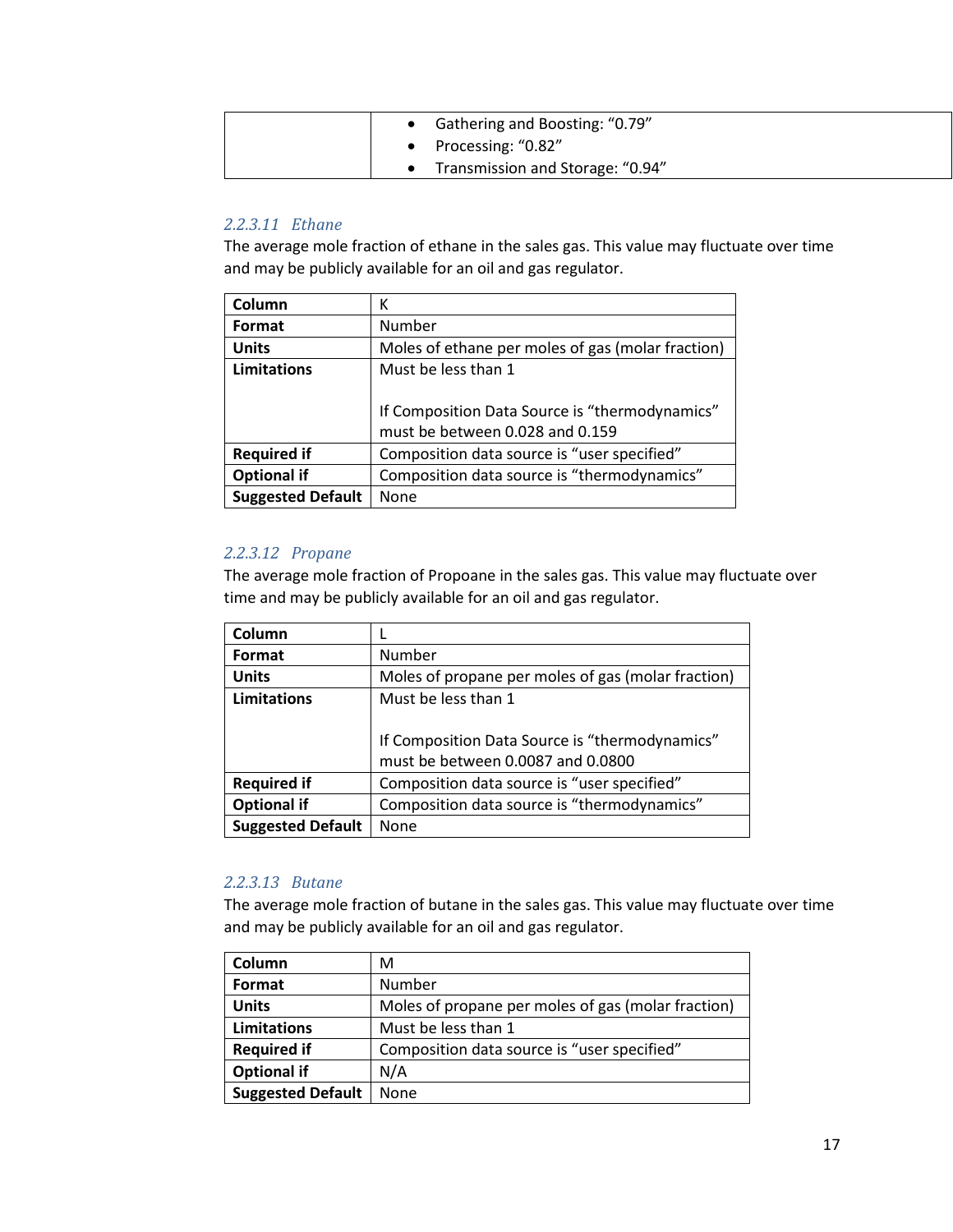## *2.2.3.14 Isobutane*

The average mole fraction of isobutane in the sales gas. This value may fluctuate over time and may be publicly available for an oil and gas regulator.

| Column                   | N                                                    |
|--------------------------|------------------------------------------------------|
| Format                   | Number                                               |
| <b>Units</b>             | Moles of isobutane per moles of gas (molar fraction) |
| Limitations              | Must be less than 1                                  |
| <b>Required if</b>       | Composition data source is "user specified"          |
| <b>Optional if</b>       | N/A                                                  |
| <b>Suggested Default</b> | None                                                 |

## *2.2.3.15 Pentane*

The average mole fraction of pentane in the sales gas. This value may fluctuate over time and may be publicly available for an oil and gas regulator. Other pentanes such as neopentane should be grouped with normal pentane and entered here.

| Column                   | O                                                  |
|--------------------------|----------------------------------------------------|
| Format                   | Number                                             |
| <b>Units</b>             | Moles of pentane per moles of gas (molar fraction) |
| Limitations              | Must be less than 1                                |
| <b>Required if</b>       | Composition data source is "user specified"        |
| <b>Optional if</b>       | N/A                                                |
| <b>Suggested Default</b> | None                                               |

## *2.2.3.16 Isopentane*

The average mole fraction of isopentane in the sales gas. This value may fluctuate over time and may be publicly available for an oil and gas regulator.

| Column                   | D                                                     |
|--------------------------|-------------------------------------------------------|
| Format                   | Number                                                |
| <b>Units</b>             | Moles of isopentane per moles of gas (molar fraction) |
| Limitations              | Must be less than 1                                   |
| <b>Required if</b>       | Composition data source is "user specified"           |
| <b>Optional if</b>       | N/A                                                   |
| <b>Suggested Default</b> | None                                                  |

## *2.2.3.17 Hexane*

The average mole fraction of hexanes and heavier hydrocarbons in the sales gas. This value may fluctuate over time and may be publicly available for an oil and gas regulator. All hexanes and hydrocarbons heavier than hexane should be grouped and entered here.

| Column |  |
|--------|--|
|--------|--|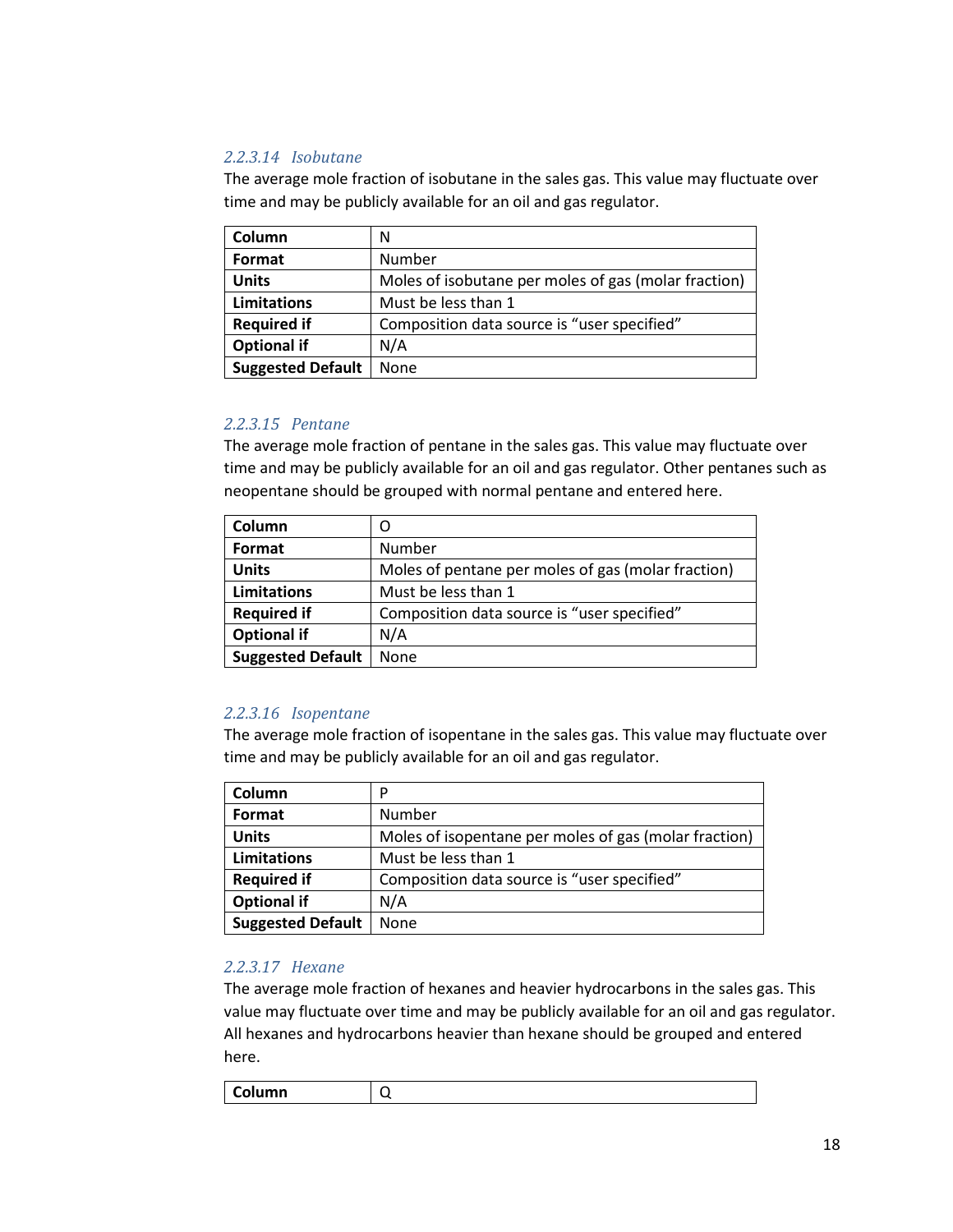| Format                   | Number                                             |
|--------------------------|----------------------------------------------------|
| <b>Units</b>             | Moles of hexane+ per moles of gas (molar fraction) |
| <b>Limitations</b>       | Must be less than 1                                |
| <b>Required if</b>       | Composition data source is "user specified"        |
| <b>Optional if</b>       | N/A                                                |
| <b>Suggested Default</b> | <b>None</b>                                        |

#### *2.2.3.18 CO2*

The average mole fraction of carbon dioxide in the sales gas. This value may fluctuate over time and may be publicly available for an oil and gas regulator.

| Column                   | R                                                         |
|--------------------------|-----------------------------------------------------------|
| Format                   | Number                                                    |
| <b>Units</b>             | Moles of carbon dioxide per moles of gas (molar fraction) |
| <b>Limitations</b>       | Must be less than 1                                       |
| <b>Required if</b>       | Composition data source is "user specified"               |
| <b>Optional if</b>       | N/A                                                       |
| <b>Suggested Default</b> | None                                                      |

#### *2.2.3.19 N2*

The average mole fraction of nitrogen in the sales gas. This value may fluctuate over time and may be publicly available for an oil and gas regulator.

| Column                   |                                                     |
|--------------------------|-----------------------------------------------------|
| Format                   | Number                                              |
| <b>Units</b>             | Moles of nitrogen per moles of gas (molar fraction) |
| <b>Limitations</b>       | Must be less than 1                                 |
| <b>Required if</b>       | Composition data source is "user specified"         |
| <b>Optional if</b>       | N/A                                                 |
| <b>Suggested Default</b> | None                                                |

#### *2.2.3.20 H2S*

The average mole fraction of hydrogen sulfide in the sales gas. This value may fluctuate over time and may be publicly available for an oil and gas regulator.

| Column                   | R                                                           |
|--------------------------|-------------------------------------------------------------|
| Format                   | Number                                                      |
| <b>Units</b>             | Moles of hydrogen sulfide per moles of gas (molar fraction) |
| Limitations              | Must be less than 1                                         |
| <b>Required if</b>       | Composition data source is "user specified"                 |
| <b>Optional if</b>       | N/A                                                         |
| <b>Suggested Default</b> | None                                                        |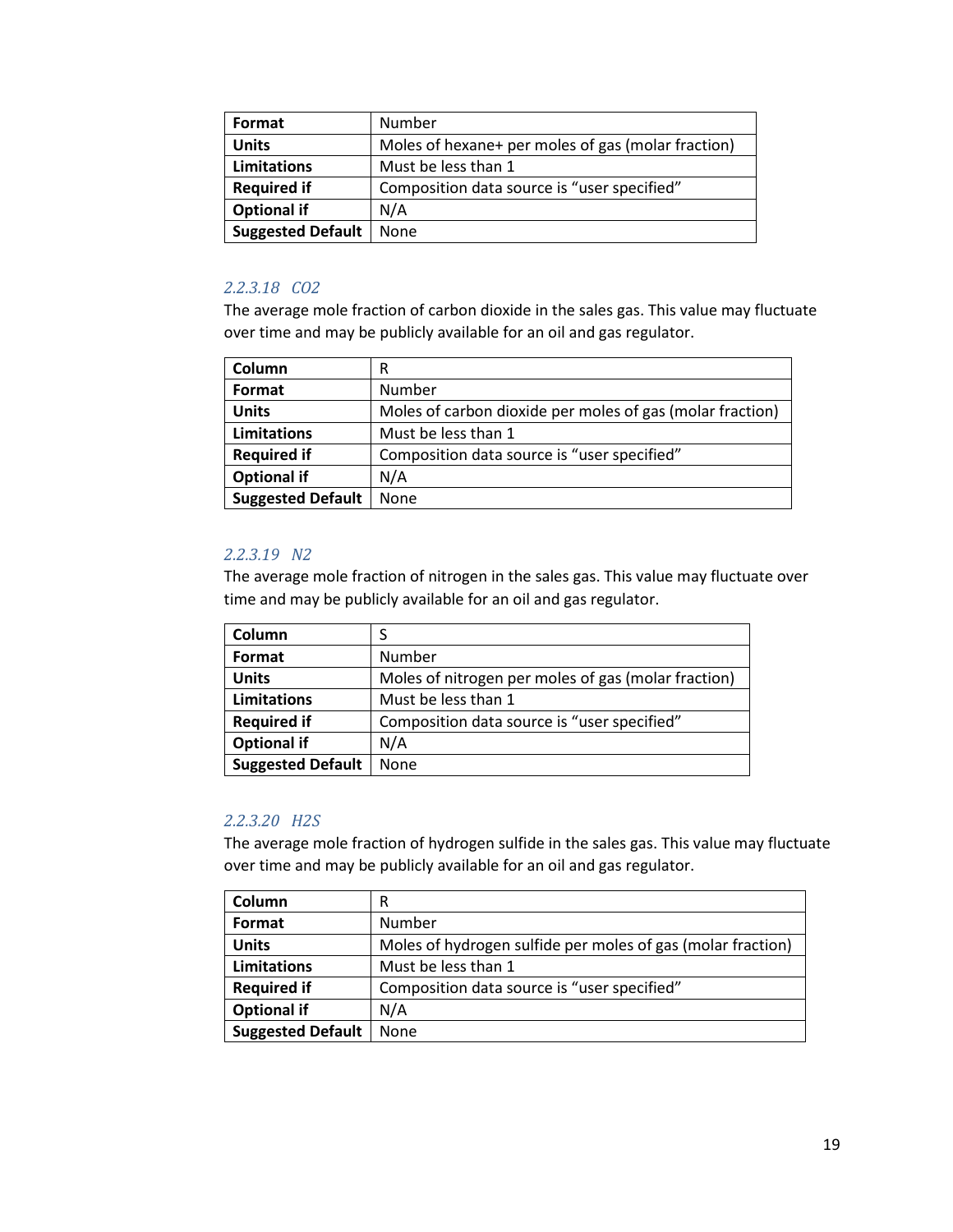## <span id="page-19-0"></span>*2.2.4* Wells

This sheet specifies well level data and includes data related to completions, production, well liquids unloading, separator dump events, pneumatic controllers and chemical injection pumps. Note that this sheet is not used if the user is not modeling any production facilities. If column A of any row is blank the entire row must be clear of all data including formulas.

## <span id="page-19-1"></span>*2.2.4.1 Well\_ID*

This a unique well ID for each well to be modeled. This can be the well name or number such as the API number. Well names can be repeated if they are associated with separate sites. For example there can be a Well\_1 associated with Facility\_1 and a Well 1 associated with Facility 2 on the sheet.

| Column                   | Α              |
|--------------------------|----------------|
| Format                   | Text or number |
| <b>Units</b>             | N/A            |
| Limitations              | None           |
| <b>Required if</b>       | Always         |
| <b>Optional if</b>       | N/A            |
| <b>Suggested Default</b> | None           |

## *2.2.4.2 Facility\_ID*

Column B – See Facility\_ID Section [2.2.2.1.](#page-8-1) This value must match one of the Facility\_IDs listed on the Facility\_List sheet.

## *2.2.4.3 Composition Profile ID*

The composition of the gas from the well. The Composition Profile ID must match one of the Composition Profile ID's in the Composition sheet.

| Column                   | C                                                      |
|--------------------------|--------------------------------------------------------|
| Format                   | Text or number                                         |
| <b>Units</b>             | N/A                                                    |
| <b>Limitations</b>       | Must match a Composition Profile ID in the Composition |
|                          | sheet                                                  |
| <b>Required if</b>       | Always                                                 |
| <b>Optional if</b>       | N/A                                                    |
| <b>Suggested Default</b> | None                                                   |

## *2.2.4.4 FIPS County Identifier*

Auto-filled value based on the County selected in column E. If there is no formula in the cell it may be copied fromthe cell directly above or from cell C2 of InternalUseOnly\_FeedbackFormula sheet.

| Column       |             |
|--------------|-------------|
| Format       | Auto-filled |
| <b>Units</b> | N/A         |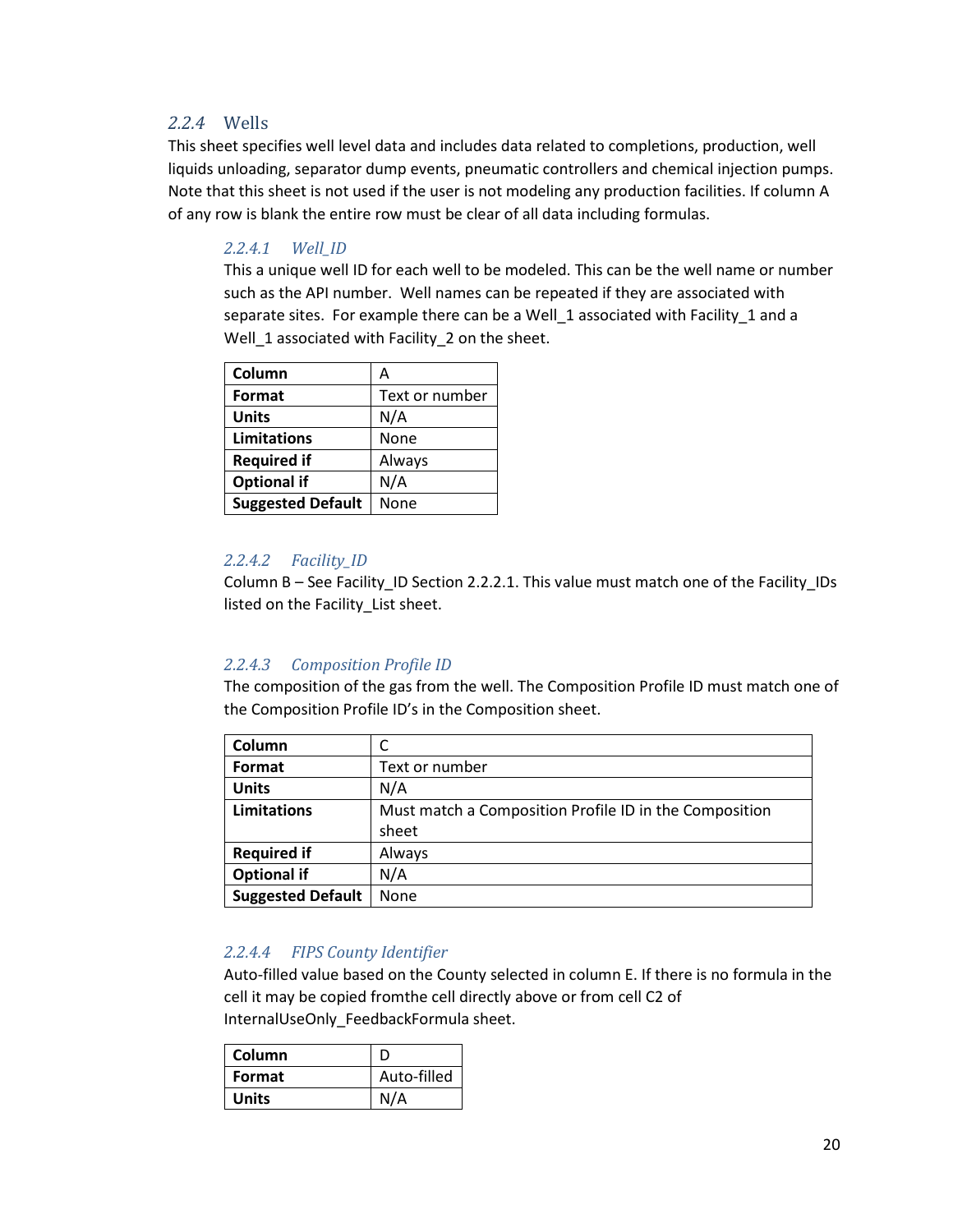| Limitations              | N/A         |
|--------------------------|-------------|
| <b>Required if</b>       | Always      |
| <b>Optional if</b>       | N/A         |
| <b>Suggested Default</b> | Auto-filled |

## *2.2.4.5 County*

The U.S. County where the well is located.

| Column                   | F                                       |
|--------------------------|-----------------------------------------|
| Format                   | Text                                    |
| <b>Units</b>             | N/A                                     |
| Limitations              | Must be a value from the drop-down list |
| <b>Required if</b>       | Always                                  |
| <b>Optional if</b>       | N/A                                     |
| <b>Suggested Default</b> | N/A                                     |

## *2.2.4.6 Decline Curve Data Source*

Oil and gas well production rates will decrease over time or decline. In order to determine the production at a specific point in time a decline curve is used. More on developing a well specific, user specified decline curve is discussed later in this document. Production over time for specific wells or regions may be publicly available from a state's oil and gas regulator. A list of regulators in select states can be found in Appendix C. Careful review of the data should be conducted as requirements for data quality vary.

| Column                   |                                             |
|--------------------------|---------------------------------------------|
| Format                   | Text                                        |
| <b>Units</b>             | N/A                                         |
| <b>Limitations</b>       | Must be a value from the drop-down list     |
| <b>Required if</b>       | Always                                      |
| <b>Optional if</b>       | N/A                                         |
| <b>Suggested Default</b> | "EIA National Energy Modeling Systems 2017" |

## *2.2.4.7 Shale Play Name EIA NEMS*

The shale play where the well is located. The EIA NEMS does not include all U.S. shale plays. A list of counties included in each play is provided in Appendix D. If the shale play for the well is not listed a representative one may be used. A list of typical production characteristics for the plays included are provided in Appendix C in order to aid in determining representativeness.

| <b>Column</b> |                                         |
|---------------|-----------------------------------------|
| Format        | Text                                    |
| <b>Units</b>  | N/A                                     |
| Limitations   | Must be a value from the drop-down list |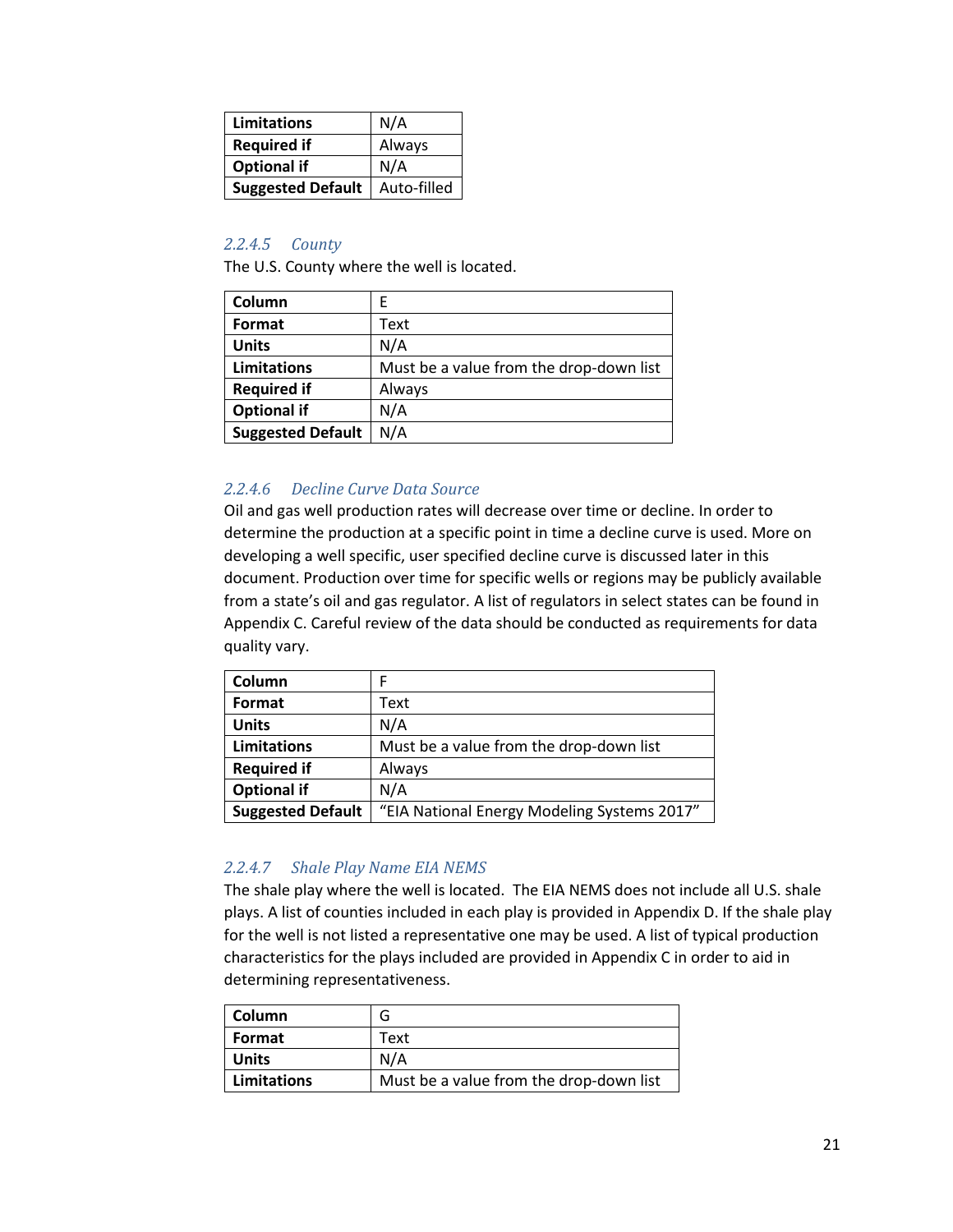| <b>Required if</b>      | Decline Curve Data Source is "EIA      |  |
|-------------------------|----------------------------------------|--|
|                         | National Energy Modeling Systems 2017" |  |
| <b>Optional if</b>      | N/A                                    |  |
| Suggested Default   N/A |                                        |  |

## *2.2.4.8 Gas or Oil Well*

If the well is considered a gas or oil well. Note that if "oil" is selected the model will not include liquid unloading

| Column                   | н                                                             |  |
|--------------------------|---------------------------------------------------------------|--|
| Format                   | Text                                                          |  |
| <b>Units</b>             | N/A                                                           |  |
| Limitations              | Must be a value from the drop-down list                       |  |
| <b>Required if</b>       | Decline Curve Data Source is "EIA National Energy Modeling    |  |
|                          | Systems 2017"; or                                             |  |
|                          | Pneumatic Controller Activity Factor Data Source is "U.S. EPA |  |
|                          | Greenhouse Gas Reporting Program (GHGRP)"; or                 |  |
|                          | Chemical Injection Pump Activity Factor Data Source is "U.S.  |  |
|                          | EPA Greenhouse Gas Reporting Program (GHGRP)"                 |  |
| <b>Optional if</b>       | N/A                                                           |  |
| <b>Suggested Default</b> | "Gas" if liquid unloading is conducted on the well            |  |
|                          | regardless of the shale play                                  |  |
|                          | "Oil" if Shale Play Name EIA NEMS is "Bakken",                |  |
|                          | Woodford", "Spraberry" or "Wolfcamp"                          |  |
|                          | "Gas" if Shale Play Name EIA NEMS is "Barnett",               |  |
|                          | "Eagle Ford", Fayetteville", "Haynesville-Bossier",           |  |
|                          | "Marcellus", or "Utica"                                       |  |

## *2.2.4.9 Gas Production at start of simulation*

The natural gas production rate at the simulation start date (see Global\_Simulation\_Parameters). Production for specific wells or regions may be publicly available from a state's oil and gas regulator. A list of regulators in select states can be found in Appendix C. Careful review of the data should be conducted as requirements for data quality vary.

| Column                   |                                                   |
|--------------------------|---------------------------------------------------|
| Format                   | Number                                            |
| <b>Units</b>             | Thousand standard cubic feet per day (Mscf/day)   |
| <b>Limitations</b>       | None                                              |
| <b>Required if</b>       | Decline Curve Data Source is "EIA National Energy |
|                          | Modeling Systems 2017"                            |
| <b>Optional if</b>       | N/A                                               |
| <b>Suggested Default</b> | Date from state regulator                         |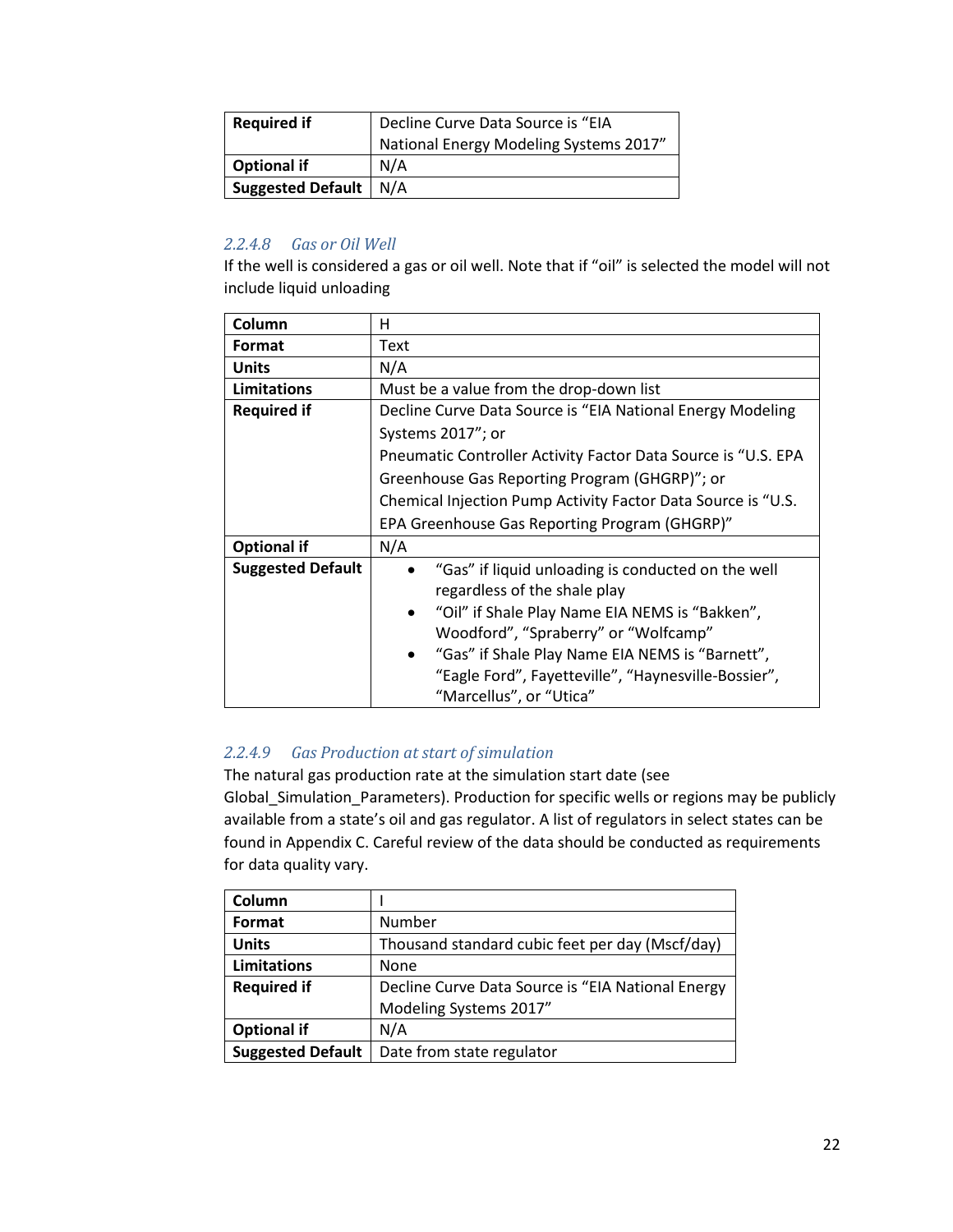## *2.2.4.10 Oil Production at start of simulation*

The oil production rate at the simulation start date (see Global\_Simulation\_Parameters). Production for specific wells or regions may be publicly available from a state's oil and gas regulator. A list of regulators in select states can be found in Appendix C. Careful review of the data should be conducted as requirements for data quality vary. This value should be left blank if it is a dry gas well that does not produce any oil or condensate.

| Column                   |                                                   |
|--------------------------|---------------------------------------------------|
| Format                   | Number                                            |
| <b>Units</b>             | Petroleum barrels per day (bbl/day)               |
| <b>Limitations</b>       | None                                              |
| <b>Required if</b>       | Decline Curve Data Source is "EIA National Energy |
|                          | Modeling Systems 2017"                            |
| <b>Optional if</b>       | N/A                                               |
| <b>Suggested Default</b> | Data from state regulator                         |

## *2.2.4.11 Water Production at start of simulation*

The water production rate at the simulation start date (see Global\_Simulation\_Parameters). Production for specific wells or regions may be publicly available from a state's oil and gas regulator. A list of regulators in select states can be found in Appendix C. Careful review of the data should be conducted as requirements for data quality vary.

| Column                   | К                                                 |
|--------------------------|---------------------------------------------------|
| Format                   | Number                                            |
| <b>Units</b>             | Petroleum barrels per day (bbl/day)               |
| <b>Limitations</b>       | None                                              |
| <b>Required if</b>       | Decline Curve Data Source is "EIA National Energy |
|                          | Modeling Systems 2017"                            |
| <b>Optional if</b>       | N/A                                               |
| <b>Suggested Default</b> | Data from state regulator                         |

## *2.2.4.12 Last Completion Date*

The date the well was last completed or recompleted. This date may be publicly available from a state's oil and gas regulator. A list of regulators in select states can be found in Appendix C. Careful review of the data should be conducted. Recompletions especially may not be available from the regulator.

| Column                   |                           |
|--------------------------|---------------------------|
| Format                   | MM/DD/YYY                 |
| <b>Units</b>             | Date                      |
| <b>Limitations</b>       | None                      |
| <b>Required if</b>       | Always                    |
| <b>Optional if</b>       | N/A                       |
| <b>Suggested Default</b> | Data from state regulator |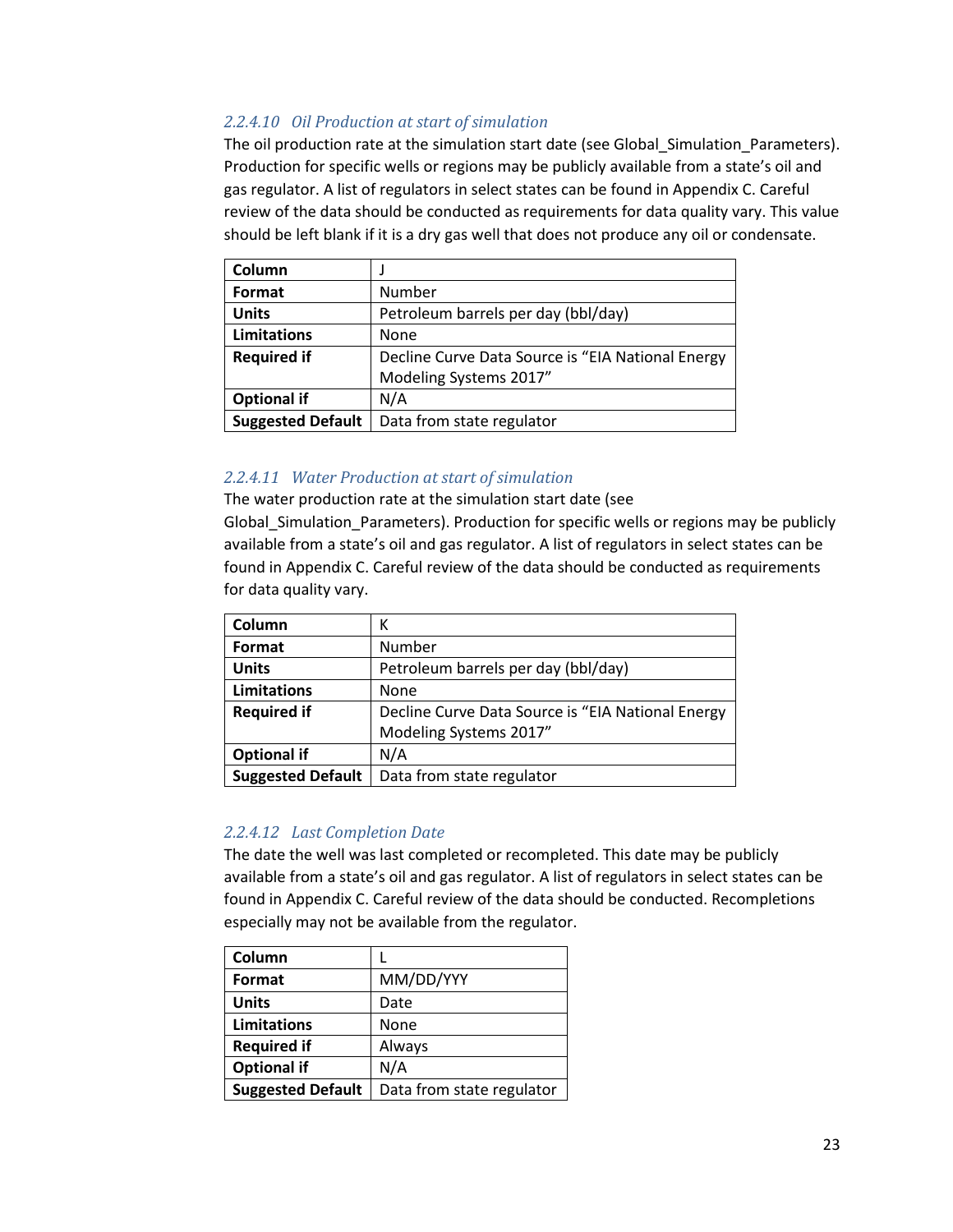## *2.2.4.13 Decline Q\_i oil*

The initial oil production rate of the well. This value should be developed based on actual observed production data. Information on how to develop this value is discussed later in this document in sectio[n 2.3.3.](#page-58-0) This value should be left blank if it is a dry gas well that does not produce any oil or condensate.

| Column                   | М                                                     |
|--------------------------|-------------------------------------------------------|
| Format                   | Number                                                |
| <b>Units</b>             | Petroleum barrels per day (bbl/day)                   |
| <b>Limitations</b>       | None                                                  |
| <b>Required if</b>       | Decline Curve Data Source is "None (fully specified)" |
| <b>Optional if</b>       | N/A                                                   |
| <b>Suggested Default</b> | If unknown use "EIA National Energy Modeling          |
|                          | Systems 2017" for Decline Curve Data Source           |

#### *2.2.4.14 Decline Q\_i gas*

The initial gas production rate of the well. This value should be developed based on actual observed production data. Information on how to develop this value is discussed later in this document in sectio[n 2.3.3.](#page-58-0)

| Column                   | Ν                                                     |
|--------------------------|-------------------------------------------------------|
| Format                   | Number                                                |
| <b>Units</b>             | Thousand standard cubic feet per day (Mscf/day)       |
| <b>Limitations</b>       | None                                                  |
| <b>Required if</b>       | Decline Curve Data Source is "None (fully specified)" |
| <b>Optional if</b>       | N/A                                                   |
| <b>Suggested Default</b> | If unknown use "EIA National Energy Modeling          |
|                          | Systems 2017" for Decline Curve Data Source           |

## *2.2.4.15 Decline Q\_i water*

The initial water production rate of the well. This value should be developed based on actual observed production data. Information on how to develop this value is discussed later in this document in section 2.3.2.

| Column                   | Ω                                                     |
|--------------------------|-------------------------------------------------------|
| Format                   | Number                                                |
| <b>Units</b>             | Petroleum barrels per day (bbl/day)                   |
| <b>Limitations</b>       | None                                                  |
| <b>Required if</b>       | Decline Curve Data Source is "None (fully specified)" |
| <b>Optional if</b>       | N/A                                                   |
| <b>Suggested Default</b> | If unknown use "EIA National Energy Modeling          |
|                          | Systems 2017" for Decline Curve Data Source           |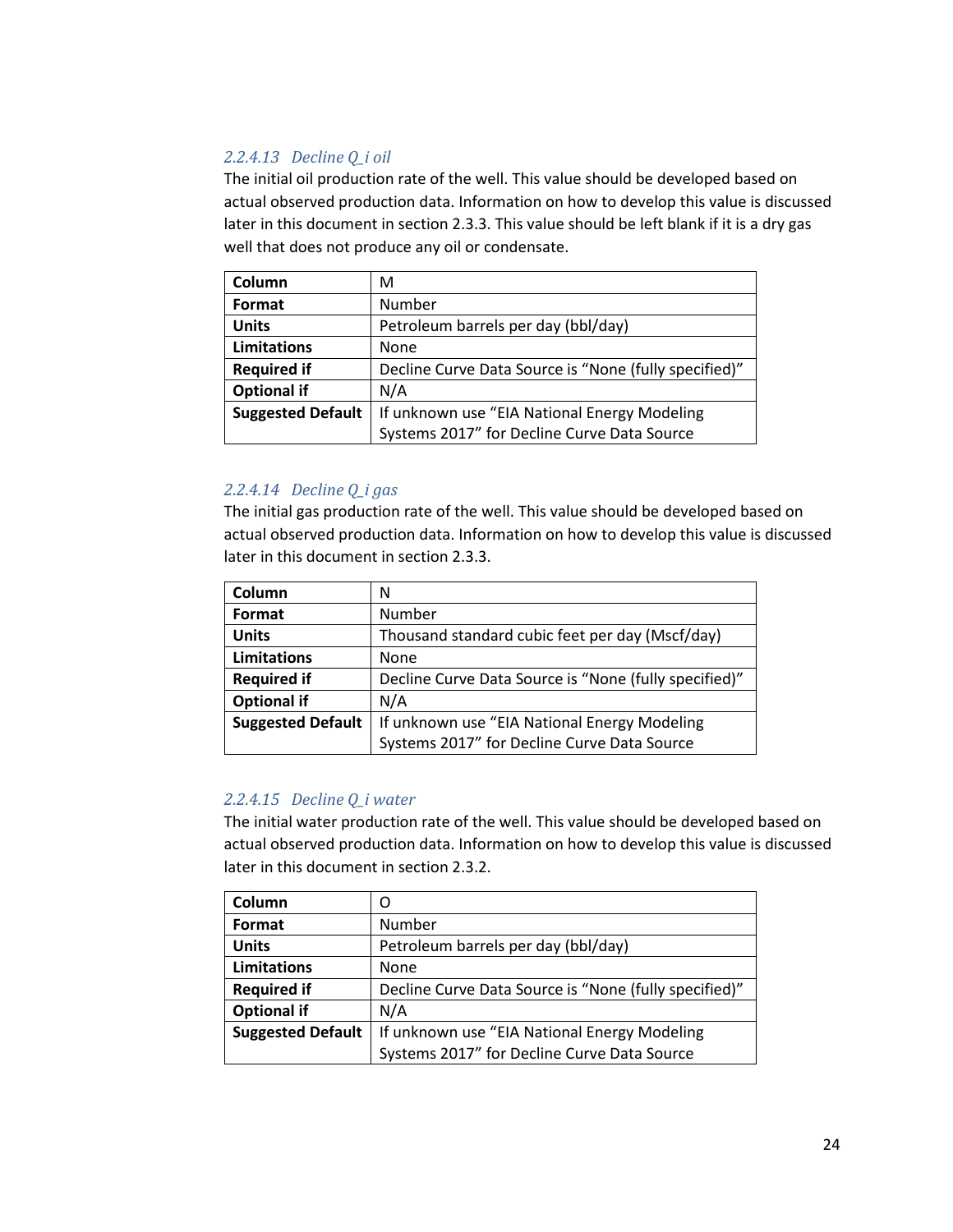## *2.2.4.16 Decline D\_i*

The initial decline rate. This should be developed based on actual observed production data. Information on how to develop this value is discussed later in this document in section 2.3.2.

| Column                   | P                                                     |
|--------------------------|-------------------------------------------------------|
| Format                   | Number                                                |
| <b>Units</b>             | Petroleum barrels per day (bbl/day)                   |
|                          | $1/m$ onth                                            |
| Limitations              | None                                                  |
| <b>Required if</b>       | Decline Curve Data Source is "None (fully specified)" |
| <b>Optional if</b>       | N/A                                                   |
| <b>Suggested Default</b> | If unknown use "EIA National Energy Modeling          |
|                          | Systems 2017" for Decline Curve Data Source           |

## *2.2.4.17 Decline b hyperbolic*

The hyperbolic parameter or the degree of curvature of the line. This should be developed based on actual observed production data. Information on how to develop this value is discussed later in this document in section 2.3.2.

| Column                   |                                                       |
|--------------------------|-------------------------------------------------------|
| Format                   | Number                                                |
| <b>Units</b>             | unitless                                              |
| <b>Limitations</b>       | None                                                  |
| <b>Required if</b>       | Decline Curve Data Source is "None (fully specified)" |
| <b>Optional if</b>       | N/A                                                   |
| <b>Suggested Default</b> | If unknown use "EIA National Energy Modeling          |
|                          | Systems 2017" for Decline Curve Data Source           |

## *2.2.4.18 Unloading Activity Factor Data Source*

The source of the well liquids unloading method. If the specific unloading method is known, including those wells without unloading, "None (fully specified)" should be used.

| Column                   | R                                                   |
|--------------------------|-----------------------------------------------------|
| Format                   | Text                                                |
| <b>Units</b>             | N/A                                                 |
| <b>Limitations</b>       | Must be a value from the drop-down list             |
| <b>Required if</b>       | Always                                              |
| <b>Optional if</b>       | N/A                                                 |
| <b>Suggested Default</b> | "U.S. EPA Greenhouse Gas Reporting Program (GHGRP)" |

## *2.2.4.19 Basin ID GHGRP AAPG*

The American Association of Petroleum Geologists basin ID. This is auto-filled based on basin name selected in column T . If there is no formula in the cell it may be copied from the cell directly above or from cell C3 of InternalUseOnly\_FeedbackFormula sheet.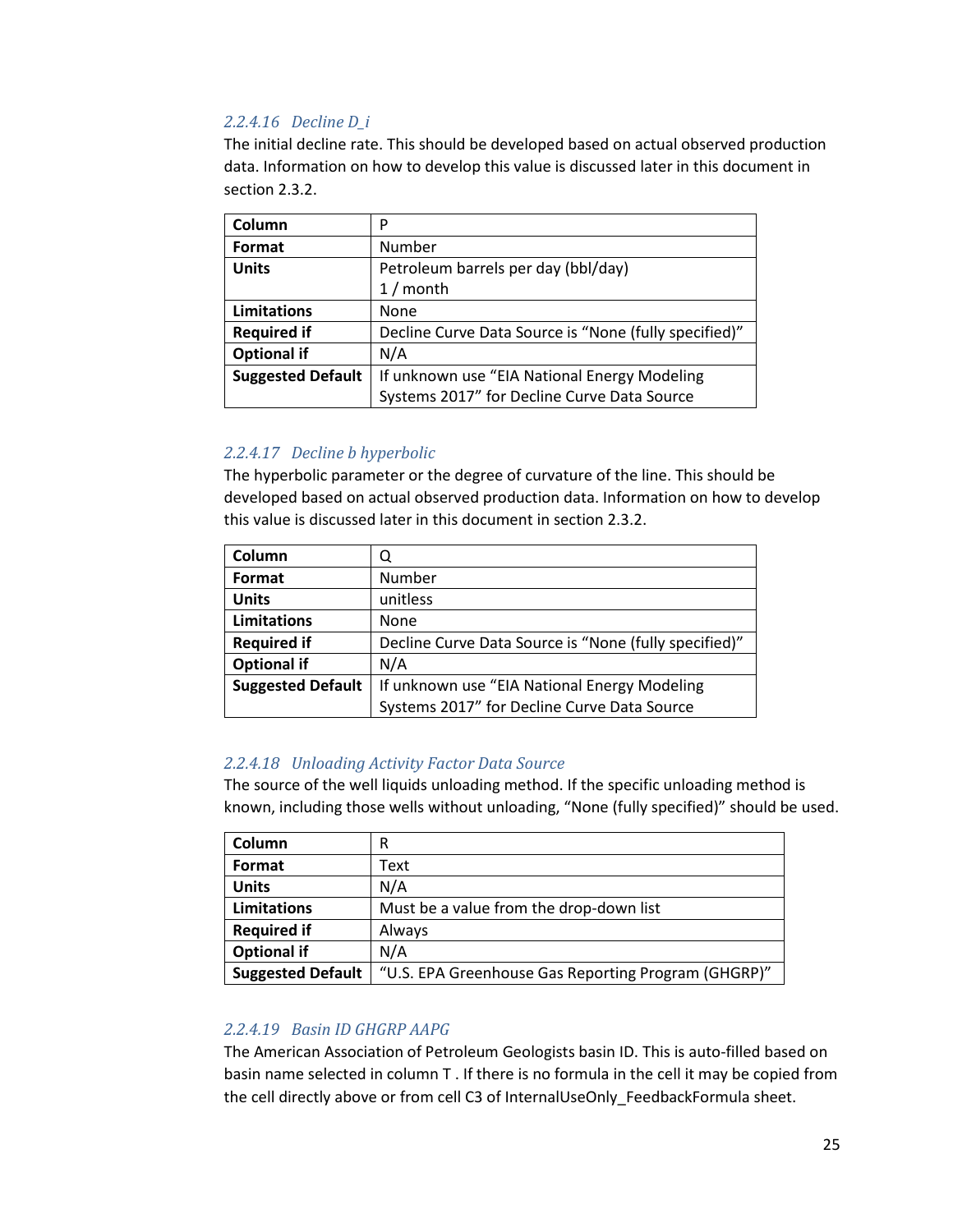| Column                   | S                                                  |
|--------------------------|----------------------------------------------------|
| Format                   | Number                                             |
| <b>Units</b>             | N/A                                                |
| <b>Limitations</b>       | Auto-Populated based on Basin Name                 |
| <b>Required if</b>       | Unloading Activity Factor Data Source is "U.S. EPA |
|                          | Greenhouse Gas Reporting Program (GHGRP)"          |
| <b>Optional if</b>       | N/A                                                |
| <b>Suggested Default</b> | N/A                                                |

## *2.2.4.20 Basin Name AAPG*

The American Association of Petroleum Geologists basin name where the well is located. A map of geologic basins can be found at

<https://ngmdb.usgs.gov/Geolex/stratres/provinces>

| Column                   |                                                    |
|--------------------------|----------------------------------------------------|
| Format                   | Text                                               |
| <b>Units</b>             | N/A                                                |
| Limitations              | Must be a value from the drop down list            |
| <b>Required if</b>       | Unloading Activity Factor Data Source is "U.S. EPA |
|                          | Greenhous Gas Reporting Program (GHGRP)"           |
| <b>Optional if</b>       | N/A                                                |
| <b>Suggested Default</b> | N/A                                                |

## *2.2.4.21 Formation Type*

The type of formation that the well produces from. Most formations that use horizontal drilling and hydraulic fracturing would be considered unconventional.

| Column                   | U                                                  |
|--------------------------|----------------------------------------------------|
| Format                   | Text                                               |
| <b>Units</b>             | N/A                                                |
| <b>Limitations</b>       | Must be a value from the drop down list            |
| <b>Required if</b>       | Unloading Activity Factor Data Source is "U.S. EPA |
|                          | Greenhous Gas Reporting Program (GHGRP)"           |
| <b>Optional if</b>       | N/A                                                |
| <b>Suggested Default</b> | "unconventional"                                   |

#### *2.2.4.22 Unloading technology*

The unloading technology used for the well. "none" should be specified for wells that do not conduct liquids unloading and for wells that use liquid unloading technology but produce unloaded liquids through normal production equipment.

| l Column      |                                         |
|---------------|-----------------------------------------|
| Format        | Text                                    |
| <b>Units</b>  | N/A                                     |
| l Limitations | Must be a value from the drop down list |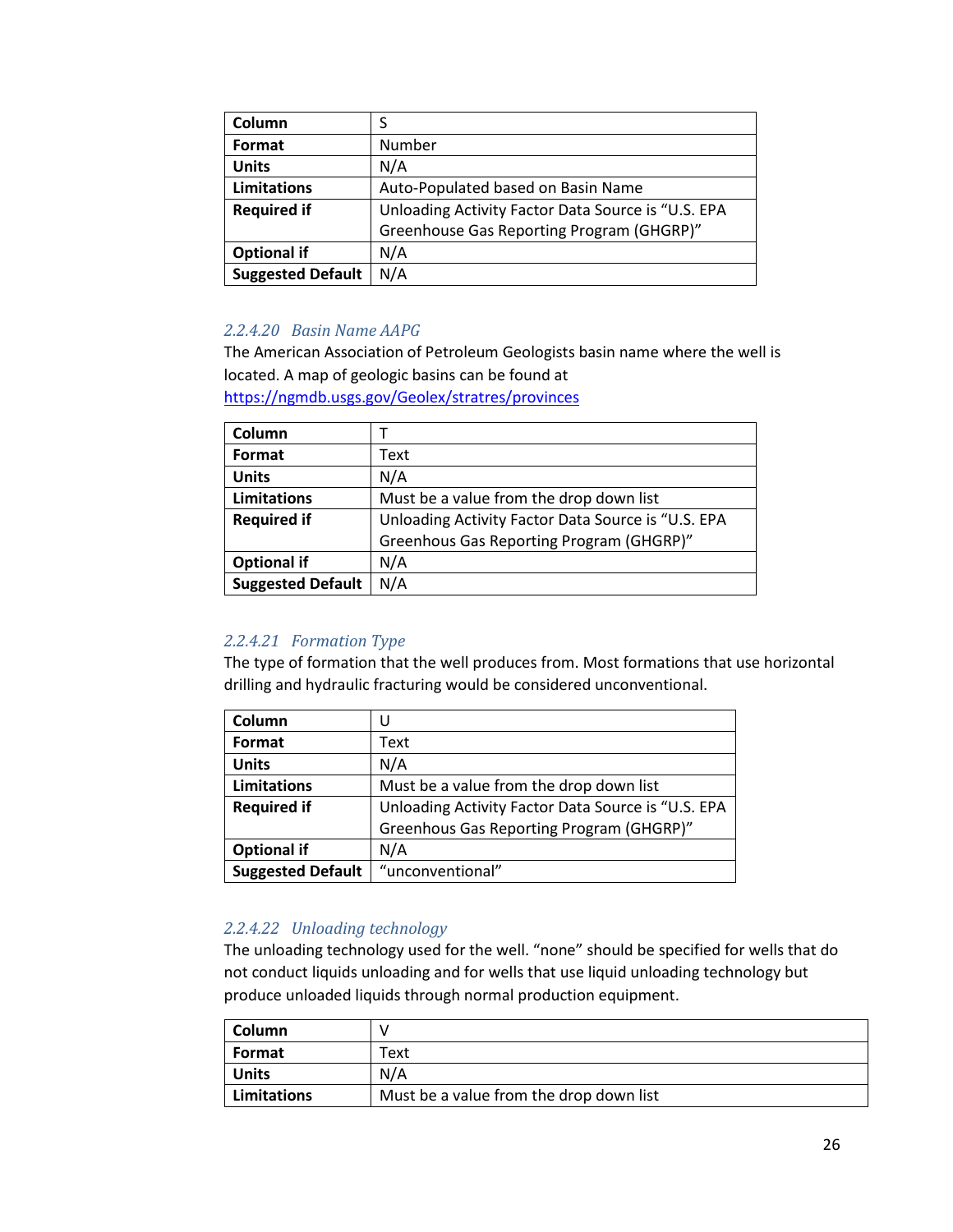| <b>Required if</b> | Unloading Activity Factor Data Source is "None (fully specified)"                  |
|--------------------|------------------------------------------------------------------------------------|
| Optional if        | N/A                                                                                |
|                    | Suggested Default   If unknown "U.S. EPA Greenhouse Gas Reporting Program (GHGRP)" |
|                    | should be selected for Unloading Activity Factor Data Source                       |

## *2.2.4.23 Unloading Properties Data Source*

The source of the unloading event properties including duration, frequency and vent rate. "None (fully specified)" should only be used if all the unloading properties in column X through AC are known. If "Allen 2015, Allen 2020; Timing from log by user" is used the timing log for unloading in the Wellpad\_UnloadingTiming sheet must be completed for the well. "Allen 2015, Allen 2020; Timing Vaughn 2018" times the well unloading so that unloadings occur during daylight hours.

| Column                   | w                                       |
|--------------------------|-----------------------------------------|
| Format                   | Text                                    |
| <b>Units</b>             | N/A                                     |
| <b>Limitations</b>       | Must be a value from the drop down list |
| <b>Required if</b>       | Always                                  |
| <b>Optional if</b>       | N/A                                     |
| <b>Suggested Default</b> | "Allen 2015, Allen 2020"                |

## *2.2.4.24 Unloading frequency*

The number of unloading events that occur at the well during a one-year period. Unloading events may increase as the well ages. If possible, this value should correspond to the number of unloading events during the time the model is run (see Simulation Start Date in Global\_Simulation\_Parameters sheet)

| Column                   | χ                                                                         |
|--------------------------|---------------------------------------------------------------------------|
| Format                   | <b>Number</b>                                                             |
| <b>Units</b>             | Events per year                                                           |
| <b>Limitations</b>       | N/A                                                                       |
| <b>Required if</b>       | Unloading Technology is "no plunger", "plunger manual" or "plunger auto"  |
|                          | AND Unloading Activity Properties Data Source is "None (fully specified)" |
| <b>Optional if</b>       | Unloading Technology is "no plunger", "plunger manual" or "plunger auto"  |
|                          | AND Unloading Activity Properties Data Source is "Allen 2015, Allen 2020" |
| <b>Suggested Default</b> | If Unknown, "Allen 2015, Allen 2020" should be selected for Unloading     |
|                          | <b>Properties Data Source</b>                                             |

## *2.2.4.25 Unloading shut-in duration*

The amount of time the well is shut-in between unloading events. The shut-in time may increase as the well ages. If possible, this value should correspond to the shut-in duration during the time the model is run (see Simulation Start Date in Global Simulation Parameters sheet)

| ,,,,,, |  |
|--------|--|
|        |  |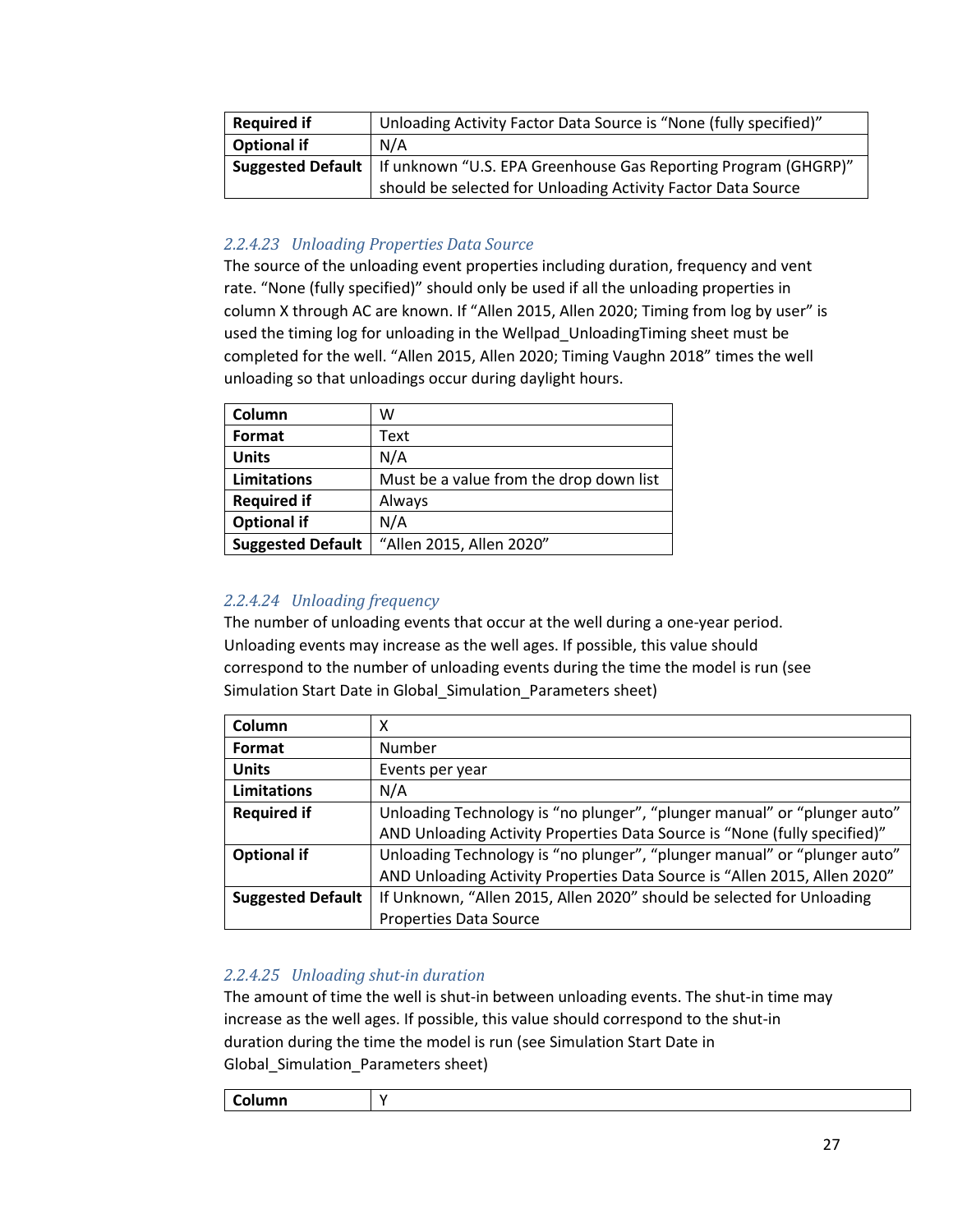| Format                   | <b>Number</b>                                                             |
|--------------------------|---------------------------------------------------------------------------|
| <b>Units</b>             | Seconds                                                                   |
| <b>Limitations</b>       | N/A                                                                       |
| <b>Required if</b>       | Unloading Technology is "no plunger", "plunger manual" or "plunger auto"  |
|                          | AND Unloading Activity Properties Data Source is "None (fully specified)" |
| <b>Optional if</b>       | Unloading Technology is "no plunger", "plunger manual" or "plunger auto"  |
|                          | AND Unloading Activity Properties Data Source is "Allen 2015, Allen 2020" |
| <b>Suggested Default</b> | If Unknown, "Allen 2015, Allen 2020" should be selected for Unloading     |
|                          | <b>Properties Data Source</b>                                             |

## *2.2.4.26 Unloading venting duration*

The amount of time the well is vented during an unloading event. The amount of time may vary as the well ages. If possible, this value should correspond to the venting duration during the time the model is run (see Simulation Start Date in Global\_Simulation\_Parameters sheet)

| Column                   | 7                                                                         |
|--------------------------|---------------------------------------------------------------------------|
| Format                   | Number                                                                    |
| <b>Units</b>             | Seconds                                                                   |
| Limitations              | N/A                                                                       |
| <b>Required if</b>       | Unloading Technology is "no plunger", "plunger manual" or "plunger auto"  |
|                          | AND Unloading Activity Properties Data Source is "None (fully specified)" |
| <b>Optional if</b>       | Unloading Technology is "no plunger", "plunger manual" or "plunger auto"  |
|                          | AND Unloading Activity Properties Data Source is "Allen 2015, Allen 2020" |
|                          | or "Allen 2015, Allen 2020; Timing from log by user"                      |
| <b>Suggested Default</b> | If Unknown, "Allen 2015, Allen 2020" should be selected for Unloading     |
|                          | <b>Properties Data Source</b>                                             |

## *2.2.4.27 Unloading wholegas*

The amount of gas that is vented during an unloading event. The amount may vary as the well ages. If possible, this value should correspond to the vent rate during the time the model is run (see Simulation Start Date in Global\_Simulation\_Parameters sheet)

| Column                   | AA                                                                        |
|--------------------------|---------------------------------------------------------------------------|
| Format                   | Number                                                                    |
| <b>Units</b>             | Standard cubic feet per event (scf/event)                                 |
| <b>Limitations</b>       | N/A                                                                       |
| <b>Required if</b>       | Unloading Technology is "no plunger", "plunger manual" or "plunger auto"  |
|                          | AND Unloading Activity Properties Data Source is "None (fully specified)" |
| <b>Optional if</b>       | Unloading Technology is "no plunger", "plunger manual" or "plunger auto"  |
|                          | AND Unloading Activity Properties Data Source is "Allen 2015, Allen 2020" |
|                          | or "Allen 2015, Allen 2020; Timing from log by user"                      |
| <b>Suggested Default</b> | If Unknown, "Allen 2015, Allen 2020" should be selected for Unloading     |
|                          | <b>Properties Data Source</b>                                             |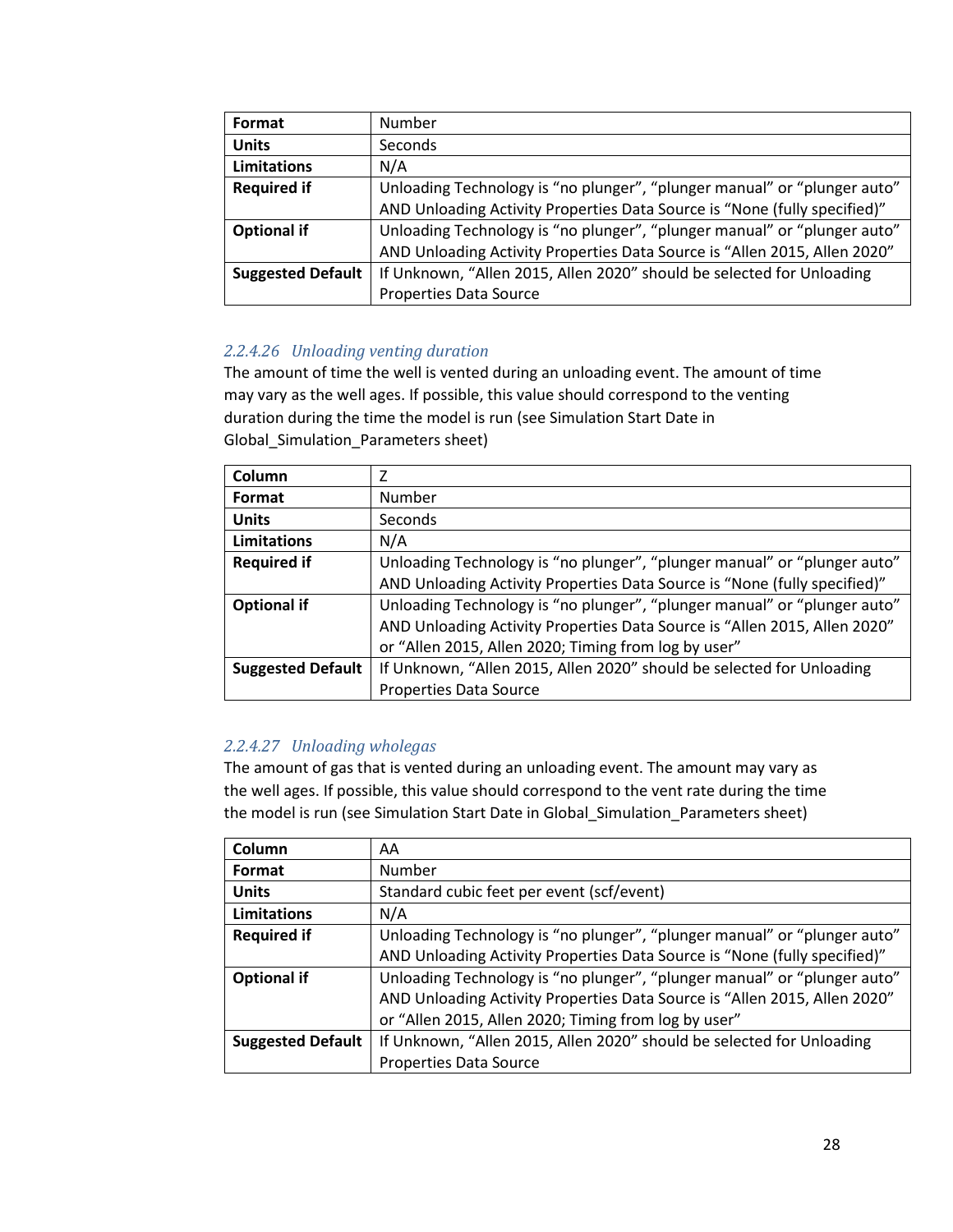## *2.2.4.28 Unloading onset*

The age of the well (in months) when unloading first began. For example, if unloading began 1 year after first production, the value entered would be 12.

| Column                   | AB                                                                        |
|--------------------------|---------------------------------------------------------------------------|
| Format                   | Number                                                                    |
| <b>Units</b>             | months                                                                    |
| Limitations              | N/A                                                                       |
| <b>Required if</b>       | Unloading Technology is "no plunger", "plunger manual" or "plunger auto"  |
|                          | AND Unloading Activity Properties Data Source is "None (fully specified)" |
| <b>Optional if</b>       | Unloading Technology is "no plunger", "plunger manual" or "plunger auto"  |
|                          | AND Unloading Activity Properties Data Source is "Allen 2015, Allen 2020" |
|                          | or "Allen 2015, Allen 2020; Timing from log by user"                      |
| <b>Suggested Default</b> | If Unknown, "Allen 2015, Allen 2020" should be selected for Unloading     |
|                          | <b>Properties Data Source</b>                                             |

#### *2.2.4.29 Unloading Start time of day*

The time of day that unloading typically begins for manual unloading.

| Column                   | AC                                                          |
|--------------------------|-------------------------------------------------------------|
| Format                   | Time, hh:mm:ss                                              |
| <b>Units</b>             | Time of day                                                 |
| <b>Limitations</b>       | N/A                                                         |
| <b>Required if</b>       | Unloading Technology is "plunger manual" AND Unloading      |
|                          | Activity Properties Data Source is "None (fully specified)" |
| <b>Optional if</b>       | Unloading Technology is "plunger manual" AND Unloading      |
|                          | Activity Properties Data Source is "Allen 2015, Allen 2020" |
|                          | or "Allen 2015, Allen 2020; Timing from log by user"        |
| <b>Suggested Default</b> | If Unknown, "Allen 2015, Allen 2020" should be selected     |
|                          | for Unloading Properties Data Source                        |

## *2.2.4.30 Completion Emission Factor Data Source*

The source of emission factors used for well completion activities. "None (fully specified)" should only be used if the total amount of methane emitted during the completion is known.

| Column                   | AD                                      |
|--------------------------|-----------------------------------------|
| Format                   | Text                                    |
| <b>Units</b>             | N/A                                     |
| <b>Limitations</b>       | Must be a value from the drop down list |
| <b>Required if</b>       | Always                                  |
| <b>Optional if</b>       | N/A                                     |
| <b>Suggested Default</b> | "Allen 2013 Measured emission"          |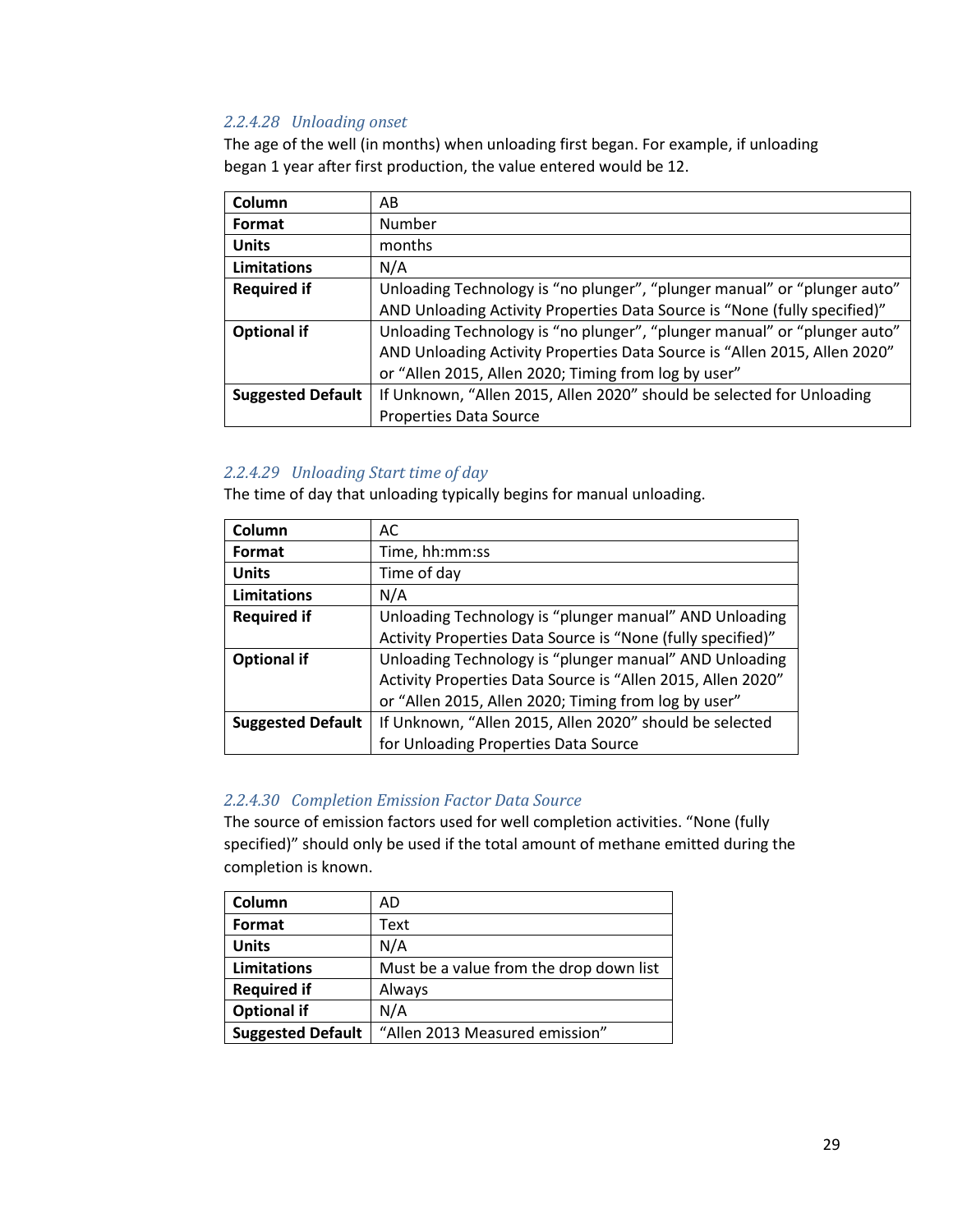## *2.2.4.31 Completion Timeseries Data Source*

The duration and potential variation in emissions that occur during a completion. "None (fully specified)" and "Duration sampled from Allen 2013, Fixed rate" assumes the emission rate is constant during the completion period. "Two stage duration with temporal variation from Allen 2013" varies the emission rate over the completion period.

| Column                   | AE                                             |
|--------------------------|------------------------------------------------|
| Format                   | Text                                           |
| <b>Units</b>             | N/A                                            |
| <b>Limitations</b>       | Must be a value from the drop down list        |
| <b>Required if</b>       | Always                                         |
| <b>Optional if</b>       | N/A                                            |
| <b>Suggested Default</b> | "Duration sampled from Allen 2013, Fixed rate" |

#### *2.2.4.32 Completion Timeseries Data Source*

The duration and potential variation in emissions that occur during a completion. "None (fully specified)" and "Duration sampled from Allen 2013, Fixed rate" assumes the emission rate is constant during the completion period. "Two stage duration with temporal variation from Allen 2013" varies the emission rate over the completion period.

| Column                   | AE                                             |
|--------------------------|------------------------------------------------|
| Format                   | Text                                           |
| <b>Units</b>             | N/A                                            |
| <b>Limitations</b>       | Must be a value from the drop down list        |
| <b>Required if</b>       | Always                                         |
| <b>Optional if</b>       | N/A                                            |
| <b>Suggested Default</b> | "Duration sampled from Allen 2013, Fixed rate" |

## *2.2.4.33 Completion methane*

The amount of methane (in kg) emitted during completion of the well.

| Column                   | AF                                                                 |
|--------------------------|--------------------------------------------------------------------|
| Format                   | Number                                                             |
| <b>Units</b>             | Kilograms per event (kg/event)                                     |
| <b>Limitations</b>       | N/A                                                                |
| <b>Required if</b>       | Completion Emission Factor Data Source is "None (fully specified)" |
| <b>Optional if</b>       | N/A                                                                |
| <b>Suggested Default</b> | If unknown, an option other than "None (fully specified)" should   |
|                          | be used for the Completion Emission Factor Data Source             |

#### *2.2.4.34 Completion duration*

The amount of time it takes to complete the well, in hours.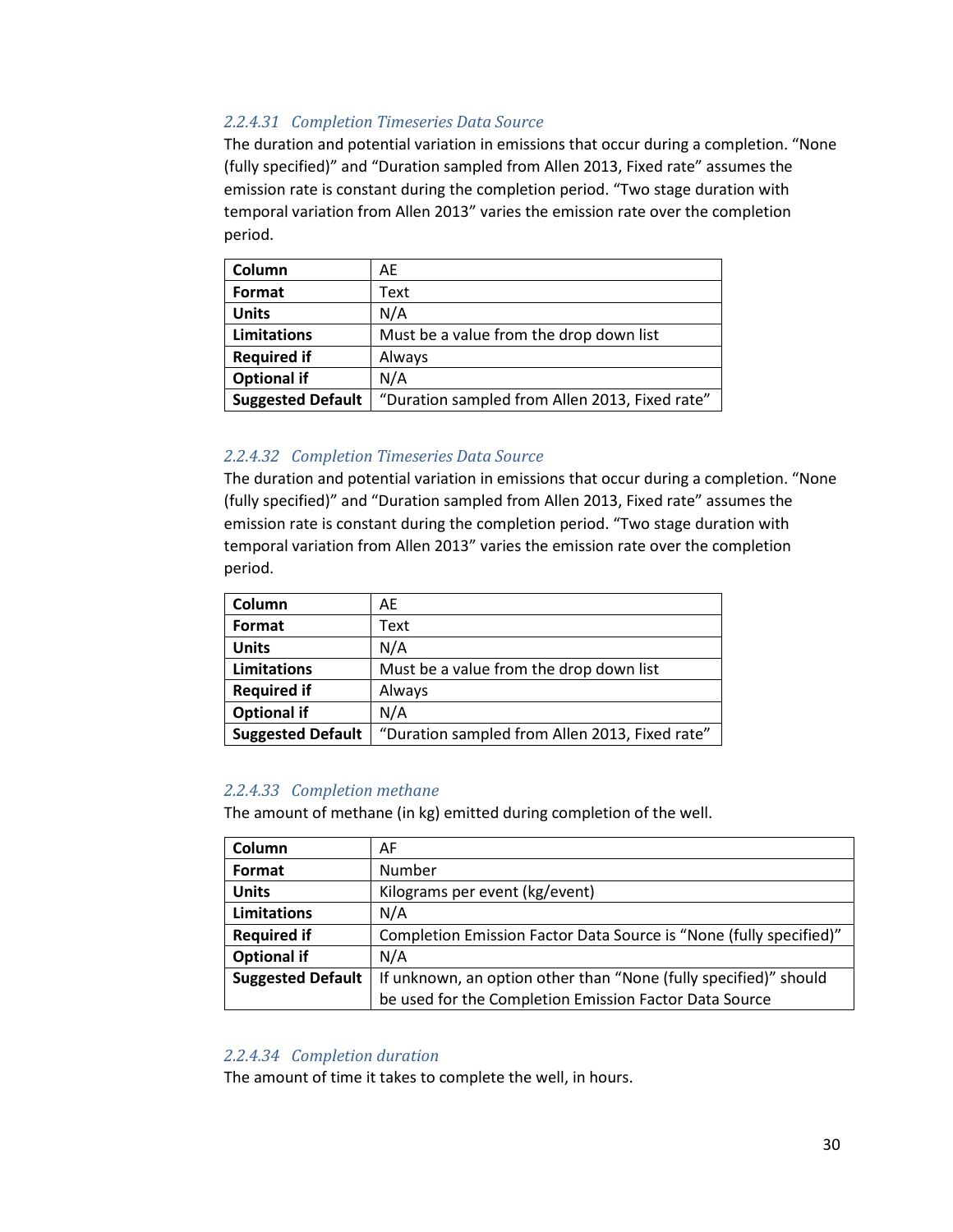| Column                   | AG                                                            |  |
|--------------------------|---------------------------------------------------------------|--|
| Format                   | Number                                                        |  |
| <b>Units</b>             | Hours                                                         |  |
| <b>Limitations</b>       | N/A                                                           |  |
| <b>Required if</b>       | Completion Timeseries Data Source is "None (fully specified)" |  |
| <b>Optional if</b>       | N/A                                                           |  |
| <b>Suggested Default</b> | If unknown, an option other than "None (fully specified)"     |  |
|                          | should be used for the Completion timeseries Data Source      |  |

## *2.2.4.35 Tank Flash Properties Data Source*

Oil, condensate, and water is typically transferred in batches or dump events from the separators to the storage tanks. This is the source of dump volume, duration, and frequency. "None (fully specified)" should only be selected if the dump event volume, duration and how long into the dump event the peak occurs are all known. "Dump volume user specified; Timing CAMS-MEET 2020" can be used if the dump volume is known.

| Column                   | AН                                      |  |
|--------------------------|-----------------------------------------|--|
| Format                   | Text                                    |  |
| <b>Units</b>             | N/A                                     |  |
| <b>Limitations</b>       | Must be a value from the drop down list |  |
| <b>Required if</b>       | Always                                  |  |
| <b>Optional if</b>       | N/A                                     |  |
| <b>Suggested Default</b> | "CAMS-MEET 2020"                        |  |

## *2.2.4.36 Pneumatic Controller Activity Factor Data Source*

The source of the number and type of pneumatic controllers associated with the well. "None (fully specified)" can be used to specify the number and type of pneumatic controller associated with the well in the Wellpad\_Pneumatics sheet. If the facility uses electric or instrument air powered device only, "None (fully specified)" should be used and no controllers should be entered into the Wellpad\_Pneumatics sheet.

| Column                   | AI                                                       |  |
|--------------------------|----------------------------------------------------------|--|
| Format                   | Text                                                     |  |
| <b>Units</b>             | N/A                                                      |  |
| Limitations              | Must be a value from the drop down list                  |  |
|                          |                                                          |  |
|                          | Must be "None (fully specified)" if Pneumatic Controller |  |
|                          | Emission Factor Data Source is "None (fully specified)"  |  |
| <b>Required if</b>       | Always                                                   |  |
| <b>Optional if</b>       | N/A                                                      |  |
| <b>Suggested Default</b> | "U.S. EPA Greenhouse Gas Reporting Program (GHGRP)"      |  |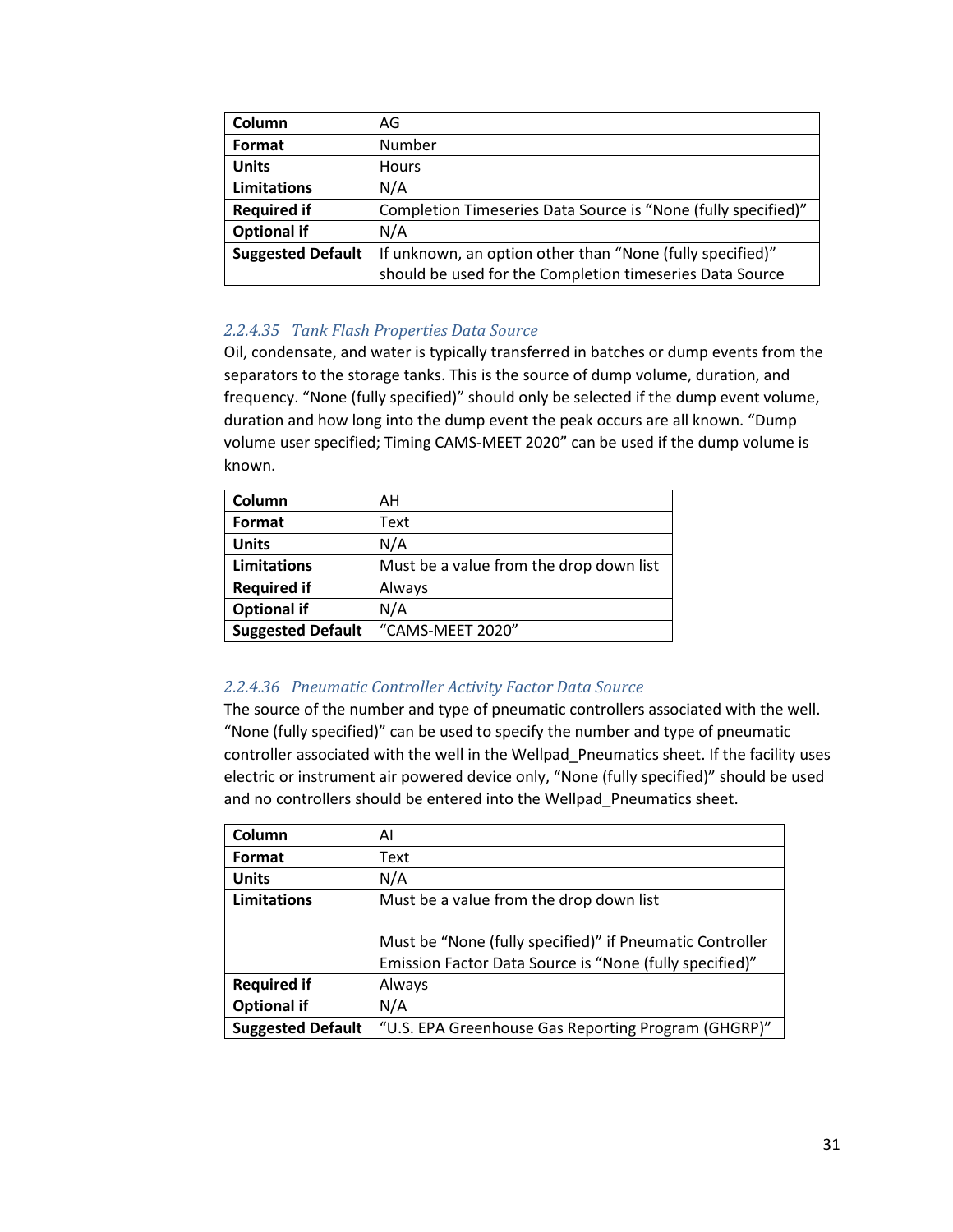## *2.2.4.37 Pneumatic Controller Emission Factor Data Source*

The source of the emission factor for pneumatic devices. "None (fully specified)" can be used to specify the emissions rate from each pneumatic controller in the Wellpad\_Pneumatics sheet. "None (fully specified)" can only be used if the Pneumatic Controller Activity Factor Data Source is also set to "None (fully specified)". If the facility uses electric or instrument air powered device only, "None (fully specified)" should be used and no controllers should be entered into the Wellpad\_Pneumatics sheet.

| Column                   | AJ                                             |  |
|--------------------------|------------------------------------------------|--|
| Format                   | Text                                           |  |
| <b>Units</b>             | N/A                                            |  |
| Limitations              | Must be a value from the drop down list        |  |
| <b>Required if</b>       | Always                                         |  |
| <b>Optional if</b>       | N/A                                            |  |
| <b>Suggested Default</b> | "Allen 2015 EF; Allen 2020 Abnormal Operation" |  |

## *2.2.4.38 Chemical Injection Pump Activity Factor Data Source*

The source of the number of chemical injection pumps associated with the well. "None (fully specified)" can be used to manually enter each pump associated with the well in the Wellpad\_ChemicalInjectionPump sheet. If the facility uses electric or instrument air powered pumps only, "None (fully specified)" should be used and no controllers should be entered into the Wellpad ChemicalInjectionPump sheet.

| Column                   | AK                                                          |  |
|--------------------------|-------------------------------------------------------------|--|
| Format                   | Text                                                        |  |
| <b>Units</b>             | N/A                                                         |  |
| Limitations              | Must be a value from the drop down list                     |  |
|                          |                                                             |  |
|                          | Must be "None (fully specified)" if Chemical Injection Pump |  |
|                          | Emission Factor Data Source is "None (fully specified)"     |  |
| <b>Required if</b>       | Always                                                      |  |
| <b>Optional if</b>       | N/A                                                         |  |
| <b>Suggested Default</b> | "U.S. EPA Greenhouse Gas Reporting Program (GHGRP)"         |  |

## *2.2.4.39 Chemical Injection Pump Emission Factor Data Source*

The source of the emission factor for chemical injection pumps. "None (fully specified)" can be used to specify the emissions rate from each pump in the Wellpad ChemicalInjectionPump sheet. "None (fully specified)" can only be used if the Chemical Injection Pump Activity Factor Data Source is also set to "None (fully specified)". If the facility uses electric or instrument air powered device only, "None (fully specified)" should be used and no controllers should be entered into the Wellpad\_ChemicalInjectionPump sheet.

| <b>Column</b> | ᇺ    |
|---------------|------|
| Format        | 'ext |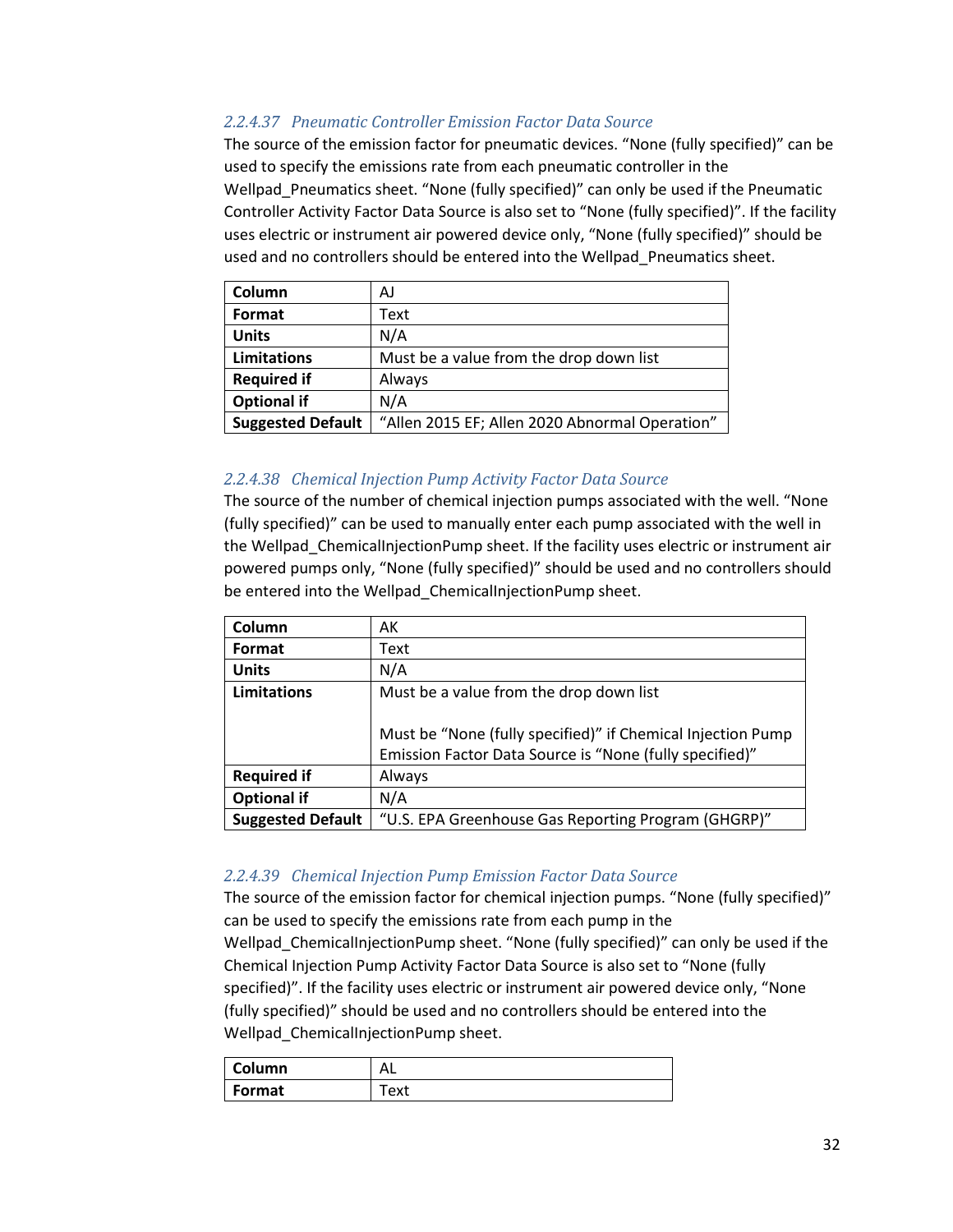| <b>Units</b>             | N/A                                     |  |
|--------------------------|-----------------------------------------|--|
| Limitations              | Must be a value from the drop down list |  |
| <b>Required if</b>       | Always                                  |  |
| <b>Optional if</b>       | N/A                                     |  |
| <b>Suggested Default</b> | "Allen 2013 EF"                         |  |

## <span id="page-32-0"></span>*2.2.5* Wellpad\_Unloading Timing

This sheet specifies specific well unloading events. It is only required to be filled out if Unloading Properties Data Source in the Wells sheet is set to "Allen 2015, Allen 2020; Timing from log by user." Only the events that occur during the time the model is run (see Simulation Start Date and Simulation duration in Global\_Simulation\_Parameters sheet) need to be entered. Wells may have multiple entries representing multiple unloading events depending on the duration of the simulation. If column A of a row is blank the entire row must clear of all data including formulas. If "Allen 2015, Allen 2020; Timing from log by user" is not used for the unloading property data source for any of the wells or production facilities not being modeled this sheet will be blank (other than titles). Well\_ID

## *2.2.5.1 Well\_ID*

Column A – See Well\_ID Sectio[n 2.2.4.1.](#page-19-1) This value must match one of the Well\_IDs listed on the Wells sheet.

## *2.2.5.2 Facility\_ID*

Column B - See Facility ID Section [2.2.2.1.](#page-8-1) This value must match one of the Facility IDs listed on the Facility\_List sheet and must match the facility associated with the well in the Wells Sheet.

## *2.2.5.3 Venting Start DateTime*

The time venting began for an unloading event.

| Column             |                                                              |  |
|--------------------|--------------------------------------------------------------|--|
| Format             | Excel Date and Time, yyyy-mm-dd hh:MM:ss                     |  |
| <b>Units</b>       | Point in time                                                |  |
| Limitations        | N/A                                                          |  |
| <b>Required if</b> | Any well with Unloading Properties Data Source in the Wells  |  |
|                    | sheet set to "Allen 2015, Allen 2020; Timing from log by     |  |
|                    | user."                                                       |  |
| <b>Optional if</b> | N/A                                                          |  |
| Suggested          | If start date is unknown Unloading Properties Data Source in |  |
| <b>Default</b>     | the Wells sheet should be set to "Allen 2015, Allen 2020"    |  |

## *2.2.5.4 Venting Duration*

The duration, in hours, of the venting from the well unloading event.

| Column       | -<br>◡ |
|--------------|--------|
| Format       | Number |
| <b>Units</b> | hours  |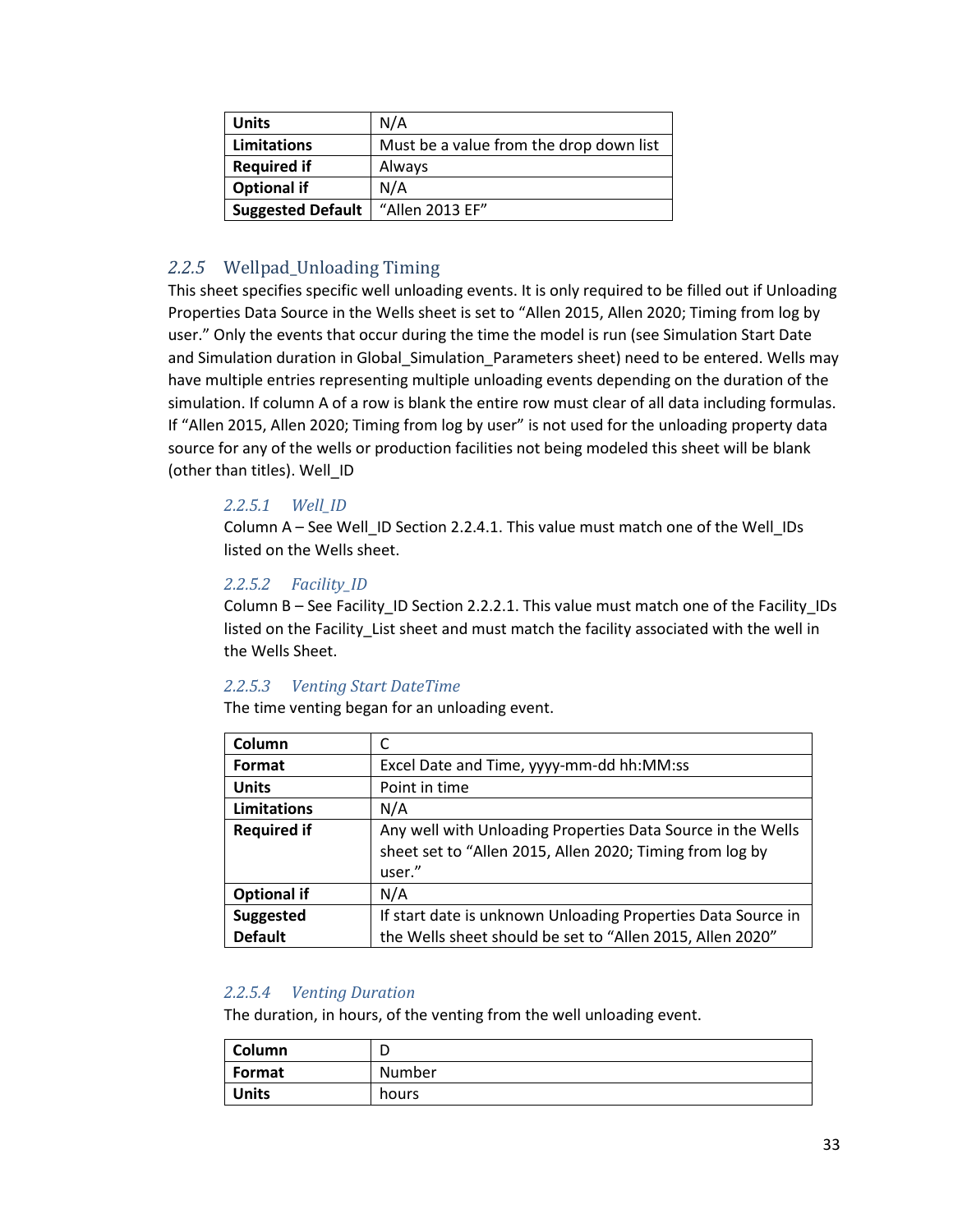| <b>Limitations</b>       | None                                                                                                                              |  |
|--------------------------|-----------------------------------------------------------------------------------------------------------------------------------|--|
| <b>Required if</b>       | Any well with Unloading Properties Data Source in the Wells<br>sheet set to "Allen 2015, Allen 2020; Timing from log by<br>user." |  |
| <b>Optional if</b>       | N/A                                                                                                                               |  |
| <b>Suggested Default</b> | If duration is unknown Unloading Properties Data Source in                                                                        |  |
|                          | the Wells sheet should be set to "Allen 2015, Allen 2020"                                                                         |  |

#### *2.2.5.5 Shut in Duration prior to venting*

The amount of time, in hours, that the well was shut-in before the unloading event occurred.

| Column                   |                                                                    |
|--------------------------|--------------------------------------------------------------------|
| Format                   | Number                                                             |
| <b>Units</b>             | hours                                                              |
| <b>Limitations</b>       | <b>None</b>                                                        |
| <b>Required if</b>       | <b>Never</b>                                                       |
| <b>Optional if</b>       | Any well with Unloading Properties Data Source in the Wells        |
|                          | sheet set to "Allen 2015, Allen 2020; Timing from log by user."    |
| <b>Suggested Default</b> | Leave blank if shut in duration is unknown since value is optional |

## <span id="page-33-0"></span>*2.2.6* Wellpad\_Tank Flash

Oil, condensate, and water will release gas as the pressure of the liquid decreases when it is transferred from the separator to the storage tanks. This sheet is used to determine the duration and frequency of flashing due to dump events. This sheet only needs to be completed if any of the wells have a Tank Flash Properties Data Source in the Wells sheet that is set to "None (fully specified)" or "Dump volume user specified; Timing CAMS-MEET 2020." This sheet corresponds to fluid production (water and/or oil), not to the configuration of tanks vs. Wells. For example, if 5 wells feeds condensate to one tank (or however many), there should be 5 records, one row for each well. A record is needed only for the type of fluid produced by each well. For example, a gas well may only produce water and gas and not produce any condensate and. In such case, only a row for water production is needed.

## *2.2.6.1 Tank\_ID*

This is a unique tank ID for each tank to be modeled.

| Column                   | А              |
|--------------------------|----------------|
| Format                   | Text or number |
| <b>Units</b>             | N/A            |
| <b>Limitations</b>       | None           |
| <b>Required if</b>       | Always         |
| <b>Optional if</b>       | N/A            |
| <b>Suggested Default</b> | None           |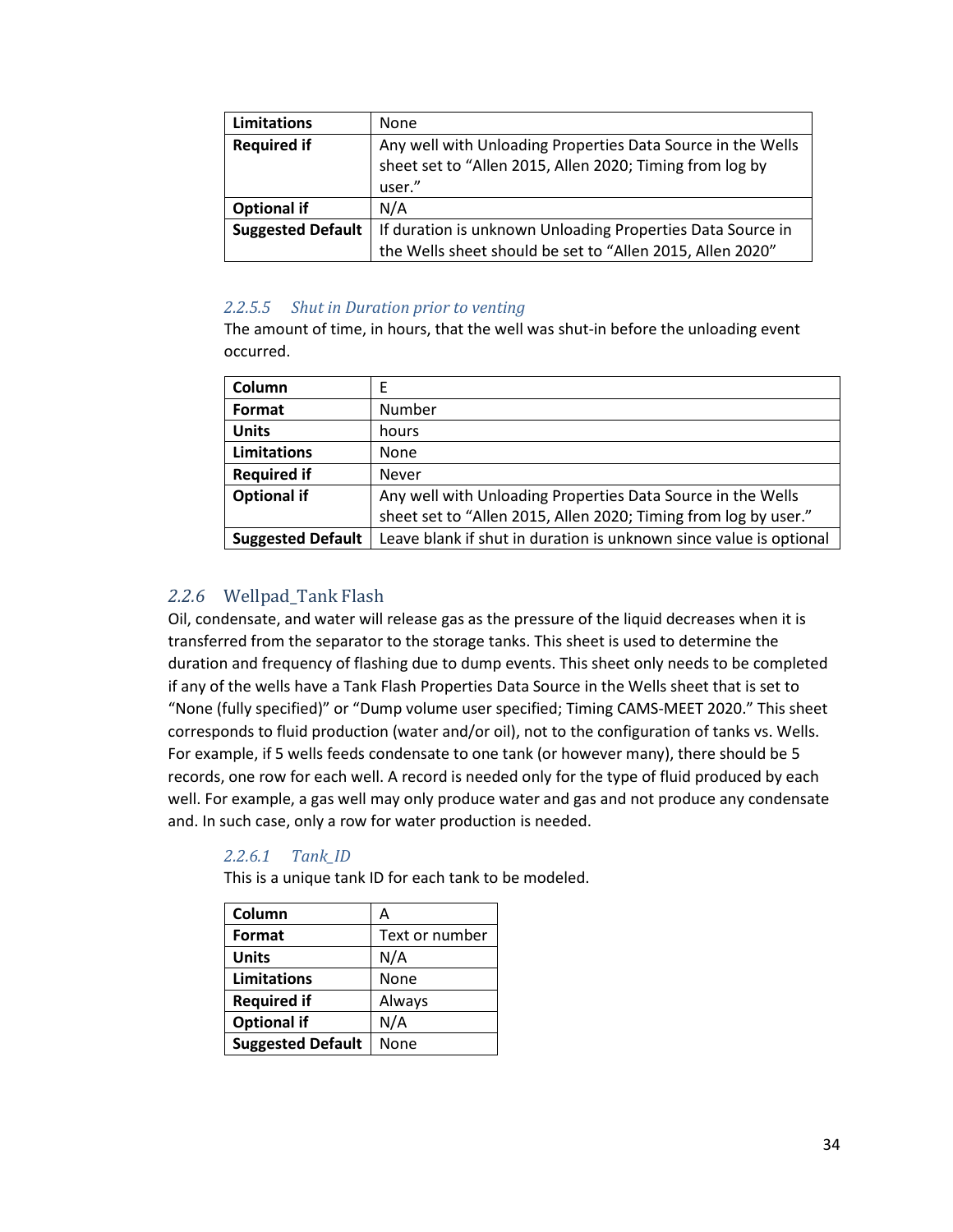#### *2.2.6.2 Well\_ID*

Column B – See Well\_ID Section [2.2.4.1.](#page-19-1) This value must match one of the Well\_IDs listed on the Wells sheet.

#### *2.2.6.3 Facility\_ID*

Column C – See Facility\_ID Section [2.2.2.1.](#page-8-1) This value must match one of the Facility\_IDs listed on the Facility\_List sheet and must match the facility associated with the well in the Wells Sheet.

#### *2.2.6.4 Tank Fluid Type*

This is the type of fluid that will be flowing into the tanks. For most wells, there will be a condensate/oil tank and a water tank for the same Well\_ID and Facility\_ID.

| Column                   | D              |
|--------------------------|----------------|
| Format                   | Text           |
| <b>Units</b>             | N/A            |
| Limitations              | Drop-down list |
| <b>Required if</b>       | Always         |
| <b>Optional if</b>       | N/A            |
| <b>Suggested Default</b> | None           |

#### *2.2.6.5 Tank Flash Properties Data Source*

This is auto-filled based on the Well\_ID and Tank Flash Properties Data Source selected for the specific well in the Wells sheet. If there is no formula it may be copied from an above row or from cell C6 of InternalUseOnly\_FeedbackFormula sheet.

#### *2.2.6.6 Dump Volume*

This is the volume in petroleum barrels (bbl) that is transferred from the separators to the tanks by a single dumping event.

| Column                   | F                                                    |
|--------------------------|------------------------------------------------------|
| Format                   | Number                                               |
| <b>Units</b>             | bbl/event                                            |
| <b>Limitations</b>       | N/A                                                  |
| <b>Required if</b>       | Column E is either "None (Fully Specified)" or "Dump |
|                          | volume user specified; Timing CAMS-MEET 2020"        |
| <b>Optional if</b>       | N/A                                                  |
| <b>Suggested Default</b> | None                                                 |

## *2.2.6.7 Dump Duration*

This is the amount of time in seconds that is takes a single dump event to complete the transfer from the separator to the tank.

| Column       | l٦      |
|--------------|---------|
| Format       | Number  |
| <b>Units</b> | Seconds |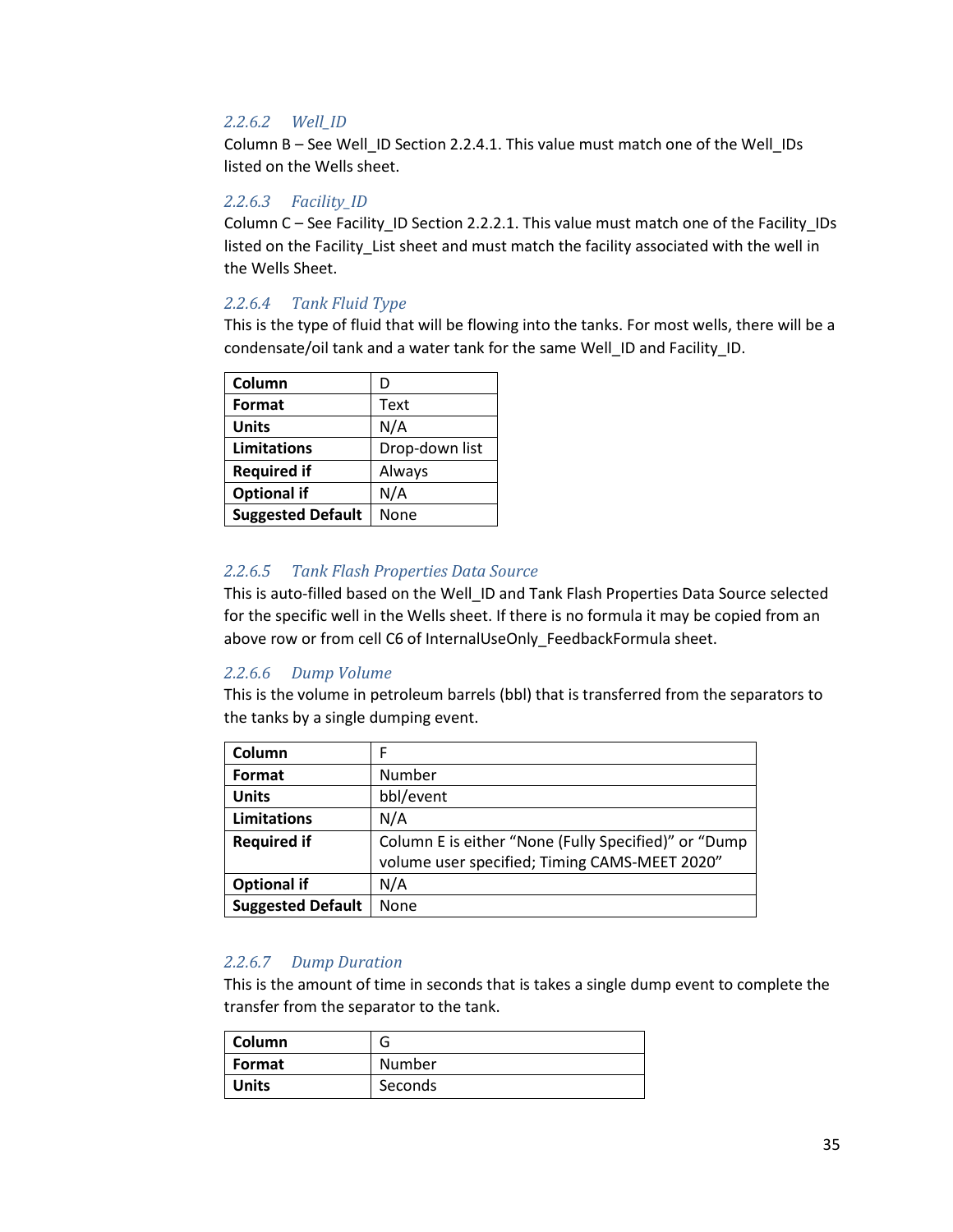| <b>Limitations</b>      | N/A                                  |
|-------------------------|--------------------------------------|
| <b>Required if</b>      | Column E is "None (Fully Specified)" |
| <b>Optional if</b>      | N/A                                  |
| Suggested Default   N/A |                                      |

## *2.2.6.8 Dump Peak Timing*

This is the amount of time in seconds it takes for the dump event to reach its maximum flow rate. Liquid flow rate is assumed to change in triangular manner, increase from zero linearly to the peak rate and then decrease to zero linearly.

| Column                   | н                                      |
|--------------------------|----------------------------------------|
| Format                   | Number                                 |
| <b>Units</b>             | Seconds                                |
| Limitations              | Must be less than Dump Duration        |
| <b>Required if</b>       | Column E is "None (Fully Specified)"   |
| <b>Optional if</b>       | N/A                                    |
| <b>Suggested Default</b> | One half of the dump duration: $1/2$ * |
|                          | Dump Duration)                         |

## <span id="page-35-0"></span>*2.2.7* Wellpad\_Pneumatics

Wellpad Pneumatics is set up to provide the ability to specify how each pneumatic controller behaves. This is generally an advanced approach and requires the user to know the number of each type of device associated with each well. Wells where "None (fully specified)" is selected for the Pneumatic Controller Activity Factor in the Wells sheet should have at least one entry unless the well has no natural gas actuated pneumatic controllers associated with it. Wells will likely have multiple entries representing multiple associated pneumatic devices. If column A of a row is blank the entire row must be clear of all data including formulas. If "None (fully specified)" is not used for the Pneumatic Controller Activity Factor for any of the wells or no production facilities are included in the model, this sheet will be blank (other than titles).

## *2.2.7.1 Pneumatics\_ID*

This is a unique identifier used for EACH natural gas pneumatic controller. Each pneumatic controller at the facility will need a unique identifier.

| Column                   | Α                                              |
|--------------------------|------------------------------------------------|
| Format                   | <b>Text or Number</b>                          |
| <b>Units</b>             | N/A                                            |
| Limitations              | N/A                                            |
| <b>Required if</b>       | Column D - Pneumatic Controller Activity       |
|                          | Factor Data Source is "None (fully specified)" |
| <b>Optional if</b>       | N/A                                            |
| <b>Suggested Default</b> | N/A                                            |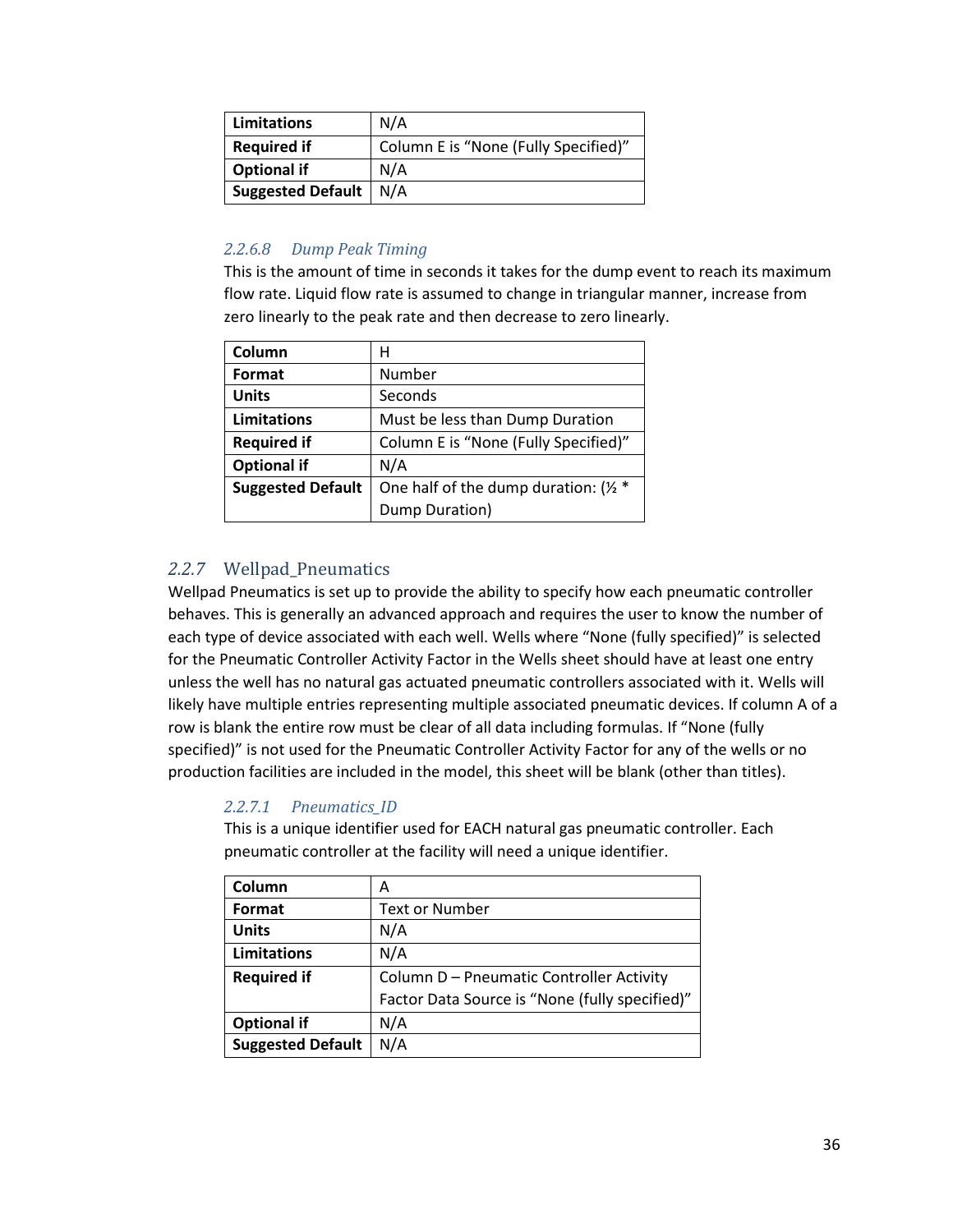## *2.2.7.2 Well\_ID*

Column C – See Well\_ID Section [2.2.4.1.](#page-19-0) This value must match one of the Well\_IDs listed on the Wells sheet.

## *2.2.7.3 Facility\_ID*

Column C– See Facility\_ID Sectio[n 2.2.2.1.](#page-8-0) This value must match one of the Facility\_IDs listed on the Facility\_List sheet and must match the facility associated with the well in the Wells Sheet.

## *2.2.7.4 Pneumatic Controller Activity Factor Data Source*

Column D - The Pneumatic Controller Activity Factor Data Source. This column is autopopulated based on the Well\_ID entered in column B and the Pneumatic Controller Activity Factor Data Source for the well entered in the Wells Sheet. If there is no formula it may be copied from an above row or from cell C8 of InternalUseOnly\_FeedbackFormula sheet.

## *2.2.7.5 Pneumatic Controller Emission Factor Data Source*

Column E - The Pneumatic Controller Emission Factor Data Source. This column is autopopulated based on the Well\_ID entered in column B and the Pneumatic Controller Emission Factor Data Source for the well entered in the Wells sheet. If there is no formula it may be copied from an above row or from cell C9 of InternalUseOnly\_FeedbackFormula sheet.

## *2.2.7.6 Pneumatic Device Subtype*

The Pneumatic Device Subtype sets the emission rate of the controller as well as the behavior of the device.

**Intermittent Controller:** This device vents motive gas intermittently, typically when the device actuates

**Lowbleed Controller:** This device continuously vents motive gas at a rate of less than or equal to 6 standard cubic feet per hour (≤6 scfh) as provided in the manufacturer's literature.

**Highbleed Controller:** This device continuously vents motive gas at a rate that is greater than 6 cubic feet per hour (>6 scfh) as provided in the manufacturer's literature.

| Column                   | F                                     |  |
|--------------------------|---------------------------------------|--|
| Format                   | Text                                  |  |
| <b>Units</b>             | N/A                                   |  |
| Limitations              | Drop-down List                        |  |
| <b>Required if</b>       | Always - Unless Pneumatic Controller  |  |
|                          | Emission Factor Data Source is "None" |  |
| <b>Optional if</b>       | N/A                                   |  |
| <b>Suggested Default</b> | <b>Intermittent Controller</b>        |  |
|                          | Diaphragm Pump                        |  |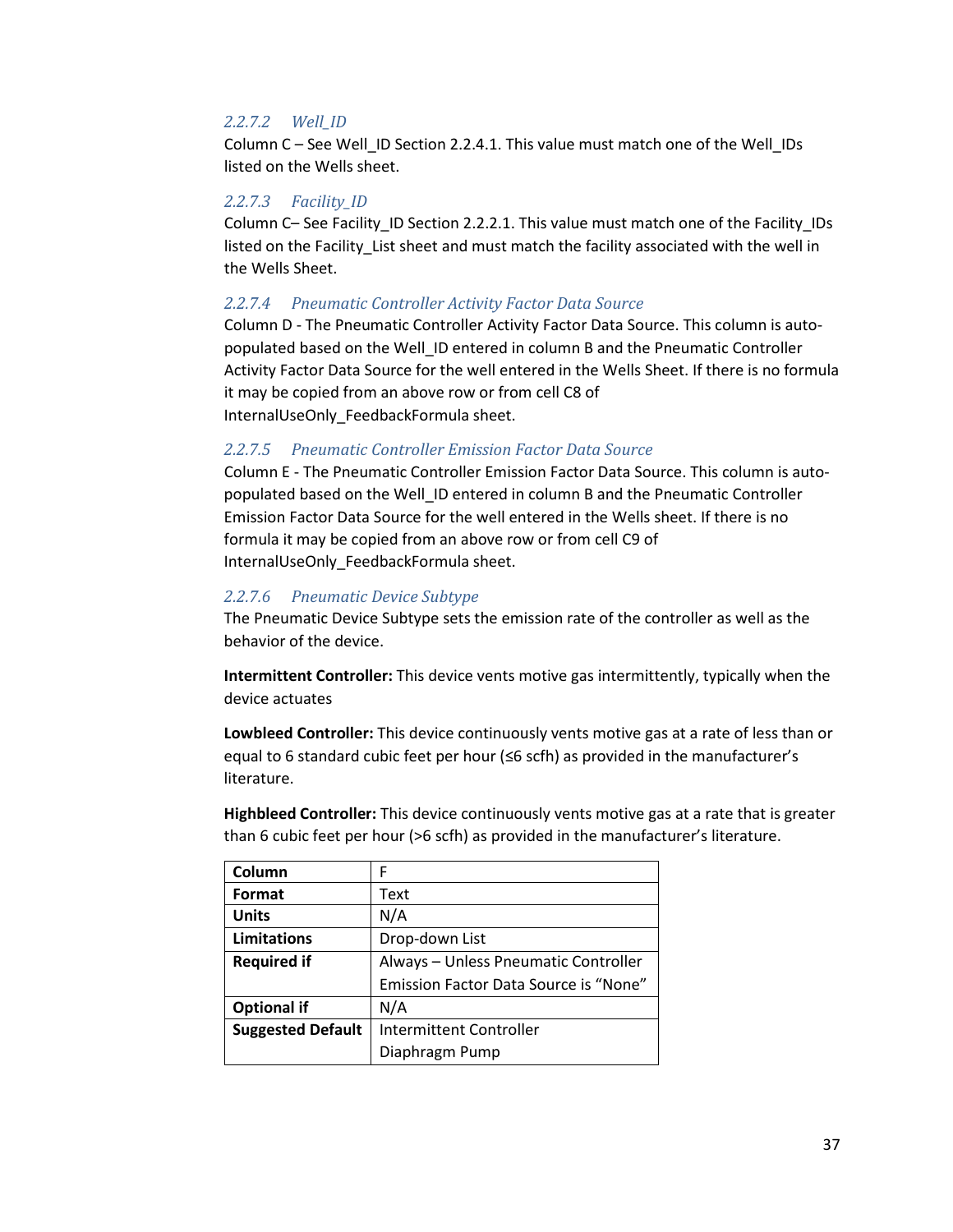## *2.2.7.7 Pneumatic Emission Model*

Each pneumatic device may be modeled one of two ways, with a single fixed emission rate, or with normal and abnormal emission rates.

**Fixed Emission Rate:** Requires the user to input only the "normal" emission rate for that pneumatic device.

**Two-States:** Requires the user to input all of the information in columns H-K for the pneumatic device.

| Column                   | G                                     |
|--------------------------|---------------------------------------|
| Format                   | Text                                  |
| <b>Units</b>             | N/A                                   |
| Limitations              | Drop-down List                        |
| <b>Required if</b>       | Always - Unless Pneumatic Controller  |
|                          | Emission Factor Data Source is "None" |
| <b>Optional if</b>       | N/A                                   |
| <b>Suggested Default</b> | Intermittent                          |

## *2.2.7.8 Normal Emission Rate*

This is the emission rate of the pneumatic device, in standard cubic feet per hour (scfh), when it is operating as designed or as the manufacturer intended.

Note: For intermittent devices, this represents the total emissions over the course of an hour, NOT the short-term emission flow rate at the time of the event.

| Column                   | н      |
|--------------------------|--------|
| Format                   | Number |
| <b>Units</b>             | scfh   |
| <b>Limitations</b>       | N/A    |
| <b>Required if</b>       | Always |
| <b>Optional if</b>       | N/A    |
| <b>Suggested Default</b> | N/A    |

## *2.2.7.9 Abnormal Emission Rate*

This is the emission rate of the pneumatic device, in standard cubic feet per hour (scfh), when it is not operating as designed or as the manufacturer intended.

Note: For intermittent devices, this represents the total emissions over the course of an hour, NOT the short-term emission flow rate at the time of the event.

| Column       |        |
|--------------|--------|
| Format       | Number |
| <b>Units</b> | Scfh   |
| Limitations  | N/A    |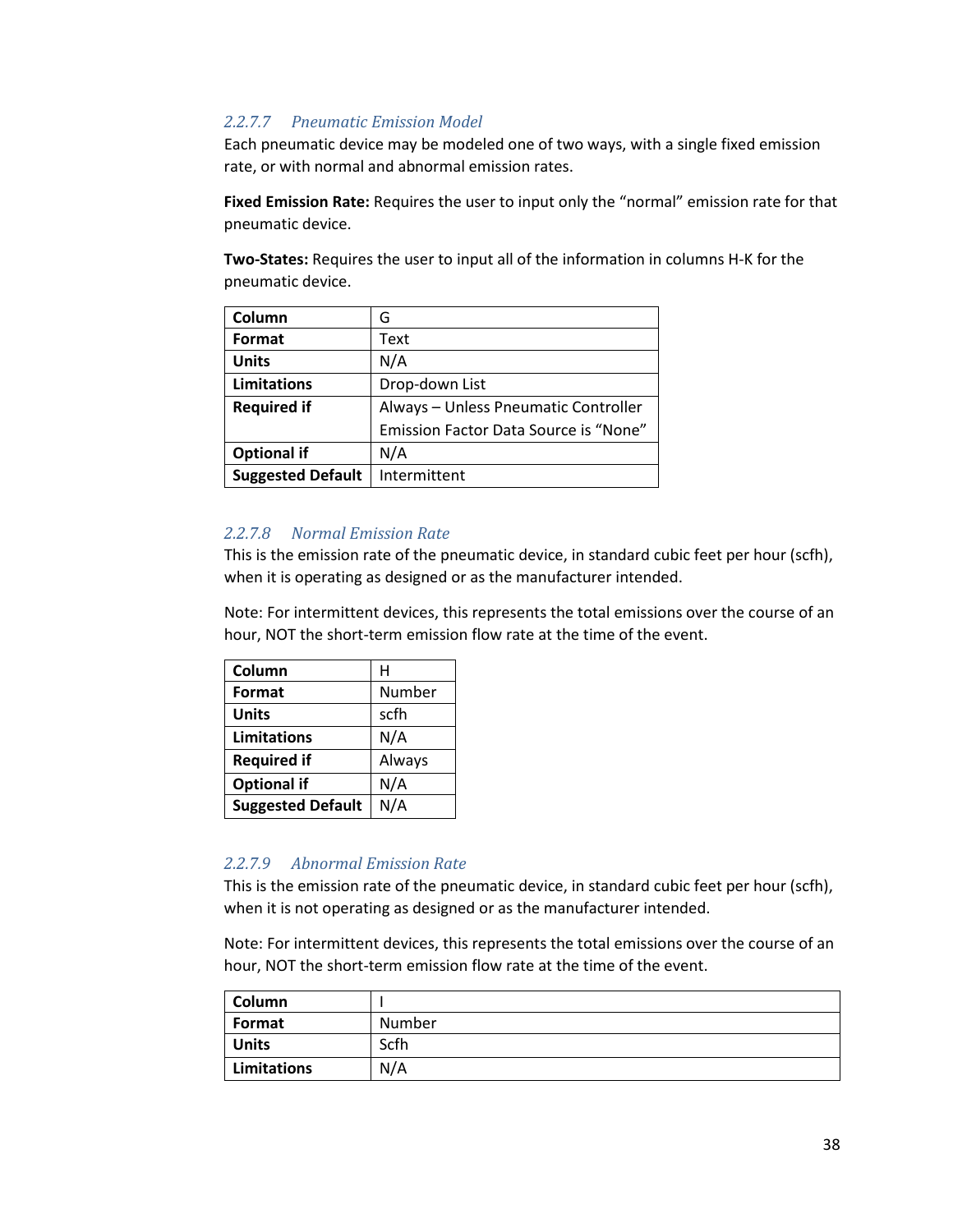| <b>Required if</b>       | Pneumatic Emission Model "Two States (Normal/Abnormal) with  |  |
|--------------------------|--------------------------------------------------------------|--|
|                          | constant MTTR and Abnormal Fraction" is selected in column G |  |
| <b>Optional if</b>       | N/A                                                          |  |
| <b>Suggested Default</b> | N/A                                                          |  |

## *2.2.7.10 Fraction of Abnormally Operating Device*

This is the fraction of time where the device is considered to be operating abnormally. This typically requires an inspection program to be in place. The fraction of time considered to be abnormal is the ratio of inspections in which the result was found to be abnormal divided by the total number of inspections.

Note: To the extent practicable, device operating data for the specific time period should be used for the simulation.

**Example:** Annual inspections revealed that one device out of 100 inspected was operating abnormally. The value entered would be 1/100 or 0.01.

| Column                   |                                                                 |
|--------------------------|-----------------------------------------------------------------|
| Format                   | Number                                                          |
| <b>Units</b>             | <b>Dimensionless</b>                                            |
| Limitations              | Must be less than 1.0                                           |
| <b>Required if</b>       | Pneumatic Emission Model "Two States (Normal/Abnormal) with     |
|                          | constant MTTR and Abnormal Fraction" is selected in column G    |
| <b>Optional if</b>       | N/A                                                             |
| <b>Suggested Default</b> | 0.08, based on numbers of intermittent controllers found to     |
|                          | have abnormal emissions at well sites in a US nation-wide study |
|                          | at well sites with measurements conducted in 2014               |

## *2.2.7.11 Mean Time To Repair (MTTR)*

This is the average amount of time it takes from the point at which the abnormal operation begins, to the point when the device is considered to be operating normally again.

| Column                   | ĸ                                                            |
|--------------------------|--------------------------------------------------------------|
| Format                   | Number                                                       |
| <b>Units</b>             | <b>Hours</b>                                                 |
| <b>Limitations</b>       | N/A                                                          |
| <b>Required if</b>       | Pneumatic Emission Model "Two States (Normal/Abnormal) with  |
|                          | constant MTTR and Abnormal Fraction" is selected in column G |
| <b>Optional if</b>       | N/A                                                          |
| <b>Suggested Default</b> | N/A                                                          |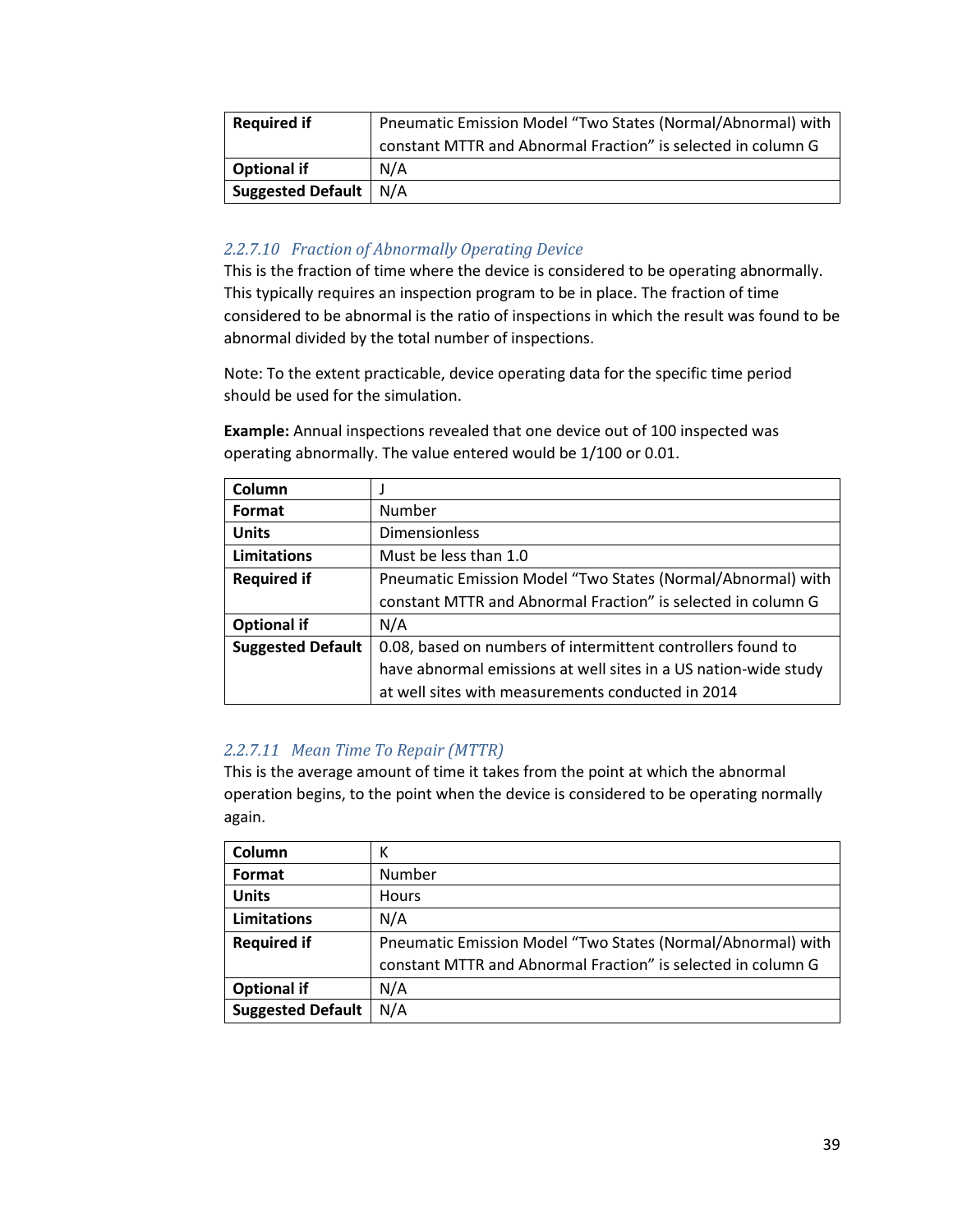## *2.2.8* Wellpad\_ChemicalInjectionPump

This section only needs to be filled out for wells where the Chemical Injection Pump Activity Factor Data Source is "None (fully specified)".

## *2.2.8.1 Chemical Injection Pump\_ID*

This is a unique name or number for each natural gas driven chemical injection pump associated with the well. Each pump will need its own unique ID.

| Column                   | А                                              |  |
|--------------------------|------------------------------------------------|--|
| Format                   | <b>Text or Number</b>                          |  |
| <b>Units</b>             | N/A                                            |  |
| Limitations              | N/A                                            |  |
| <b>Required if</b>       | <b>Chemical Injection Pump Activity Factor</b> |  |
|                          | Data Source is "None (fully specified)"        |  |
| <b>Optional if</b>       | N/A                                            |  |
| <b>Suggested Default</b> | N/A                                            |  |

## *2.2.8.2 Well\_ID*

Column B - See Well ID Section [2.2.4.1.](#page-19-0) This value must match one of the Well IDs listed on the Wells sheet.

## *2.2.8.3 Facility\_ID*

Column C – See Facility\_ID Section [2.2.2.1.](#page-8-0) This value must match one of the Facility\_IDs listed on the Facility\_List sheet and must match the facility associated with the well in the Wells Sheet.

## *2.2.8.4 Chemical Injection Pump Activity Factor Data Source*

Column D – This column is auto-populated based on the Well ID entered in column B and the Chemical Injection Pump Activity Factor Data Source for the well entered in the Wells Sheet. If there is no formula it may be copied from an above row or from cell C11 of InternalUseOnly\_FeedbackFormula sheet.

## *2.2.8.5 Chemical Injection Pump Emission Factor Data Source*

Column E – This column is auto-populated based on the Well\_ID entered in column B and the Chemical Injection Pump Emission Factor Data Source for the well entered in the Wells Sheet. If there is no formula it may be copied from an above row or from cell C12 of InternalUseOnly FeedbackFormula sheet.

## *2.2.8.6 Methane Emission Rate*

This is the Methane emission rate of the chemical injection pump.

| Column             | F                                       |
|--------------------|-----------------------------------------|
| Format             | Number                                  |
| <b>Units</b>       | kg/hr                                   |
| Limitations        | N/A                                     |
| <b>Required if</b> | Chemical Injection Pump Activity Factor |
|                    | Data Source is "None (fully specified)" |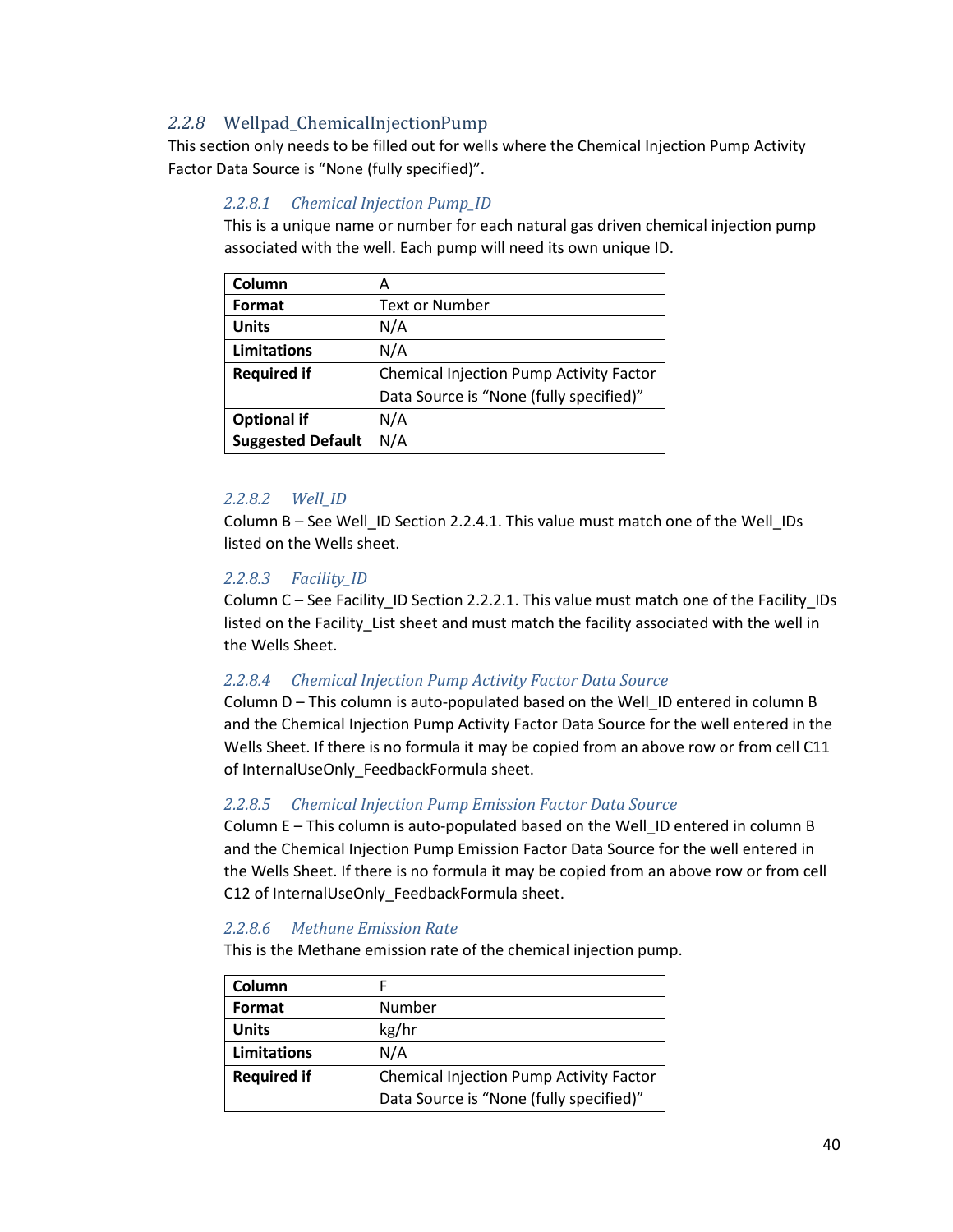| Optional if             | N/A |
|-------------------------|-----|
| Suggested Default   N/A |     |

## *2.2.9* Compressors

This sheet is to enter data related to natural gas compressors and their drivers. Each compressor must be listed in its own row.

## *2.2.9.1 Compressor\_ID*

This is a unique name or number for the natural gas compressors. Each natural gas compressor at the facility will require its own unique ID.

| Column                   | А                     |
|--------------------------|-----------------------|
| Format                   | <b>Text or Number</b> |
| <b>Units</b>             | N/A                   |
| Limitations              | N/A                   |
| <b>Required if</b>       | Always                |
| <b>Optional if</b>       | N/A                   |
| <b>Suggested Default</b> | N/A                   |

## *2.2.9.2 Facility\_ID*

Column B – See Facility\_ID Section [2.2.2.1.](#page-8-0)

## *2.2.9.3 Compressor\_Type*

This is the type of natural gas compressor being used. Reciprocating compressors are most common in the Production and Gathering and Boosting sectors. Centrifugal compressors are more frequently found in the Processing and Transmission sectors.

| Column                   |                                                   |
|--------------------------|---------------------------------------------------|
| Format                   | Text                                              |
| <b>Units</b>             | N/A                                               |
| <b>Limitations</b>       | Drop-down list                                    |
| <b>Required if</b>       | Always                                            |
| <b>Optional if</b>       | N/A                                               |
| <b>Suggested Default</b> | Reciprocating - Production and Gathering Boosting |
|                          | Centrifugal - Processing and Transmission         |

## *2.2.9.4 Data Source*

This is the data source that will be used to determine emissions from compressor and compressor drivers. If "User Specified" is selected the file name for the user specified data must be provided in Column E.

| Column             |                                                     |
|--------------------|-----------------------------------------------------|
| Format             | Text                                                |
| <b>Units</b>       | N/A                                                 |
| Limitations        | Drop-down list - User Specified must have data file |
| <b>Required if</b> | <b>Always</b>                                       |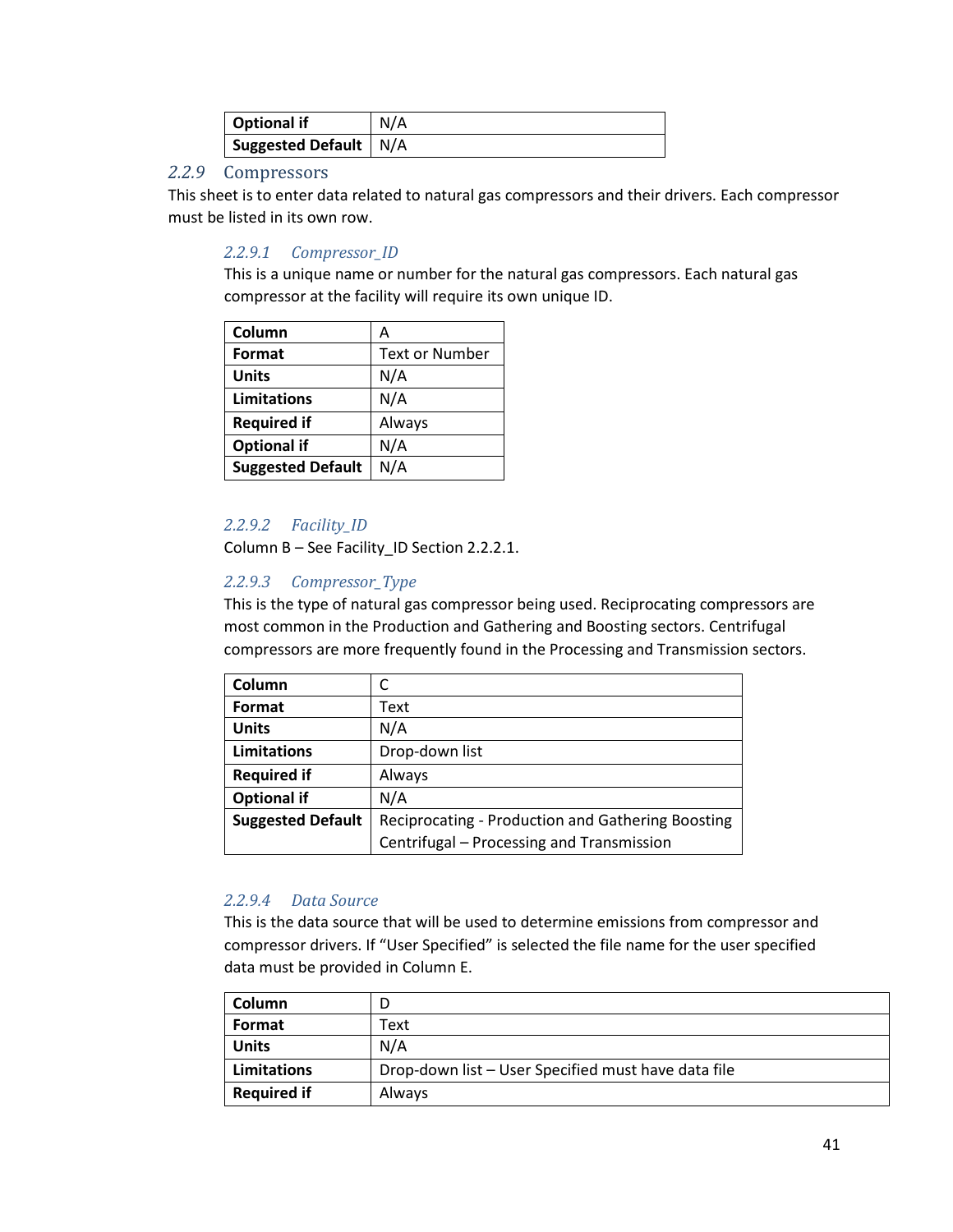| <b>Optional if</b>       | N/A                                                                 |
|--------------------------|---------------------------------------------------------------------|
| <b>Suggested Default</b> | Production - "U.S. EPA Greenhouse Gas Reporting Program (GHGRP)"    |
|                          |                                                                     |
|                          | Gathering and Boosting - "Gathering Compressor Station Study (CSU)" |
|                          |                                                                     |
|                          |                                                                     |
|                          | Processing/Transmission/Storage - "Transmission and Storage         |
|                          | <b>Compressor Station Study"</b>                                    |

## <span id="page-41-0"></span>*2.2.9.5 Filename for User Specified Data Source*

This is the name of the file which will be called for the User Specified Data Source. The filename must contain the extension ".xlsx" and needs to be located in the input/CompressorModelData directory.

| Column                   | F.                               |
|--------------------------|----------------------------------|
| Format                   | Text                             |
| <b>Units</b>             | N/A                              |
| <b>Limitations</b>       | Must have ".xlsx" file extension |
| <b>Required if</b>       | Data Source is "User Specified"  |
| <b>Optional if</b>       | N/A                              |
| <b>Suggested Default</b> | compressor_leaks.xlsx            |

## *2.2.9.6 Combustion Emission Reference*

This is the emission factor reference for the combustion exhaust emissions from the compressor driver.

| Column                   | F              |
|--------------------------|----------------|
| Format                   | Text           |
| <b>Units</b>             | N/A            |
| <b>Limitations</b>       | Drop-down List |
| <b>Required if</b>       | Always         |
| <b>Optional if</b>       | N/A            |
| <b>Suggested Default</b> | EPA AP-42      |

## *2.2.9.7 Driver Type*

This is the classification of the prime mover of the compressor. Electric motors are typically used in relatively smaller applications (hundreds of horsepower), internal combustion engines are generally used for large application (thousands of horsepower). A Reciprocating Internal Combustion Engine (RICE) can utilize "two-stroke lean-burn", "four-stroke lean-burn", or "four-stroke rich-burn" combustion strategies. Turbines should only be selected if it is a known turbine driven compressor.

| Column       | u    |
|--------------|------|
| Format       | Text |
| <b>Units</b> | N/A  |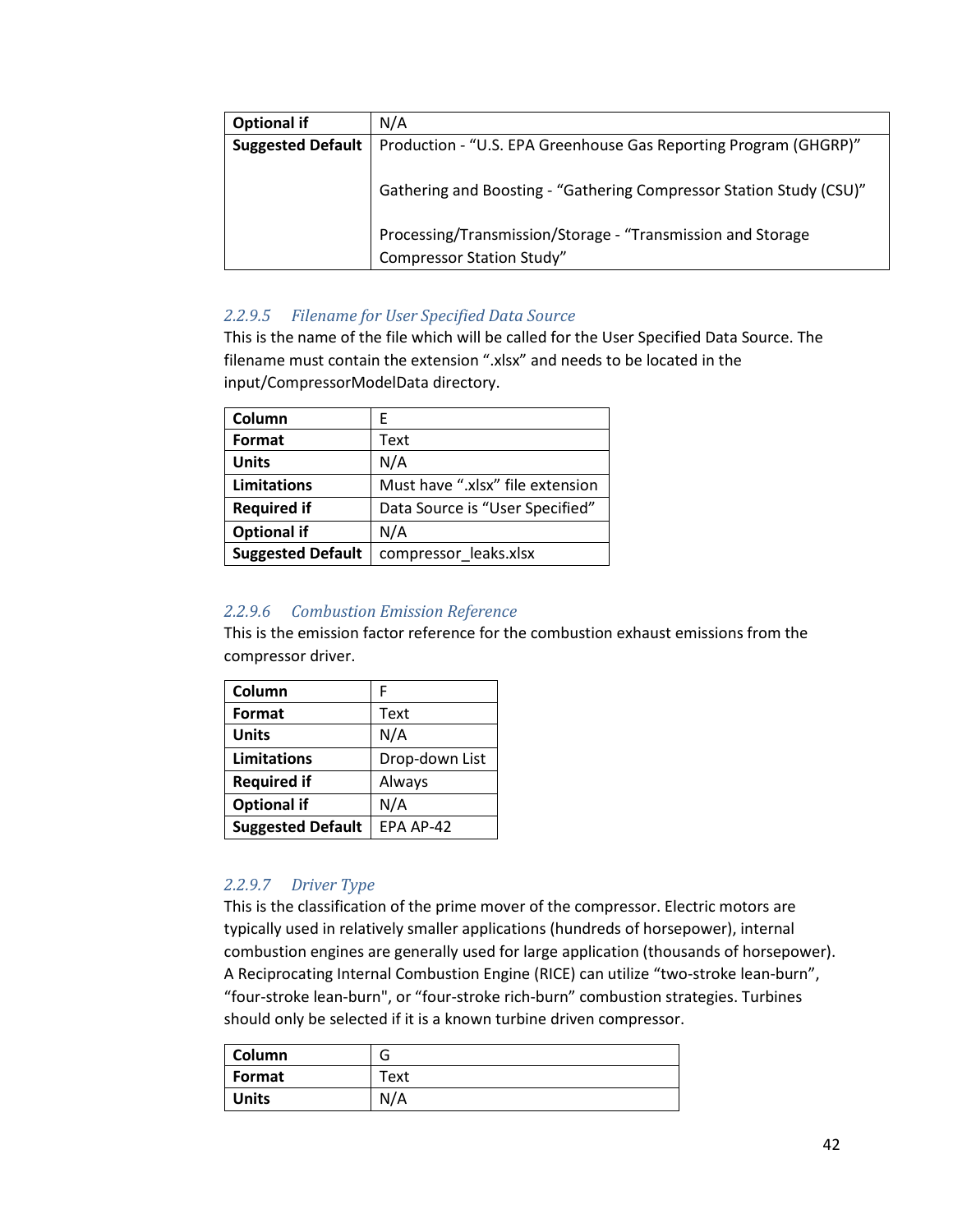| Limitations        | Drop-down List                                                 |
|--------------------|----------------------------------------------------------------|
| <b>Required if</b> | N/A                                                            |
| <b>Optional if</b> | Always                                                         |
|                    | Suggested Default   If driver is a known RICE use "Four-Stroke |
|                    | Lean-Burn" otherwise blank if unknown                          |

## *2.2.9.8 Driver Size*

This is the maximum manufacturer rated power of the compressor driver in brake horsepower (bhp).

| Column                   | н                |
|--------------------------|------------------|
| Format                   | Number           |
| <b>Units</b>             | Horsepower (bhp) |
| Limitations              | N/A              |
| <b>Required if</b>       | N/A              |
| <b>Optional if</b>       | Always           |
| <b>Suggested Default</b> | N/A              |

## *2.2.9.9 Compressor Cylinders*

This is the number of compression cylinders for reciprocating compressors. This is not applicable for centrifugal compressors.

| Column                   |                      |
|--------------------------|----------------------|
| Format                   | Number               |
| <b>Units</b>             | <b>Dimensionless</b> |
| <b>Limitations</b>       | N/A                  |
| <b>Required if</b>       | N/A                  |
| <b>Optional if</b>       | Always               |
| <b>Suggested Default</b> | N/A                  |

## *2.2.9.10 Seal Type*

This is the type of seal used for a centrifugal compressor. There are generally two types of seals, "wet" and "dry" seals. Wet seals typically have a higher emission rate. If unknown this can be estimated from data distributions.

| Column                   |                |
|--------------------------|----------------|
| Format                   | Text           |
| <b>Units</b>             | N/A            |
| Limitations              | Drop-down list |
| <b>Required if</b>       | N/A            |
| <b>Optional if</b>       | Always         |
| <b>Suggested Default</b> | N/A            |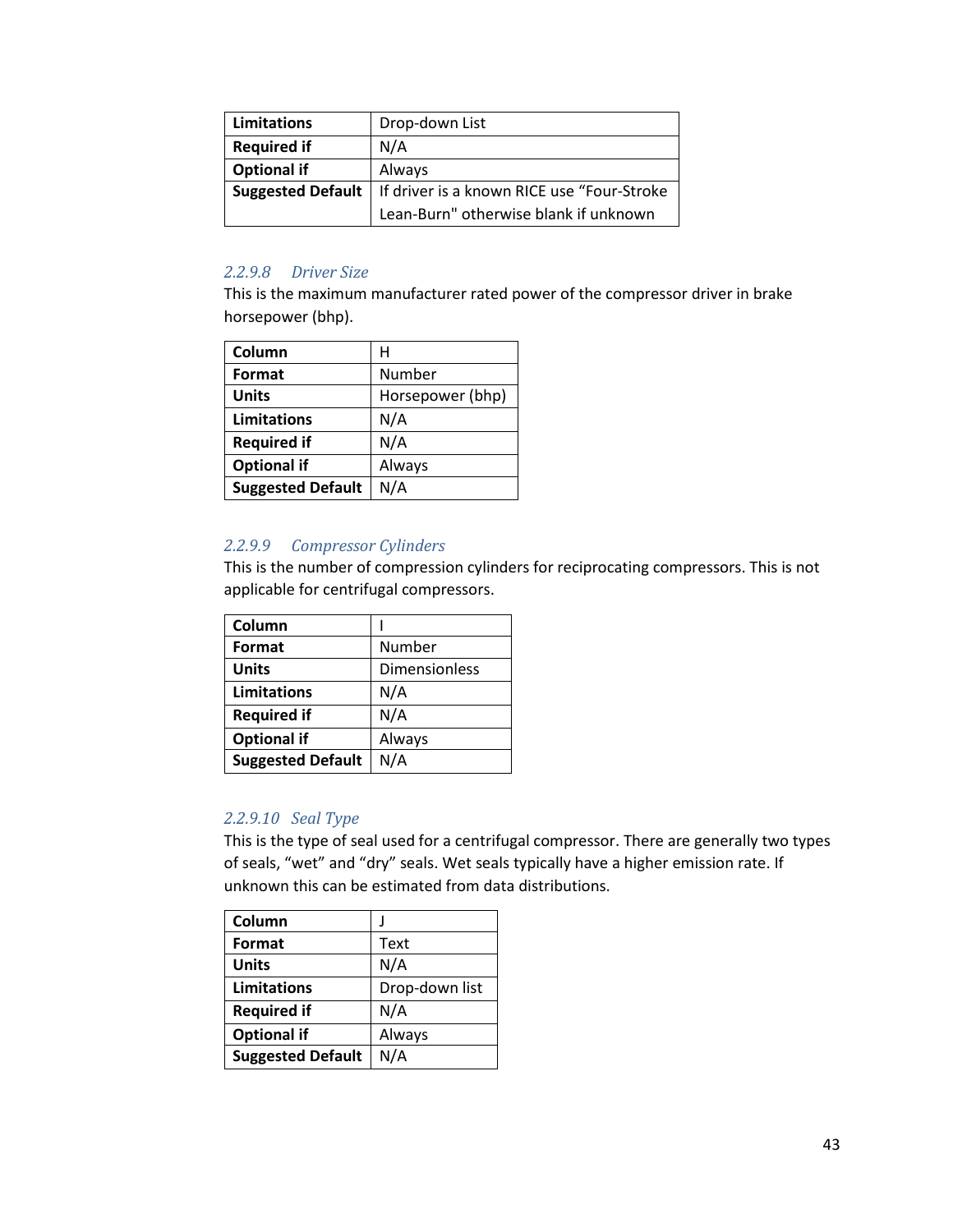## *2.2.9.11 Fuel Consumption*

This is the Brake-Specific Fuel Consumption (BSFC) in Bristish Thermal Units per Brake Horsepower-Hour (BTU/bhp-hr). This value should be based on full load and Gross Heating Value or Higher Heating Value (HHV) of the fuel. This information should be provided by the manufacturer.

| Column                   | к                               |
|--------------------------|---------------------------------|
| Format                   | Number                          |
| <b>Units</b>             | British Thermal Units per break |
|                          | horsepower hour (BTU/bhp-hr)    |
| Limitations              | N/A                             |
| <b>Required if</b>       | N/A                             |
| <b>Optional if</b>       | Always                          |
| <b>Suggested Default</b> | N/A                             |

## *2.2.9.12 Average Loading*

This is the average load on the compressor expressed in percent (%). It is the ratio of actual compressor horsepower divided by the manufacturer's maximum rated horsepower.

If left blank the following default values will be used, based on the industry sector:

- Production: 100%
- Gathering and Boosting: 83%
- Processing: 100%
- Transmission and Storage: 90%

| Column                   |                                   |
|--------------------------|-----------------------------------|
| Format                   | Number                            |
| <b>Units</b>             | %                                 |
| Limitations              | Must be less than or equal to 100 |
| <b>Required if</b>       | N/A                               |
| <b>Optional if</b>       | Always                            |
| <b>Suggested Default</b> | N/A                               |

## *2.2.9.13 Loading Standard Deviation*

This is the standard deviation of the compressor load. Standard deviation should be representative of the compressor operation during the period of time the model is run for, to the extent practicable.

Note: If "Average Loading" is populated with this cell left blank, there will be an assumed standard deviation of zero and the compressor will be modeled at the average loading.

If left blank the following default values will be used, based on the industry sector:

- Production: 0%
- Gathering and Boosting: 8.9%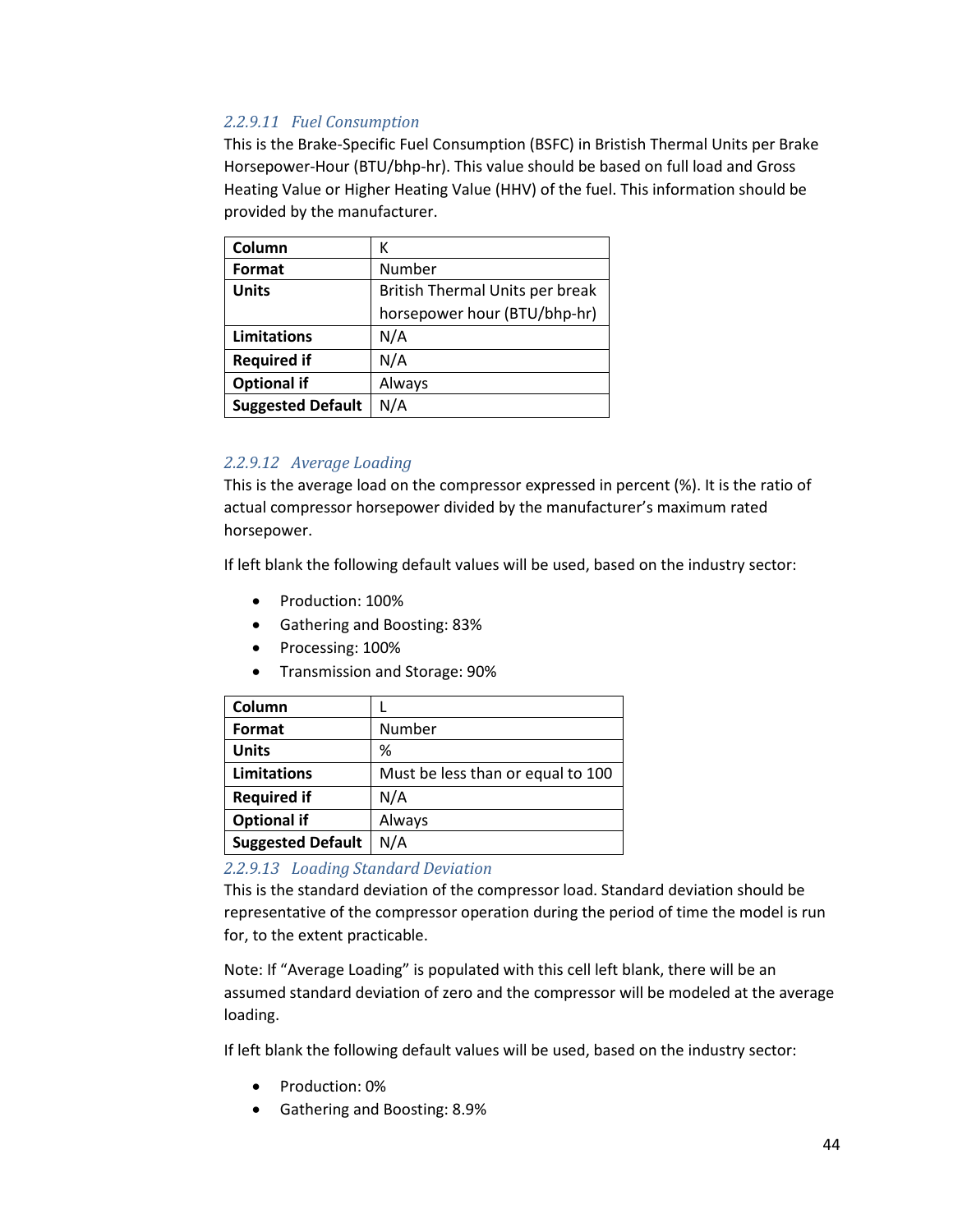- Processing: 0%
- Transmission and Storage: 1%

| Column                   | м                                 |
|--------------------------|-----------------------------------|
| Format                   | Number                            |
| <b>Units</b>             | %                                 |
| Limitations              | Must be less than or equal to 100 |
| <b>Required if</b>       | N/A                               |
| <b>Optional if</b>       | Always                            |
| <b>Suggested Default</b> | N/A                               |

## *2.2.9.14 OP Mode Hours per Year*

This is the number of hours the compressor operates per year.

The Gathering Compressor Station Study did not collect data on hours per year spent in each operating mode. Therefore, if the Gathering Compressor Station Study data source is used, and this field is not provided by the user, a default value of 8,322 hours per year (corresponding to a 95% uptime) is used.

GHGRP does not collect any information on operating hours for compressors in the Production or Gathering and Boosting sectors. Instead, these compressors have a fixed, annualized emission factor. Therefore, if the GHGRP data source is used, and this value is not specified, these compressors will be "always on", e.g., 100% uptime.

| Column                   | Ν                                  |
|--------------------------|------------------------------------|
| Format                   | Number                             |
| <b>Units</b>             | Hours per year (hrs/yr)            |
| Limitations              | OP Mode Hours per Year, NOP Mode   |
|                          | Hours per Year, and NOD Mode Hours |
|                          | per Year cannot all be zero        |
| <b>Required if</b>       | N/A                                |
| <b>Optional if</b>       | Always                             |
| <b>Suggested Default</b> | N/A                                |

## *2.2.9.15 NOP Mode Hours per Year*

This is the number of hours the compressor is not operating but remains pressurized.

The Gathering Compressor Station Study did not collect data on hours per year spent in each operating mode. Therefore, if the Gathering Compressor Station Study data source is used, and this field is not provided by the user, a default value of 219 hours per year (corresponding to 2.5% of the year) is used.

GHGRP does not collect any information on operating hours for compressors in the Production or Gathering and Boosting sectors. Instead, these compressors have a fixed, annualized emission factor. Therefore, if the GHGRP data source is used, and this value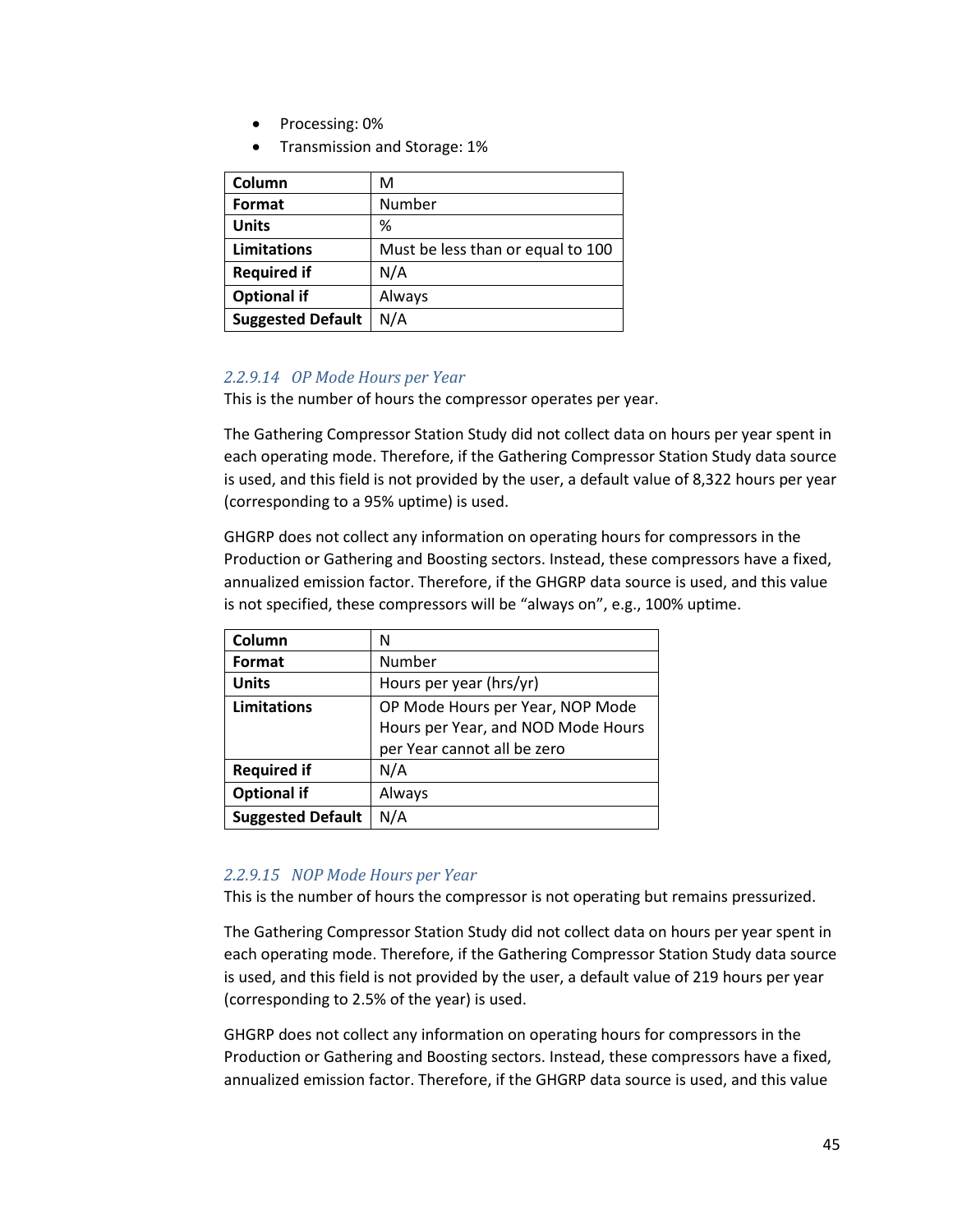is not specified, these compressors will be "always on", e.g., NOP mode hours will be zero.

| Column                   | Ω                                  |  |
|--------------------------|------------------------------------|--|
| Format                   | Number                             |  |
| <b>Units</b>             | Hours per year (hrs/yr)            |  |
| Limitations              | OP Mode Hours per Year, NOP Mode   |  |
|                          | Hours per Year, and NOD Mode Hours |  |
|                          | per Year cannot all be zero        |  |
| <b>Required if</b>       | N/A                                |  |
| <b>Optional if</b>       | Always                             |  |
| <b>Suggested Default</b> | N/A                                |  |

## *2.2.9.16 NOD Mode Hours per Year*

This is the number of hours the compressor is not operating and depressurized.

The Gathering Compressor Station Study did not collect data on hours per year spent in each operating mode. Therefore, if the Gathering Compressor Station Study data source is used, and this field is not provided by the user, a default value of 219 hours per year (corresponding to 2.5% of the year) is used.

GHGRP does not collect any information on operating hours for compressors in the Production or Gathering and Boosting sectors. Instead, these compressors have a fixed, annualized emission factor. Therefore, if the GHGRP data source is used, and this value is not specified, these compressors will be "always on", e.g., NOP mode hours will be zero.

| Column                   | P                                         |  |
|--------------------------|-------------------------------------------|--|
| Format                   | Number                                    |  |
| <b>Units</b>             | Hours per year (hrs/yr)                   |  |
| Limitations              | OP Mode Hours per Year, NOP Mode Hours    |  |
|                          | per Year, and NOD Mode Hours per Year     |  |
|                          | cannot all be zero                        |  |
| <b>Required if</b>       | N/A                                       |  |
| <b>Optional if</b>       | Compressor operation data can be obtained |  |
| <b>Suggested Default</b> | N/A                                       |  |

## *2.2.9.17 OP Mode Runtime*

The expected minimum, average, and maximum time the compressor operates for each time it is started up. Or the operating time during each operating cycle. Enter as a list with commas separating each value (e.g. 1,420,720). This value may also be a single constant in which case the engine will always operate for that number of hours during each cycle. If a single number is entered the OP Mode Hours per Year is ignored.

If this is not specified, the following default values will be used: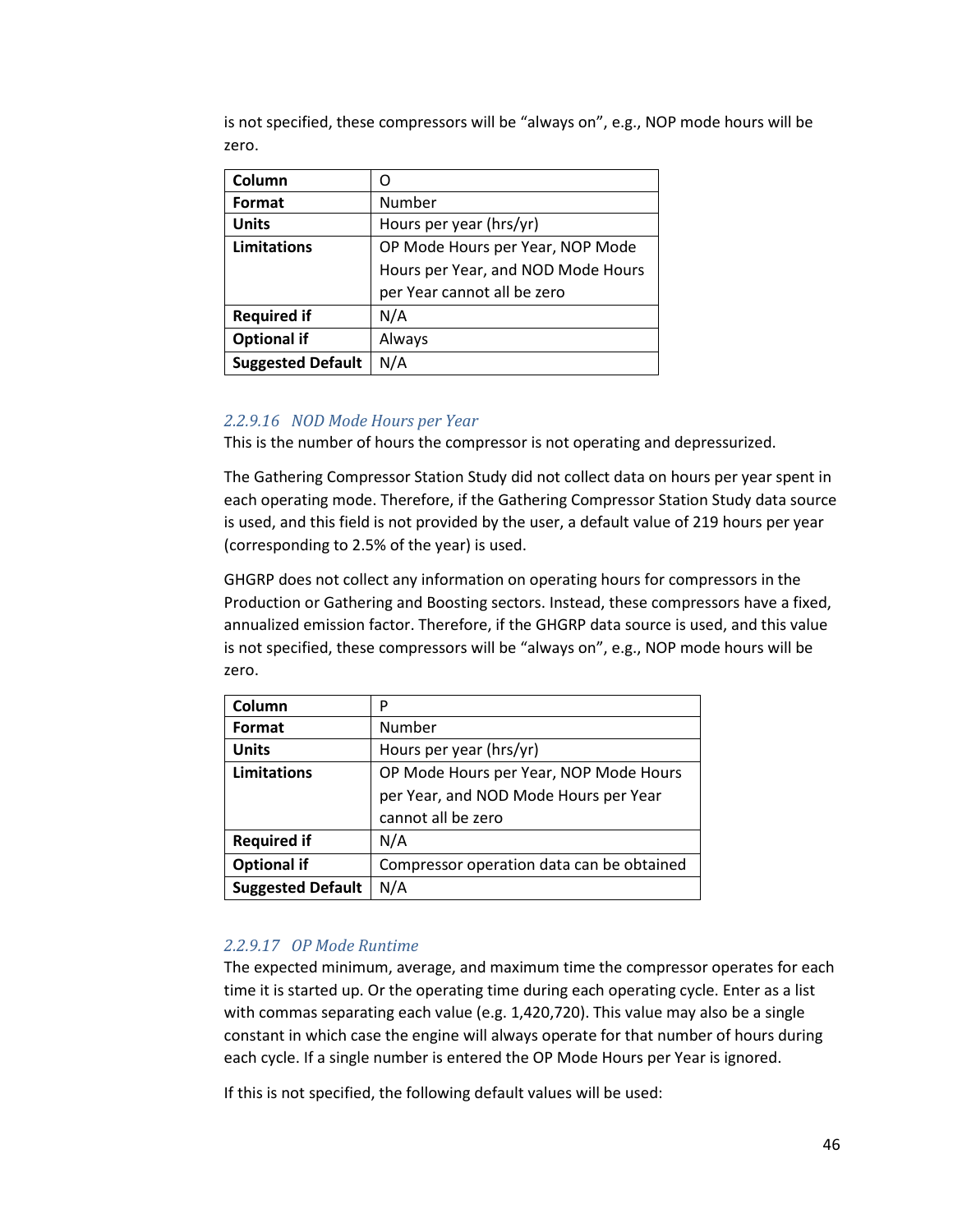- $\bullet$  Min = 1
- $\bullet$  Mean = 420
- $•$  Max = 720

Note: these default values do not apply to GHGRP compressors in the Production and Gathering sectors which are treated as "always on".

| Column                   | Q                           |
|--------------------------|-----------------------------|
| Format                   | Min, Avg, Max or number     |
| <b>Units</b>             | Hours per cycle (hrs/cycle) |
| Limitations              | N/A                         |
| <b>Required if</b>       | N/A                         |
| <b>Optional if</b>       | Always                      |
| <b>Suggested Default</b> | N/A                         |

## *2.2.9.18 NOP Mode Runtime*

The expected minimum, average, and maximum time the compressor is not operating but pressurized each time the compressor is shut down. Enter as a list with commas separating each value (e.g. 0.5,8,24). This value may also be a constant, in which case the engine will always remain in the not operating pressurized (NOP) mode for exactly the same number of hours each time it enters that state. If a single number is entered the NOP Mode Hours per Year is ignored.

If this is not specified, the following default values will be used:

- $\bullet$  Min = 0.5
- $•$  Mean =  $8$
- $•$  Max = 24

Note: these default values do not apply to GHGRP compressors in the Production and Gathering sectors which are treated as "always on".

| Column                   | R                           |
|--------------------------|-----------------------------|
| Format                   | Min, Avg, Max or number     |
| <b>Units</b>             | Hours per cycle (hrs/cycle) |
| <b>Limitations</b>       | N/A                         |
| <b>Required if</b>       | N/A                         |
| <b>Optional if</b>       | Always                      |
| <b>Suggested Default</b> | N/A                         |

## *2.2.9.19 NOD Mode Runtime*

The expected minimum and maximum time the compressor remains in the not operating depressurized (NOD) state. Note that unlike OP and NOP, the average time is not specified; the average time is derived from other inputs. Enter as a list with a comma separating the two value. This value may also single number in which case the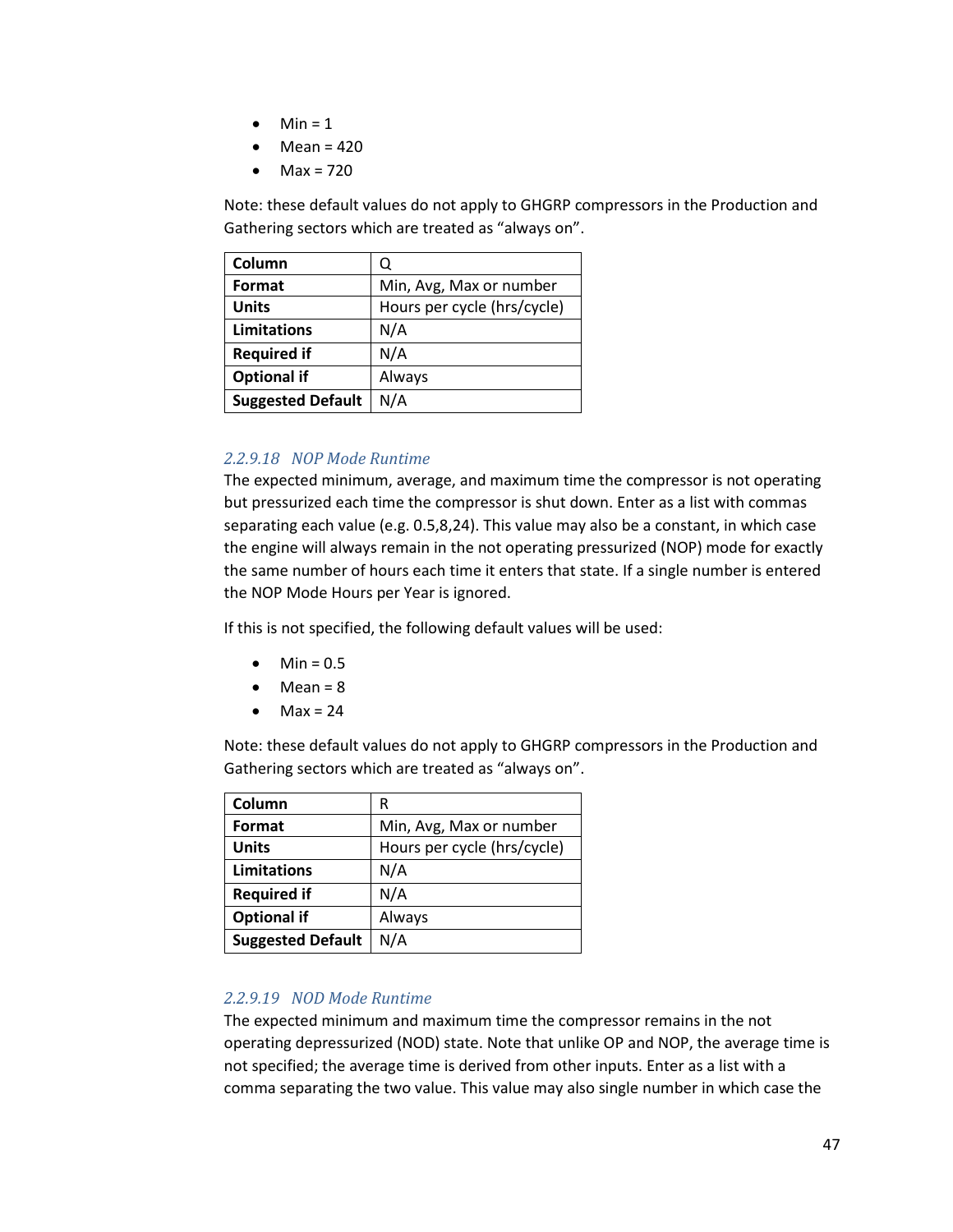engine will always be in non-operating non-pressure mode each time it is shutdown. If a single number is entered it the NOD Mode Hours per Year is ignored.

If this is not specified, the following default values will be used:

- $\bullet$  Min = 0.5
- $•$  Max = 48

Note: these default values do not apply to GHGRP compressors in the Production and Gathering sectors which are treated as "always on".

| Column                   | S                           |
|--------------------------|-----------------------------|
| Format                   | Min, Max or number          |
| <b>Units</b>             | Horus per cycle (hrs/cycle) |
| Limitations              | Must be less than 8,760     |
| <b>Required if</b>       | N/A                         |
| <b>Optional if</b>       | Always                      |
| <b>Suggested Default</b> | N/A                         |

#### *2.2.9.20 Starter Vent Emission Volume*

This is the volume of whole gas emitted during a typical engine startup.

Note: This is only applicable to engine which use gas as a starter motive fluid. Instrument air, electric starters, or other non-methane bearing sources of starting energy are not applicable and a value of "0" should entered.

| Column                   |                                           |
|--------------------------|-------------------------------------------|
| Format                   | Number                                    |
| <b>Units</b>             | Standard cubic feet per event (SCF/Event) |
| Limitations              | N/A                                       |
| <b>Required if</b>       | N/A                                       |
| <b>Optional if</b>       | Always                                    |
| <b>Suggested Default</b> | N/A                                       |

## *2.2.9.21 Starter Vent Duration*

This is the average amount of time in seconds that each starting event takes. If multiple attempts are needed to start the engine each time this value should be the sum of those attempts.

| Column                   | U           |
|--------------------------|-------------|
| Format                   | Number      |
| <b>Units</b>             | Seconds (s) |
| <b>Limitations</b>       | N/A         |
| <b>Required if</b>       | N/A         |
| <b>Optional if</b>       | Always      |
| <b>Suggested Default</b> | N/A         |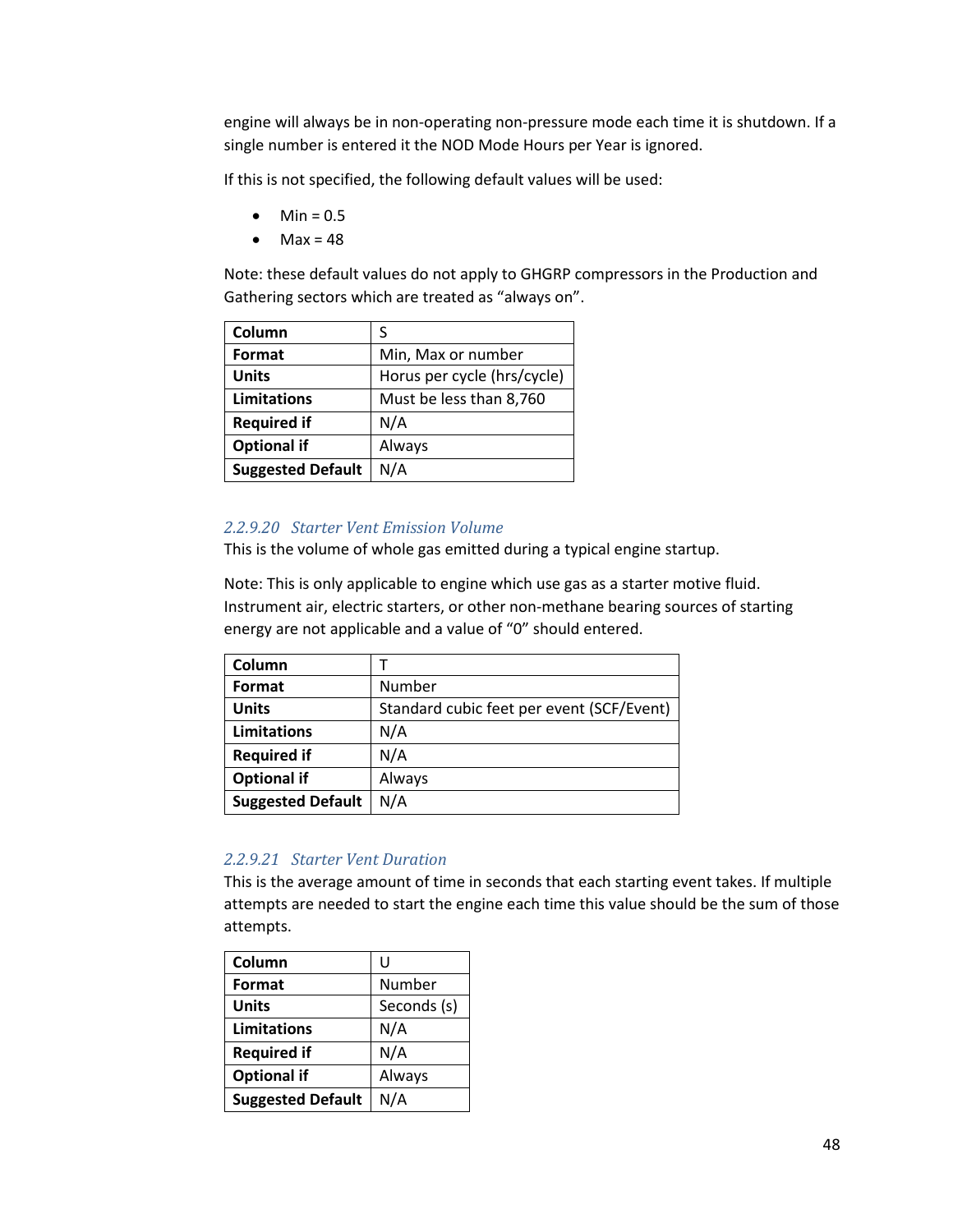## *2.2.9.22 Blowdown Vent Emission Volume*

This is the volume of whole gas, in standard cubic feet per event (scf/event), emitted during a typical compressor depressurization event.

Note: It is recommended that an estimate be entered as the default values from GHGRP have been found to be overestimate the volume and may not be representative of most operations.

| Column                   |                                           |
|--------------------------|-------------------------------------------|
| Format                   | Number                                    |
| <b>Units</b>             | scf/event                                 |
| Limitations              | N/A                                       |
| <b>Required if</b>       | N/A                                       |
| <b>Optional if</b>       | Compressor operation data can be obtained |
| <b>Suggested Default</b> | 500                                       |

## *2.2.9.23 Blowdown Vent Duration*

This is the amount of time that a blowdown event is expected to take in seconds.

| Column                   | w                                         |
|--------------------------|-------------------------------------------|
| Format                   | Number                                    |
| <b>Units</b>             | Seconds                                   |
| Limitations              | N/A                                       |
| <b>Required if</b>       | N/A                                       |
| <b>Optional if</b>       | Compressor operation data can be obtained |
| <b>Suggested Default</b> | N/A                                       |

## *2.2.10* Dehydrators

This section is for entering information about glycol dehydration units. Desiccant dehydrators are not applicable to this section.

## *2.2.10.1 Dehydrator\_ID*

This is a unique name or number for each glycol dehydrator. Desiccant dehydrators are not applicable to this section and do not require an ID.

| Column                   | Α                     |
|--------------------------|-----------------------|
| Format                   | <b>Text or Number</b> |
| <b>Units</b>             | N/A                   |
| Limitations              | N/A                   |
| <b>Required if</b>       | Always                |
| <b>Optional if</b>       | N/A                   |
| <b>Suggested Default</b> | N/A                   |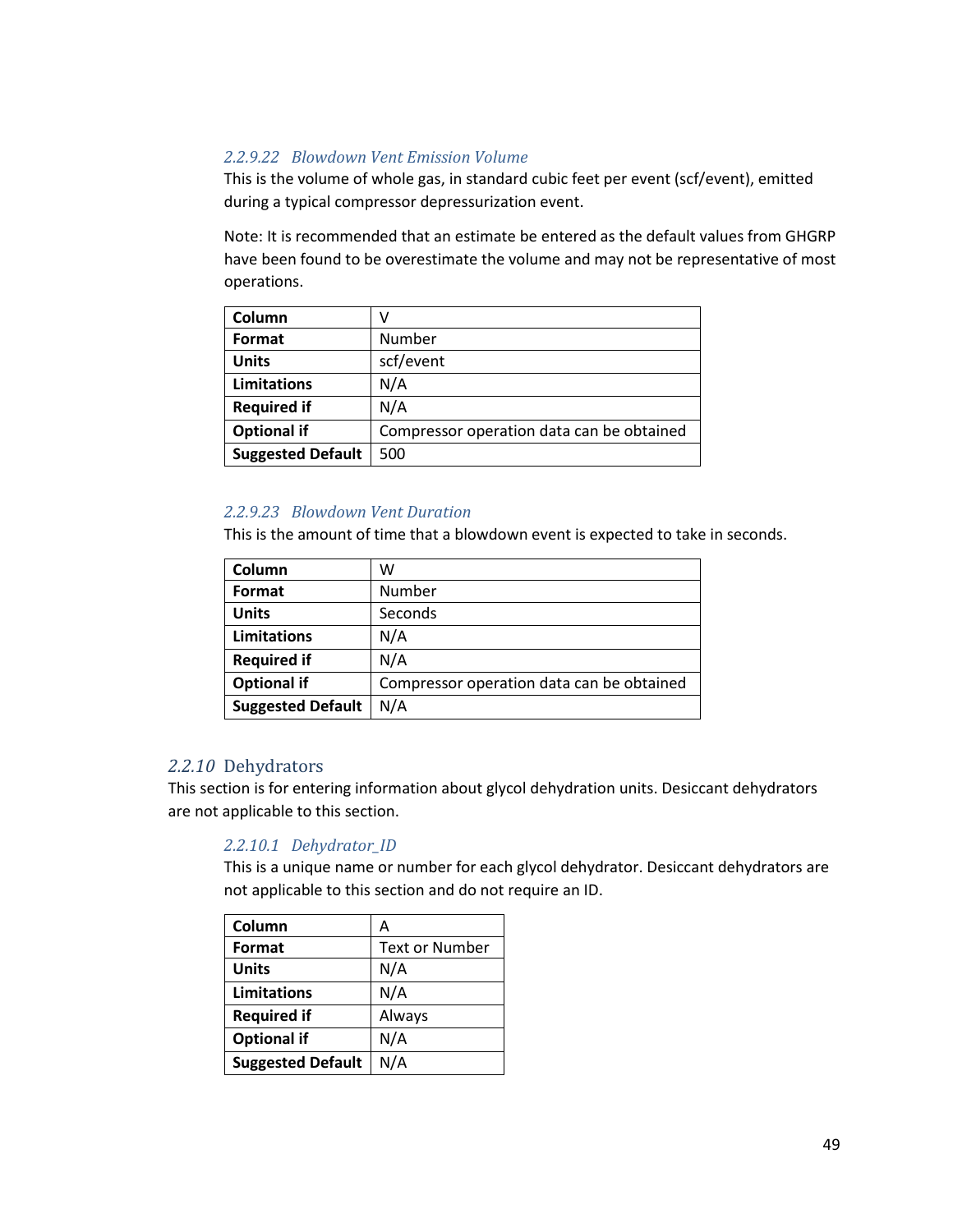## *2.2.10.2 Facility\_ID*

Column B – See Facility\_ID Section [2.2.2.1.](#page-8-0)

## *2.2.10.3 Throughput*

This is the size of the dehydrator represented by natural gas throughput.

| Column                   |                                               |
|--------------------------|-----------------------------------------------|
| Format                   | Number                                        |
| <b>Units</b>             | Million Standard Cubic Feet per day (MMscf/d) |
| Limitations              | N/A                                           |
| <b>Required if</b>       | Always                                        |
| <b>Optional if</b>       | N/A                                           |
| <b>Suggested Default</b> | ≥0.4 MMscf/d                                  |

#### *2.2.10.4 Vent to Flare*

True or False regarding whether or not the dehydrator gas is sent to flare.

| Column                   | D              |  |  |
|--------------------------|----------------|--|--|
| Format                   | True/False     |  |  |
| <b>Units</b>             | N/A            |  |  |
| Limitations              | Drop-down List |  |  |
| <b>Required if</b>       | N/A            |  |  |
| <b>Optional if</b>       | Always         |  |  |
| <b>Suggested Default</b> | N/A            |  |  |

## *2.2.10.5 Vent to Atmosphere*

True or False regarding whether or not the dehydrator gas is vented to atmosphere.

| Column                   | F              |
|--------------------------|----------------|
| Format                   | True/False     |
| <b>Units</b>             | N/A            |
| Limitations              | Drop-down List |
| <b>Required if</b>       | N/A            |
| <b>Optional if</b>       | Always         |
| <b>Suggested Default</b> | N/A            |

## *2.2.10.6 Flared Methane Emissions*

This is the amount of methane emitted by the flare in metric tons per year. This is equal to the uncontrolled methane emissions estimated using a program such as GRI GlyCalc® multiplied by one minus the flare control efficiency. A typical flare control efficiency is 98%.

**Example:**  $100$  tpy  $*(1 - 0.98) = 2$  tpy of methane.

| lumn<br>œ |
|-----------|
|-----------|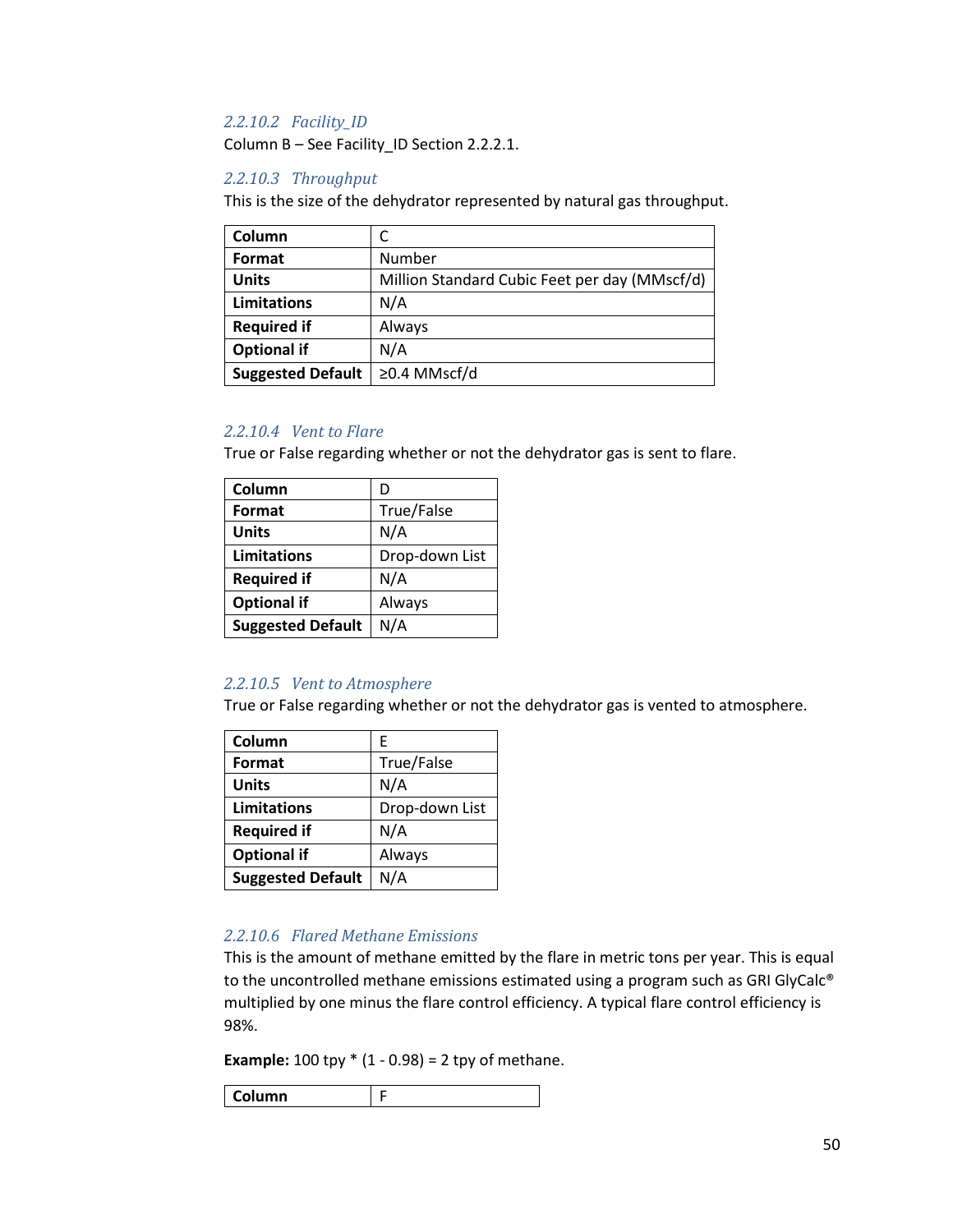| Format                   | Number               |  |
|--------------------------|----------------------|--|
| <b>Units</b>             | Metric Tons per Year |  |
| <b>Limitations</b>       | N/A                  |  |
| <b>Required if</b>       | N/A                  |  |
| <b>Optional if</b>       | Always               |  |
| <b>Suggested Default</b> | N/A                  |  |

## *2.2.10.7 Vented Methane Emissions*

This is the amount of methane vented by the dehydrator in metric tons per year. This is equal to the uncontrolled methane emissions estimated using a program such as GRI GlyCalc®.

| Column                   | G                    |  |
|--------------------------|----------------------|--|
| Format                   | Number               |  |
| <b>Units</b>             | Metric Tons per Year |  |
| Limitations              | N/A                  |  |
| <b>Required if</b>       | N/A                  |  |
| <b>Optional if</b>       | Always               |  |
| <b>Suggested Default</b> | N/A                  |  |

## *2.2.11* Other\_Equipment

This section is for other equipment found at the facility that may have leaks from components such as valves, flanges, etc. One row is required for each facility. If any of the equipment counts are left blank, they will be treated as "0".

*2.2.11.1 Facility\_ID* Column A – See Facility\_ID Sectio[n 2.2.2.1.](#page-8-0)

#### *2.2.11.2 AGRU*

This is the number of Acid Gas Removal Units at the facility. Examples include but are not limited to amine units and membrane units.

| Column                   | В      |  |
|--------------------------|--------|--|
| Format                   | Number |  |
| <b>Units</b>             | N/A    |  |
| Limitations              | N/A    |  |
| <b>Required if</b>       | Always |  |
| <b>Optional if</b>       | N/A    |  |
| <b>Suggested Default</b> | N/A    |  |

#### *2.2.11.3 Separators*

This is the number of separators (including heater treaters) at the facility.

**Column** C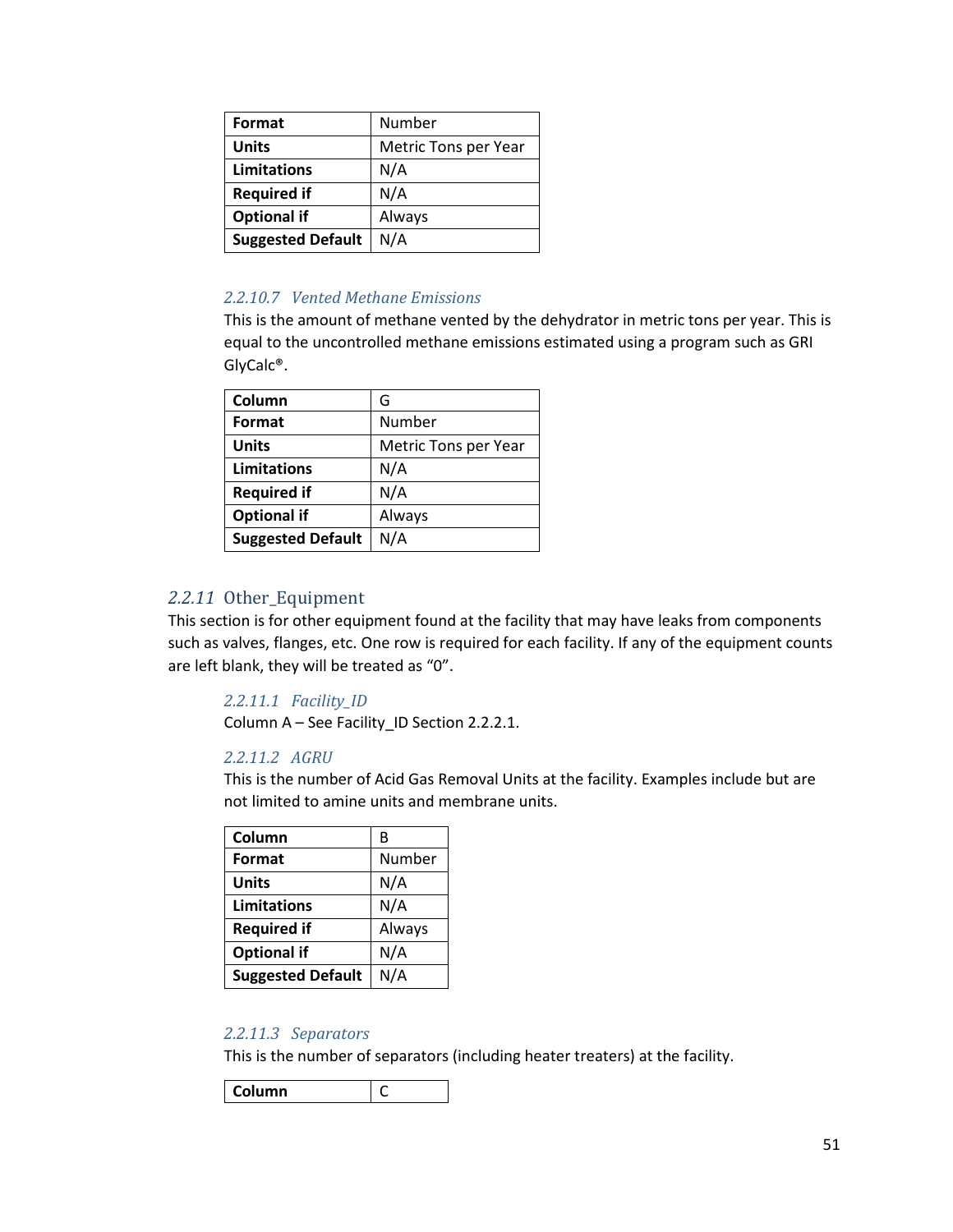| Format                   | Number |  |
|--------------------------|--------|--|
| <b>Units</b>             | N/A    |  |
| <b>Limitations</b>       | N/A    |  |
| <b>Required if</b>       | Always |  |
| <b>Optional if</b>       | N/A    |  |
| <b>Suggested Default</b> | N/A    |  |

## *2.2.11.4 Tanks*

This is the number of tanks (including both oil/condensate and produced water) at the facility.

| Column                   | D      |  |  |
|--------------------------|--------|--|--|
| Format                   | Number |  |  |
| <b>Units</b>             | N/A    |  |  |
| <b>Limitations</b>       | N/A    |  |  |
| <b>Required if</b>       | Always |  |  |
| <b>Optional if</b>       | N/A    |  |  |
| <b>Suggested Default</b> | N/A    |  |  |

## *2.2.11.5 Meter/Piping*

This is the number of meters (including LACT units) at the facility.

| Column                   | F      |  |
|--------------------------|--------|--|
| Format                   | Number |  |
| <b>Units</b>             | N/A    |  |
| <b>Limitations</b>       | N/A    |  |
| <b>Required if</b>       | Always |  |
| <b>Optional if</b>       | N/A    |  |
| <b>Suggested Default</b> | N/A    |  |

## *2.2.11.6 In-line Heaters*

This is the number of in-line heaters (including fuel gas heaters) for both oil/condensate and produced water at the facility.

| Column                   | F      |
|--------------------------|--------|
| Format                   | Number |
| <b>Units</b>             | N/A    |
| <b>Limitations</b>       | N/A    |
| <b>Required if</b>       | Always |
| <b>Optional if</b>       | N/A    |
| <b>Suggested Default</b> | N/A    |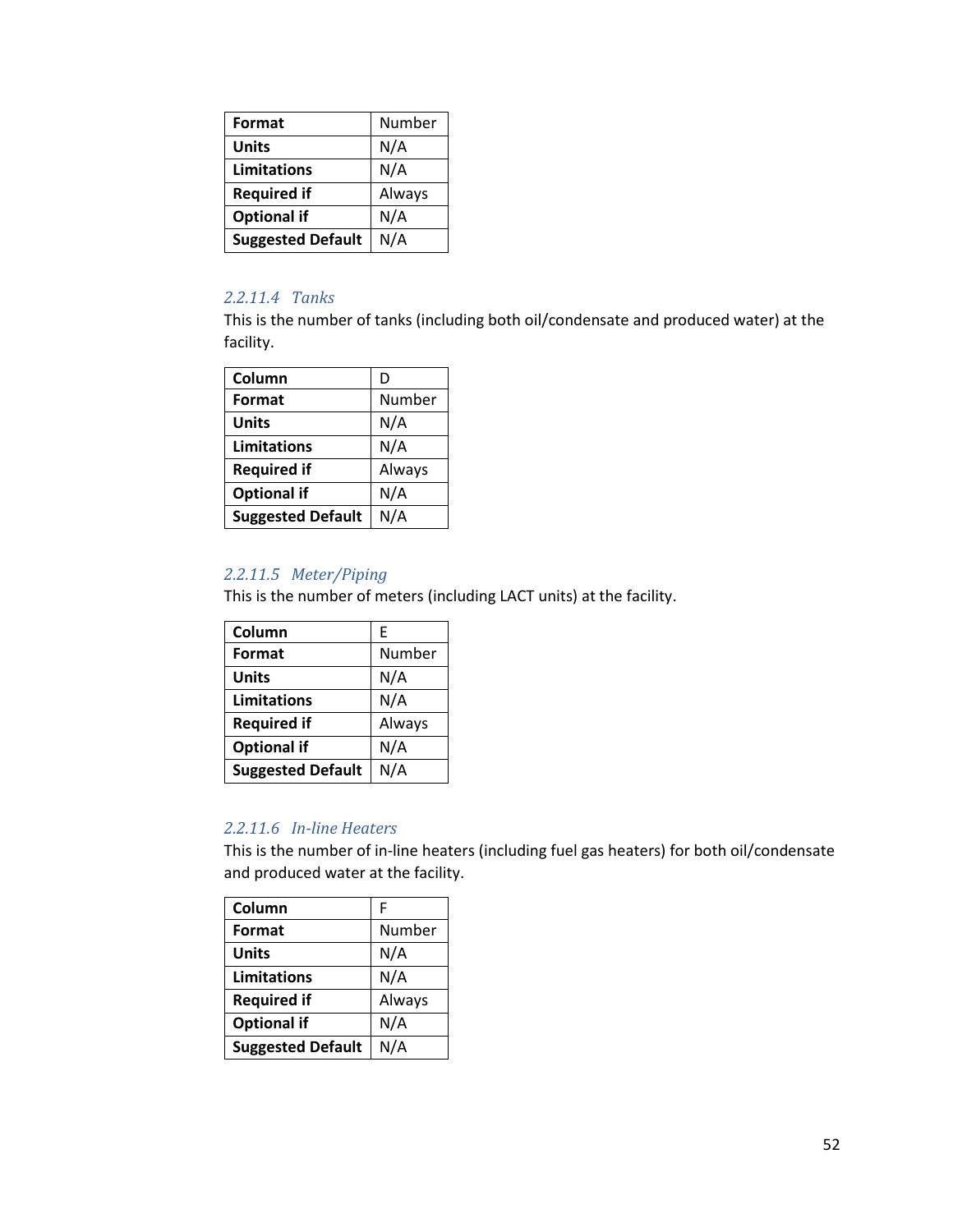## 2.3 Advanced user inputs

This section includes instructions for generating custom user input files for leaks and compressors and custom decline curves.

## *2.3.1* User Specified Leaks Workbook

This section addresses User Specified – Leak Emission Data Source, see section [2.2.2.8.](#page-11-0) User Specified Leaks uses a separate excel workbook which is called by the Master\_Equipment\_List. Data used to populate these sheets should be taken from Leak Detection Surveys.

#### *2.3.1.1 ListOfLeaks Sheet*

This sheet is used to calculate the total number of leaks found during surveys. This is a running list indexing leaks found from surveys as they are found.

#### 2.3.1.1.1 Leak Number

Column A - This is the indexed leak number as found by the leak detection surveys. This is a running list where a new entry is the next number in series.

#### <span id="page-52-0"></span>2.3.1.1.2 Site\_ID

Column B – This is the site where the leak was detected. This should match Facility\_ID section [2.2.2.1](#page-8-0)

#### 2.3.1.1.3 Measured Emission Rate

Column C – This is the measured emission rate from the survey. This value should be a number entered in units of Standard Cubic Feet per Hour (SCFH), and is a measurement of the whole gas. Individual constituent composition (i.e. Methane, etc.) will need to be determined.

#### 2.3.1.1.4 Componenet Type

Column D – This sets the component type that the leak occurred from.

#### *2.3.1.2 ListOfSites Sheet*

This sheet is used to calculate the total number of components surveyed. Each time a leak is entered into the ListOfLeaks, ListOfSites should be updated as well.

#### 2.3.1.2.1 Site\_ID

Column A – This should match the Site ID used in ListOfLeaks section [2.3.1.1.2.](#page-52-0)

#### 2.3.1.2.2 Visit

Column B – This is the survey number for the site visit. Every time a site is surveyed, another visit number is added.

#### 2.3.1.2.3 Calculation Option

Column C – This sets the method by which the component count will be calculated. There are three options to choose from which are discussed below.

(1) - This is the default method and requires the least amount of user input. The user will need to specify the "Region" (column D) of the U.S. (Eastern or Western) as well as the "Well Count" (column E). Choosing this option will select default values of  $1$  – wellhead,  $1$  – separator, and  $1$  – meter/piping will be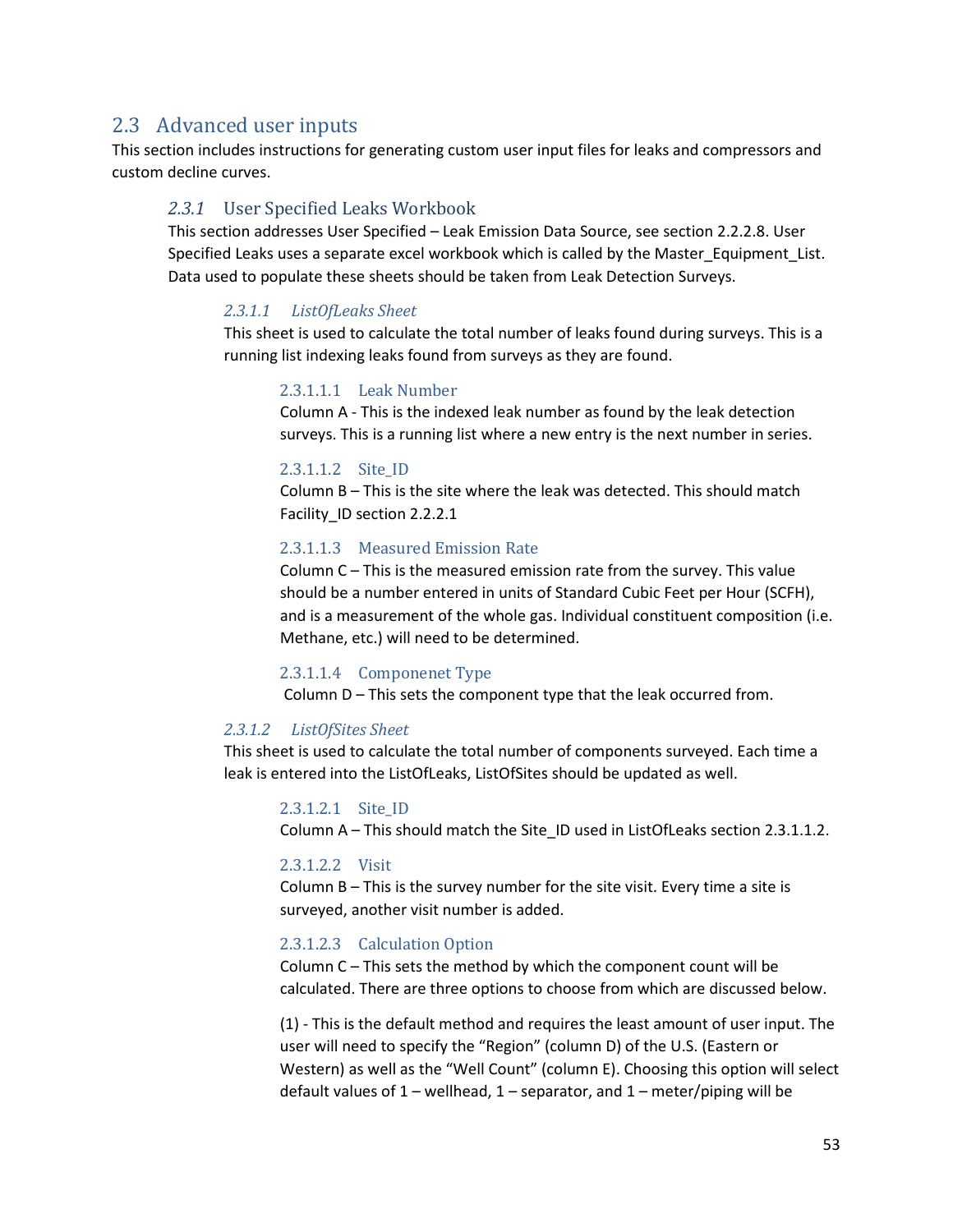applied per wellhead. The remaining component counts by major equipment type will be taken from 40 CFR Part 98 Subpart W – table W-1B "*Default Average Component Counts for Major Onshore Natural Gas Production Equipment and Onshore Petroleum and Natural Gas Gathering and Boosting Equipment."*

(2) - This method allows the user to specify major equipment counts. The user will need to specify the "Region" (column D) of the U.S. (Eastern or Western) as well as the major equipment counts (columns F through K). The component counts will be taken from 40 CFR Part 98 Subpart W – table W-1B "*Default Average Component Counts for Major Onshore Natural Gas Production Equipment and Onshore Petroleum and Natural Gas Gathering and Boosting Equipment."*

(3) - This method requires the most user input.

#### 2.3.1.2.4 Region

Column D – See Region section 3.2.2.4.

2.3.1.2.5 Well Count Column E – This is the number of wells at the site.

2.3.1.2.6 Wellhead Count Column F – This is the number of wellheads at the site.

2.3.1.2.7 Separator Count Column G – This is the number of separators at the site.

2.3.1.2.8 Meters/Piping Count Column H – This is the number of meter and associated piping at the site.

2.3.1.2.9 Compressor Count Column I – This is the number of compressors at the site.

2.3.1.2.10 In-line Heater Count Column J – This is the number of inline heaters at the site.

2.3.1.2.11 Dehydrator Count Column K – This is the number of dehydrators at the site.

2.3.1.2.12 Valves Column L – This is the number valves at the site.

2.3.1.2.13 Connectors

Column M – This is the number of connectors at the site.

2.3.1.2.14 Open-ended Lines Column N – This is the number of open-ended lines at the site.

2.3.1.2.15 Pressure Relief Valve Column O – This is the number of pressure relief valves at the site.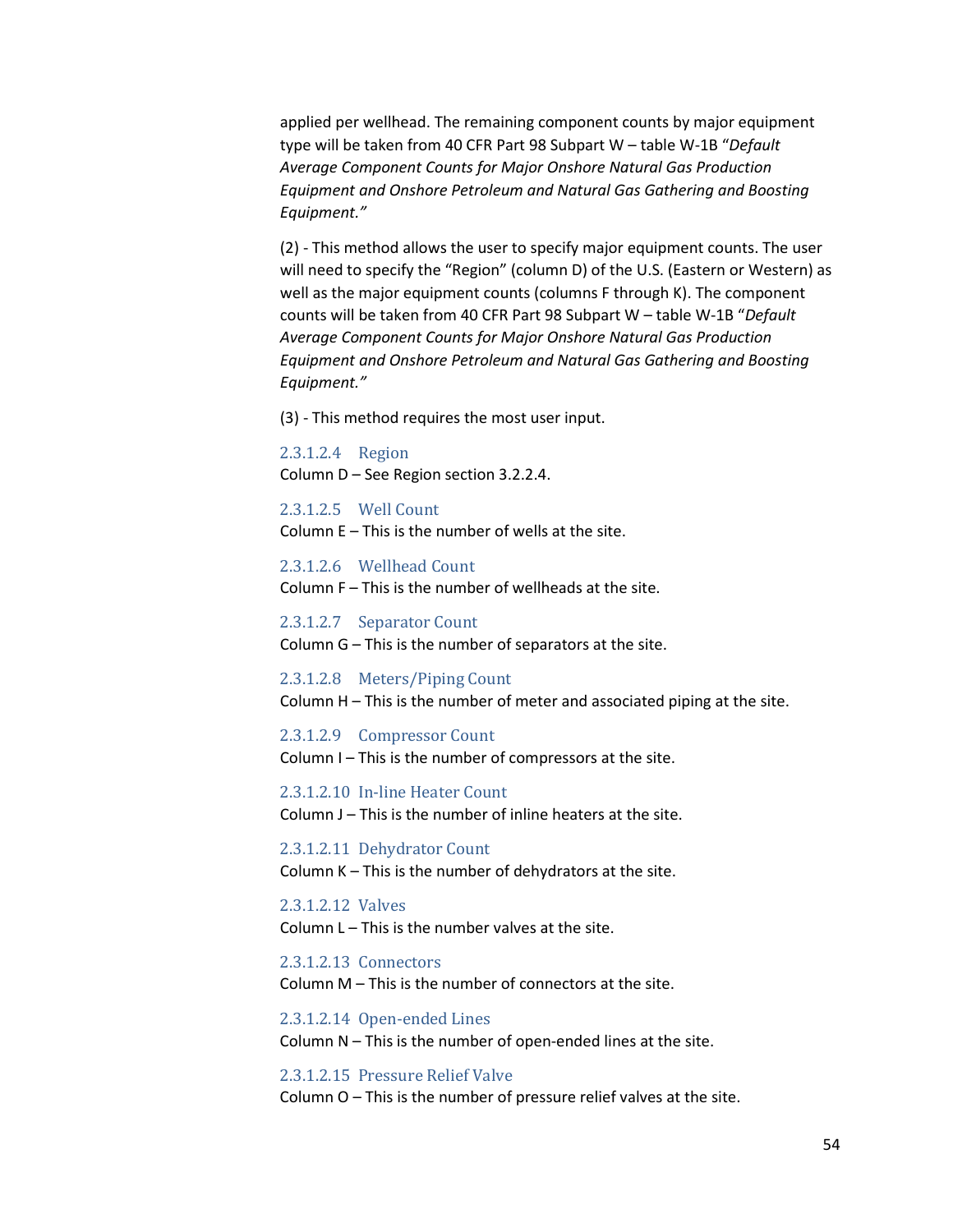#### 2.3.1.2.16 Other

Column P – This is the number of other type components that don't fall into any of the above categories at the site.

#### *2.3.2* Compressor Data Workbook

This section addresses User Specified Compressor data if specified in the input sheet (See section [2.2.9.5\)](#page-41-0). Data used to populate these sheets should be taken from facility data.

#### *2.3.2.1 Driver Type Sheet*

This sheet is where the user will input the quantity of each type of compressor driver for each type of compressor at the facility.

#### 2.3.2.1.1 Driver Type

Column A – This is the different types of compressor drivers. See section 3.2.9.7.

#### 2.3.2.1.2 Centrifugal Compressor

Column B – This is the number of centrifugal compressors for each type of driver.

2.3.2.1.3 Reciprocating Compressor

Column C – This is the number of reciprocating compressors.

#### *2.3.2.2 Driver Size*

This sheet is used to match the number of driver types with their respective power output. This is the manufacturer's maximum rated horsepower.

#### 2.3.2.2.1 Compressor Rated Horsepower

Column A – This is the manufacturer's maximum rated brake horsepower (bhp) of the driver. The list of horsepower is incremented by 50 horsepower. If the manufacturer's maximum rated horsepower falls between two increments round as appropriate (e.g. a 74 hp unit would be rounded to 50 hp and a 75 hp unit would be rounded to 100 hp). A horsepower higher than what is in the current sheet (the example sheet maximum is 37,950 hp) may be added as additional rows as needed.

#### 2.3.2.2.2 Electric Motor

Column B – This is the number of electric motors of the horsepower listed in Column A used to drive compressors at the facility. See section 3.2.9.7 for driver information.

#### 2.3.2.2.3 2SLB

Column B – This is the number of two-stroke lean-burn RICEs of the horsepower listed in Column A used to drive compressors at the facility. See section 3.2.9.7 for driver information.

#### 2.3.2.2.4 4SLB

Column B – This is the number of four-stroke lean-burn RICEs of the horsepower listed in Column A used to drive compressors at the facility. See section 3.2.9.7 for driver information.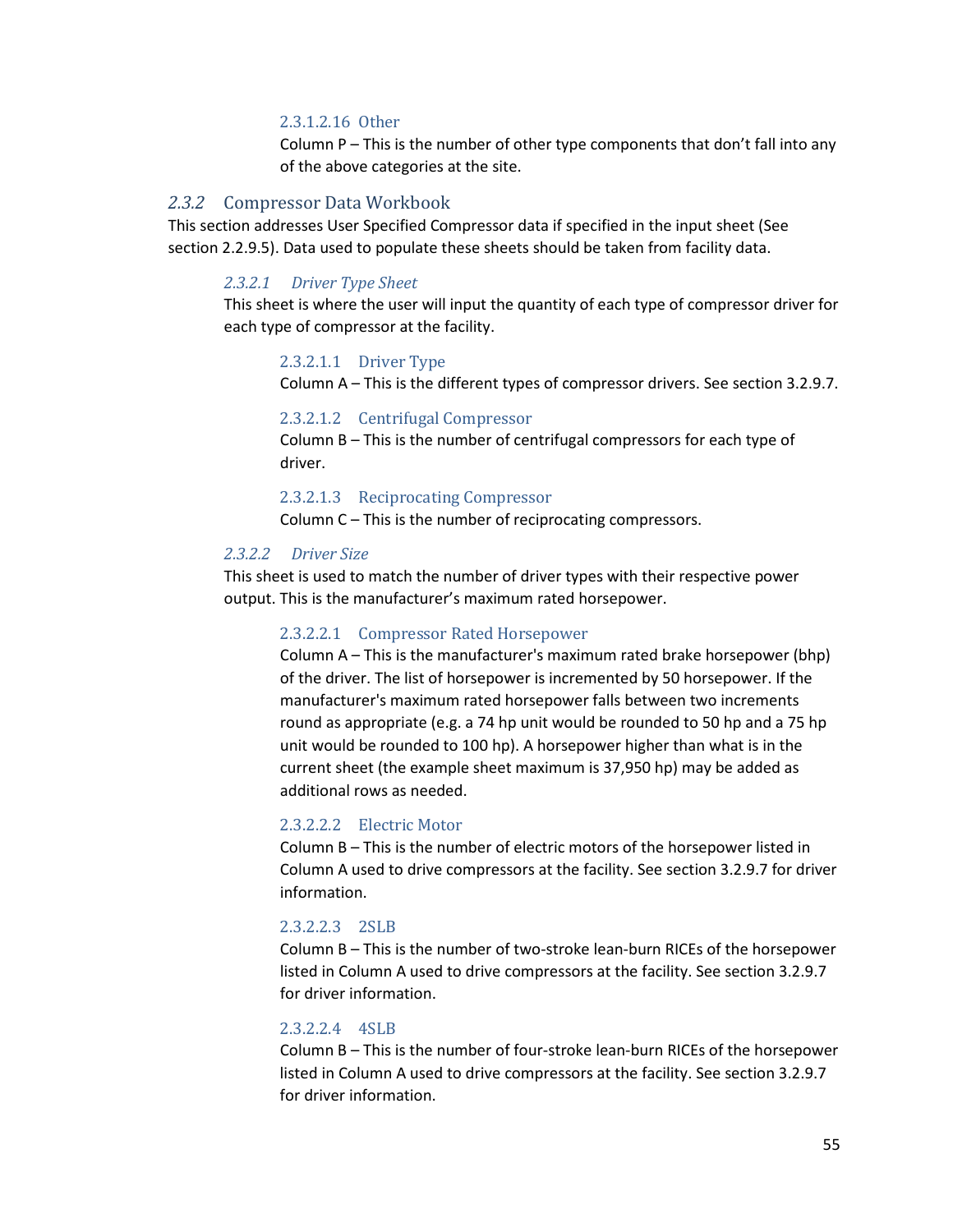#### 2.3.2.2.5 4SRB

Column B – This is the number of four-stroke rich-burn RICEs of the horsepower listed in Column A used to drive compressors at the facility. See section 3.2.9.7 for driver information.

## 2.3.2.2.6 Turbine

Column B – This is the number of gas turbines of the horsepower listed in Column A used to drive compressors at the facility. See section 3.2.9.7 for driver information.

#### *2.3.2.3 OPtime Sheet*

This sheet is a distribution of the amount of time the compressor spends operating, not operating but pressurized and not operating depressurized each year. Note that the numbers in each row must add up to 8,760 hours

## 2.3.2.3.1 OPtime

The number of hours the compressor operates per year

#### 2.3.2.3.2 NOPtime

The number of hours the compressor is not operating but pressurized per year

#### 2.3.2.3.3 NODtime

The number of hours the compressor is not operating and not pressurized per year

#### *2.3.2.4 Cylinder Count Sheet*

This sheet matches the number of cylinders a reciprocating natural gas compressor has with the driver rated horsepower. This sheet is **not** the number of combustion cylinders a RICE driver has.

#### 2.3.2.4.1 Cylinder Count

Column A – This is a list of the number of cylinders a compressor may have. Additional amounts may be added

#### 2.3.2.4.2 1000

Column B – This is the number of compressors with a driver less than or equal to 1,000 bhp broken down by compressor cylinder count.

#### 2.3.2.4.3 1500

Column C – This is the number of compressors with a driver greater than 1,000 bhp but less than or equal to 1,500 bhp broken down by compressor cylinder count.

#### 2.3.2.4.4 2000

Column D – This is the number of compressors with a driver greater than 1,500 bhp but less than or equal to 2,000 bhp broken down by compressor cylinder count.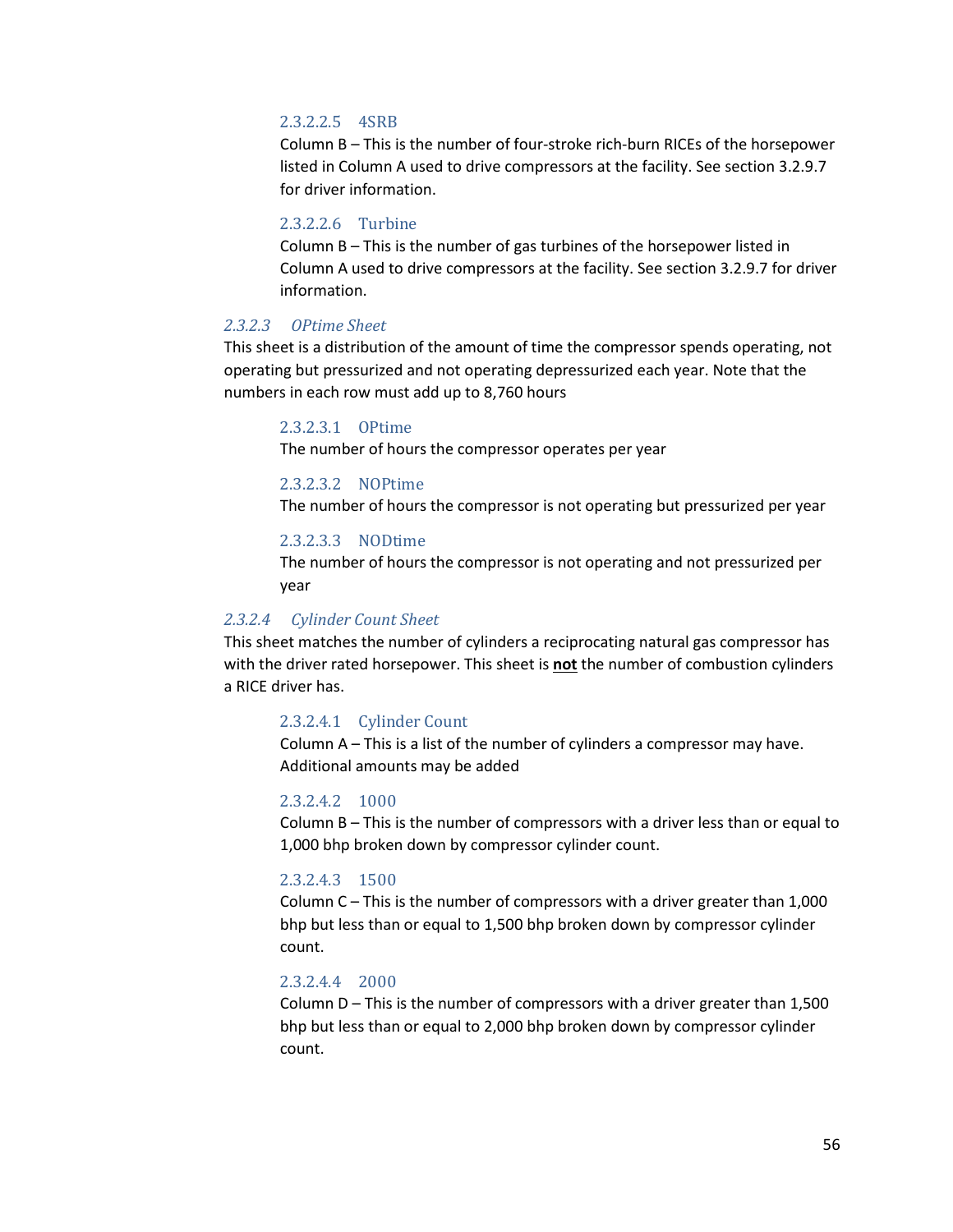#### 2.3.2.4.5 Max

Column E – This is the number of compressors with a driver greater than 2,000 bhp broken down by compressor cylinder count.

#### 2.3.2.4.6 Example Input

For example, if the following configuration wanted to be modeled:

- Three 630 hp engines each driving a 3 cylinder compressor;
- One 500 hp engine driving a 4 cylinder compressor;
- One 1,100 hp engine driving a 6 cylinder compressor;
- Five 1,400 hp engines each driving a 12 cylinder compressor;
- Six 1,560 hp engines each driving a 6 cylinder compressor;
- One 1,900 hp engine driving a 16 cylinder compressor;
- Two 3,000 hp engines each driving a 12 cylinder compressor; and
- One 4,000 hp engine driving a 16 cylinder compressor.

This would be entered into the sheet as follows:

#### *2.3.2.5 Fuel Consumption Sheet*

This sheet matches the bhp-specific fuel consumption (BSFC) in units of (Btu/bhp-hr) of a RICE and turbines with its manufacturer's maximum rated horsepower. Electric drivers are not included.

#### 2.3.2.5.1 Fuel Consumption

Column A - This is the list of fuel consumption values in Btu/bhp-hr to be matched to the engines. additional values may be added as needed to the bottom of the sheet.

#### 2.3.2.5.2 2SLB

Column B - This is the number of 2SLB engines at each fuel consumption level.

#### 2.3.2.5.3 4SLB

Column C - This is the number of 4SLB engines at each fuel consumption level.

#### 2.3.2.5.4 4SRB

Column D - This is the number of 4SRB engines at each fuel consumption level.

#### 2.3.2.5.5 Turbine

Column E - This is the number of gas turbine engines at each fuel consumption level.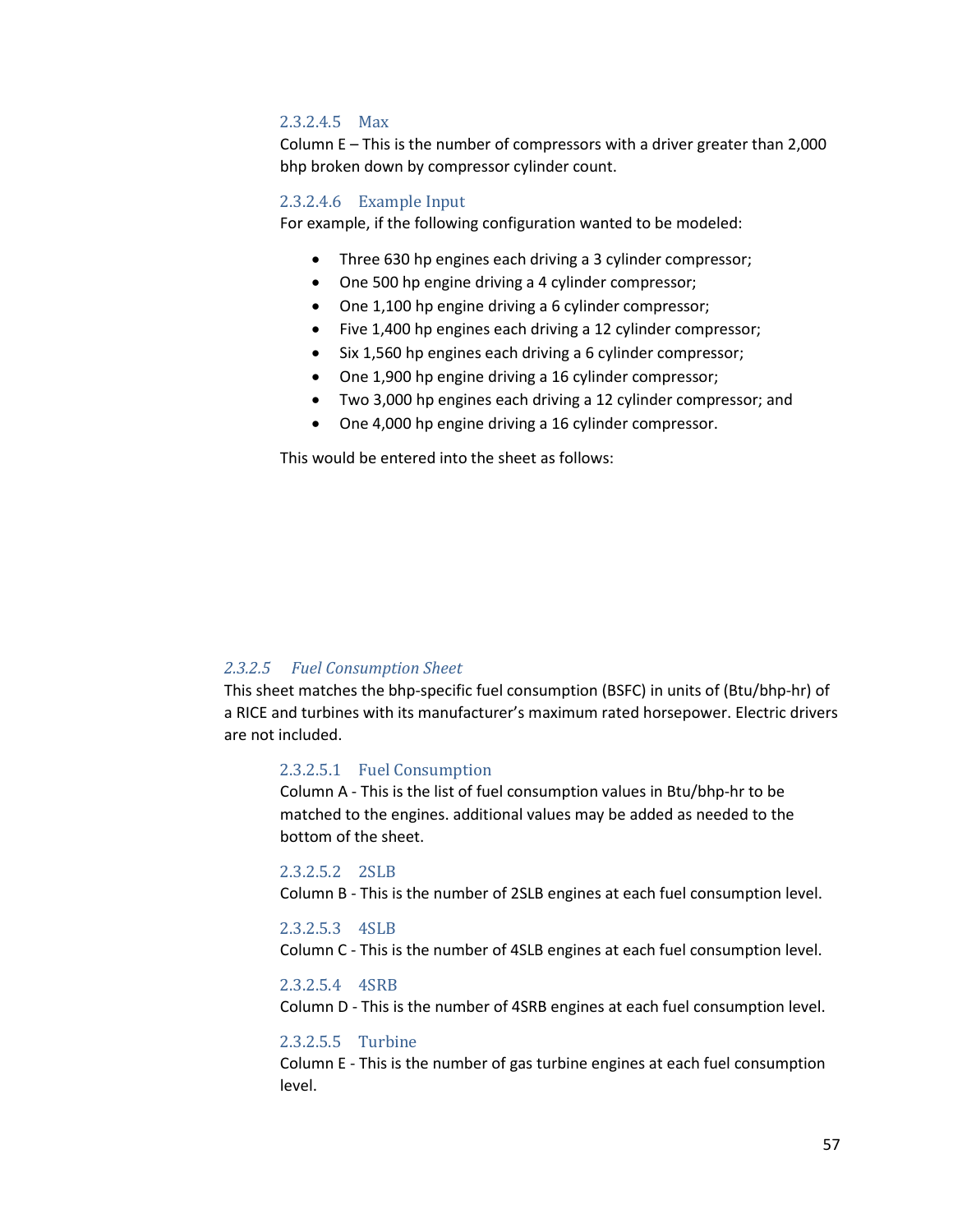## 2.3.2.5.6 Example Input

For example, if the following configuration wanted to be modeled:

- Two 2SLB and one 4SRB with a BSFC of 6,820 Btu/hp-hr;
- Three 4SLB and four 4SRB with a BSFC of 6,550 Btu/hp-hr;
- Six 2SLB, two 4SLB, and five 4SRB, with a BSFC of 6,770 Btu/hp-hr; and
- One turbine with a BSFC of 6,590 Btu/hp-hr

This would be entered into the sheet as follows:

Note that rows are highlighted only to show where non-zero values are entered. Highlighting rows is not required to run the model.

## *2.3.2.6 Seals Sheet*

This is the count of dry and wet used on centrifugal compressors at the facility. Seal Type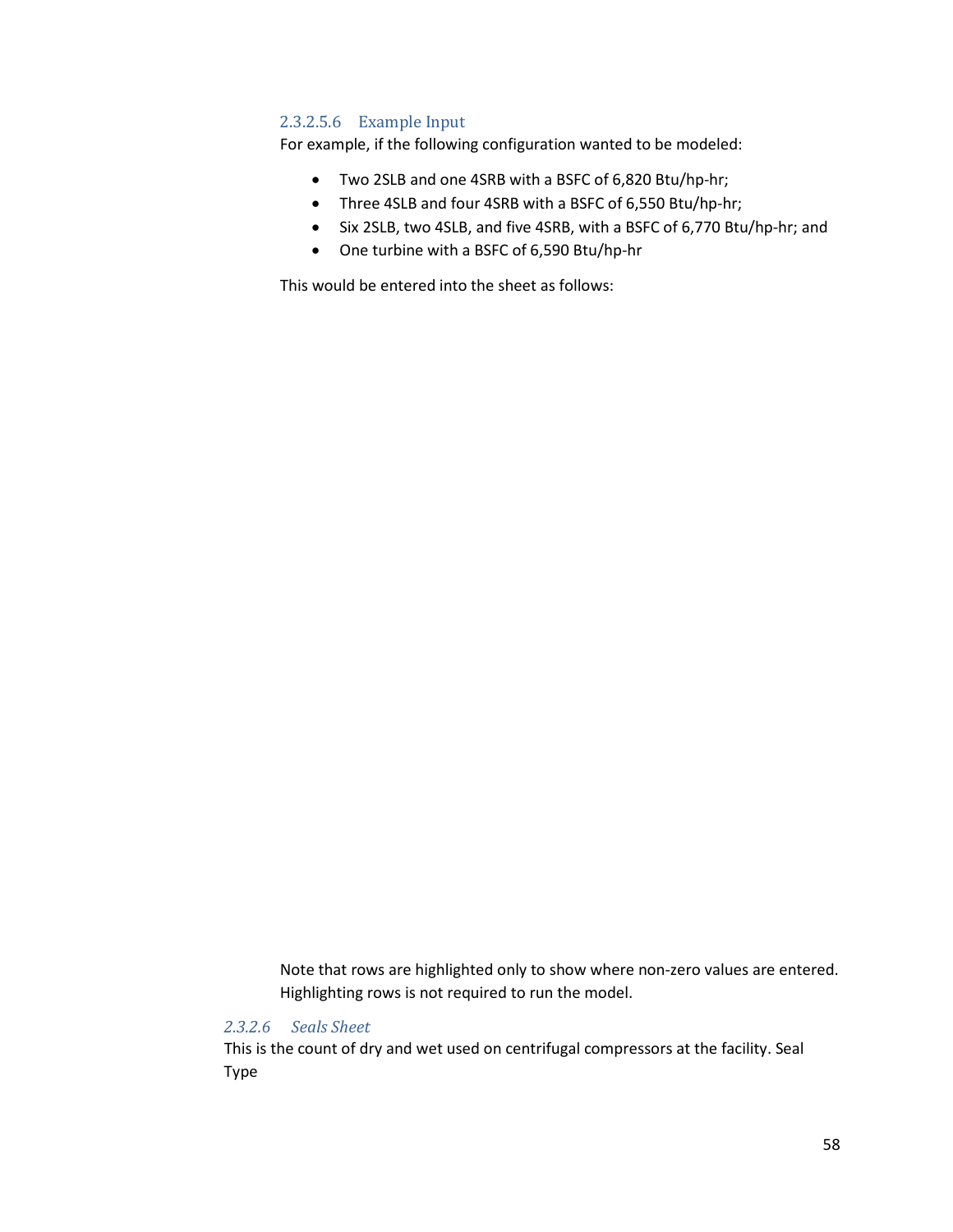Column A – This is the type of seal, wet or dry specified in the sheet as "wetSeal" and "drySeal".

## 2.3.2.6.1 Counts

Column B – This is the total quantity of the individual seal types.

#### 2.3.2.6.2 Example Input

For example, if the following configuration wanted to be modeled:

- One wet seal compressor; and
- Five dry seal compressors.

This would be entered into the sheet as follows:

## *2.3.3* Generating Custom Decline Curves

Decline curves are used to determine the amount of fluid a well produces during a specific point in time. The MEET model uses the equation to predict decline:

$$
Q_t = \frac{Q_i}{(1 + b * D_i * t)^{\frac{1}{b}}}
$$

Where:

| $Q_t$        | $=$      | Production rate in month t, bbl/day                                   |
|--------------|----------|-----------------------------------------------------------------------|
| Qi           | $=$      | Production Rate at time 0, bbl/day                                    |
| b            | $=$      | Hyperbolic parameter (degree of curvature of the line), dimensionless |
| Di           | $=$      | Initial decline rate, 1/month                                         |
| $^{\dagger}$ | $\equiv$ | month of production                                                   |
|              |          |                                                                       |

The model uses the same b and  $D_i$  factors for all fluids (i.e. gas, oil and water). The initial production rate at time 0, Q<sub>i</sub>, is specified for each fluid. Below is one technique to determine the best Qi, b and Di for actual production data using excel and the sum of least squares method.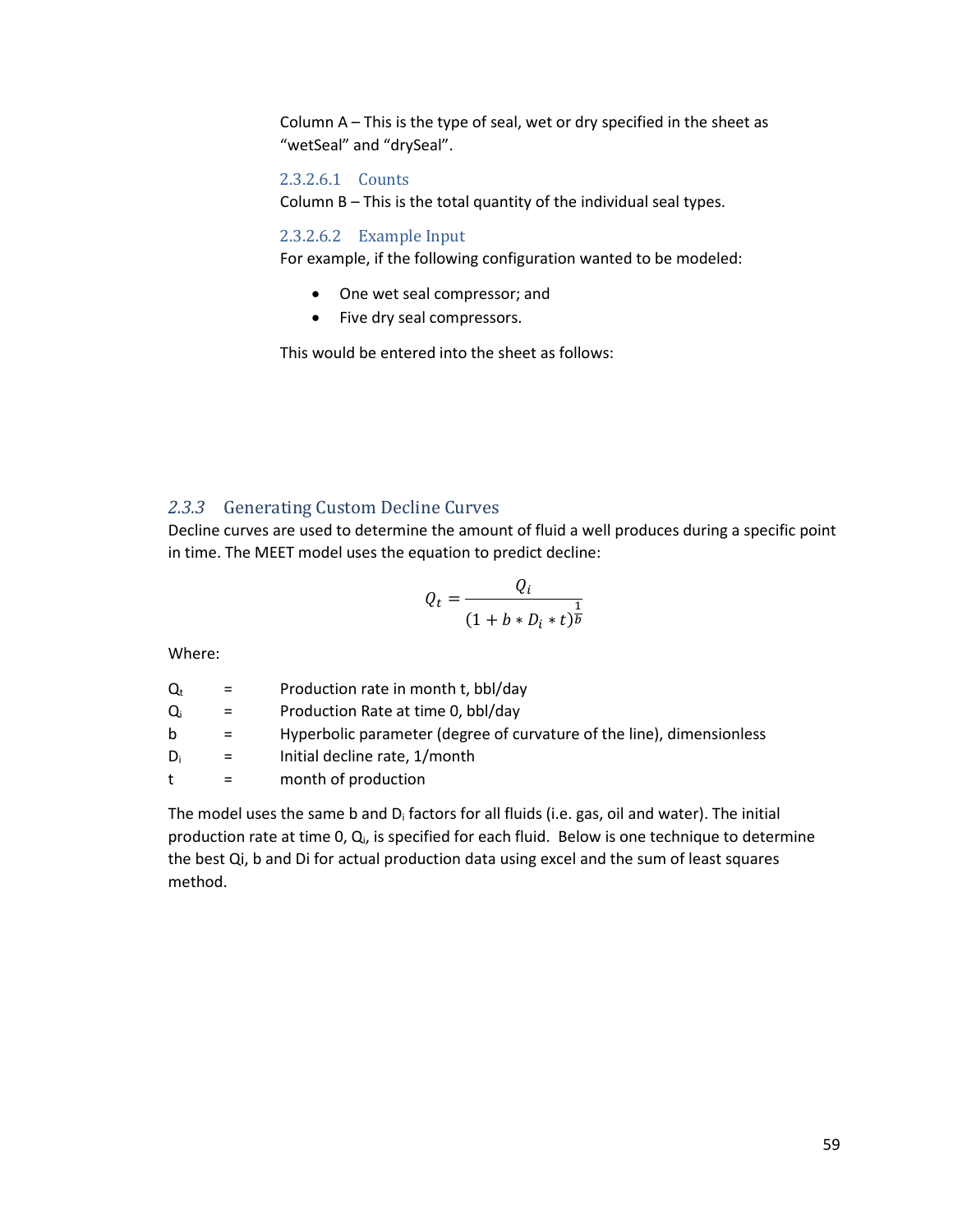Step 1: Set up an excel sheet as follows. The number of months should correspond to the number of months of data the user has.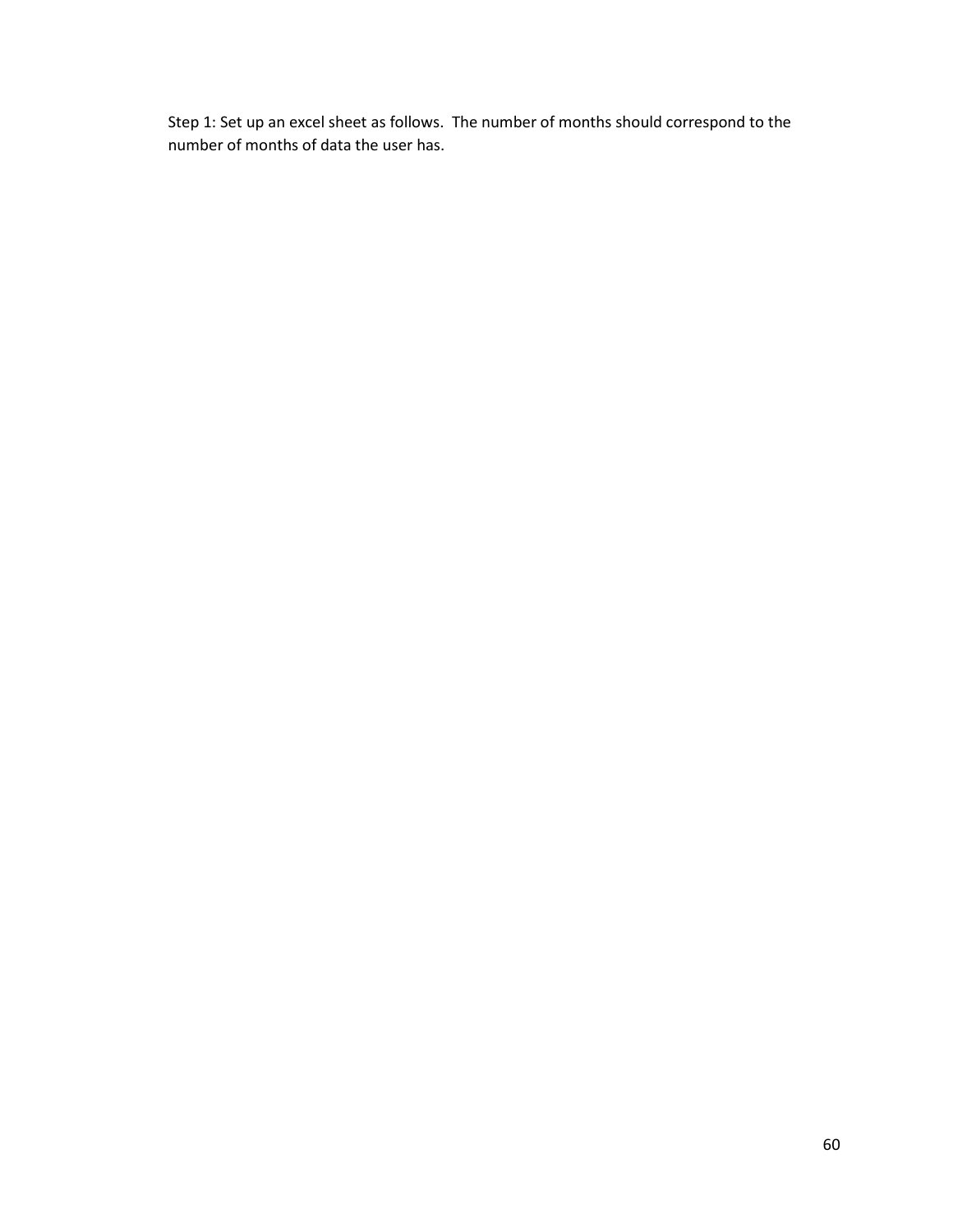Step 2: Enter Production Data into column B and add months to column A as needed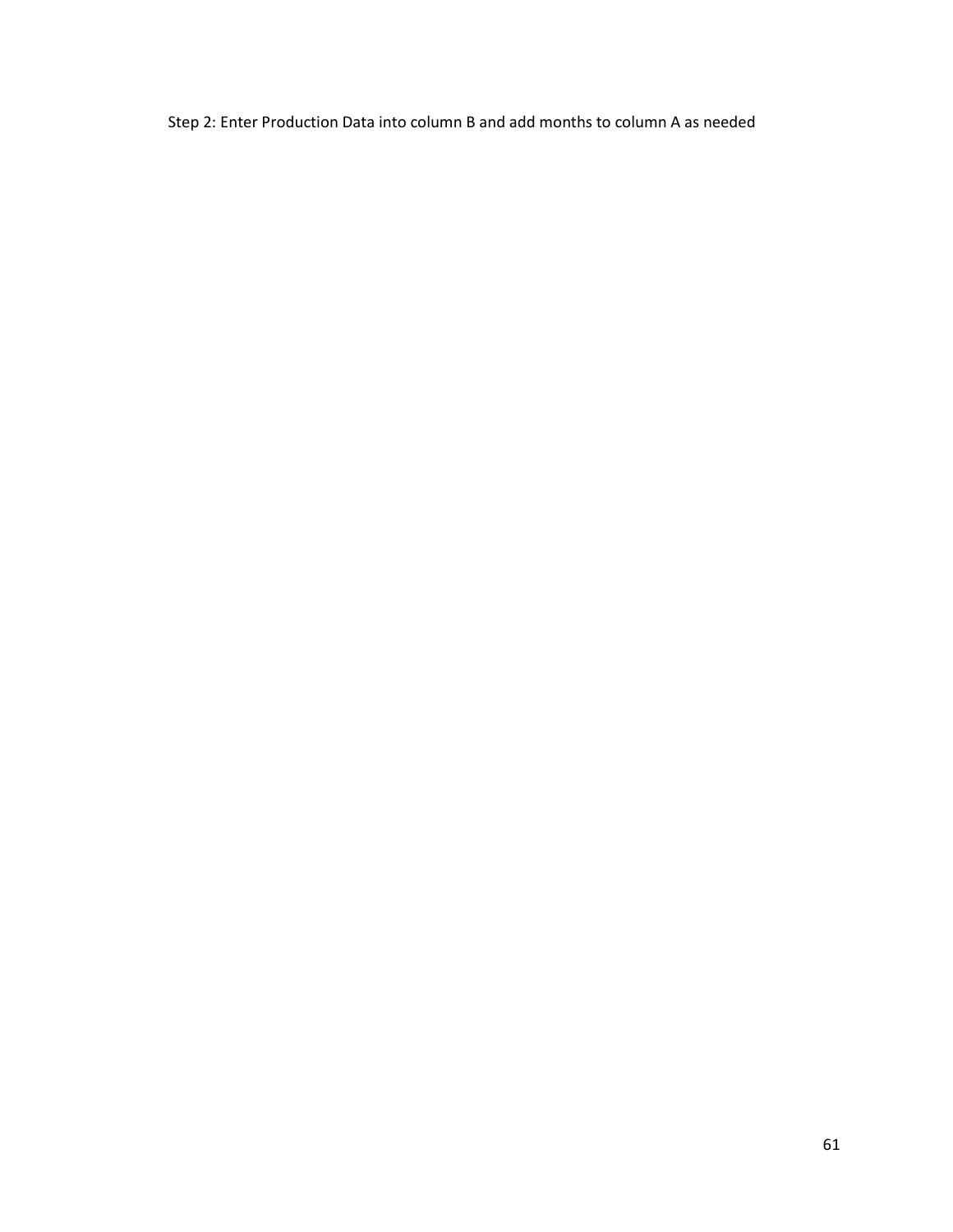Step 3: Enter decline equation into column C and copy the equation down the row. The equation is based on the variables in Cells B2-B4 and the month in column A. The equation in cell C7 would be:

*=\$B\$2/(1+\$B\$3\*\$B\$4\*A7)^(1/\$B\$3)*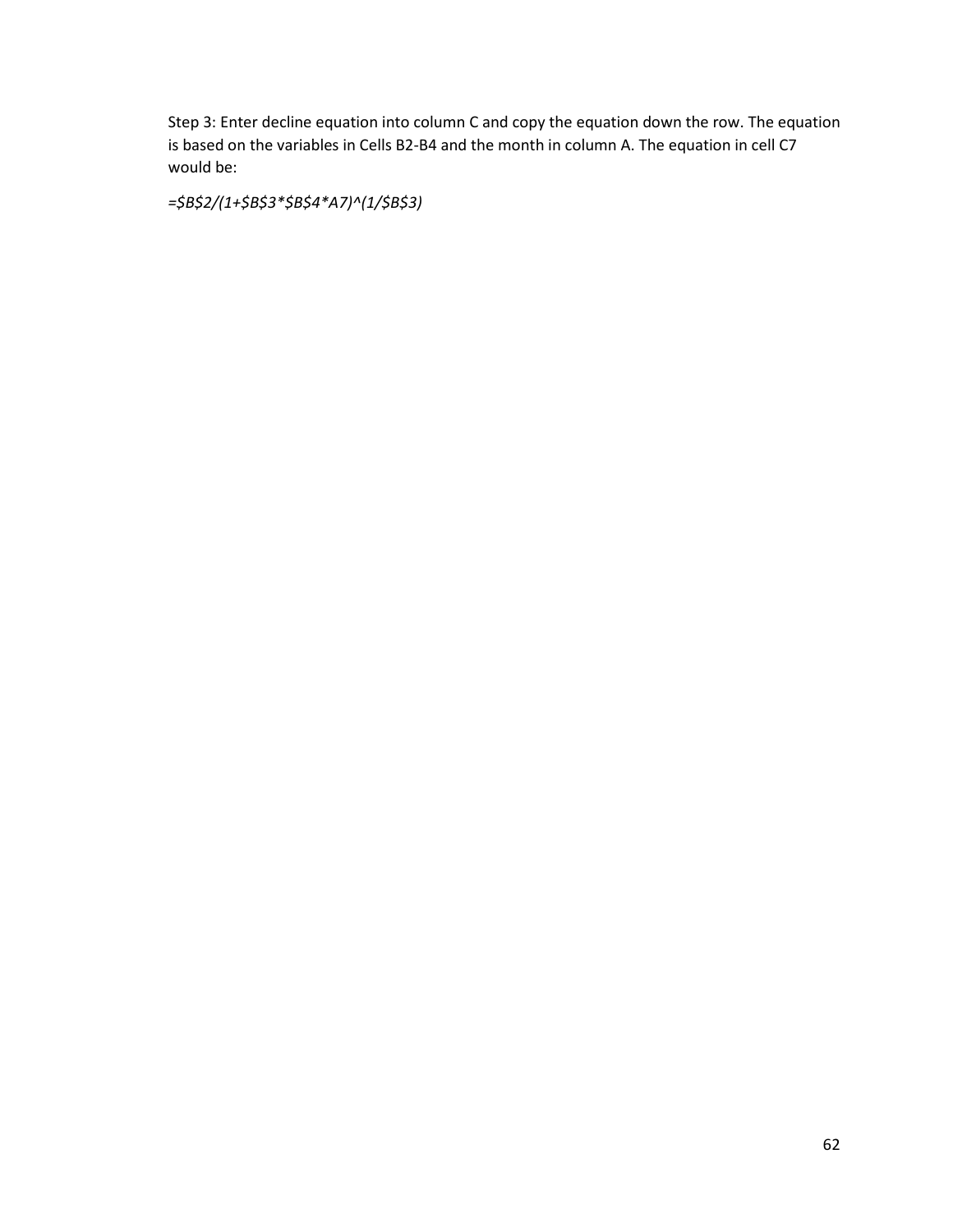Step 4: Enter and equation to calculate the square of the difference between the decline equation and actual production data and copy the equation down the row. Here is what the equation in cell D7 would be:

*=(B7-C7)^2*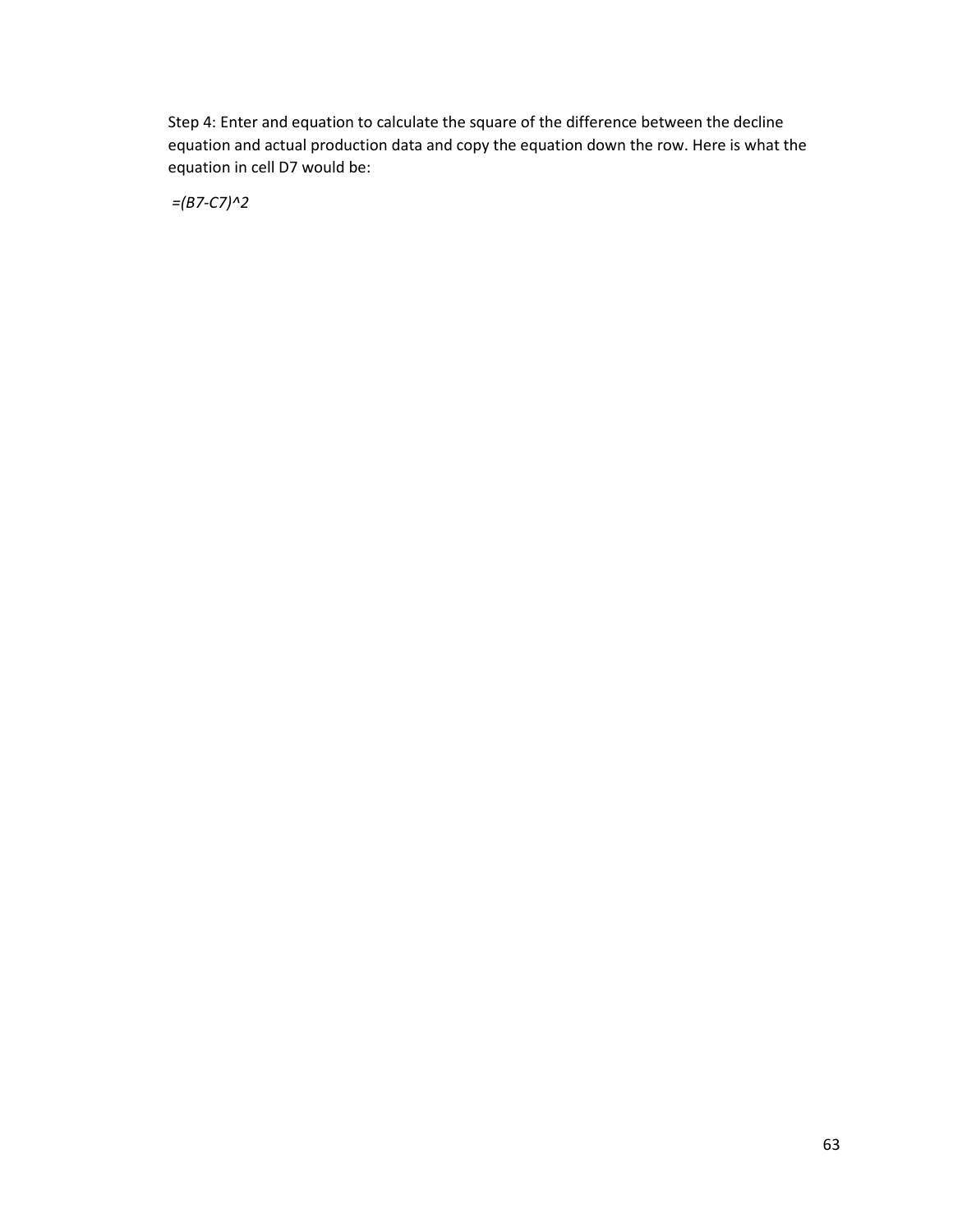Step 5: Sum the values in column D below the last data point.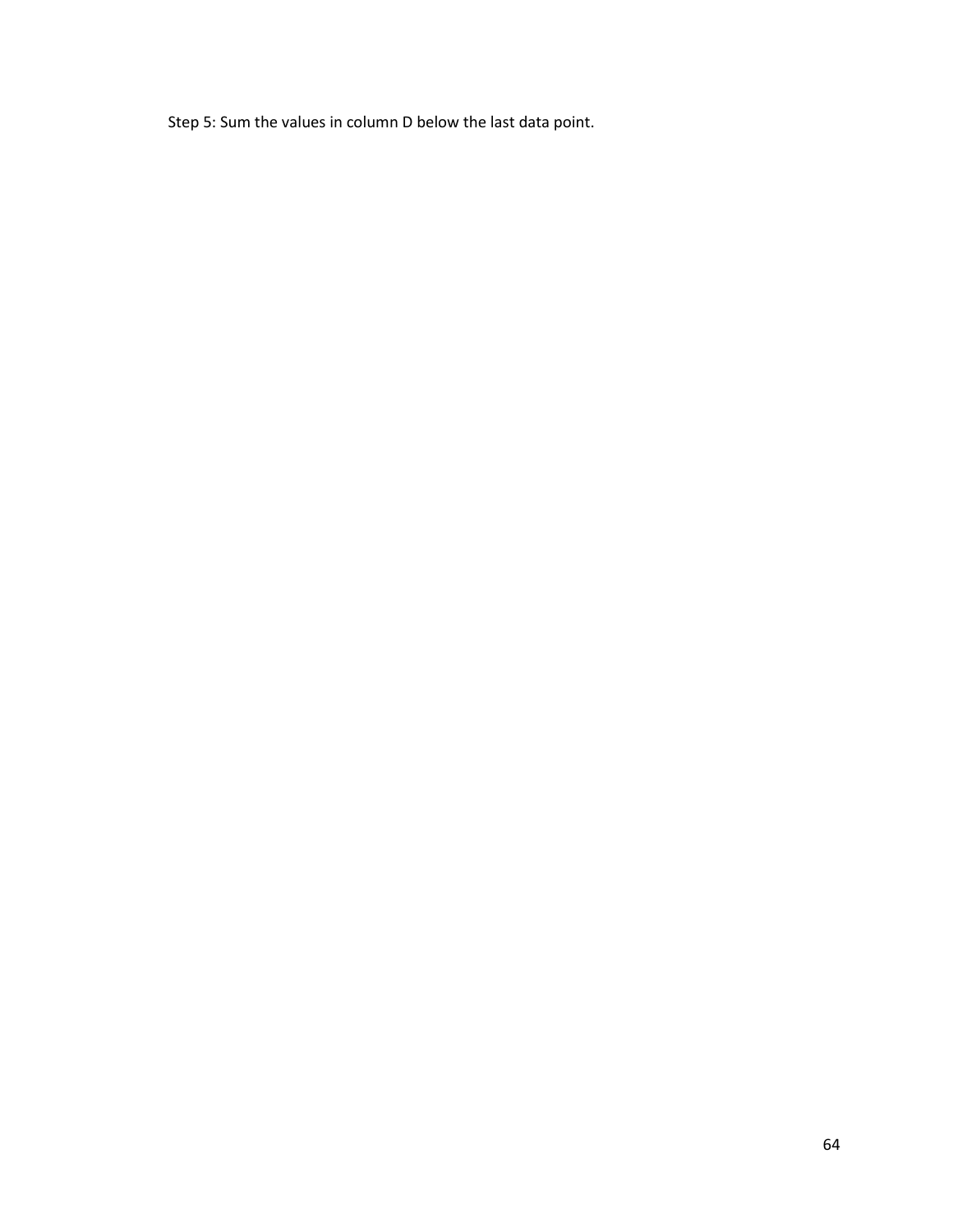Step 6: Enter guesses for Q<sub>i</sub>, b, and Di in Cells B2-B4. A good starting point for Q<sub>i</sub> is the production in month 0 (i.e. the value in B7). b and  $D_i$  are typically less than 1.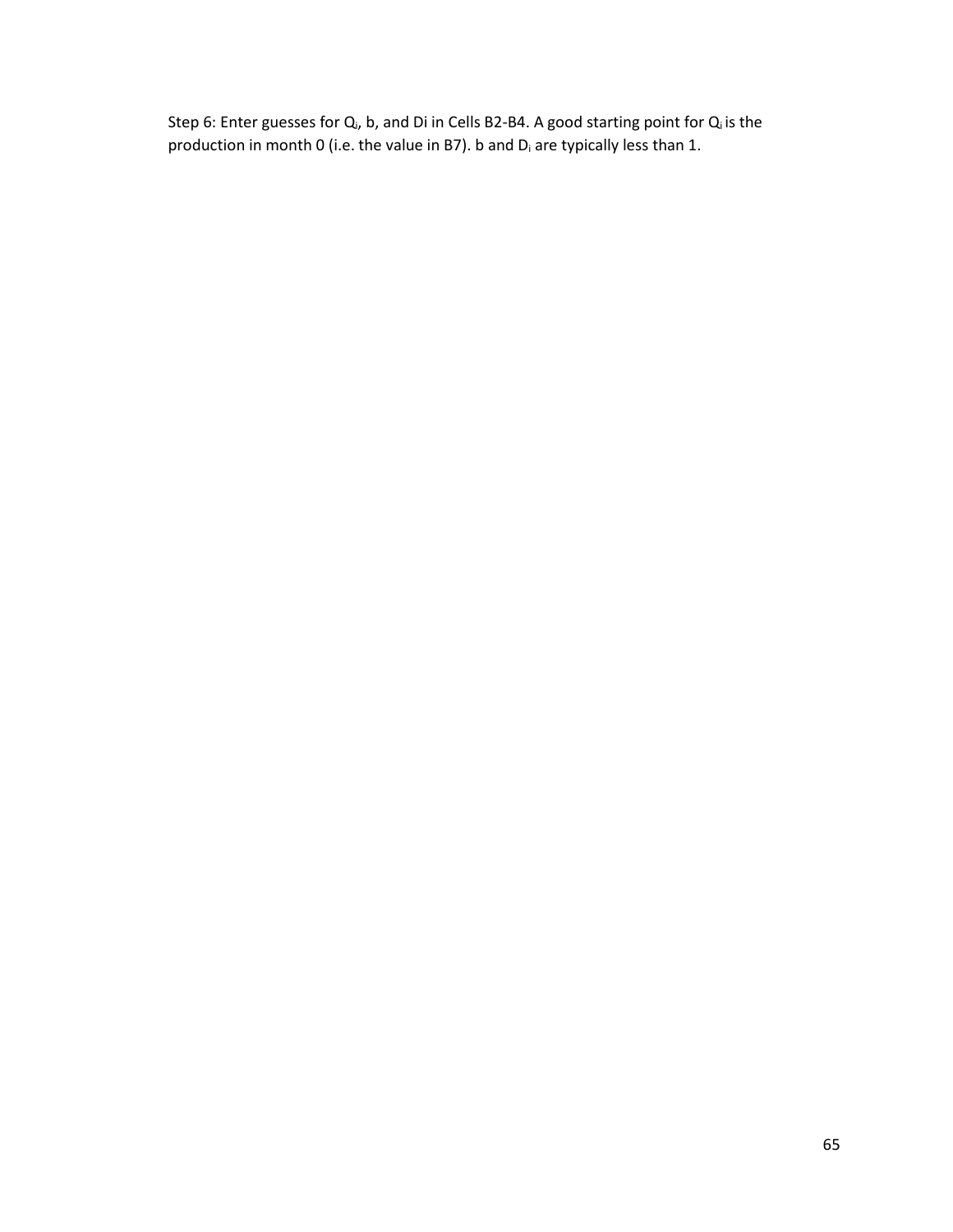Step 7: Activate the solver add in. It can be found under Developer>Add-ins>Excel Add-ins in the ribbon.



Check the box next to the Solver Add-in to activate it and press OK.

| Add-ins                                           |   | 7          | × |  |
|---------------------------------------------------|---|------------|---|--|
| Add-ins available:                                |   |            |   |  |
| <b>Analysis ToolPak</b><br>Analysis ToolPak - VBA |   | <b>OK</b>  |   |  |
| <b>Euro Currency Tools</b><br>Solver Add-in       |   | Cancel     |   |  |
|                                                   |   | Browse     |   |  |
|                                                   |   | Automation |   |  |
|                                                   |   |            |   |  |
|                                                   |   |            |   |  |
|                                                   |   |            |   |  |
|                                                   | v |            |   |  |
| Solver Add-in                                     |   |            |   |  |
| Tool for optimization and equation solving        |   |            |   |  |
|                                                   |   |            |   |  |
|                                                   |   |            |   |  |
|                                                   |   |            |   |  |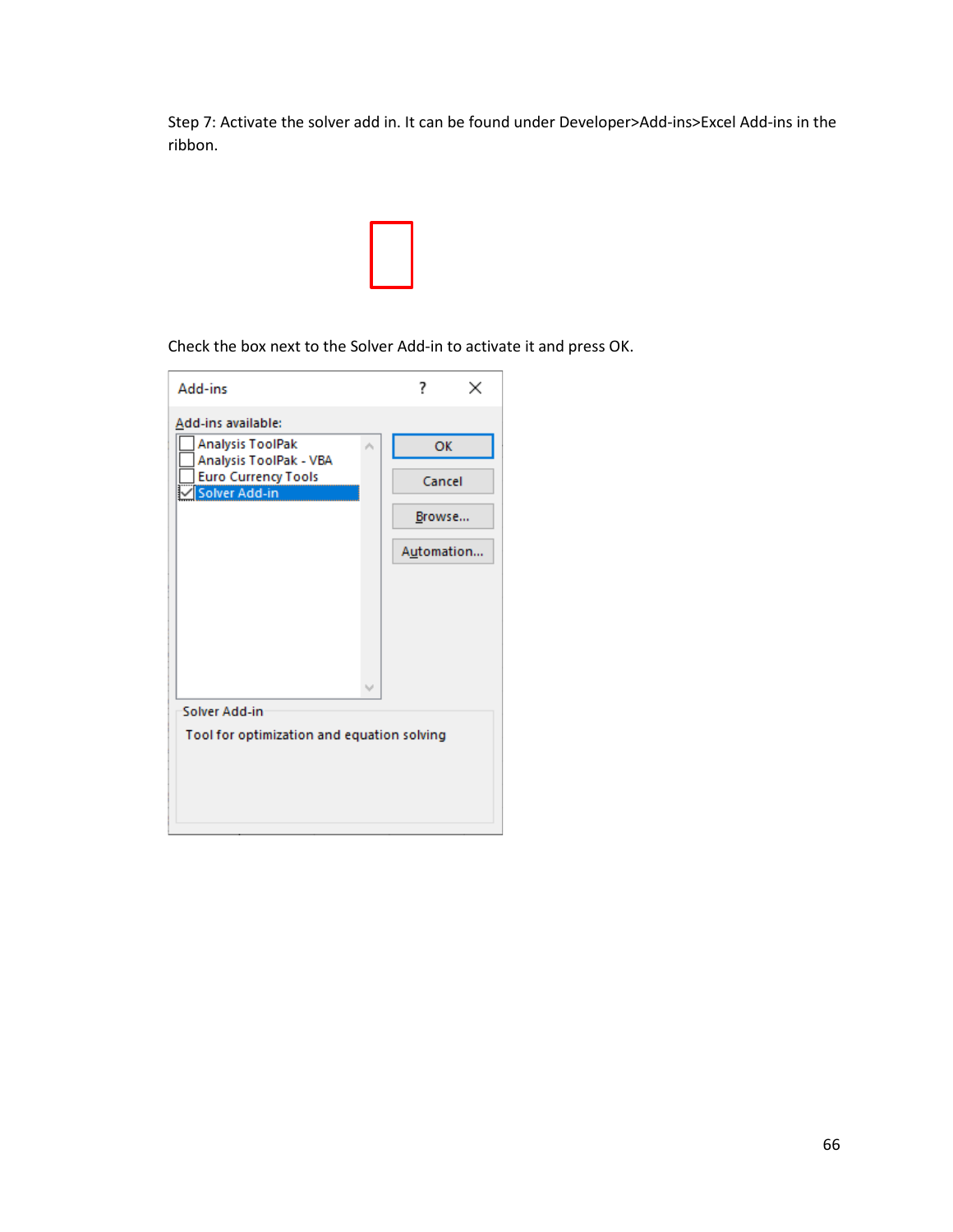Step 8: Solve Q<sub>i</sub>, b and D<sub>i</sub>. Click on the solver under Data>Analyze>Solver

| AutoSave (0 O9) [C]                                                                                           | Book? - Excel                                                                                                                                                                                                                                                                                                                                          | James Van Home (20 20 - 0 X                                                                    |
|---------------------------------------------------------------------------------------------------------------|--------------------------------------------------------------------------------------------------------------------------------------------------------------------------------------------------------------------------------------------------------------------------------------------------------------------------------------------------------|------------------------------------------------------------------------------------------------|
| File Home insert Page-Layout Formulas Data Review View Developer Help ACROBAT O Search                        |                                                                                                                                                                                                                                                                                                                                                        | Share Comments                                                                                 |
| Get From From From Table/ Recent - Existing<br>Refresh<br>Data - Text/CSV Web Range Sources Connections All - | GBBBBCBBCBCommiscommuni me mor public version of the more defensive more more more public defensive public de la particular de la particular de la particular de la particular de la particular de la particular de la particu<br>Stocks Geography v F1 Sort Filter<br>Text to Flesh Remove Data Consolidate<br>Columns Fill Duplicates Validation . / | $2, 5$ olver<br>Manage. What-if Forecast Group Ungroup Subtotal<br>Data Model Analysis . Sheet |
| Get & Transform Data<br>Cueries & Connections                                                                 | Sort & Fitter<br>Data Types<br><b>Data Tools</b>                                                                                                                                                                                                                                                                                                       | Analyze<br>Forecast<br>Outline                                                                 |

Set your objective to the cell that sums all the values in column D (i.e. the last cell with data in column D). Set the "To:" to "min" to minimize the value you set as your objective. Change your "By Changing Variable Cells:" to the cells with the  $Q_i$ , b, and  $D_i$  guesses (i.e. Cells B2-B4). And click solve.

| <b>Solver Parameters</b>      |                                           |                                                                                                                                                                                          |                | ×                |
|-------------------------------|-------------------------------------------|------------------------------------------------------------------------------------------------------------------------------------------------------------------------------------------|----------------|------------------|
| Set Objective:                |                                           | <b>SD\$33</b>                                                                                                                                                                            |                | 杢                |
| To:<br>$\bigcirc$ Max         | $\odot$ Min                               | ◯ Value Of:                                                                                                                                                                              | $\overline{0}$ |                  |
| By Changing Variable Cells:   |                                           |                                                                                                                                                                                          |                |                  |
| <b>SBS2:SBS4</b>              |                                           |                                                                                                                                                                                          |                | Ť.               |
| Subject to the Constraints:   |                                           |                                                                                                                                                                                          |                |                  |
|                               |                                           |                                                                                                                                                                                          |                | Add              |
|                               |                                           |                                                                                                                                                                                          |                | Change           |
|                               |                                           |                                                                                                                                                                                          |                | <b>Delete</b>    |
|                               |                                           |                                                                                                                                                                                          |                | <b>Reset All</b> |
|                               |                                           |                                                                                                                                                                                          |                | Load/Save        |
|                               | Make Unconstrained Variables Non-Negative |                                                                                                                                                                                          |                |                  |
| Select a Solving<br>Method:   | <b>GRG Nonlinear</b>                      |                                                                                                                                                                                          | $\checkmark$   | Options          |
| <b>Solving Method</b>         |                                           | Select the GRG Nonlinear engine for Solver Problems that are smooth nonlinear. Select the LP<br>Simplex engine for linear Solver Problems, and select the Evolutionary engine for Solver |                |                  |
| problems that are non-smooth. |                                           |                                                                                                                                                                                          |                |                  |
| Help                          |                                           |                                                                                                                                                                                          | Solve          | Close            |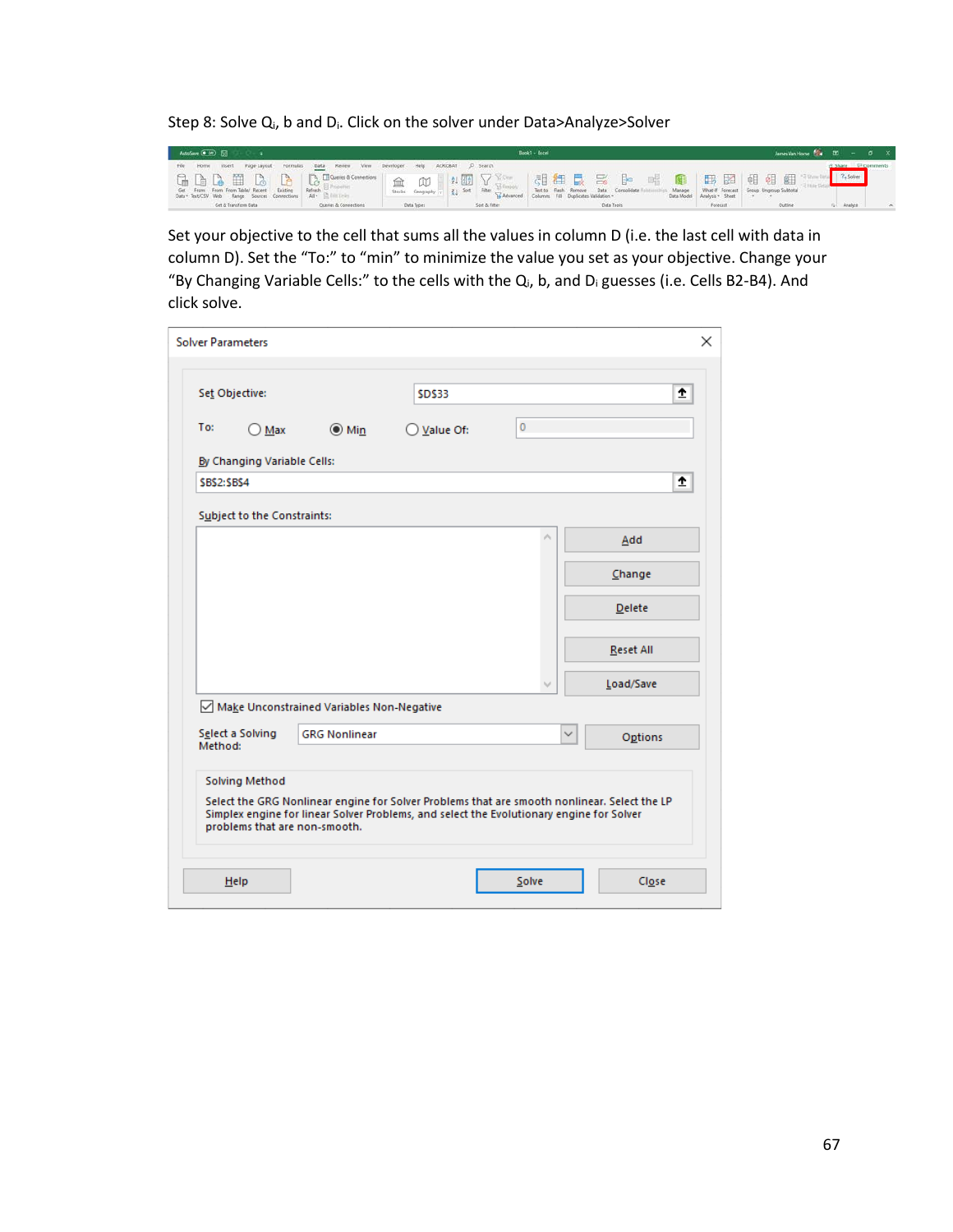When the results pop up chose "keep Solver solution" and press OK

| <b>Solver Results</b>                                                                                                                                      |                                            | ×             |  |  |  |
|------------------------------------------------------------------------------------------------------------------------------------------------------------|--------------------------------------------|---------------|--|--|--|
| Solver has converged to the current solution. All<br>Constraints are satisfied.<br>0<br>Keep Solver Sol<br>○ Restore Original Values                       | Reports<br>Answer<br>Sensitivity<br>Limits |               |  |  |  |
| Return to Solver Parameters Dialog                                                                                                                         | $\Box$ Outline Reports                     |               |  |  |  |
| Cancel<br>OK                                                                                                                                               |                                            | Save Scenario |  |  |  |
| Solver has converged to the current solution. All Constraints are satisfied.                                                                               |                                            |               |  |  |  |
| Solver has performed 5 iterations for which the objective did not move significantly. Try a smaller<br>convergence setting, or a different starting point. |                                            |               |  |  |  |

 $\rho$  - Searc Help  $\begin{tabular}{|c|c|c|} \hline \quad \quad & \quad \quad & \quad \quad & \quad \quad \\ \hline \quad \quad & \quad \quad & \quad \quad & \quad \quad \\ \hline \quad \quad & \quad \quad & \quad \quad & \quad \quad \\ \hline \quad \quad & \quad \quad & \quad \quad & \quad \quad \\ \hline \quad \quad & \quad \quad & \quad \quad & \quad \quad \\ \hline \quad \quad & \quad \quad & \quad \quad & \quad \quad \\ \hline \quad \quad & \quad \quad & \quad \quad & \quad \quad \\ \hline \quad \quad & \quad \quad & \quad \quad & \quad \quad \\ \hline \quad \quad & \quad \quad & \quad \quad & \quad \quad$ 2. Solver 唱 Data Types Get & Transform Data Sart & Fite Data Tools Fores Queries & 64  $\boldsymbol{f}_t$ j  $\begin{array}{c|c}\n1 \\
2 & 0 \\
3 & 5 \\
4 & 0\n\end{array}$ 243.0433934<br>0.780298262<br>0.484042544 ٦ 6 Mont erence squared 793.03820<br>0.9222458<br>630.69871<br>219.61109<br>46.793412 22 23 24 25 26 27 28 29 30  $\begin{array}{r} 1.727462196 \\ 4.36831561 \\ \textbf{1953} \end{array}$  $\begin{array}{r} 32 \ \hline 33 \ \hline \text{Total} \\ 34 \\ 35 \\ 36 \\ \hline \end{array}$  $\begin{tabular}{|c|c|c|} \hline \textbf{Sheet1} & $\circledcirc$ \\\hline \end{tabular}$  $\vert \cdot \vert$ ä 图 0 0 -

The values in cells B2-B4 are the best fit for the data and can be used in the MEET model.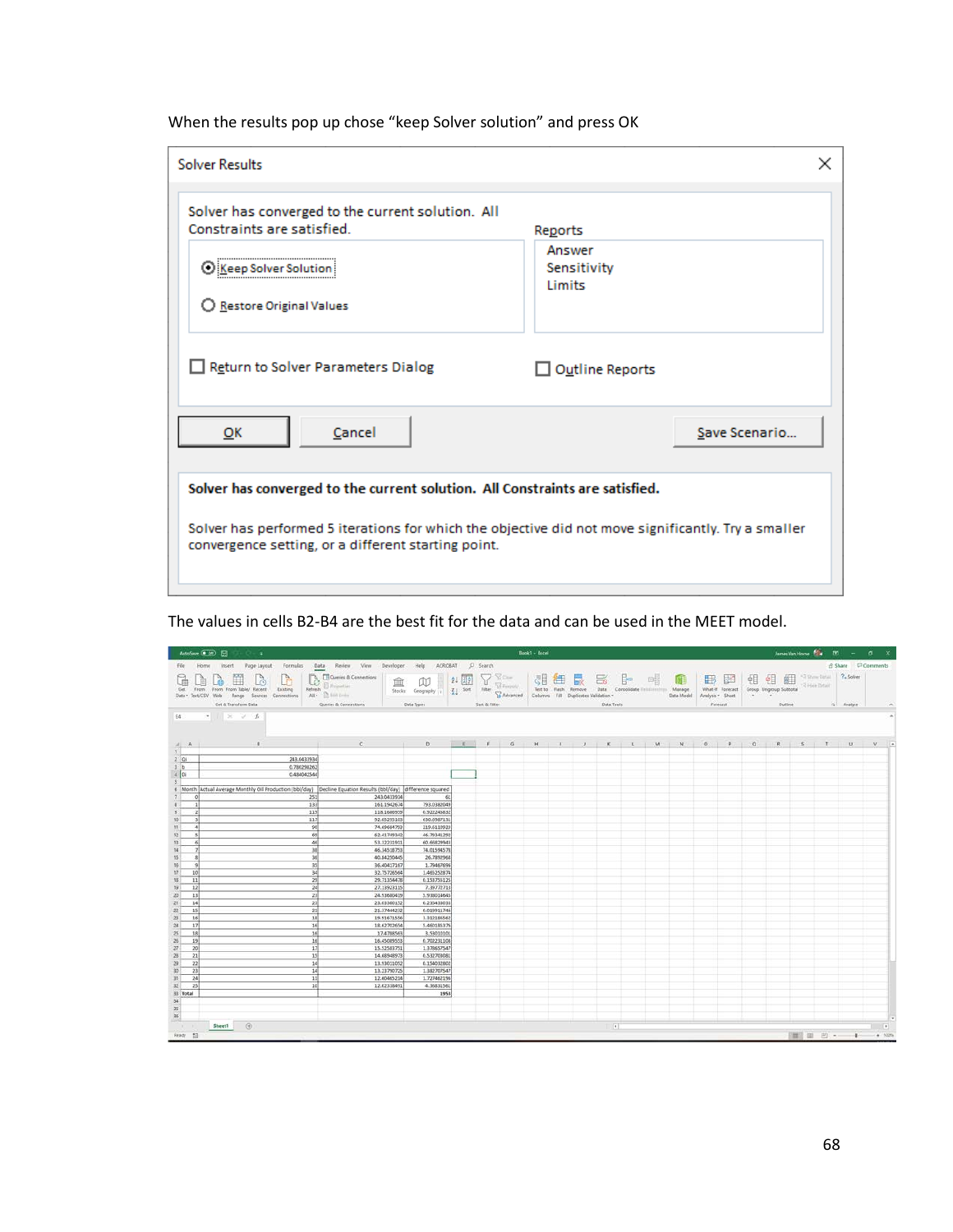

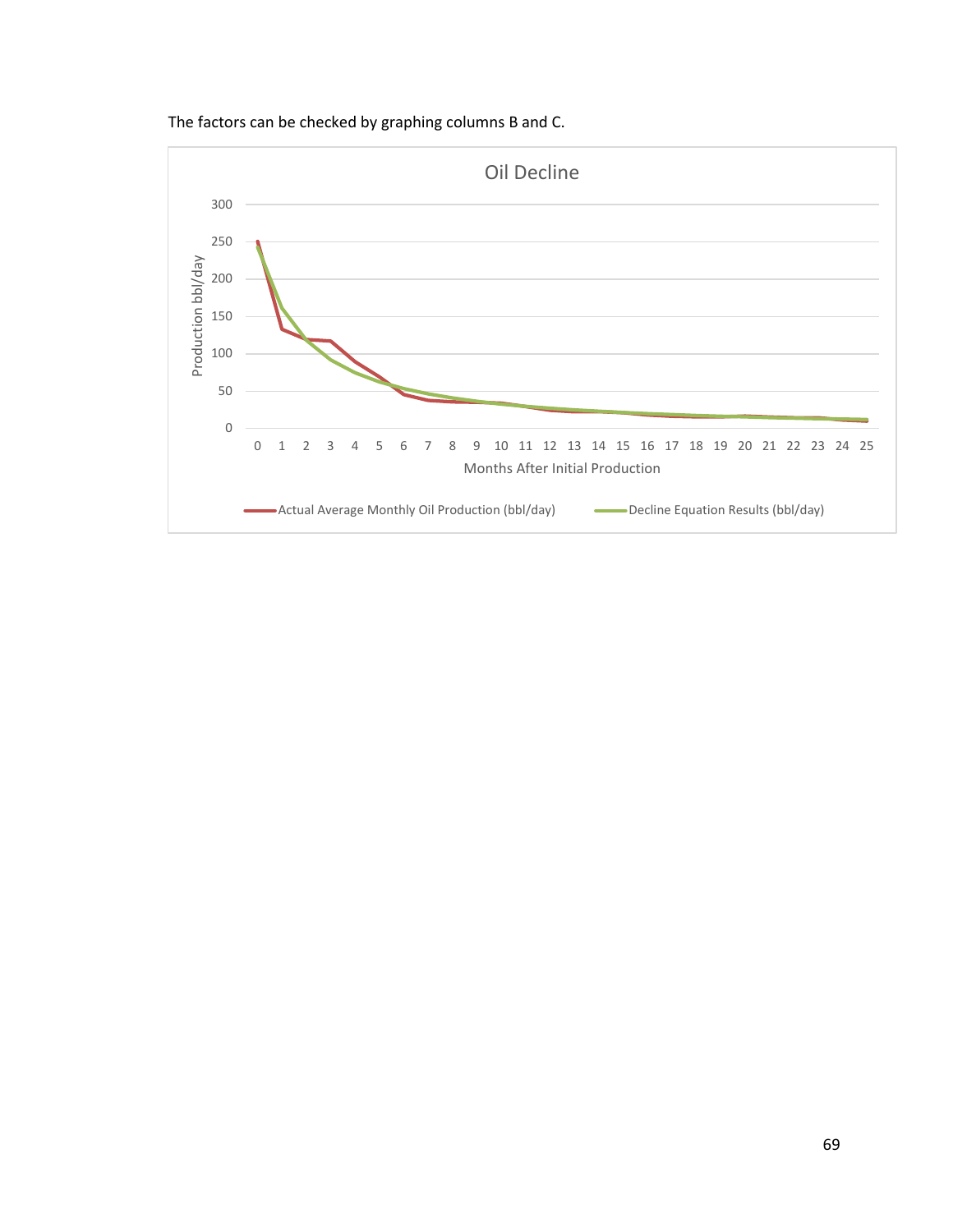# 3 Running the MEET model

MEET is a python-based program. Procedures for running the MEET model are constantly evolving. Users should visit the MEET webpage to find the current version of the instructions to run the model.

MEET webpage:<http://dept.ceer.utexas.edu/ceer/meet>

## 3.1 Drilldown operation

The Drilldown feature allows the user to revisit a portion of a previously completed simulation using a different time granularity. For example, one specific day can be viewed in detail from a previously run simulation that was one year in duration. Users should visit the MEET webpage to find the current version of the instructions for the drilldown feature.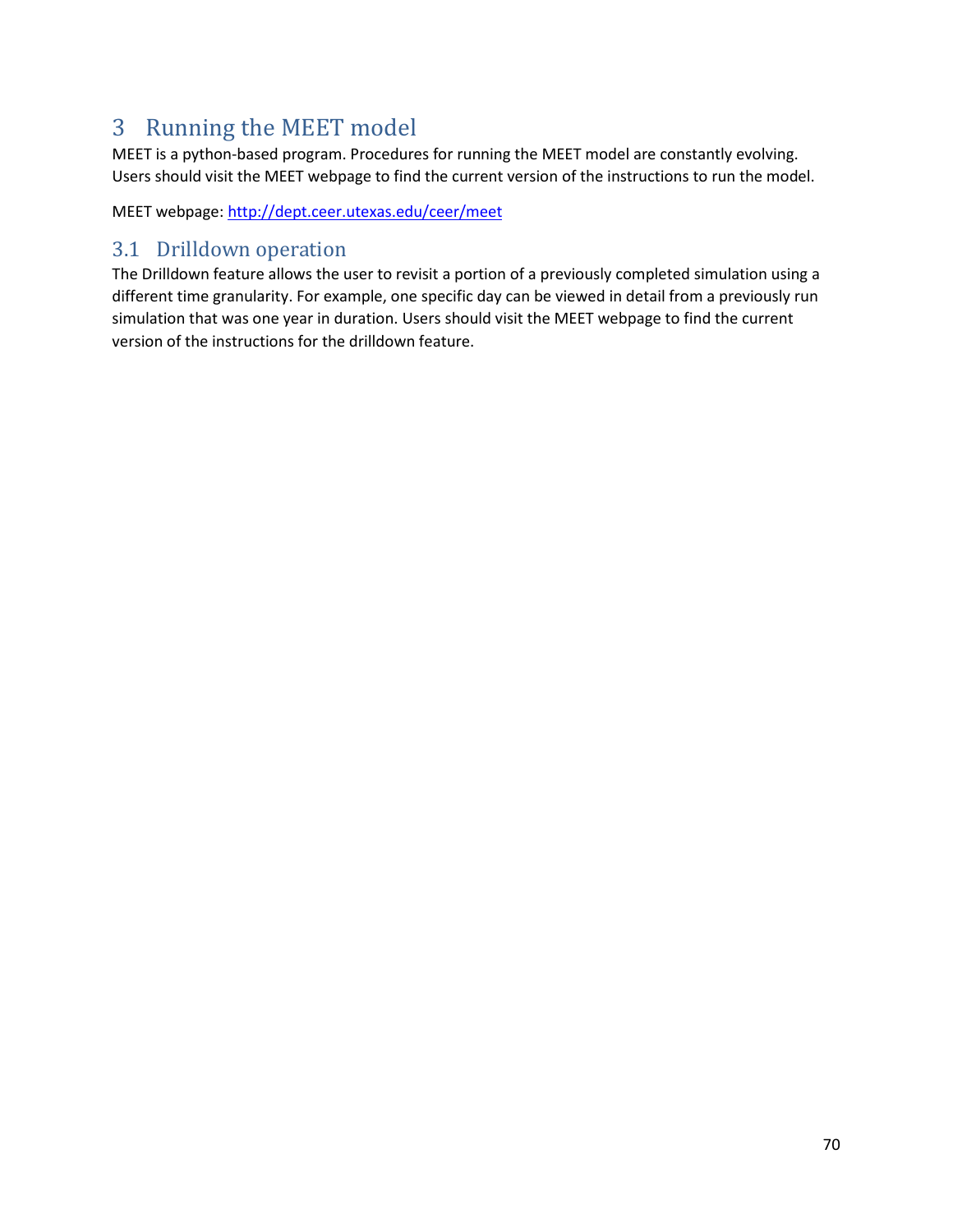# 4 Outputs

## 4.1 Output File Summary

Output files are located in the file directory specified in the input with a timestamp added. Under the file is a subfolder for each Monte Carlo iteration. Within each subfolder are a number of output files for that iteration. The emissions are presented in kg per model duration. They do not account for any mitigation such as control or capture of emissions. The easiest way to navigate these is to sort by file type. The four types are: .html, .json, .log, and .csv. A summary of the .html, .log, and .csv files is described below.

## *4.1.1* Naming Convention

Each output file labels equipment using the same naming convention that is detailed below. The general convention is "EquipmentType\_FacilityID\_WellID\_EquipmentID"

Where:

EquipmentType is the type of equipment such as compressor, cip (chemical injection pump), condensate tank, pneumatics, unloading (etc.

FacilityID is the ID of the facility the equipment is located at as entered in the Facility\_Lists sheet of the input workbook

WellID is the ID of the well the equipment is associated with as entered in the Wells sheet of the input workbook. If the equipment is not associated with a well this is omitted from the name.

EquipmentID is the ID of the equipment as entered in the Wellpad\_TankFlash, Wellpad\_Pneumatics, Wellpad\_ChemicalInjectionPump, compressors and dehydrators sheets of the input workbook.

A few examples are provided below:

"cip\_Example Well Pad\_1234HZ\_Pump 1"

"compressor\_2\_1"

"dehydrator\_5\_9"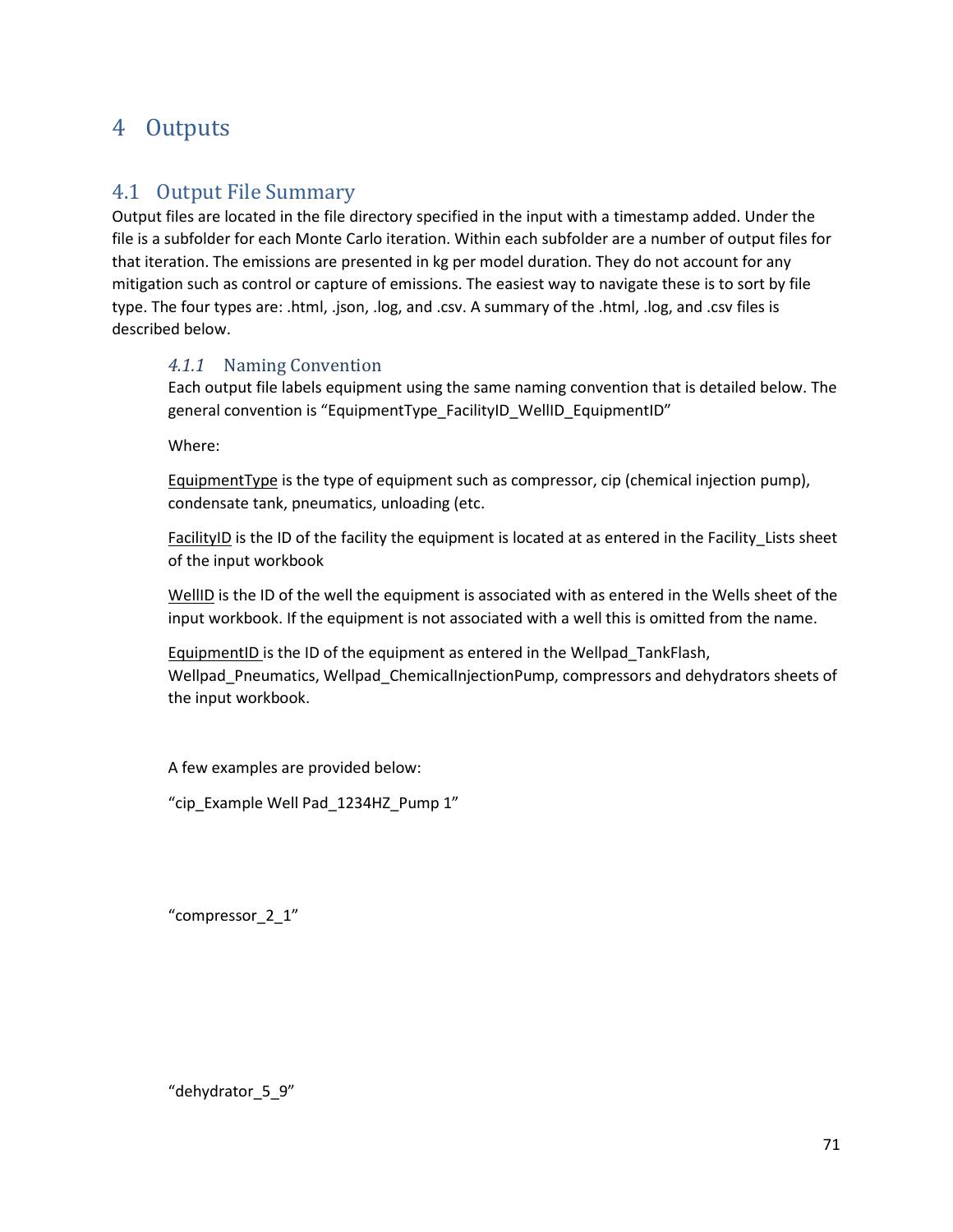## *4.1.2* HTML files

These files are automatically generated graphs that are viewable using a web browser (Edge, Firefox, Chrome, etc.). These graphs show the mass emission rate of methane over time by site, equipment, and emission category. Graphs are automatically suppressed for very large sites (> 50 emitters). Plots for larger sites can be generated using the TimeSeries.csv file detailed in sectio[n 4.1.3.5.](#page-74-0) Depending on the size of the sites in your simulation, you may not see graphs for every site. The figure below has useful information on how best to use these files. A summary of each html file is described below.

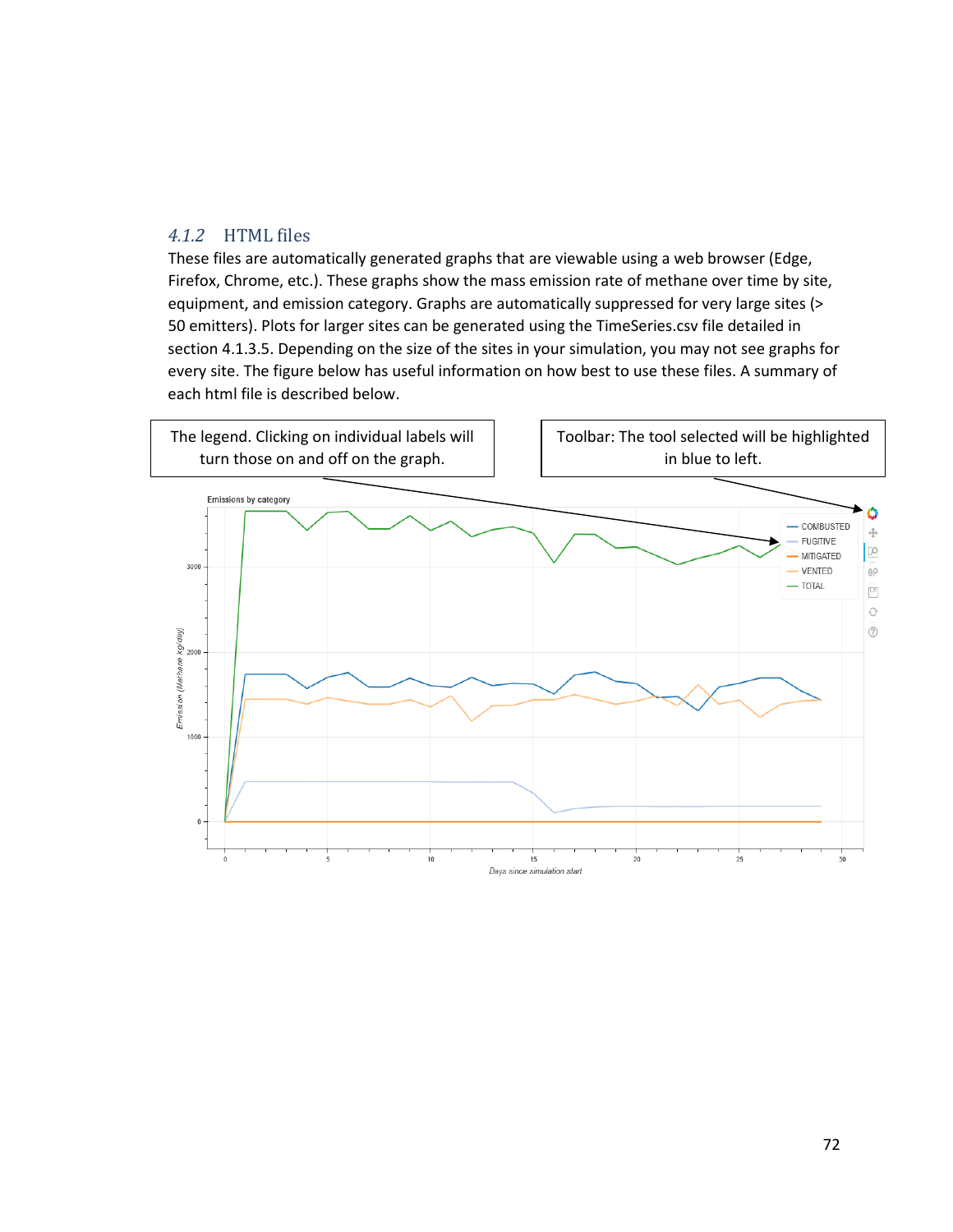

#### *4.1.2.1 equipmentTypeGraph.html*

A graph of emission rates by equipment type and total emissions from all equipment. Equipment is divided into the following types:

**ChemicalInjectionPump:** Chemical injection pumps specified in the Wellpad\_ChemicalInjectionPump and Wells sheets of the input workbook

**Compressor:** Compressor driver combustion emissions, starter vent, and blowdown emissions specified in the Compressors sheet of the input workbook

**CompressorLeak:** Compressor seal vent and rod packing emissions specified in the Compressors sheet of the input workbook.

**Dehydrator:** Glycol dehydrator still vent and flash tank emissions (if equipped) specified in the Dehyrators sheet of the input workbook.

**Leak:** Emissions from leaks from valves, connectors, flanges, and other components specified in the Facility\_List and Other\_Equipment sheets of the input workbook.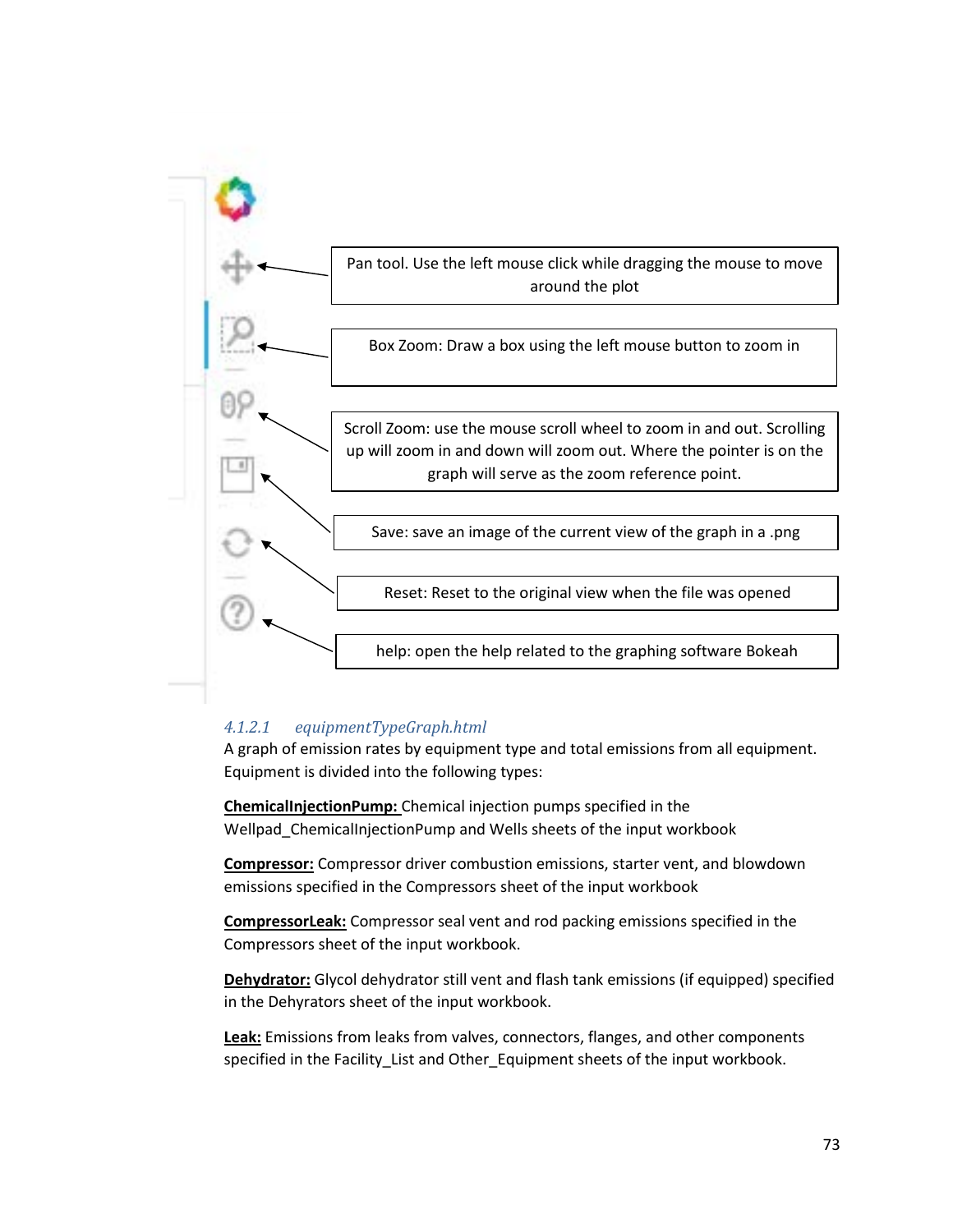**Pneumatic:** Emissions from pneumatic controllers and pumps (other than chemical injection pumps) specified in the Facility\_List, Wells, and Wellpad\_Pneumatics sheets of the input workbook.

**TankFlash:** Emissions due to flashing in the condensate, oil and produced water tanks specified in the Wells, and Wellpad\_TankFlash sheets of the input workbook.

**Unloading:** Well liquids unloading event emissions specified in the Wells and Wellpad\_UnloadingTiming sheets of the input workbook.

**Well:** Well completion emissions specified in the Wells sheet of the input workbook.

#### *4.1.2.2 Site[ ]\_equipment.html*

A graph of emissions at a facility by source. Each facility will have its own file.

#### *4.1.3* CSV files

These files are comma separated variable (CSV) data files that are able to be opened by a program such as Microsoft Excel. However, Excel may have a difficult time processing very large csv files such as the TimeSeries.csv and gas composition.csv files. Simulations which have a long simulation duration, a smaller plot time interval, and or a large number of emitters will result in very large TimeSeries.csv and gas\_composition.csv files. If this occurs, users may re-run the simulation with a larger plot time interval (such as DAYS, MONTHS, or YEARS). To observe a specific portion of the simulation results at a finer temporal resolution use the drill-down functionality described in Section [3.1.](#page-69-0) . Pivot charts and pivot tables in Excel are good ways to filter and create charts from the data.

#### *4.1.3.1 equipmentSummary.csv*

A summary of total methane emissions in kg for the modeling period by individual equipment and Category (combusted, fugitive, mitigated, vented). The current version of the model does not use the mitigated category.

#### *4.1.3.2 gas\_composition.csv*

Emissions over time by equipment, category (combusted, vented, fugitive, mitigate) and species (i.e. methane, ethane, propane, etc.). Due to the number of data points, especially for large numbers of emitters, this file is best viewed using pivot tables.

#### *4.1.3.3 siteSummary.csv*

A summary of sites included in the model. The file includes a summary of some of the input parameters by site. Emissions by category (combusted, fugitive, etc.) and the total emissions over the model duration in kilograms by site is presented.

#### *4.1.3.4 snaps.csv*

A file indicating the operating status of various pieces of equipment. For example, this field will indicate if the well is in preproduction, producing, unloading liquids, shut in or venting. The resolution of the data is based on the plot interval in the Global Simulation Parameter sheet of the input sheet. Due to the number of data points, especially for large numbers of emitters, this file is best viewed using pivot tables.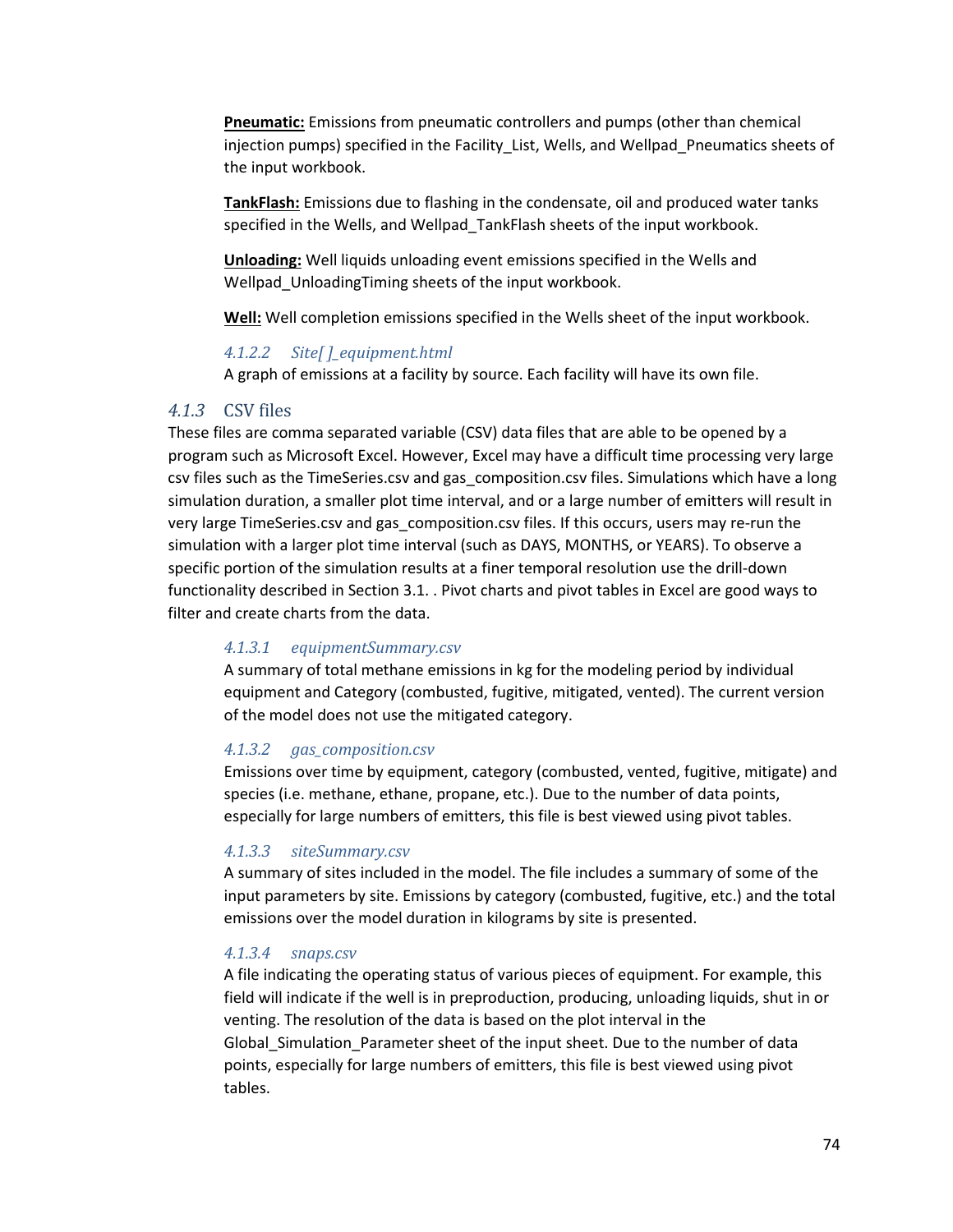#### *4.1.3.5 TimeSeries.csv*

A file of time stamped activity and emission factors. Factors include things such as vent rates in scf or bbl per dump event. Due to the number of data points, especially for large numbers of emitters, this file is best viewed using pivot tables.

#### *4.1.4* Events.log

This file is a timestamped record of all events that occurred in the simulation. The event log primarily documents two types of events: create device events, and state transition events. All emitters in the simulation will have a "CREATE-DEVICE" entry at time t=0. Emitters can neither be created nor destroyed while the simulation is running. Each time an emitter changes its operating conditions, it will log a "STATE\_TRANSITION" event. Each state transition will have a START event and a STOP event. State transitions are instantaneous, so the STOP event of a prior event will have the same timestamp as the START event of the subsequent state.

### 4.2 Additional Post Processing

The model provides various iterations of what emissions could possibly be. All of the data from these iterations may need to be averaged and/or plotted together to determine the most likely scenario of emissions. Additionally, pivot tables are useful in sorting and viewing certain csv files.

Additionally, the emissions are presented as unmitigated and a control efficiency may need to be applied to certain sources. For example, a storage tank where vapors are sent to a flare would need to have the emissions multiplied by the flare methane destruction efficiency, a typical default value is 98 percent. Another example is a gas processing plant that uses an instrument air system for pneumatic devices would need to apply a 100 percent control efficiency to pneumatic controllers since the controllers release air instead of natural gas when they actuate.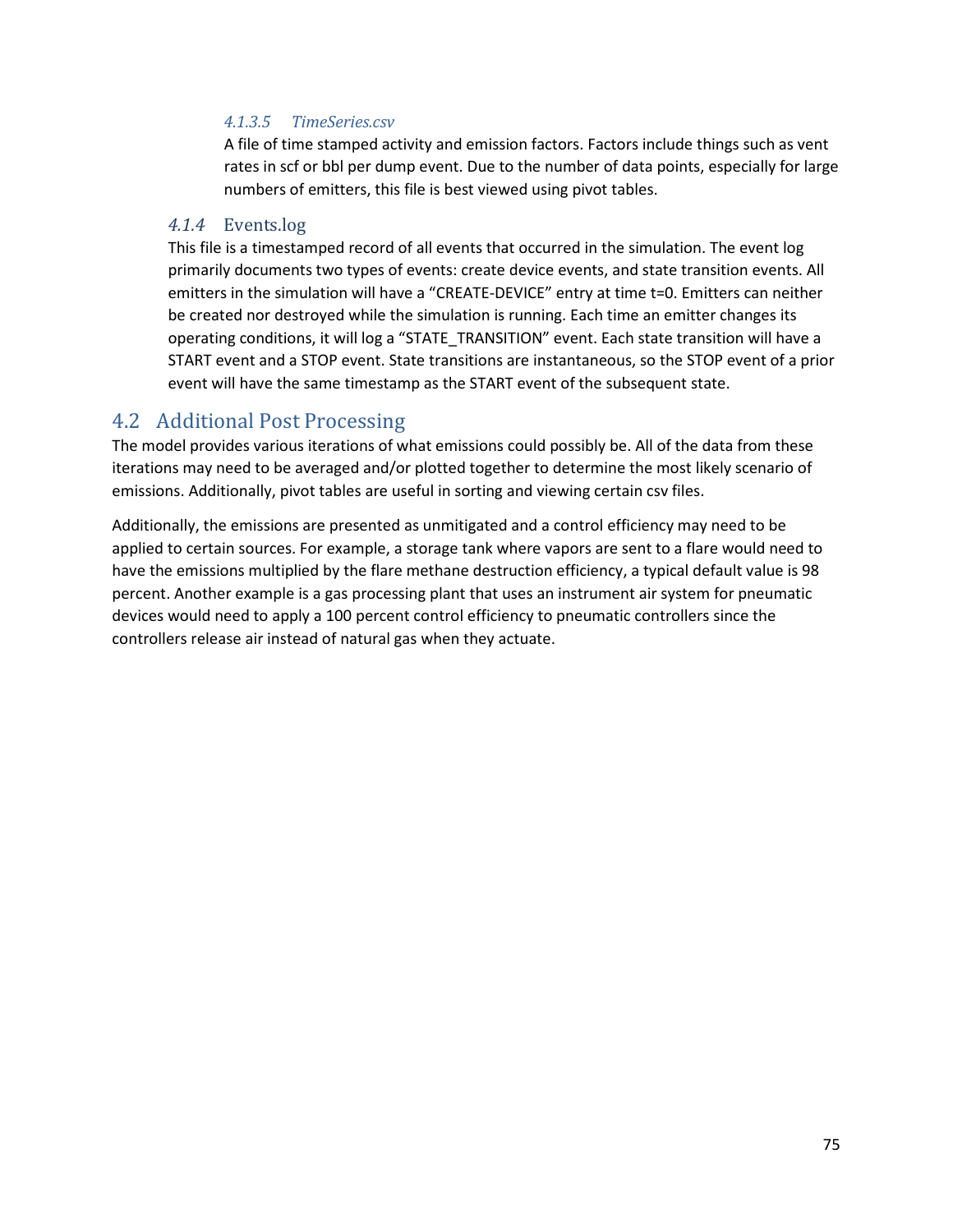## 5 Sources

D. Allen et al. "A Methane Emission Estimation Tool (MEET) for predictions of emissions from upstream oil and gas sources with fine scale temporal and spatial resolution. Part 1: Well sites"

D. Zimmerle et al., "Appendix A Methane Emissions from Gathering Compressor Stations in the U.S.:," p. 549.

D. Zimmerle et al., "Characterization of Methane Emissions from Gathering Compressor Stations: Final Report," Final Report, p. 62.

B. Luck et al., "Methane Emissions from Gathering and Boosting Compressor Stations in the U.S.," p. 120.

T. Vaughn et al., "Methane Emissions from Gathering and Boosting Compressor Stations in the U.S.," p. 23.

D. Zimmerle et al., "Methane Emissions from Gathering and Boosting Compressor Stations in the U.S.:," p. 63.

D. Zimmerle et al., "Methane Emissions from Gathering Compressor Stations in the U.S.," p. 27.

D. J. Zimmerle et al., "Methane Emissions from the Natural Gas Transmission and Storage System in the United States," Environmental Science, p. 10.

D. J. Zimmerle et al., "Methane Emissions from the Natural Gas Transmission and Storage System in the United States," Environ. Sci. Technol., vol. 49, no. 15, pp. 9374–9383, Aug. 2015, doi: 10.1021/acs.est.5b01669.

D. Zavala-Araiza et al., "Super-emitters in natural gas infrastructure are caused by abnormal process conditions," Nat Commun, vol. 8, no. 1, p. 14012, Apr. 2017, doi: 10.1038/ncomms14012.

F. Cardoso-Saldaña et al. "A Methane Emission Estimation Tool (MEET) for predictions of emissions from upstream oil and gas sources with fine scale temporal and spatial resolution. Part 3: Emission composition"

T. L. Vaughn et al., "Temporal Variability Largely Explains Difference in Top-down and Bottom-up Estimates of Methane Emissions from a Nat- ural Gas Production Region," p. 37.

T. L. Vaughn et al., "Temporal variability largely explains top-down/bottom-up difference in methane emission estimates from a natural gas production region," p. 6.

U.S. Energy Information Administration, "Oil and Gas Supply Module of the National Energy Modeling System: Model Documentation 2017", Feb. 2017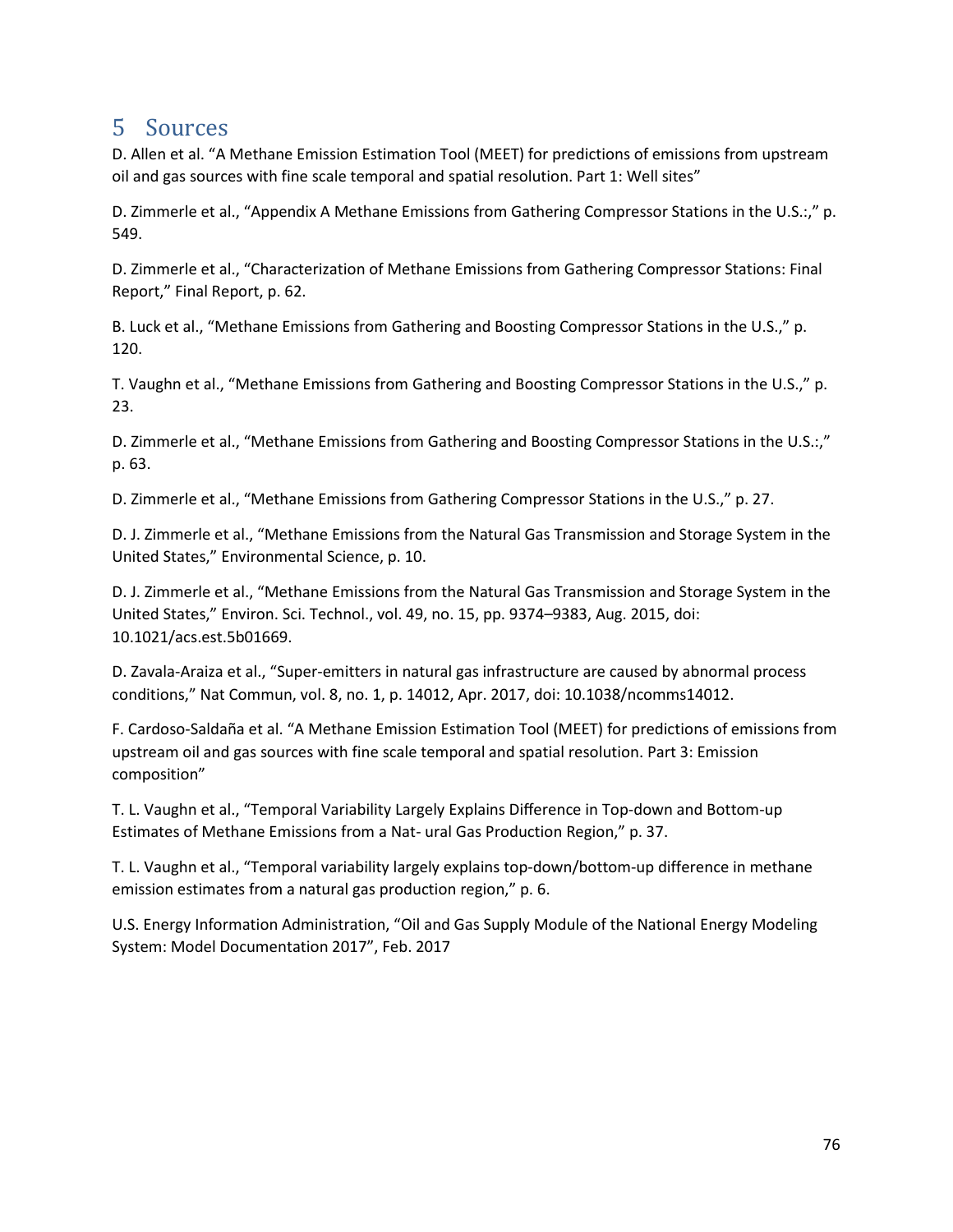<span id="page-76-0"></span>

| Eastern U.S.   | <b>Western U.S</b> |  |  |  |  |
|----------------|--------------------|--|--|--|--|
| Connecticut    | Alabama            |  |  |  |  |
| Delaware       | Alaska             |  |  |  |  |
| Florida        | Arizona            |  |  |  |  |
| Georgia        | Arkansas           |  |  |  |  |
| Illinois       | California         |  |  |  |  |
| Indiana        | Colorado           |  |  |  |  |
| Kentucky       | Hawaii             |  |  |  |  |
| Maine          | Idaho              |  |  |  |  |
| Maryland       | lowa               |  |  |  |  |
| Massachusetts  | Kansas             |  |  |  |  |
| Michigan       | Louisiana          |  |  |  |  |
| New Hampshire  | Minnesota          |  |  |  |  |
| New Jersey     | Mississippi        |  |  |  |  |
| New York       | Missouri           |  |  |  |  |
| North Carolina | Montana            |  |  |  |  |
| Ohio           | Nebraska           |  |  |  |  |
| Pennsylvania   | Nevada             |  |  |  |  |
| Rhode Island   | <b>New Mexico</b>  |  |  |  |  |
| South Carolina | North Dakota       |  |  |  |  |
| Tennessee      | Oklahoma           |  |  |  |  |
| Vermont        | Oregon             |  |  |  |  |
| Virginia       | South Dakota       |  |  |  |  |
| West Virginia  | Texas              |  |  |  |  |
| Wisconsin      | Utah               |  |  |  |  |
|                | Washington         |  |  |  |  |
|                | Wyoming            |  |  |  |  |

# **Appendix A: Designation of Eastern vs. Western U.S.[3](#page-76-0)**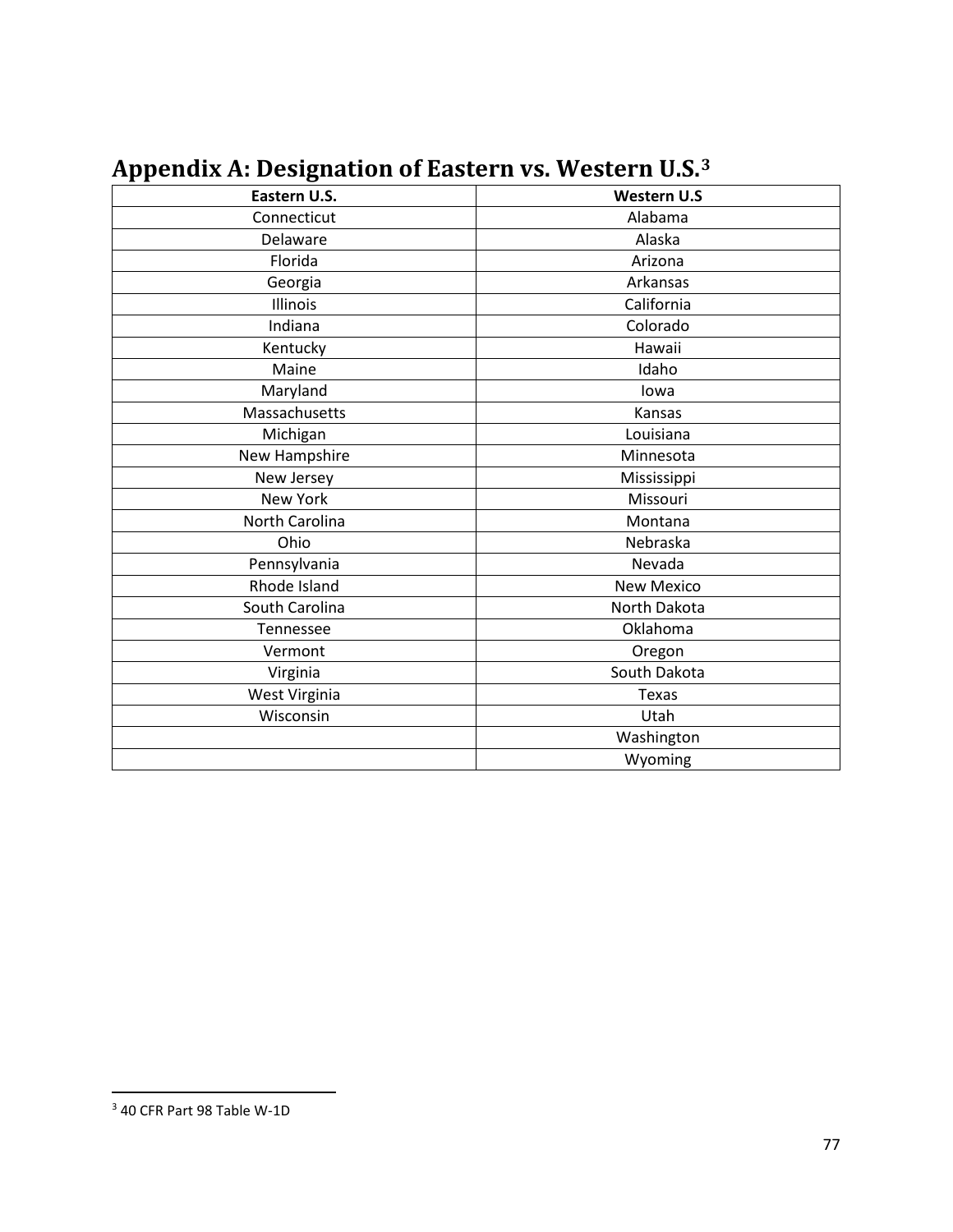| <b>State</b>  | Regulator                                                   |  |  |
|---------------|-------------------------------------------------------------|--|--|
| Alaska        | <b>Alaska Oil and Gas Conservation Commission</b>           |  |  |
| Arkansas      | <b>Arkansas Oil and Gas Conservation Commission</b>         |  |  |
| California    | <b>California Department of Conservation</b>                |  |  |
| Colorado      | <b>Colorado Oil and Gas Conservation Commission</b>         |  |  |
| Kansas        | <b>Kansas Corporation Commission</b>                        |  |  |
| Louisiana     | <b>Louisiana Department of Natural Resources</b>            |  |  |
| Montana       | Montana Board of Oil & Gas Conservation                     |  |  |
| New Mexico    | <b>New Mexico Oil Conversation Division</b>                 |  |  |
| North Dakota  | North Dakota Oil and Gas Division                           |  |  |
| Ohio          | <b>Ohio Department of Natural Resources</b>                 |  |  |
| Oklahoma      | <b>Oklahoma Corporation Commission</b>                      |  |  |
| Pennsylvania  | Pennsylvania Department of Environmental Protection         |  |  |
| Texas         | <b>Texas Railroad Commission</b>                            |  |  |
| Utah          | <b>Utah Division of Oil, Gas and Mining</b>                 |  |  |
| West Virginia | <b>West Virginia Department of Environmental Protection</b> |  |  |
| Wyoming       | <b>Wyoming Oil &amp; Gas Conservation Commission</b>        |  |  |

# **Appendix B: Select List of Oil and Gas Regulators**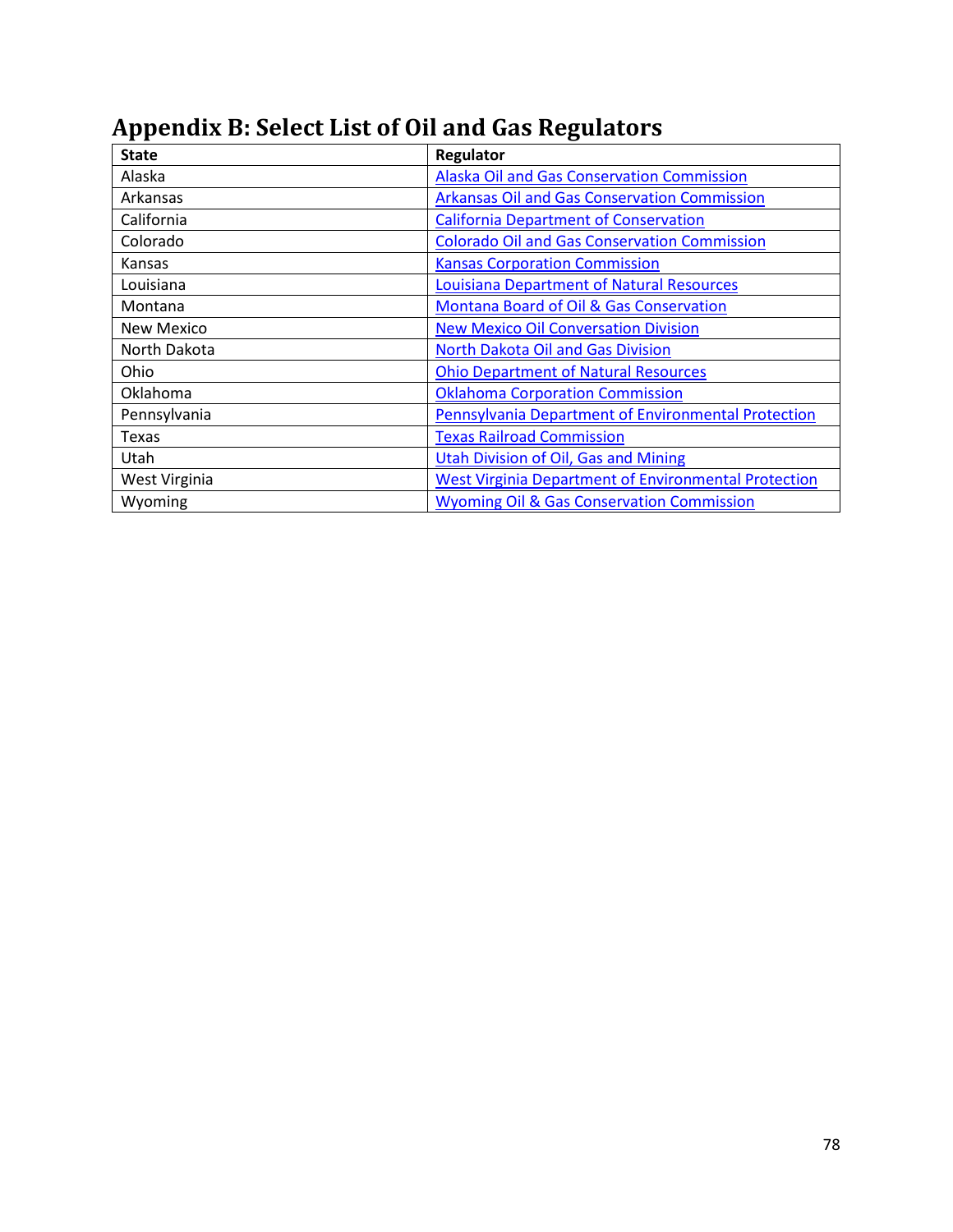# **Appendix C: EIA NEMS Shale Plays Data[4](#page-78-0)**

The Bakken Oil Play is in eastern Montana and Western North Dakota near the city of Williston, ND. It includes the following counties:

> • Divide, ND • Dunn, ND

- Richland, MT
- Roosevelt, MT
- Sheridan, MT
- Billings, ND
- Burke, ND

The Barnett Gas Play is in north central Texas near the cities of Dallas and Fort Worth. It includes the following counties:

> • Hill, TX • Hood, TX • Jack, TX

• Golden Valley, ND • Mckenzie, ND • Mclean, ND

- Clay, TX
- Cooke, TX
- Dallas, TX
- Denton, TX
- Ellis, TX
- Erath, TX
- 
- 

Eagle Ford Gas Play is in south central Texas near the cities of Laredo and Corpus Christi. It includes the following counties:

- Atascosa, TX
- Bee, TX
- DeWitt, TX
- Dimmit, TX

Fayetteville Gas Play is in central Arkansas just north of Little Rock. It includes the following counties:

- Cleburne, AR
- Conway, AR
- Faulkner, AR
- Jackson, AR
- Van Buren, AR

• Red River, LA • Sabine, LA • Webster, LA • Harrison, TX

The Haynesville-Bossier Gas Play is in central eastern Texas and north western Louisiana near the city of Shreveport, LA. It includes the following counties and perishes:

• Nacogdoches, TX

- Bienville, LA
- Bossier, LA
- Caddo, LA
- Claiborne, LA
- De Soto, LA
- <span id="page-78-0"></span> $\overline{a}$ <sup>4</sup>U.S. Energy Information Administration, "Oil and Gas Supply Module of the National Energy Modeling System: Model Documentation 2017", Feb. 2017
- 
- 
- 
- Live Oak, TX
- - Zavala, TX
	- White, AR
	- Panola, TX
	- Rusk, TX
	- Sabine, TX
	- San Augustine, TX
	- Shelby, TX
- 
- Parker, TX
	-

- McMullen, TX
	-
- - Webb, TX
	-
- Johnson, TX
- 
- 
- -
	-
- 
- 
- 
- 
- 
- 
- LaSalle, TX
	-
- Karnes, TX
- 
- 
- 

• Lavaca, TX

- 
- 
- 
- 
- 
- 
- 
- -
	-
	- Independence, AR
- 
- 
- -
- 
- Montague, TX
- Shackelford, TX
	- Somervell, TX
	- Stephens, TX
	- Tarrant, TX
	- Wise, TX

• Mercer, ND • Mountrail, ND • Stark, ND • Williams, ND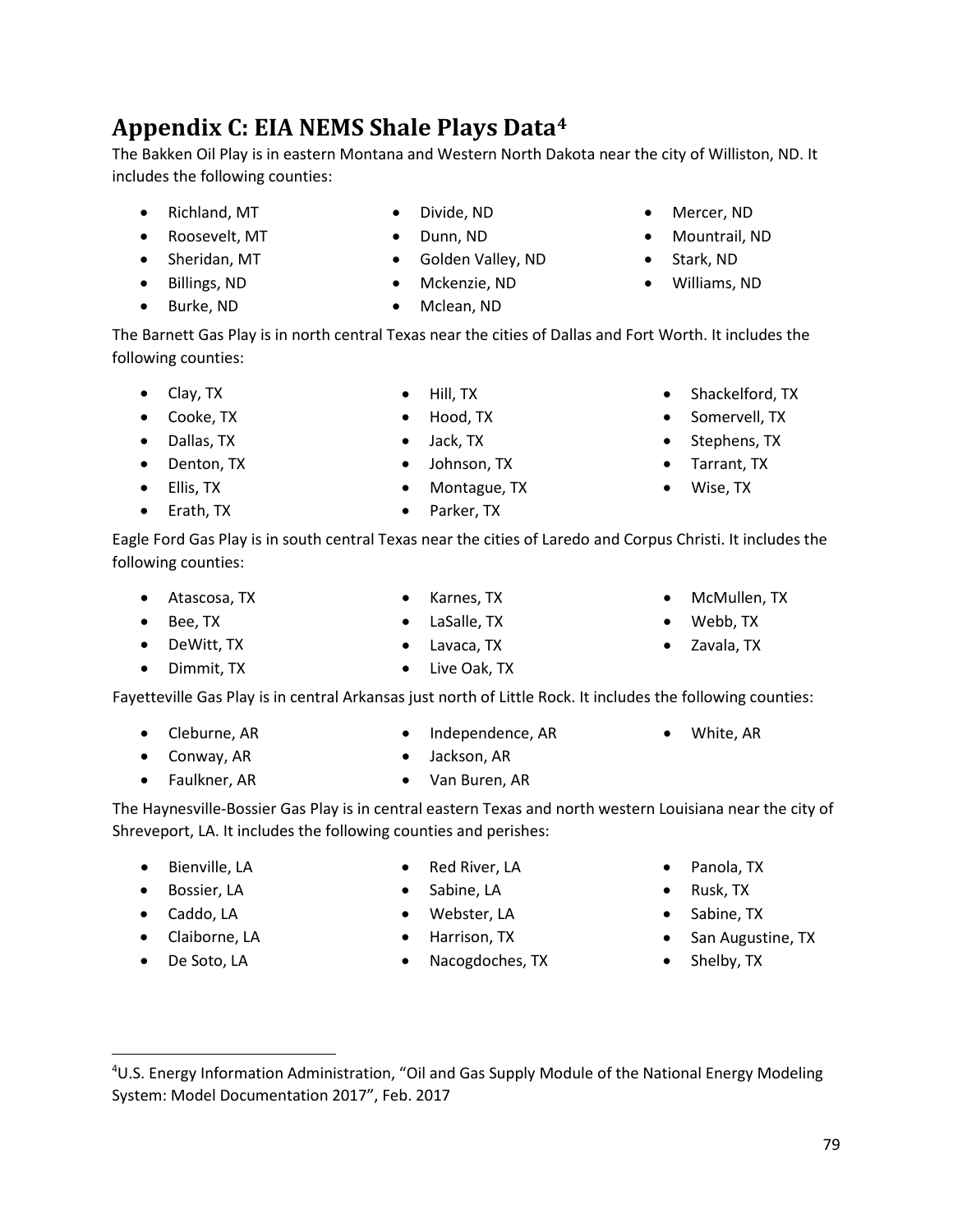The Marcellus Gas Play is in Northern and western West Virginia and Central Pennsylvania. It includes the following counties:

- Allegheny, PA
- Armstrong, PA
- Bradford, PA
- Butler, PA
- Cameron, PA
- Centre, PA
- Clarion, PA
- Clearfield, PA
- Clinton, PA
- Elk, PA
- Fayette, PA
- Greene, PA
- Indiana, PA
- Jefferson, PA
- Lycoming, PA
- McKean, PA
- Potter, PA
- Somerset, PA
- Sullivan, PA
- Susquehanna, PA
- Tioga, PA
- Washington, PA
- Westmoreland, PA
- Wyoming, PA
- Barbour, WV
- Boone, WV
- Brooke, WV
- Doddridge, WV
- Gilmer, WV
- Harrison, WV
- Jackson, WV
- Kanawha, WV

Spraberry Oil Play is in western Texas near the city of Midland, TX. It includes the following counties:

• Glasscock, TX • Howard, TX

- Andrews, TX
- Borden, TX
- Crane, TX
- Dawson, TX
- Ector, TX
- Gaines, TX

Utica Gas Play is in eastern Ohio and western Pennsylvania near the city of Youngstown, OH. It includes the following counties:

- Belmont, OH
- Carroll, OH
- Columbiana, OH
- Guernsey, OH
- Harrison, OH • Monroe, OH
- Wolfcamp Oil Play is in western Texas and southwestern New Mexico near the city of midland. It

includes the following counties:

- Chaves, NM
- Eddy, NM
- Lea, NM
- Andrews, TX
- Crane, TX
- Crockett, TX
- Culberson, TX
- Gaines, TX
- Glasscock, TX
- Hockley, TX
- Howard, TX
- Irion, TX
- Loving, TX
- Mitchell, TX
- Pecos, TX
- Reagan, TX
- Reeves, TX
- Schleicher, TX
- Scurry, TX
- Sterling, TX
- Upton, TX
- Ward, TX
- Winkler, TX
- Yoakum, TX
- Tyler, WV • Upshur, WV
- Wetzel, WV
- Wyoming, WV

• Lincoln, WV • Logan, WV • Marion, WV • Marshall, WV • McDowell, WV • Ohio, WV • Preston, WV • Putnam, WV • Ritchie, WV • Roane, WV • Taylor, WV

- 
- Reagan, TX
- Reeves, TX
- 
- Upton, TX
- Pecos, TX
- 
- Sterling, TX
- 

- 
- 
- - Noble, OH Beaver, PA
		- Lawrence, PA
- 
- 
- 
- Irion, TX • Lynn, TX
- 
- 
- Martin, TX
- - Midland, TX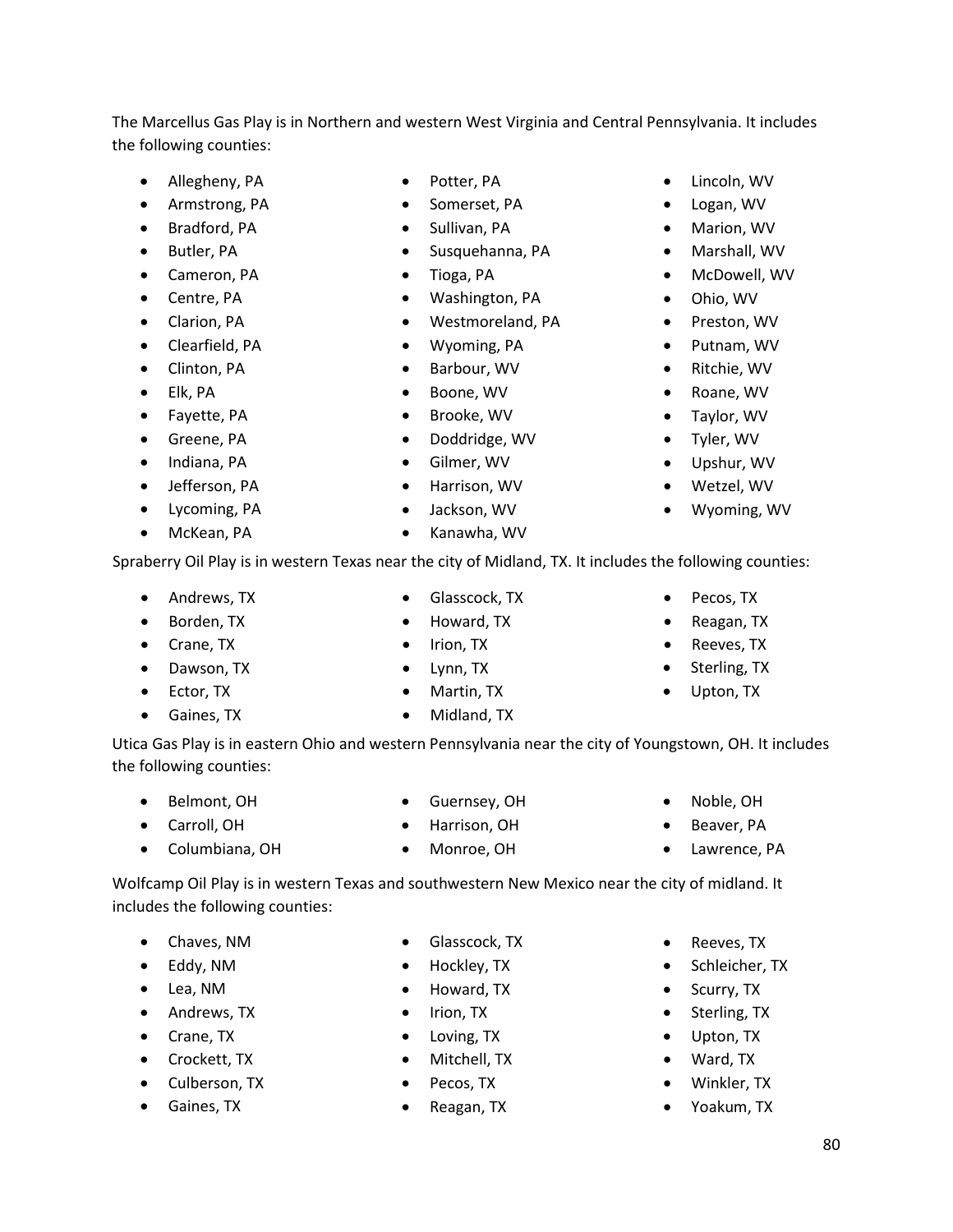Woodford Oil Play is in central Oklahoma near Oklahoma City. It includes the following counties:

- Blane, OK
- Canadian, OK
- Dewey, OK
- Kingfisher, OK
- Mcclain, OK